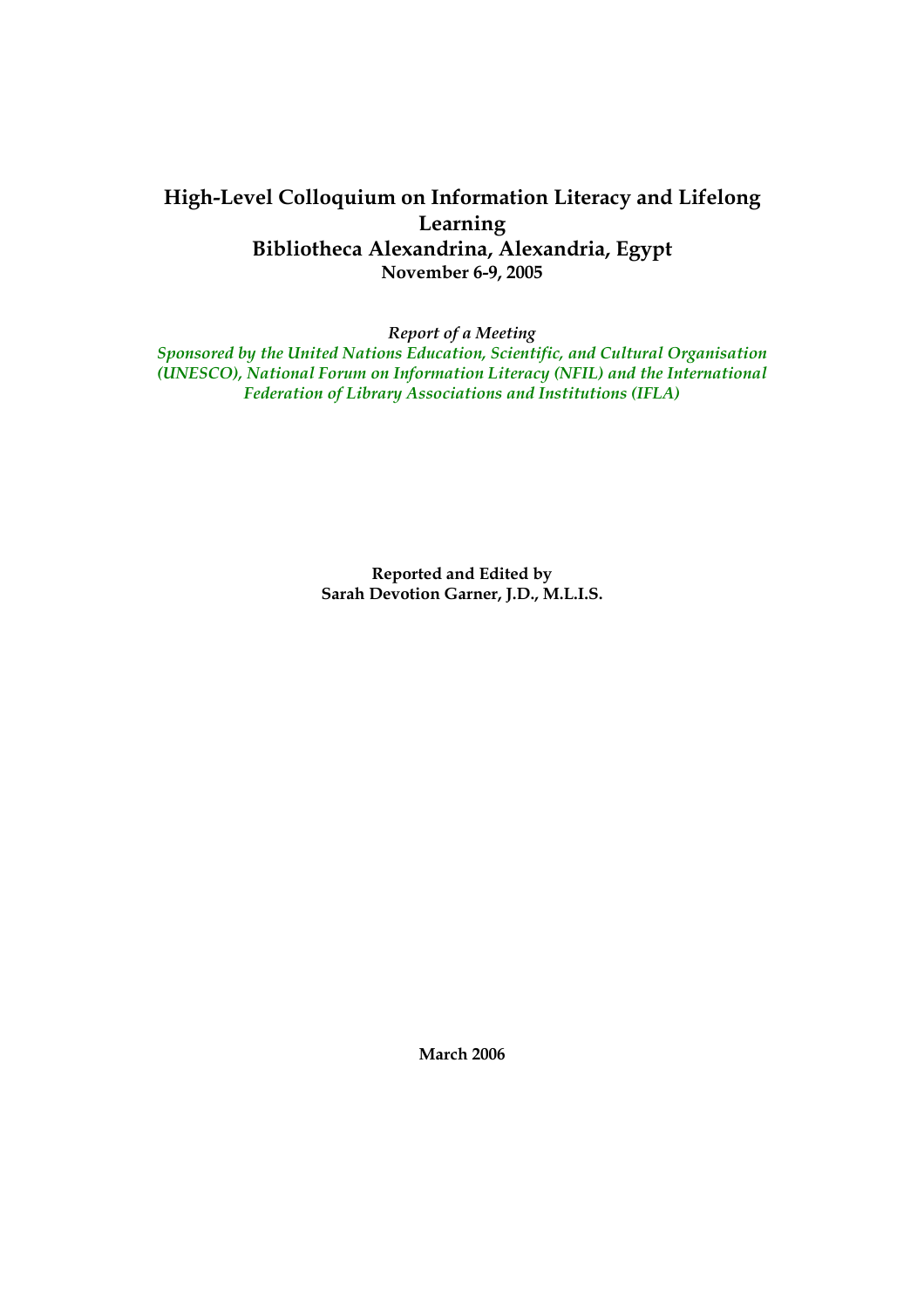# **Table of Contents**

| B. COMMENT: "Prague and Alexandria: Steps Toward Social Inclusion"5 |
|---------------------------------------------------------------------|
|                                                                     |
|                                                                     |
| E. RECOMMENDATIONS                                                  |
| 1. Context for Drafting and Acceptance of Recommendations10         |
|                                                                     |
|                                                                     |
|                                                                     |
|                                                                     |
| <b>F. APPENDICES</b>                                                |
|                                                                     |
|                                                                     |
|                                                                     |
|                                                                     |
|                                                                     |
|                                                                     |
| 1. INTRODUCTION                                                     |
|                                                                     |
|                                                                     |
| 2. LEARNING & EDUCATION AND INFORMATION LITERACY                    |
| 2.1 Lead Sector Experts Presentation by                             |
| Dr. Barbara Cambridge & Dr. Penny Moore31                           |
|                                                                     |
|                                                                     |
| 3. HEALTH & HUMAN SERVICES AND INFORMATION LITERACY                 |
| 3.1 Lead Sector Expert Presentation by Dr. Phil Candy54             |
|                                                                     |
| 4. ECONOMIC DEVELOPMENT AND INFORMATION LITERACY                    |
| 4.1 Lead Sector Expert Presentation by Dr. Alex Byrne66             |
|                                                                     |
|                                                                     |
| 5. GOVERNANCE & CITIZENSHIP AND INFORMATION LITERACY                |
| 5.1 Lead Sector Expert Presentation by Mrs. Martha Gould81          |
| 5.2 Comments from Governance & Citizenship                          |
|                                                                     |
|                                                                     |
|                                                                     |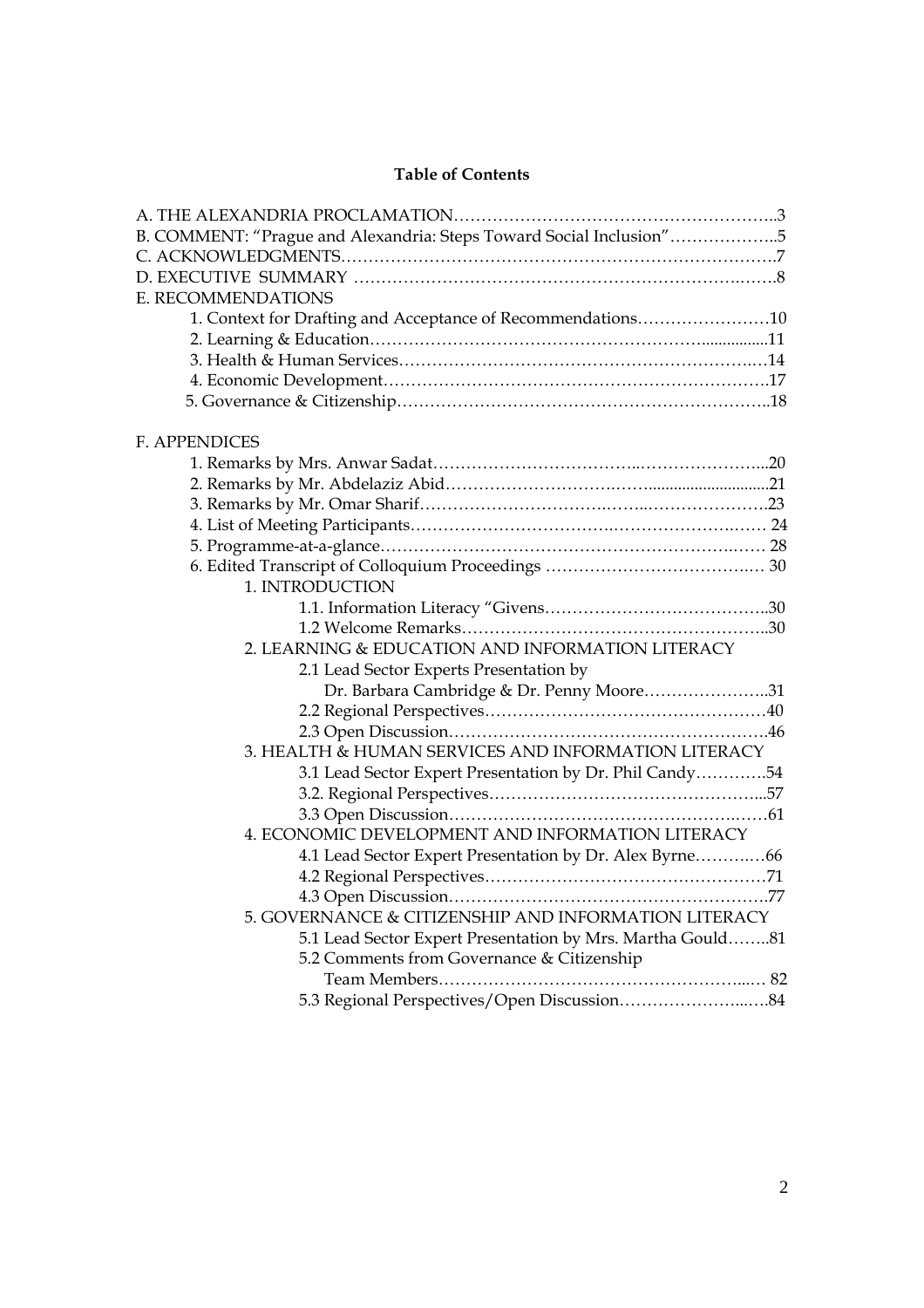### **A. THE ALEXANDRIA PROCLAMATION**

### **BEACONS OF THE INFORMATION SOCIETY**

# **THE ALEXANDRIA PROCLAMATION ON INFORMATION LITERACY AND LIFELONG LEARNING**

Celebrating this week's confirmation of the site of the Pharos of Alexandria, one of the ancient wonders of the world, the participants in the High-Level Colloquium on Information Literacy and Lifelong Learning held at the Bibliotheca Alexandrina on 6-9 November 2005 proclaim that Information Literacy and lifelong learning are the beacons of the Information Society, illuminating the courses to development, prosperity and freedom.

Information Literacy lies at the core of lifelong learning. It empowers people in all walks of life to seek, evaluate, use and create information effectively to achieve their personal, social, occupational and educational goals. It is a basic human right in a digital world and promotes social inclusion of all nations.

Lifelong learning enables individuals, communities and nations to attain their goals and to take advantage of emerging opportunities in the evolving global environment for shared benefit. It assists them and their institutions to meet technological, economic and social challenges, to redress disadvantage and to advance the well being of all.

Information Literacy

- comprises the competencies to recognise information needs and to locate, evaluate, apply and create information within cultural and social contexts;
- is crucial to the competitive advantage of individuals, enterprises (especially small and medium enterprises), regions and nations;
- provides the key to effective access, use and creation of content to support economic development, education, health and human services, and all other aspects of contemporary societies, and thereby provides the vital foundation for fulfilling the goals of the Millennium Declaration and the World Summit on the Information Society; and
- extends beyond current technologies to encompass learning, critical thinking and interpretative skills across professional boundaries and empowers individuals and communities.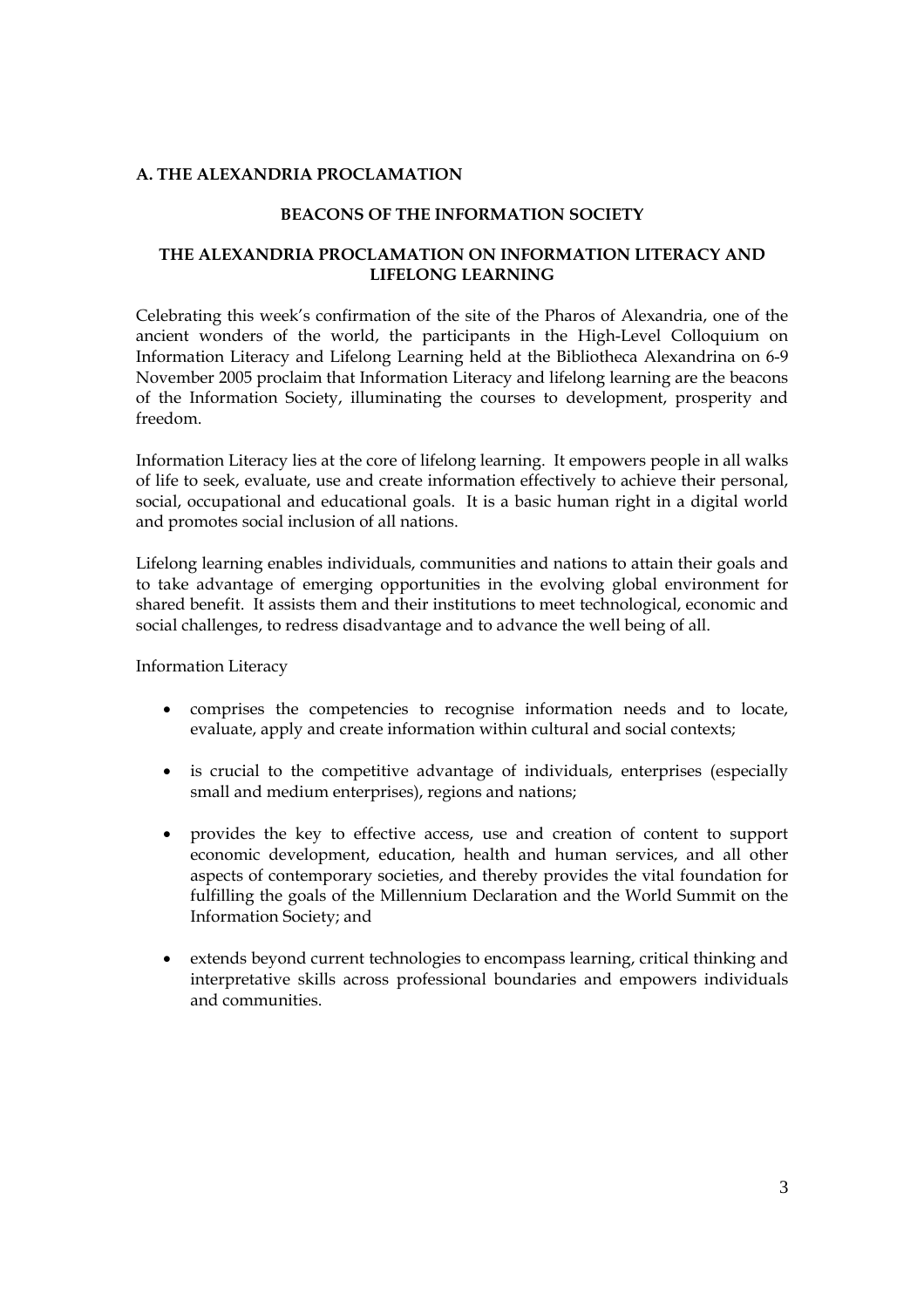Within the context of the developing Information Society, we urge governments and intergovernmental organisations to pursue policies and programmes to promote Information Literacy and lifelong learning. In particular, we ask them to support

- regional and thematic meetings which will facilitate the adoption of Information Literacy and lifelong learning strategies within specific regions and socioeconomic sectors;
- professional development of personnel in education, library, information, archive, and health and human services in the principles and practices of Information Literacy and lifelong learning;
- inclusion of Information Literacy into initial and continuing education for key economic sectors and government policy making and administration, and into the practice of advisors to the business, industry and agriculture sectors;
- programmes to increase the employability and entrepreneurial capabilities of women and the disadvantaged, including immigrants, the underemployed and the unemployed; and
- recognition of lifelong learning and Information Literacy as key elements for the development of generic capabilities which must be required for the accreditation of all education and training programmes.

We affirm that vigorous investment in Information Literacy and lifelong learning strategies creates public value and is essential to the development of the Information Society.

Adopted in Alexandria, Egypt at the Bibliotheca Alexandrina on 9 November 2005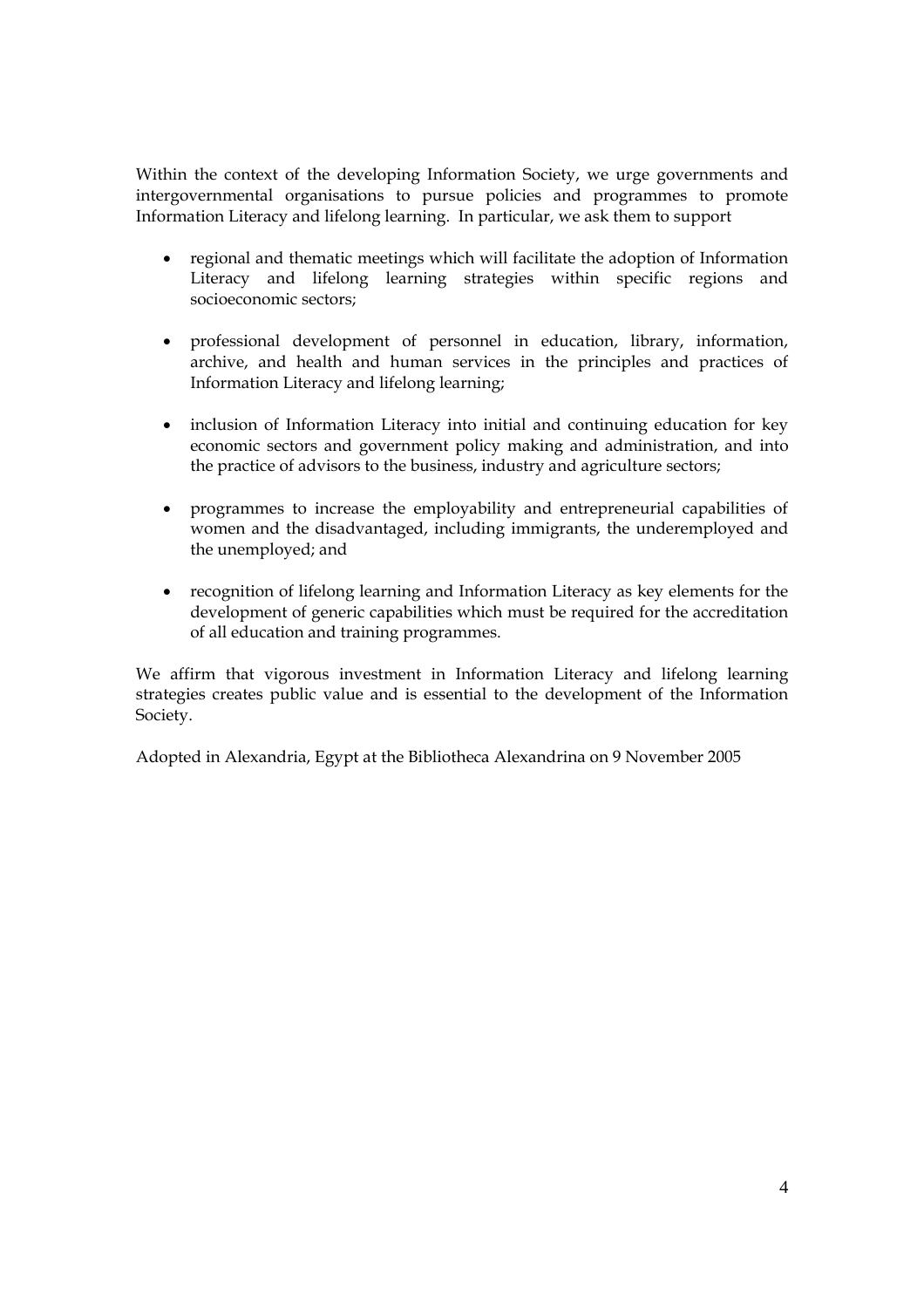# **B**. **COMMENT BY DR. PATRICIA SENN BREIVIK,**

*Chair Emerita, The National Forum on Information Literacy* 

# "**Prague and Alexandria: Steps Toward Social Inclusion"**

All of us benefited from the rich experiences of people from around the world who are committed to furthering the goals of Information Literacy and lifelong learning. These people brought to the table the political successes of Finland, the sensitivity to oralcy from Sub-Sahara Africa, the research on Information Literacy in the workplace from Australia and much, much more. What we all shared was a belief in the power of Information Literacy abilities to promote social inclusion for all people within today's Age of Information.

Together these events provide a solid foundation and direction for the next steps in the pursuit of this goal. The outcomes of the Prague event laid the theoretical foundation for international collaboration in promoting Information Literacy as an essential set of abilities in the 21st century with the provision of over 30 papers and the discussion of a broadly based group of professionals. The Alexandria colloquium took those outputs and began the process of developing practical agendas for raising awareness and promoting Information Literacy and lifelong learning skills.

But what has been learned thus far that compels further efforts? There have, in fact, emerged some clarion calls on behalf of the have-nots and disenfranchised of our world. These include the following:

- It is time to move from "Information for All" to "Information Literacy for All."
- Information literacy abilities are essential for social inclusion in today's information-driven world.
- Information literacy and lifelong learning are of the same essence.
- Information literacy is not a technology issue but a learning issue.
- Information Literacy is more than a library or education issue. It is crucial to issues of economic development, health, citizenship and quality of life.
- Information literacy is part of a continuum of literacies that includes oralcy.
- Information literacy is context specific to particular cultures and societies.

 To enhance the likelihood of significant progress there also emerged from Alexandria a plan for next steps:

- Five regional meetings to explore the distinctive challenges of the regions and to collect professional insights and best practices to share with others,
- Four international conferences which build upon the sector specific (education & learning, economic development, health & human services and governance & citizenship) papers and discussions from the regional meetings along with the sector specific outcomes from Prague and Alexandria, and
- A world congress that builds upon all of the above to the end of raising global awareness of Information Literacy as part of the human right to lifelong learning.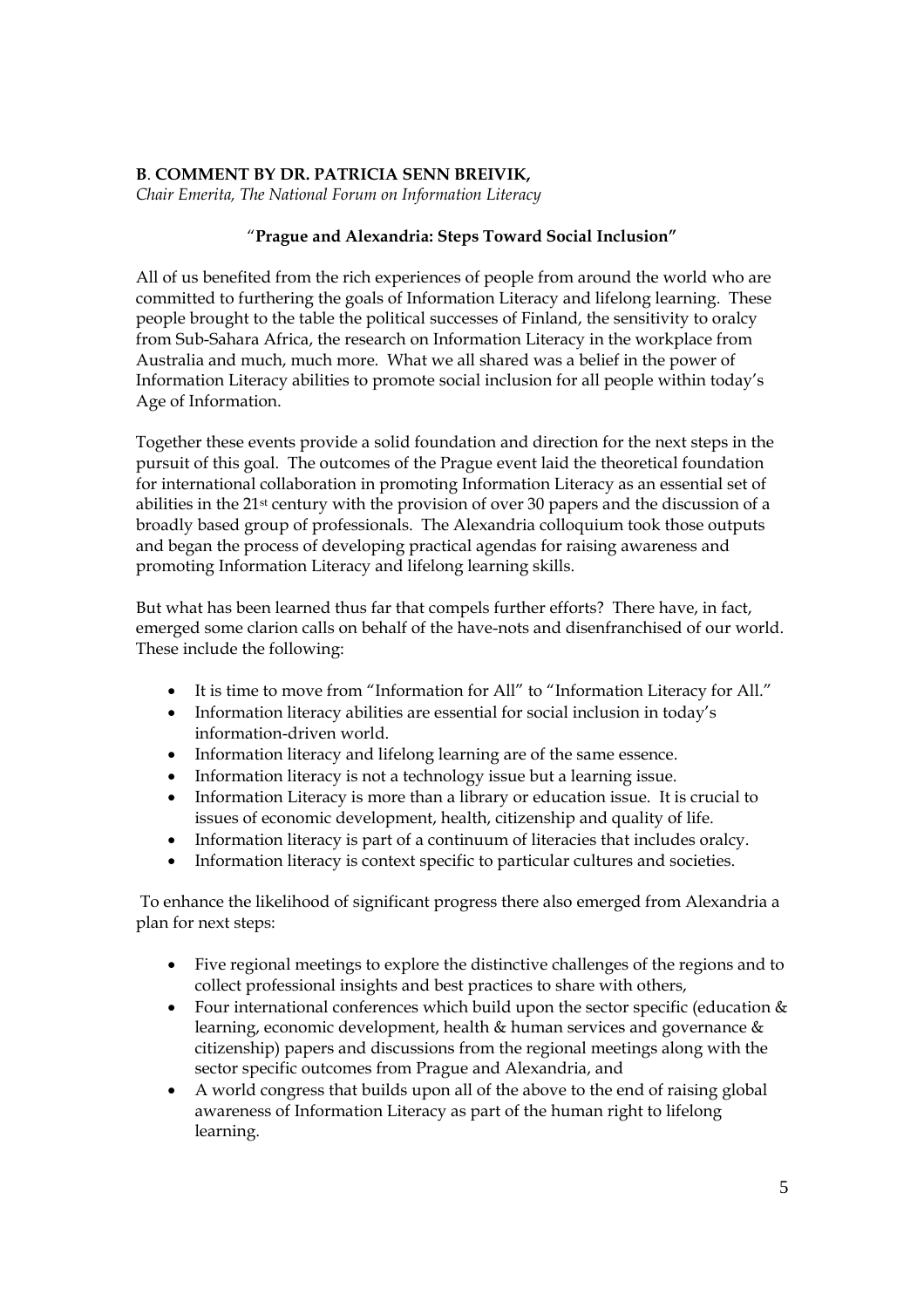In addition, a number of issues of practical concern were clarified over the course of these two events, and these can be useful for further international and national programs on Information Literacy. They include the following:

- Policy makers must be targeted in efforts to promote Information Literacy. (With the exception of Finland, national policy makers remain largely unaware of Information Literacy.)
- Information literacy champions—outside of library and education—must be identified and cultivated.
- NGOs must be targeted as likely partners in the promotion of Information Literacy.
- Future international and national Information Literacy conferences need to involve professionals from a wide range of backgrounds.
- Information literacy's importance to economic development is the key factor to use in promoting Information Literacy.
- Research is needed--particularly to document the value of Information Literacy to social inclusion and its value to economic development.
- The International Alliance for Information Literacy needs to be expanded in membership and further empowered.
- The importance of Information Literacy to the well being of nations and individuals requires national and international collaborations so that redundancy of efforts is minimized and limited resources are efficiently utilized.

These combined insights from Prague and Alexandria should be helpful to Information Literacy efforts around the world. The goal to which we should mutually pledge ourselves is to ensuring that all people are well prepared to seek the truth so that all may experience a better quality of life.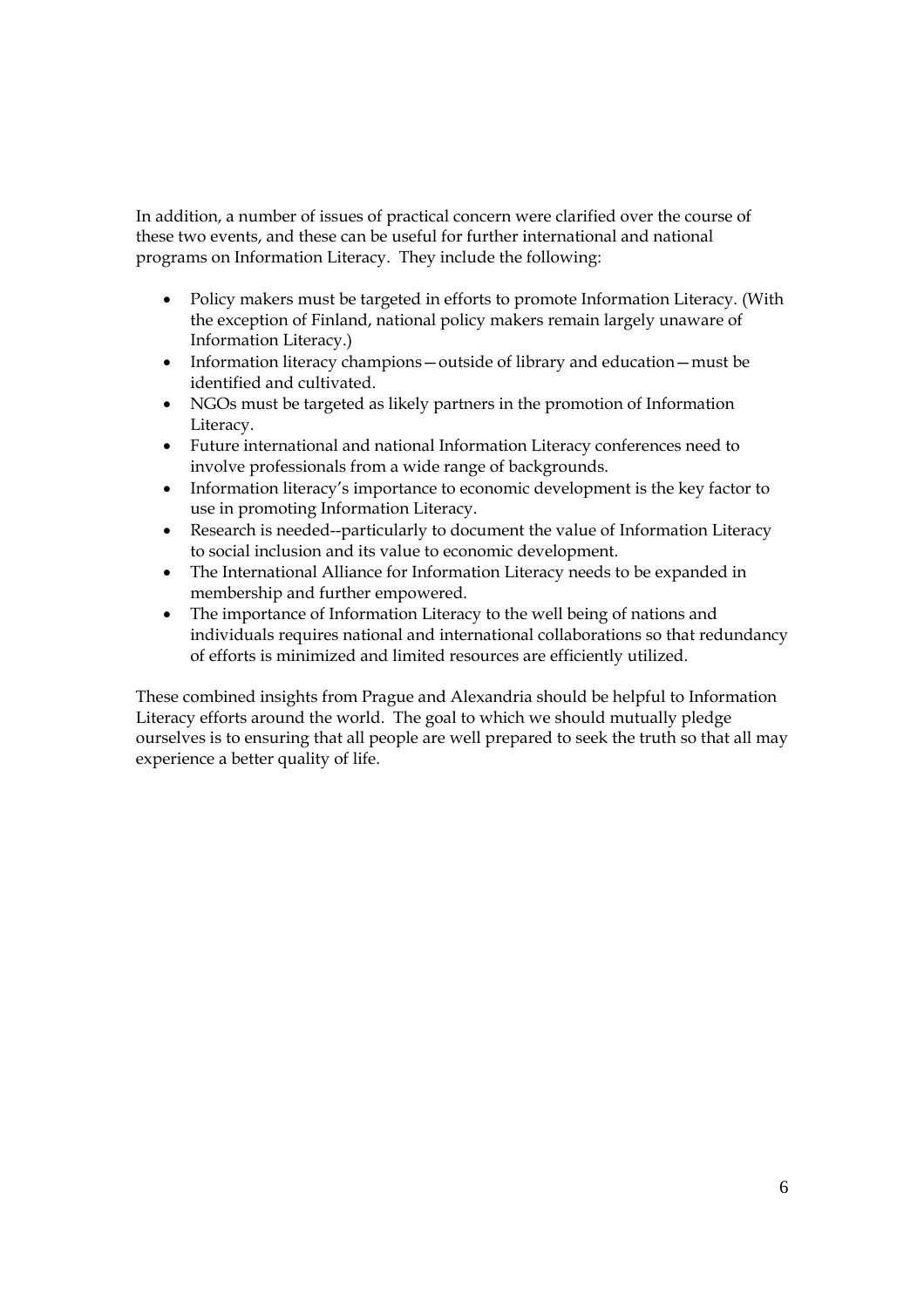# **C. ACKNOWLEDGEMENTS**

The three main sponsors—without whom the colloquium could not have occurred—and their representatives were:

- Abdelaziz Abid, United Nations Education, Scientific, and Cultural Organisation
- Alex Byrne, International Federation of Library Associations and Institutions
- Patricia Senn Breivik, National Forum on Information Literacy

In addition to their behind-the-scenes work, all three representatives were actively involved in the Alexandria discussions, and they took the lead in developing "The Alexandria Proclamation."

Other major support for the colloquium was provided through the generosity of the Bibliotheca Alexandrina and its Director, Dr. Ismail Serageldin, Diane and Lee Brandenburg of California, USA, Information Today, Inc., and the U.S. National Commission on Libraries and Information Science (NCLIS).

Special thanks also goes to Jill Cody for serving as facilitator of the event, Sarah Devotion Garner for serving as recorder, report editor and press liaison and Sohair Wastawy for serving as the primary liaison with the Bibliotheca Alexandrina. Particular gratitude must be expressed for Forest Woody Horton, Jr., who so ably coordinated all the logistics necessary to the event and intellectually participated in it.

Finally, of course, our gratitude goes to the awesome professionals who assembled and organized regional teams, offered presentations, participated in discussions and in the drafting of recommendations and the Alexandria Proclamation.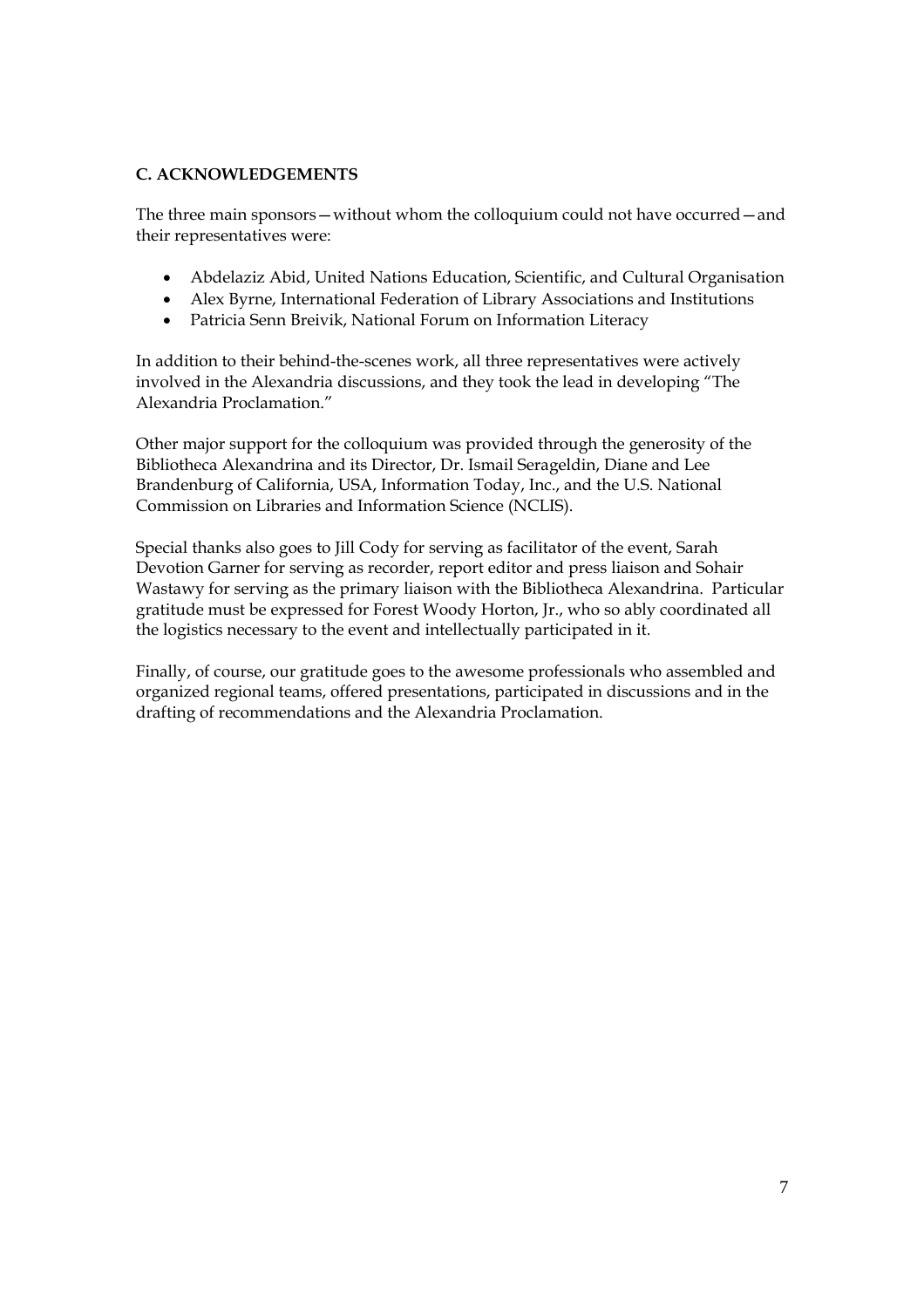### **D. EXECUTIVE SUMMARY**

This Report is prefaced by The Alexandria Proclamation, and consists of Dr. Patricia Senn Breivik's summary of outcomes, "*Prague and Alexandria: Steps Toward Social Inclusion,"* and the acknowledgements in Part C. Part D, this executive summary, highlights the discussion and recommendations made by the meeting participants. Part E consists of the Recommendations formulated by the Colloquium participants. Part F, which consists of Appendices, including key speeches made by distinguished guests, a list of meeting participants, the programme agenda, and concludes with an edited transcript of the Colloquium proceedings to facilitate readers obtaining more detail on issues of particular concern to them.

The High-Level Colloquium on Information Literacy and Lifelong Learning was opened by Dr. Patricia Senn Breivik, who provided a set of "Information Literacy givens" as a framework for discussions, and Mr. Abdelaziz Abid, who discussed the importance of Information Literacy and particularly the importance of teachers.

The first Sector Discussion, *Education and Lifelong Learning*, presented six propositions regarding Learning & Education and Information Literacy, which reflect conditions that underpin the relationship between Information Literacy and student learning outcomes that should flow on to lifelong learning and community participation. The Regional Team Leaders discussed both problems and best practices within their own regions, such as the Bologna Process's effect on Europe as well as differing levels of achievement in the old and new European member states, the effect of SARS and the December 2004 tsunami on Asia, immigration and pockets of poverty in North America, oralcy, HIV-AIDS, the Sub-Saharan African need to address how people learn Information Literacy when they are not educated in the Western system, and the effects of trying to move into a Knowledge Society in different parts of the Middle East and North African region. An open discussion by all participants followed, where the conversation clustered around themes such as the need for collaboration; working with traditional/formal partners, but also with Non-Governmental Organizations and others; standards; need for strategic planning, assessment and the move from Information for All to Information Literacy for All. The Sector co-lead Sector Experts were Dr. Barbara Cambridge and Dr. Penny Moore.

The second Sector Discussion, *Health & Human Services*, focused on the importance of Information Literacy in health and human services and discussed issues and considerations for healthcare practitioners, health care managers, policy makers, patients and the wider public. Participants were challenged to think about what might be done to advance Information Literacy, both conceptually and practically. The regional panellists, as well as participants in the open discussion, discussed areas in which they wished for more help and shared many good examples of successful ideas and models. They emphasized the importance of culture and the individual's environment, as well as the need for continuous learning and professional development. It became clear that Health Information Literacy had more aggressive outreach aspects than general Information Literacy efforts. The Lead Sector Expert was Dr. Phil Candy.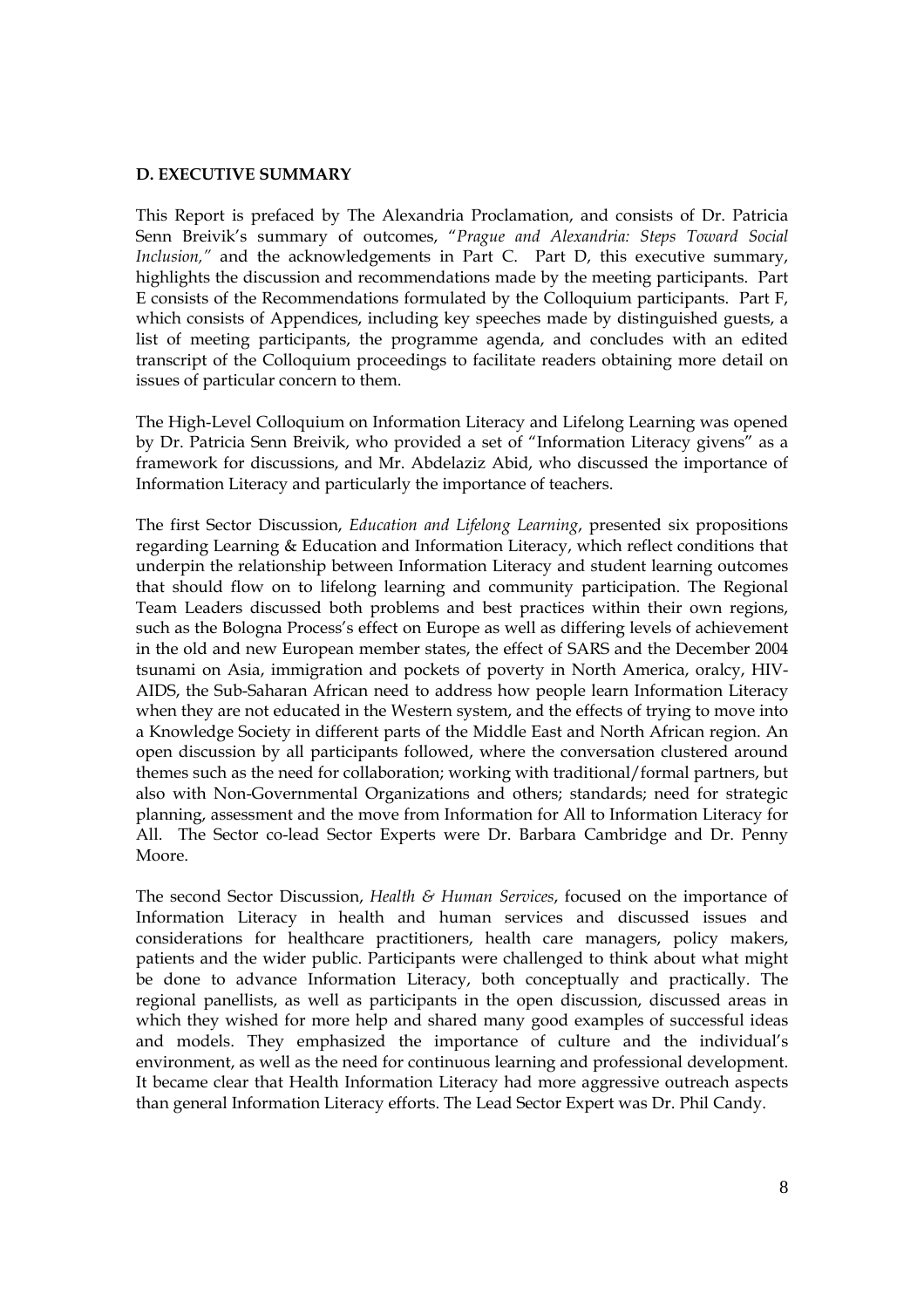*Economic Development*, the third Sector to be discussed, framed Information Literacy as fundamental for economic development, as economies work on information and transmission of information. The International Federation of Library Associations (IFLA), the World Summit on the Information Society, and the UN Millenium Goals were examined in detail. Strategies were offered for the participants to use, and a "pull" approach rather than a traditional "push" approach to evoke change was advocated. Regional discussions centred on the difficulties in sharing information in environments where having knowledge is equated with personal power and where inequities in opportunity, access and education exist. The open discussion was focused on empowering people to be able to locate, evaluate and use information effectively. The most common thread was empowering small and medium businesses and their owners- -including home-based workers. Other topics included culture, need to do research, importance of assessment, collaboration and partnership and the need for strategic planning within the context of the funding priorities of agencies and governments. Dr. Alex Byrne served as Lead Sector Expert.

The final Sector Discussion, *Governance & Citizenship,* focused on how to position ourselves in interacting with politicians on the local, state and national level. The impact of Information Literacy, or lack of it, on existing public policy was addressed. The necessity of developing specific skills such as strategic planning and negotiation was stressed. Members of the Governance & Citizenship team commented on how to empower individuals to be effective citizens through Information Literacy. The Regional and Open discussions included the following topics: how to deal with politicians, the influence of international and national organizations at the national level, and the shift required by nascent democracies to move from a society in which information is controlled to a society where information is freely available. Mrs. Martha Gould was the Lead Sector Expert.

Four working groups, one per sector, drafted recommendations, which were reviewed and revised by all participants in an open session. They identified promising implementation and communication strategies that are working well in individual countries and may offer models that can be utilized by many countries or perhaps even by an entire region. These efforts also complement UNESCO's key Information Literacy and lifelong learning policy and programme goals, such as its Information-for-All Programme (IFAP), Education-for-All-Programme (EFAP); and the initiatives being undertaken under the umbrella of the UN Literacy Decade (2003-2012).

The meeting culminated with the creation and adoption of *The Alexandria Proclamation,*  the lead-in document in this Report, which urges governments and international organisations to pursue policies and programmes to promote Information Literacy and lifelong learning because they are essential to inclusion, economic development and quality of life in today's Information Society.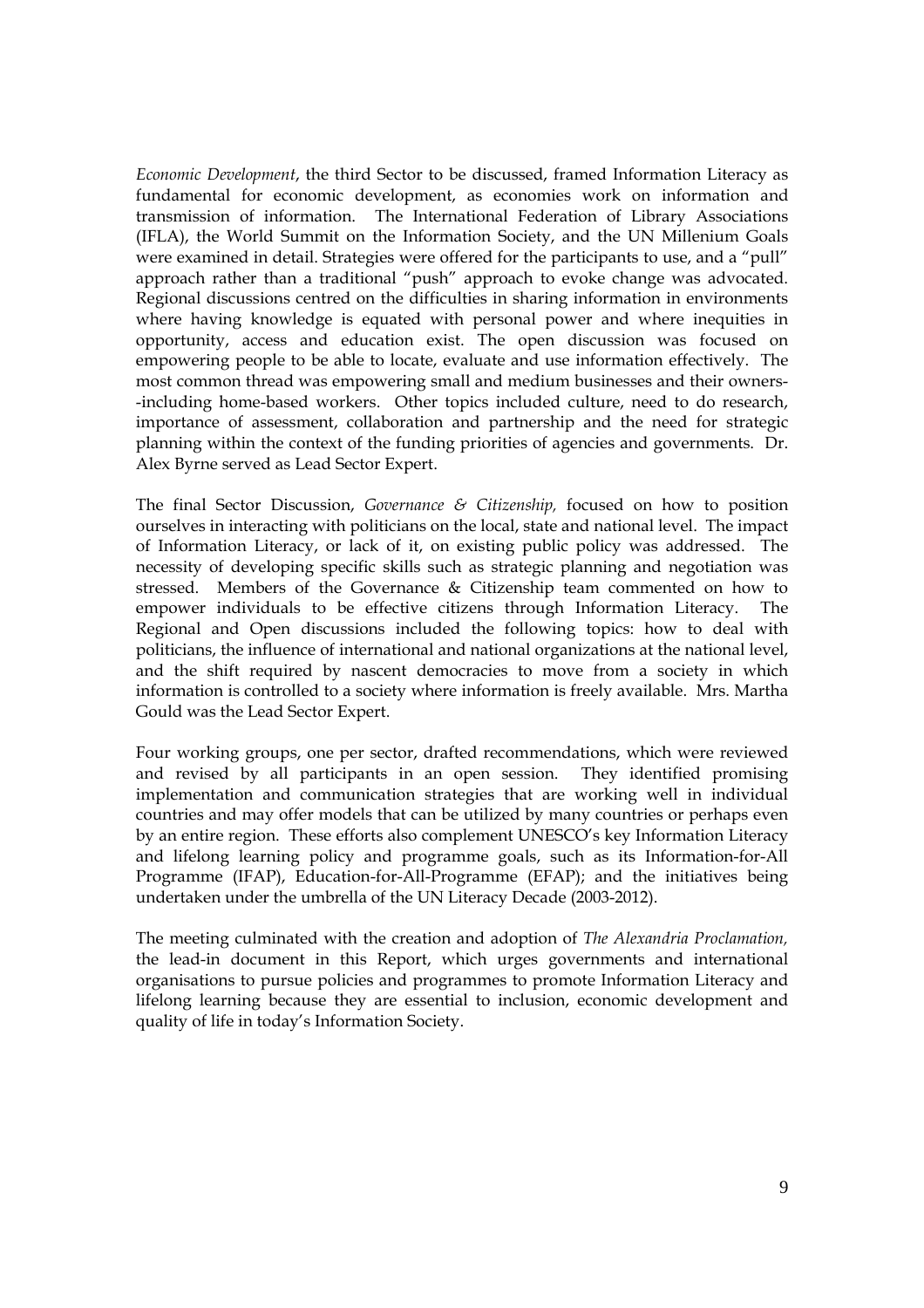# **E. RECOMMENDATIONS**

### **1. Context for the drafting and acceptance of recommendations**

The colloquium discussions were challenged by intertwining issues of: (1) information and Information Literacy, (2) generic aspects of Information Literacy and its contextualised manifestations, (3) supply of and demand for Information Literacy programmes and interventions, (4) detailed but not especially helpful divisions between types, sources and channels of communication and (5) slippages between inputs (or preconditions) and desired outcomes. Dr. Candy reiterated that one person's outcomes is another's precondition and that supply of information is not the same as demand for Information Literacy

There was agreement that recommendations must: (1) present a compelling vision of the future while preserving the "memory of the world", (2) be framed in the context of the next steps, (3) be linked to existing high level protocols, agreements and statements upon which there already is agreement, (4) recognise that people have different reasons both for advocating and engaging in Information Literacy; (5) recognise that Information Literacy has generic as well as domain specific aspects; (6) create an irresistible demand for Information Literacy programmes and interventions; (7) focus on the international or supra-national level,  $(8)$  create a context in which others can better act locally;  $(9)$ acknowledge the different political, technological and cultural realities in different parts of the world and (10) identify potential networks and partnerships with which to work.

The following sets of recommendations came from the work of small group teams. Their recommendation drafts were then reviewed by all participants in open discussions; recommendations not receiving general consensus were omitted. Formats vary in keeping with the styles adopted by each team. In some cases recommendations address issues somewhat beyond the focus of the colloquium but are important and closely related to Information Literacy and lifelong learning (e.g., information access). These have been left intact among the other recommendations.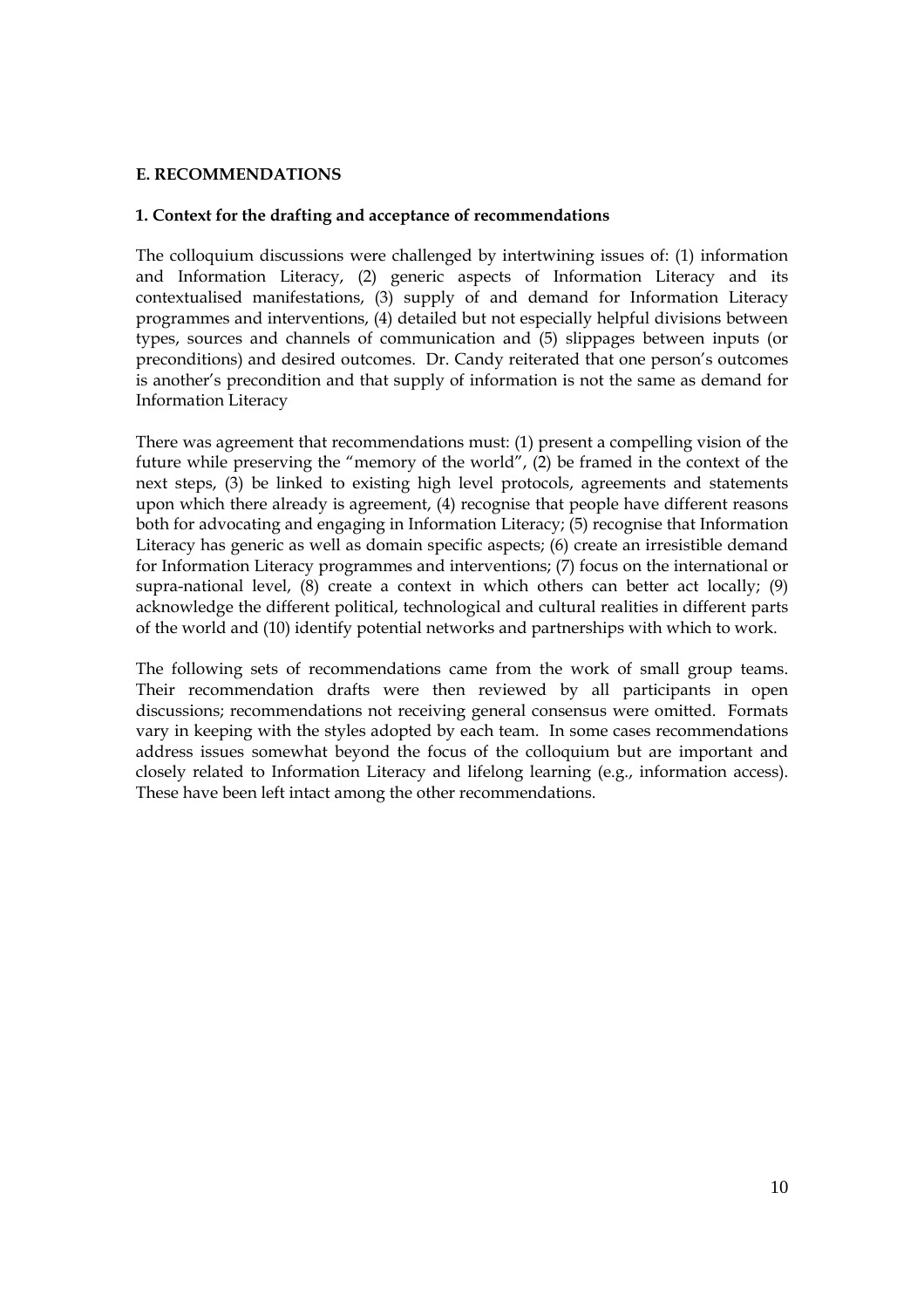# **2. Learning & Education Recommendations**

The Education team reiterated that Information Literacy is a part of Lifelong Literacy, holding that:

- Information literacy is an essential feature of lifelong literacy in any information society.
- Developing habits of inquiry in everyday life and in informal education supports Information Literacy.
- Formal education supports Information Literacy by including instruction and practice in all subject areas at all educational levels.
- Information Literacy is a part of Lifelong Literacy Society.

# **Features of the Following Recommendations**

The following recommendations support the centrality of Information Literacy in lifelong literacy by acknowledging habits of inquiry developed in informal education, community activities, the workplace and formal education. They suggest initiatives in each of these areas of activity by a variety of stakeholders. Those responsible for the actions are listed in parentheses following the recommendations.

# **Recommendations concern the following and are followed by recommended action items.**

- Educator preparation and professional development
- Evidence based decision making
- Active pedagogical practices
- Nourishing educational environments
- Information literacy requirement in assessment and accreditation

### **Recommendation #1**

Educator preparation and continuing professional development are keys to improving learning outcomes through Information Literacy.

### **Recommendation #1 action item A**

*Develop programmes for educators including schoolteachers, librarians, faculty members, mentors, parents, grandparents and community workers about the importance of Information Literacy and lifelong learning in society.*

*(Educational institutions, ministries of education, NGOs, community-based agencies, family support agencies)* 

### **Recommendation #1 action item B**

*Charge teachers to write student-learning outcomes involving Information Literacy. (Schools of education, education institutions including schools, colleges, universities)* 

### **Recommendation #1 action item C**

*Develop and update Information Literacy and lifelong learning materials, models, and workshop formats for use at different levels: local, national and regional. (NFIL, IFLA, UNESCO)*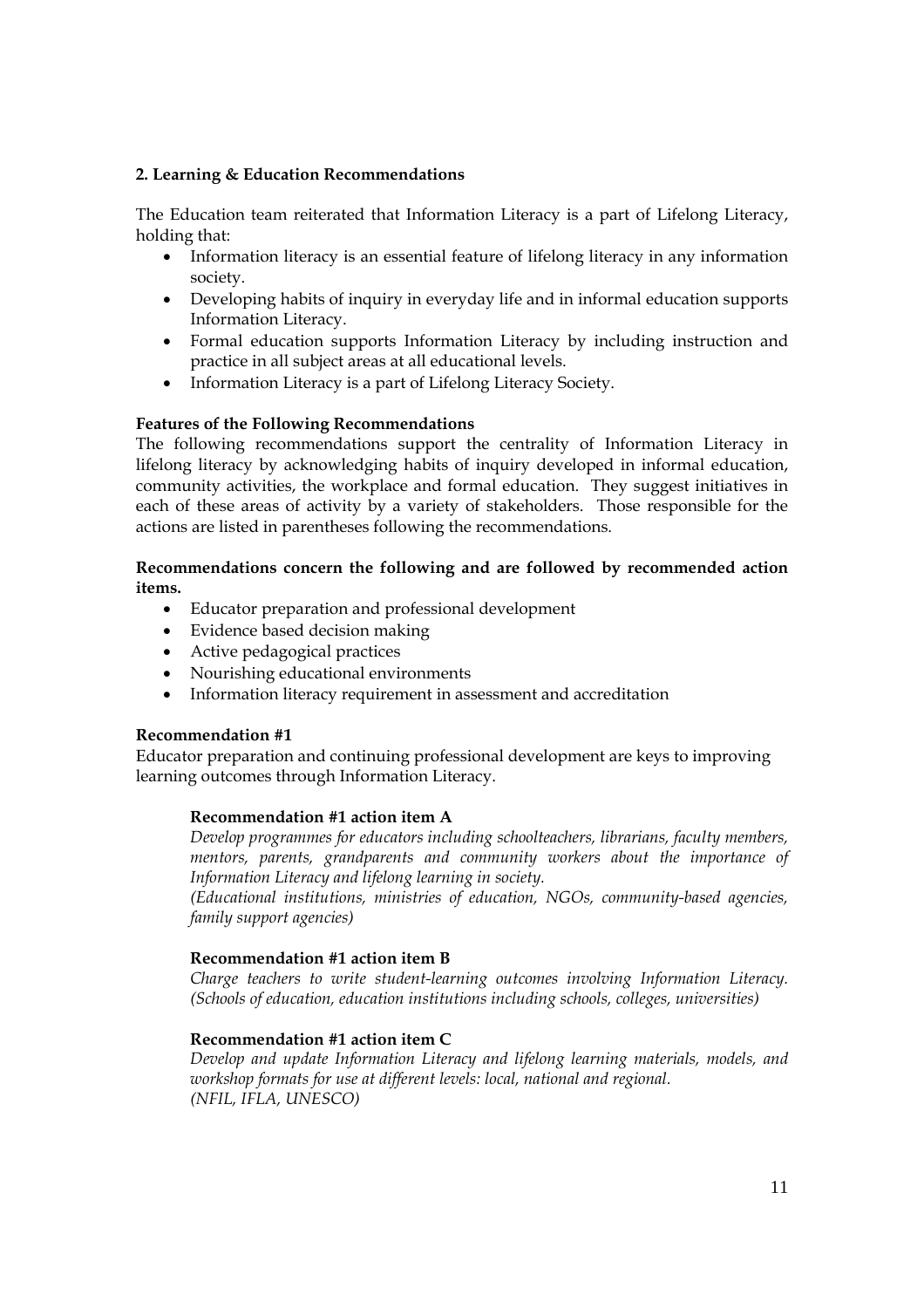#### **Recommendation #2**

Decisions concerning educational policies, pedagogies, and practices should be based upon research evidence examining the relationship among Information Literacy, educational achievement, and specific learning outcomes.

#### **Recommendation #2 action item A**

*Include in assessments of human development levels conducted by international or national agencies criteria and indicators about Information Literacy based on evidence from research. (UNDP, World Economic Forum, World Bank, IFLA, UNESCO, and others)* 

#### **Recommendation #2 action item B**

*Encourage research agencies in different countries to include the Information Literacy level in their research assessing educational achievement and outcomes.* 

#### **Recommendation #2 action item C**

*Support coherent programmes of research to reveal long-term effects of Information Literacy on student learning, adult education in formal, informal and community settings and lifelong learning. (Funding agencies, colleges and universities, national research agencies, IFLA research initiatives, UNESCO research initiatives)* 

#### **Recommendation #2 action item D**

*Present evidence in ways that meet the information and problem-solving needs of policy makers and practitioners. (Researchers, educational institutions, agencies using research, governmental institutions using research, community agencies using research)* 

#### **Recommendation #3**

Implement active pedagogical practices such as problem based learning, service learning and constructive learning that are both in support of and well supported by the practice of Information Literacy. (Educational institutions, community-based agencies)

#### **Recommendation #3 action item A**

*Cultivate habits of inquiry that support the purpose of Information Literacy. (Parents, grandparents, caregivers, teachers, governmental agencies, professional associations)* 

#### **Recommendation #3 action item B**

*Adapt pedagogical practices to the needs of particular groups such as women, special needs people, indigenous populations, prisoners and immigrants. (Educators in informal and formal education, service providers, adult educators)*

#### **Recommendation #3 action item C**

*Assess these pedagogical practices in terms of the degree of enhancement of needed values such as generosity, resource sharing, and social responsibility, respect of the other, professionalism, and ethical behaviour*.

*(Researchers, assessors, evaluators, accountability agencies)*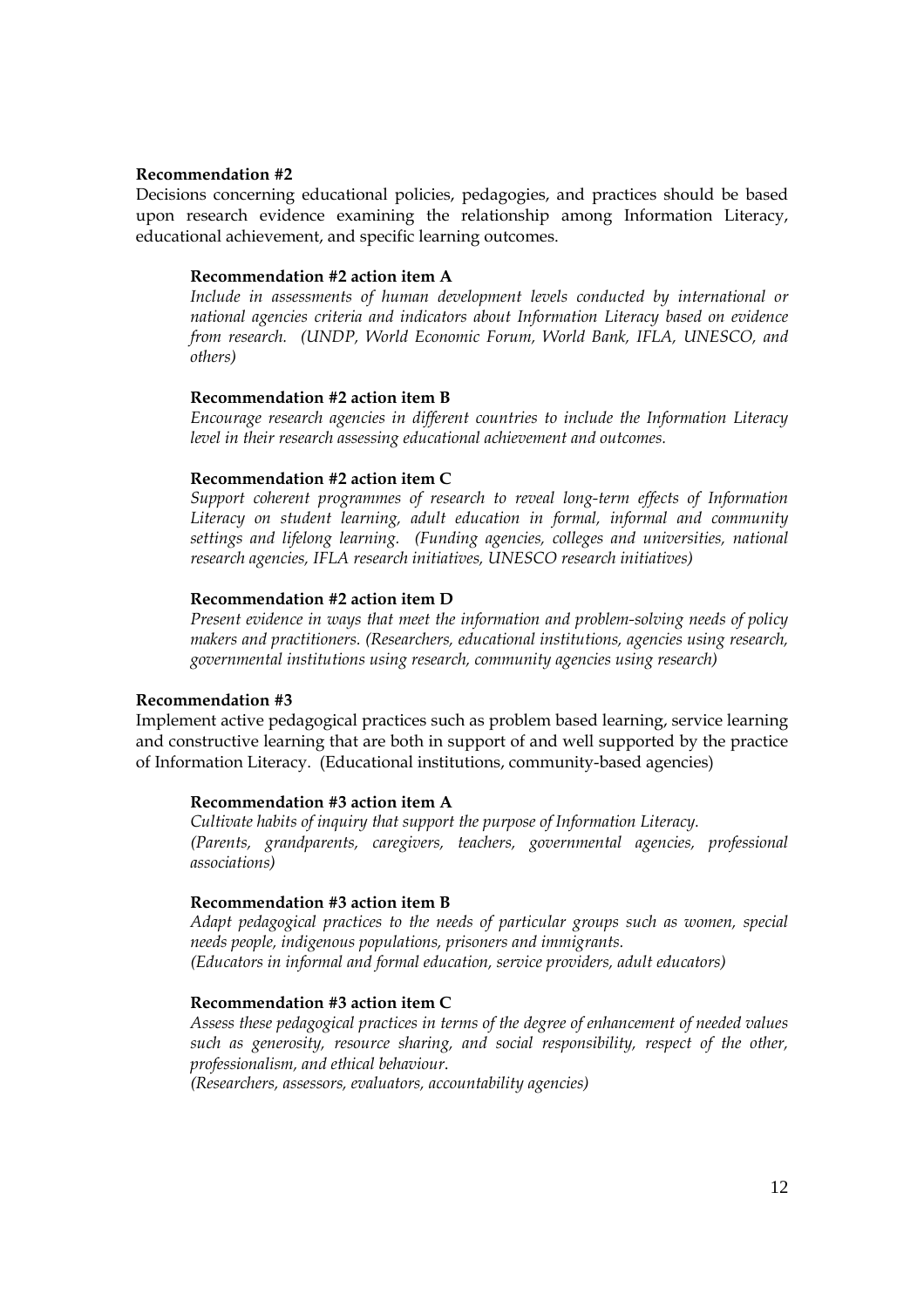#### **Recommendation #4**

Create educational environments that nourish Information Literacy including appropriate infrastructure, knowledgeable leadership, supportive policies, productive partnerships and a learning culture.

(Funding agencies, national governments, civil society, educational institutions, private sector)

#### **Recommendation #4 action item A**

*Coordinate Information Literacy initiatives across different countries in a region and across regions, and make use of best practices.* 

#### **Recommendation #4 action item B**

*Include in an appropriate infrastructure a functional library, community networks and supportive ICT.* 

#### **Recommendation #4 action item C**

*Raise awareness of policy makers on the importance and ways of including Information Literacy in formal and informal education.* 

#### **Recommendation #4 action item D**

*Train school administrators in the establishment of Information Literacy initiatives.* 

### **Recommendation #4 action item E**

*Recognise the principles of Information Literacy in matters of intellectual property that govern access to information. (Governments, international regulatory bodies, educational institutions)* 

# **Recommendation #4 action item F**

*Create programmes for active education and training of the public.* 

### **Recommendation #4 action item G**

*Disseminate messages linked to Information Literacy and information culture using channels most effective in each setting such as oral transmission, printed, audio, visual or electronic media.* 

### **Recommendation #5**

Require Information Literacy as a significant criterion in student and teacher assessment and institutional accreditation.

(Educational institutions, accreditation agencies, government authorities)

### **Recommendation #5 action item A**

*Train educators about student assessment practices that focus on Information Literacy outcomes.* 

(*Educational institutions, accreditation agencies, government authorities)*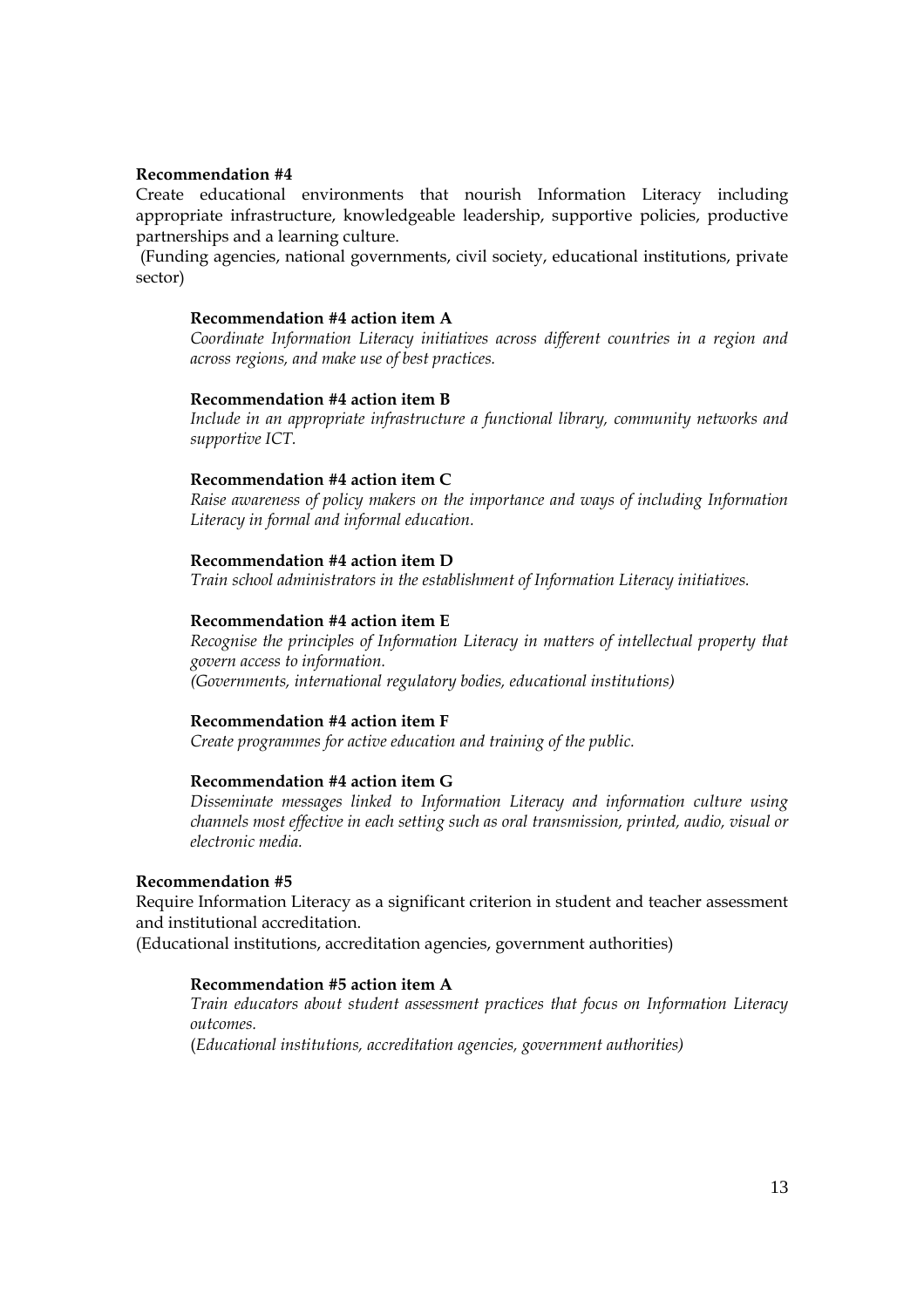### **Recommendation #5 action item B**

*Associate standards for assessment and accreditation of Information Literacy with learning outcomes rather than inputs and processes. (Educational institutions, accreditation agencies, government authorities)* 

### **3. Health & Human Services**

### **Preamble:** *Why Health Information Literacy is Vital*

In the context of a universal commitment to enhanced quality of life, all citizens have a right to good health and to healthcare based on informed consent, which is reaffirmed and supported by this declaration. In support of this right, we reaffirm the entitlement of all citizens to access information that is relevant to their health and the health of their families and communities. In particular we refer to the necessary protection of the mother and the child as embodied in the Universal Declaration on Human Rights, to the rights of children to have access to information about health as enshrined in the United Nations Convention on the Rights of the Child (Article 26), and to the rights of all people to have sufficient information and understanding to give informed consent to treatment.

### **Recommendation #1: Access to Health Information**

That all nations ensure the development and enhancement of health and healthcare information infrastructure, including the provision of courses, programmes, publications, websites, information centres and interventions to enhance the health Information Literacy of all citizens without exception.

### **Recommendation #2: The General Public**

That targeted attention be given to the needs of young people (in school and outside), women, men, the elderly, vulnerable groups including the handicapped, immigrants, the unemployed and those with particular needs, those in hazardous occupation or dangerous locations, and the general public.

#### **Recommendation #3: The General Public**

That each country develop an integrated curriculum from pre-school and throughout the years of formal schooling to develop in children and young people a recognition of the relationship between their environment, their own actions and their health to encourage and empower them to take responsibility for their own health and well being.

### **Recommendation #4: The General Public**

That partnerships be established or strengthened with existing networks especially those involved in the development and distribution of health information. This may include The World Health Organisation (WHO), NGOs with responsibility for health, wellbeing and public health, regional groups like Association of Southeast Asian Nations (ASEAN), EU and Organisation of Economic Co-operation and Development (OECD).

### **Recommendation #5: The General Public**

That, in the context of public health education, use should be made of established channels of communication including radio (talkback and open-line programmes),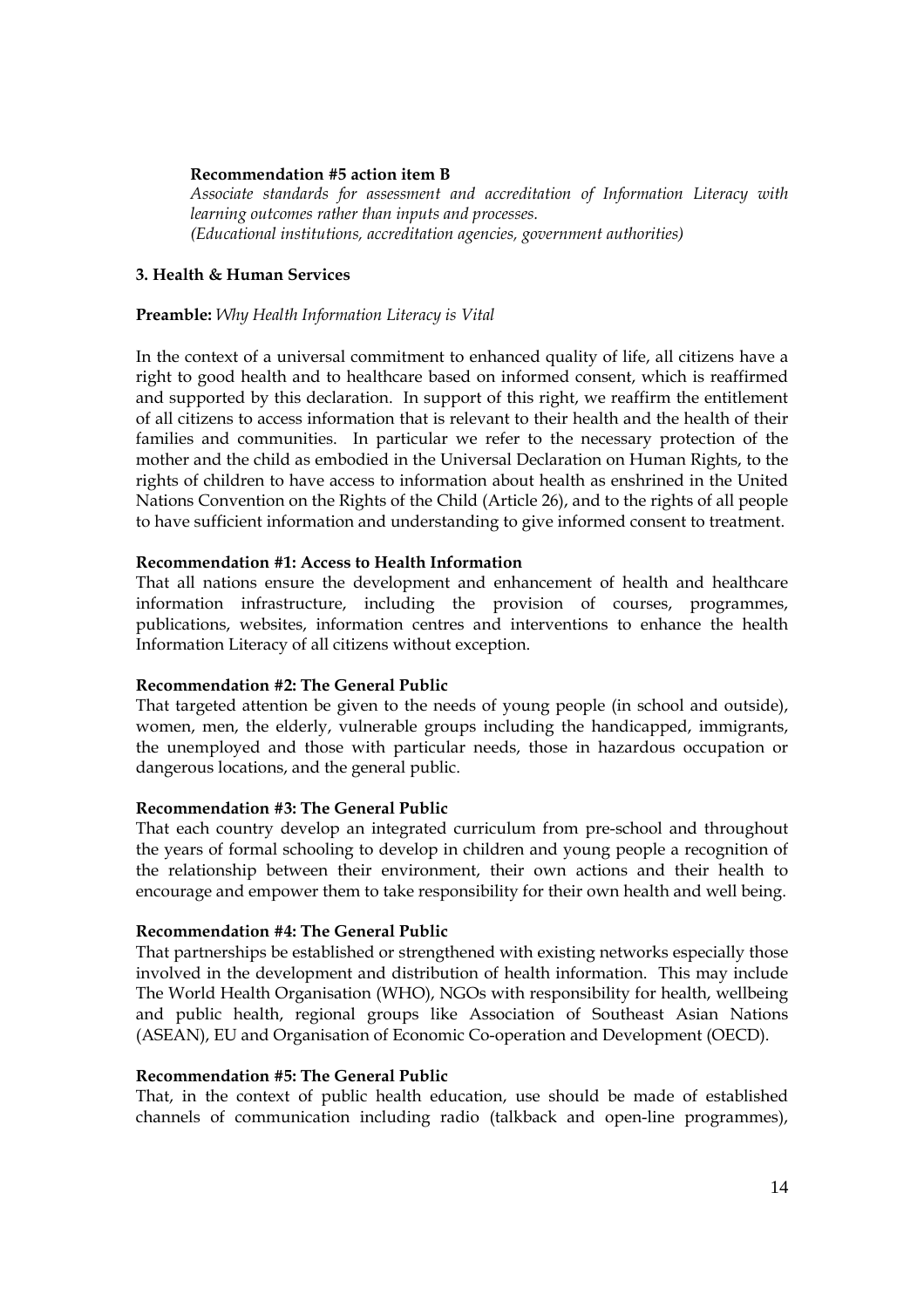television, newspapers and journals, and telephone help lines, not only to distribute information about health, but also to strengthen Health Information Literacy.

### **Recommendation #6: Patients and Caregivers**

That patients and their caregivers (usually but not always family or other community members) be encouraged and empowered to ask questions to clarify their understandings so that they can give informed consent, and be provided with contact details to follow up in the event that they have questions or concerns that occur to them after the clinical consultation or in the course of treatment. Such referral should include patient advocacy and self-help groups.

### **Recommendation #7: Patients and Caregivers**

That particular attention be paid not only to the provision of high quality, easily understood information in a variety of forms but also to ensuring that those undergoing treatment (and their caregivers) understand fully both the likely progress of the treatment and the need for any compliance or conformance that the clinician expects of them.

#### **Recommendation #8: Healthcare Practitioners**

That, recognizing the growing importance of evidence-based practice in healthcare, those responsible for devising and delivering the initial training of healthcare practitioners give specific and explicit attention within the curricula to the development, enhancement and demonstration of Information Literacy attitudes, expertise and behaviours.

#### **Recommendation #9: Healthcare Practitioners**

That nations and in particular the health authorities and professional associations within those countries, with the assistance of international and translational bodies and agencies, ensure the ongoing availability and assessment of continuing professional development in Health Information Literacy of those already in practice and, where appropriate, make this a requirement for continuing licensure to practice.

#### **Recommendation #10: Healthcare Practitioners**

That medical, nursing and allied health professionals and para-professionals be trained to improve the Health Information Literacy skills and practices of their patients and communities and, in doing so, to recognise the need for sensitivity to the age, gender, educational level, religious convictions and ethnic and cultural backgrounds of those with whom they are dealing.

### **Recommendation #11: Health Administrators and Policy Makers**

That those responsible for the education and training of health administrators ensure that basic and advanced curricula include a developmental sequence of Health Information Literacy practices and skills.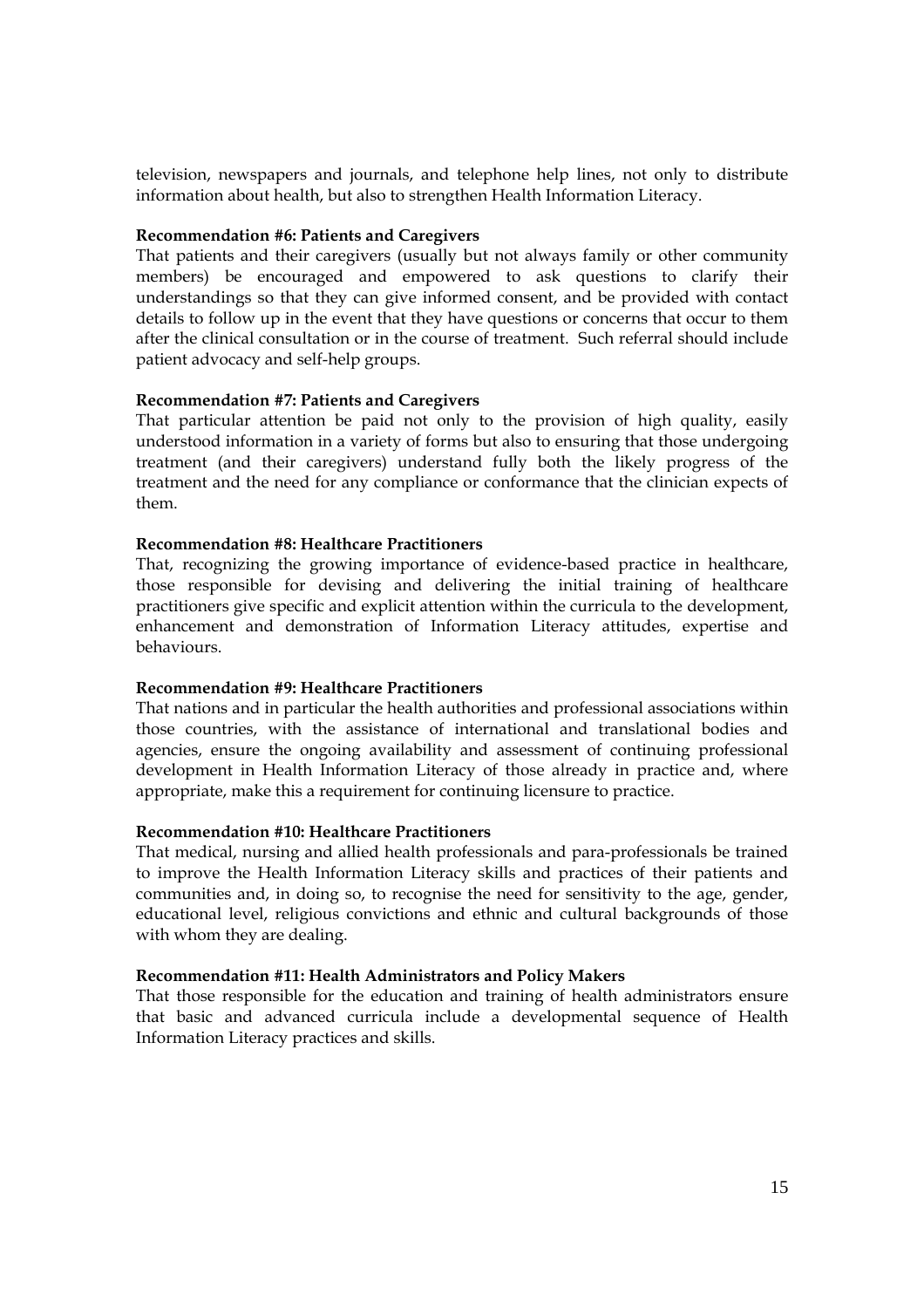### **Recommendation #12: Health Administrators and Policy Makers**

That national health authorities, in conjunction with relevant professional associations, take steps to ensure that policy-makers and administrators are equipped with appropriate skills of Information Literacy to allow them to make high quality, evidence based decisions and to fulfil their responsibilities skilfully with regard to the human dignity of clinicians, patients and the public at large.

# **Recommendation #13: Professionals engaged in promoting Health Information Literacy**

That a central repository of high quality Information Literacy practice be established, to be accessed by practitioners from around the world. Such Information Literacy Practices could include courses and programmes, documents and brochures, websites and forums, conferences and meetings, places and spaces, awards and accolades, and toolkits and resources.

# **Recommendation #14: Professionals engaged in promoting Health Information Literacy**

That items for inclusion in the best practice database be quality assured by an international editorial panel; that the best practice database link with a discussion forum and professional association for practitioners, that a dedicated fund be established, along with a Roster of Experts willing to address suitable high-level conferences, and that resources be provided to support their attendance at events in developing countries and economies.

# **Recommendation #15: Professionals engaged in promoting Health Information Literacy**

That research be undertaken into the information-seeking practices of different kinds of information users (such as health professionals or members of the general public), to provide a basis for the design of Information Literacy interventions.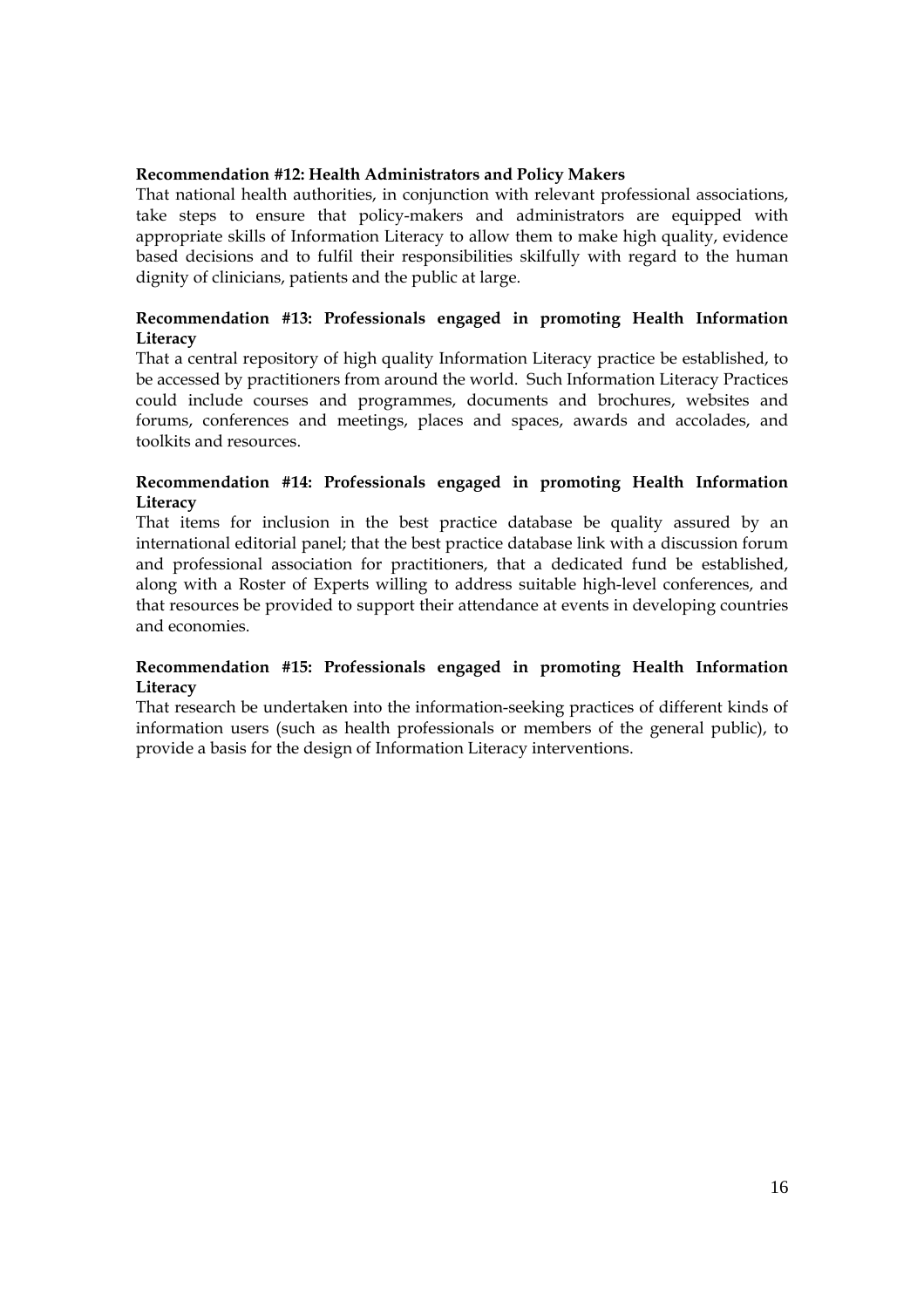### **4. Economic Development**

The team took into consideration twin driving forces: economic development is a driver for Information Literacy AND Information Literacy, in turn, is a driver for economic development. Information Literacy should be imbued as part of information society development initiatives of a country.

# **Introduction**

Under current globalization trends, economic development is becoming increasingly dependent upon the use of information and the learning skills of the workforce. Governments should lead Information Literacy efforts through strategic alliances with the major stakeholders, including the business community in key economic sectors, and consumers. The target groups/institutions are key stakeholders, government, business entities, educational institutions, information producers and providers, trade and business organisations, chambers of commerce, industrial associations and NGOs. The key target communities are businesses (SMEs and large companies), public

administration and specific target communities such as unemployed, women, start-ups, minorities, immigrants, and consumers.

### **Recommendation #1**

Businesses, government and educational organisations should develop a strategic plan for Information Literacy.

### **Recommendation #2**

International organisations, such as UNESCO, OECD, World Bank, and International Monetary Fund (IMF) need to require educational reforms to favour lifelong learning in the different countries.

#### **Recommendation #3**

Government and business organisations need to establish environments that ensure transparency (full disclosure).

#### **Recommendation #4**

Lead agencies should promote Information Literacy awareness/culture through the media.

### **Recommendation #5**

Establish a strong partnership/alliance with information providers and producers to foster Information Literacy programmes (e.g., develop, train, sponsor).

#### **Recommendation #6**

Business groups/trade associations/professional bodies/chambers of commerce should develop toolkits, training and market driven programmes according to the specific needs and existing Information Literacy skills of target communities.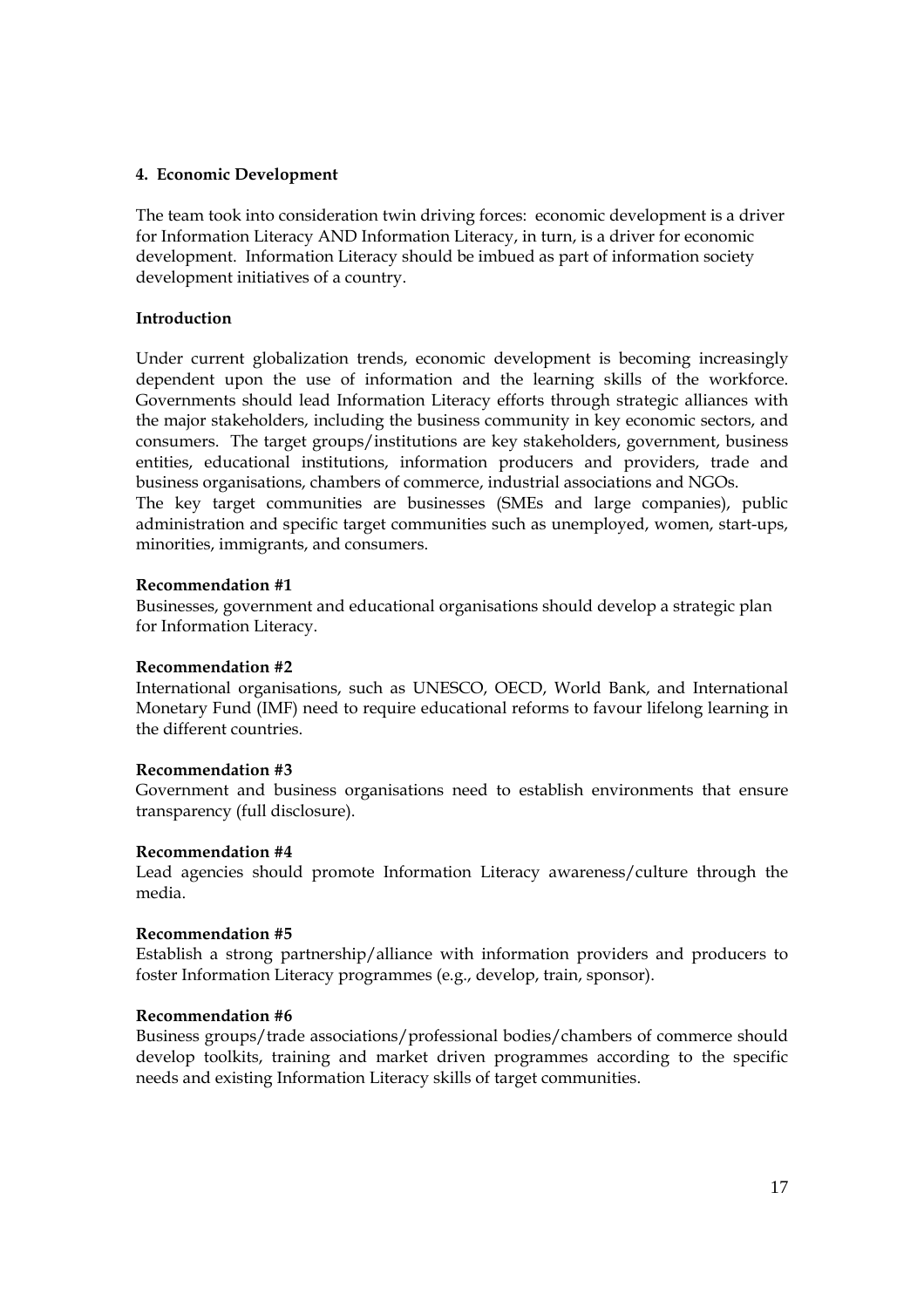### **Recommendation #7**

Governments should designate a lead agency to spearhead the development, deployment, and measure the impact of Information Literacy programmes (e.g., ICT agencies/initiatives exists to capitalize/leverage on them).

### **Recommendation #8**

Lead agencies should coordinate the creation of a repository of who's who, best practices, experts, tools, relevant content, etc., at the country, regional and international levels.

### **Recommendation #9**

Professional organisations should identify and cultivate champions in government, business and economic development to adopt and propagate Information Literacy.

### **Recommendation #10**

Information Literacy and lifelong learning initiatives should be formulated in the context of information society development and national agendas for culture, science, technology, innovation and development.

### **5. Governance & Citizenship Recommendations**

The objective is to empower people to actively participate in governance and citizenry and to control their own lives, respecting cultural diversity in both oral and digital societies as a public good. The target audience consists of political and civic leaders, NGOs, community groups, government agencies (national and international), international foundations, libraries, labour unions, educational institutions, business and industry, media.

### **Recommendation #1**

Urge national governments to create national councils to promote an information culture.

#### **Recommendation #2**

Urge national governments to designate a lead agency for the implementation of Information Literacy and lifelong learning initiatives in consultation with education, ICT and other relevant departments.

#### **Recommendation #3**

Urge educational institutions and libraries to create programmes that would produce information literate citizens.

#### **Recommendation #4**

Urge business, industries and labour unions to develop standards for an information literate workforce.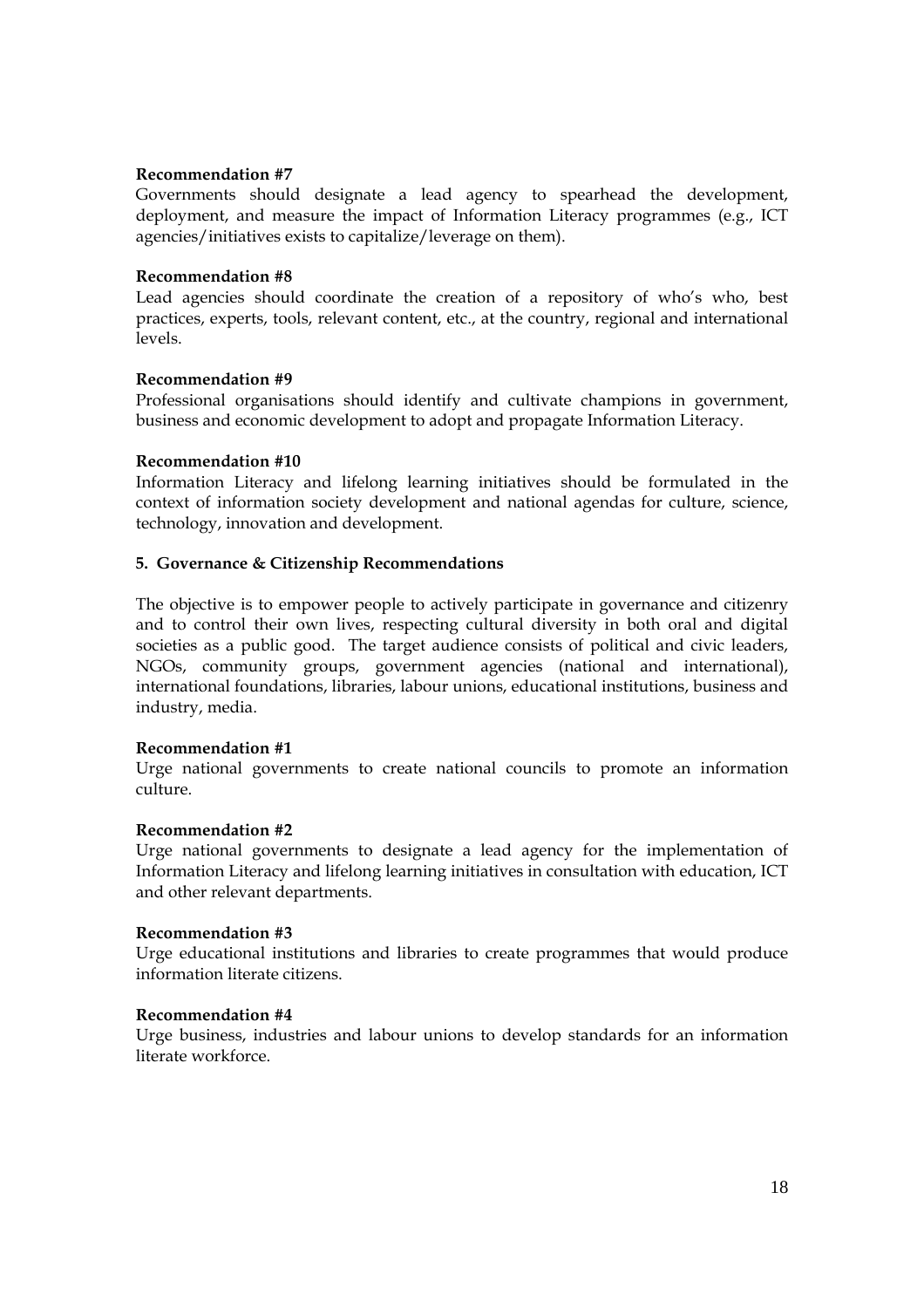### **Recommendation #5**

Urge governments to create Information Literacy and lifelong learning programmes aimed at the unemployed to improve employability.

### **Recommendation #6**

Encourage governments to make public domain information easily accessible and to encourage broader involvement in the digitization and preservation of public domain information.

# **Recommendation #7**

Urge national governments, educational institutions, libraries and other agencies to develop and disseminate civic educational programmes to children, youth, and adults.

# **Recommendation #8**

Urge national governments to develop training programmes in Information Literacy and civic education for immigrant populations.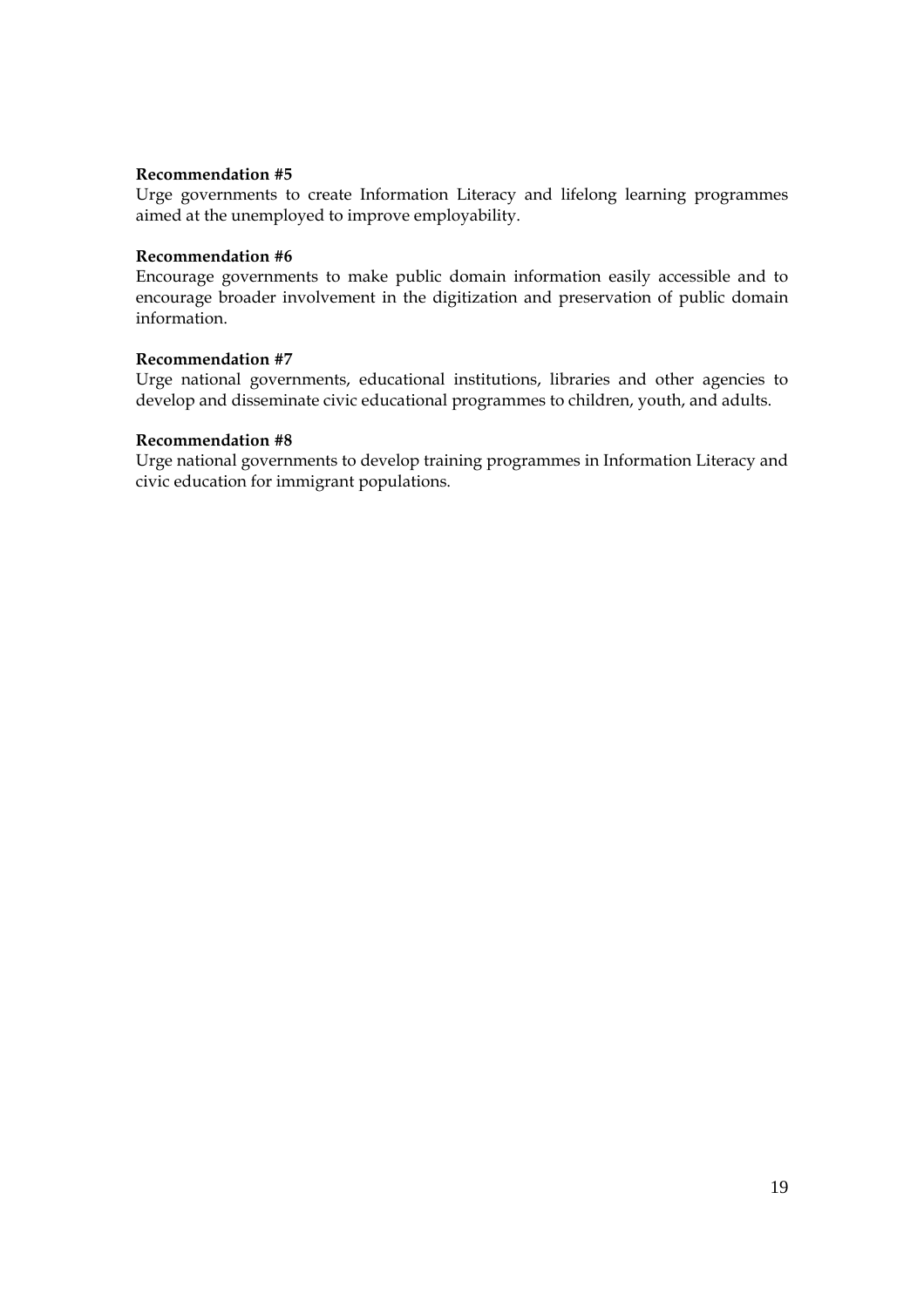### **APPENDIX 1**

*Remarks, delivered by Dr. Ismail Serageldin, on behalf of Mrs. Anwar Sadat, at the Hilton Restaurant in the Bibliotheca Alexandrina in Alexandria, Egypt at a Welcoming Dinner for Meeting Participants and guests on Sunday evening, November 6, 2005.* 

"Dear participants of the High-Level Colloquium on Information Literacy and Lifelong Learning, and guests.

I understand from your organizers that you have gathered here at one of the world's most prestigious knowledge institutions — the Bibliotheca Alexandrina — for the purpose of sharing your ideas on how to cope with mankind's most critical and ageless challenges - - disease, poverty, instability, and especially illiteracy. While everyone seems to agree that information and communication technologies are powerful tools that certainly can help, we must learn much better how to harness those technologies in the service of human communication and endeavours, not the other way around. If I understand correctly the goals for your meeting, that is where Information Literacy and lifelong learning come in.

I am told that you come from all of the major regions of the world, and from many different backgrounds, representing many diverse races, religions, ethnic groups and cultures. All of that is to the good, because only through a free and open interchange of different approaches, taken under widely diverse circumstances and conditions, and advocated by champions from many walks of life, can a consensus be reached on the best ways to move forward.

I had hoped very much to be with you on this memorable evening. But, unfortunately, I could not. Nevertheless, you have my personal assurances that what you are doing for mankind in these few days you are together is absolutely crucial if all peoples, all lands, and all cultures are to live and work together in harmony, and in productive endeavours, in the 21st Century.

Please look around you while you are in my beautiful homeland of Egypt - - perhaps walking along the seaside in this lovely city of Alexandria, or exploring ruins, or just enjoying the sights.

I pray that you will be inspired by one of the oldest civilizations on earth. May our ancient and honourable traditions encourage and embolden you to share your opinions and your visions freely with each other during your meetings.

The Lamp of Learning still burns brightly in Egypt, even after thousands of years of turmoil and challenge. And I hope you will take that centuries-old flame and spread it far and wide so that your seeds of wisdom will enlighten and educate all of those in need - - children and adults alike.

Good luck with your deliberations, and God bless you all. Mrs. Anwar Sadat"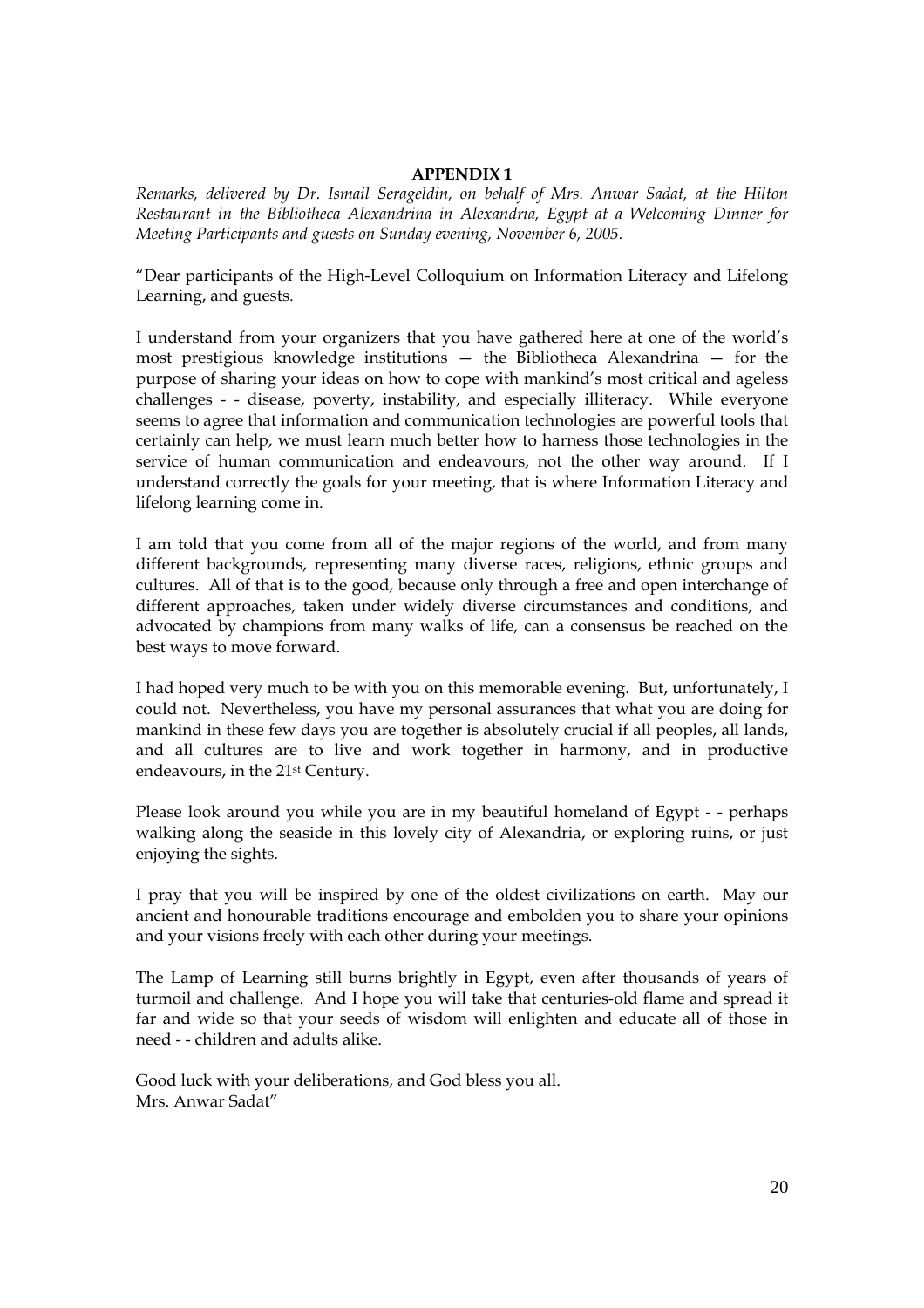### **APPENDIX 2**

*Mr. Abdelaziz Abid's opening remarks at the opening session of the Colloquium, Monday, November 7, 2005.* 

Information Literacy has become a global issue and many Information Literacy initiatives have been documented throughout the world. These programmes address many concerns related to technology and information skills. In education, teachers, librarians and others are working to integrate information skills instruction into the curricula to achieve relevant learning outcomes. Other initiatives involve distance education, research and publication activities related to Information Literacy. Employers and policy makers are addressing the need for Information Literacy as part of workforce development to ensure that workers develop appropriate technology and information skills to handle their job responsibilities productively and effectively.

Information Literacy forms the basis for lifelong learning. It is common to all disciplines, to all learning environments and to all levels of education, while recognizing the disparities in learning styles and in the nature and development of literacy in different countries.

An effective Information Literacy programme for the whole society should be developed and delivered in two parts: one as part of the formal education, and another as part of an informal education, in course of, and as part of, the day-to-day activities and life of people.

Information Literacy is concerned with teaching and learning about the whole range of information sources and formats.

Education is a human right and a public good. Information Literacy is concerned with teaching and learning about the whole range of information sources and formats.

Each day, over 60 million teachers care for 1 billion children. Yet another 15-35 million more teachers are needed in order for illiteracy to be eradicated and for Education for All (EFA) by 2015 to become a reality. There are still about 800 million illiterate persons in the world today. This figure constitutes 27 per cent of the adult population over 15 years of age in developing countries, two-thirds of which are women. Over 100 million children in the word don't go to school, two-thirds being girls.

The success or failure in meeting the international target of EFA by 2015 will depend largely on the action of governments to improve the quantity and quality of the teaching force. But, the shortage of teachers in both North and South is reaching unprecedented levels. This can be explained by an increasingly challenging and poorly paid profession, which no longer attracts the most talented. While education experts agree that teachers are key to ensuring good quality education, their status, working conditions, career perspectives and professional development have not ceased to plummet. Let us not delude ourselves. Without qualified, competent, motivated and performing teachers, quality Education for All will not be achieved.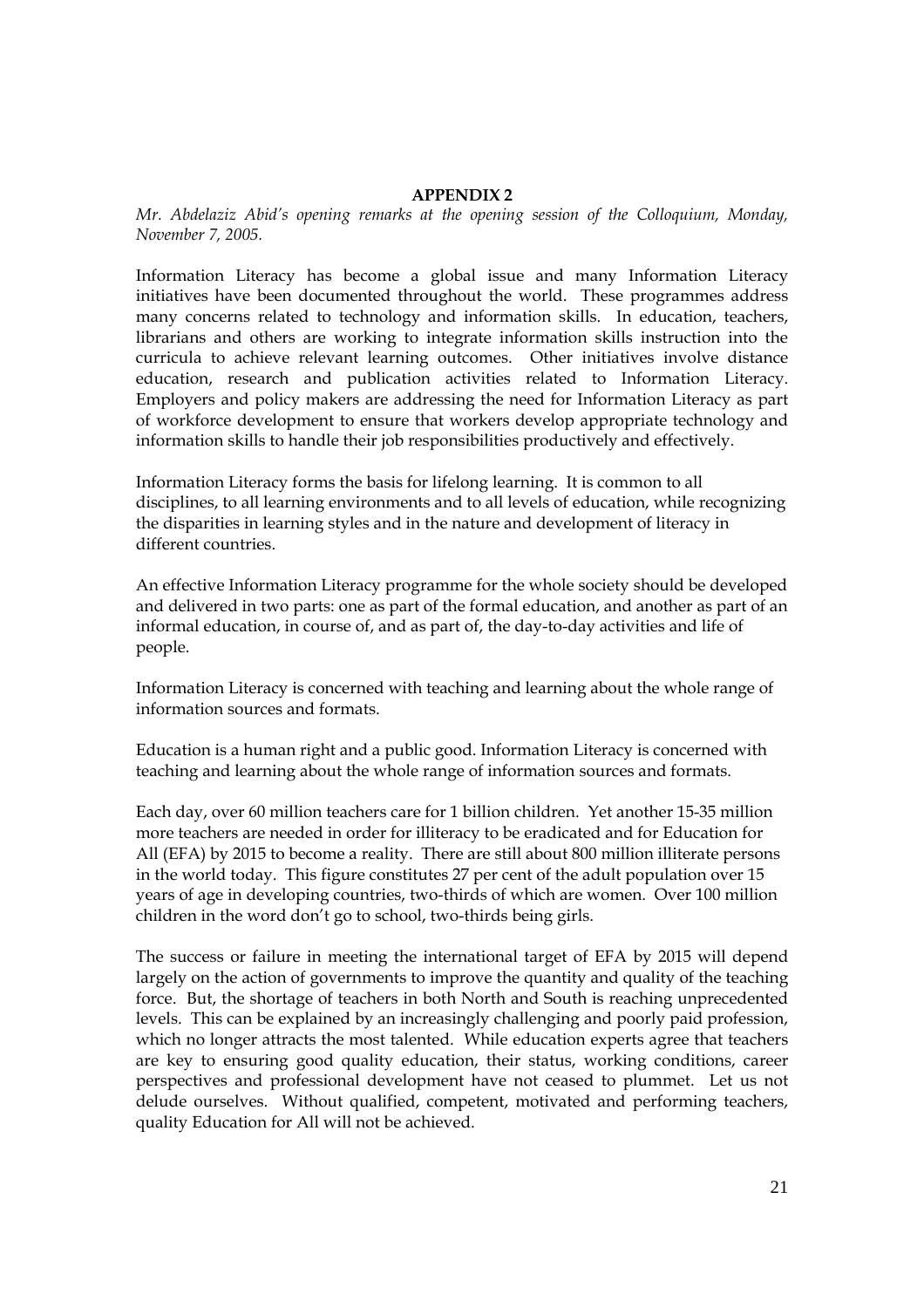Evidence over the past years has clearly indicated that efforts to ensure equal access to educational opportunities and quality education for all must be sustained by wideranging education reforms. Such reforms are not likely to succeed without addressing the new roles played by teachers in preparing students for an emerging knowledgebased society. Teachers must have access to adequate training and ongoing professional development and support and be motivated to use new teaching and learning methods and techniques.

Information and Communication Technology (ICT) can create new, open learning environments shifting the emphasis from a teacher-centred to a learner-centred environment; where teachers move from being the key source of information and transmitter of knowledge to becoming a collaborator and co-learner; and where the role of students changes from one of passively receiving information to being actively involved in their own learning. More than any other previous technology, ICT are providing learners access to vast stores of knowledge beyond the school.

It is important to find ways to help teachers effectively navigate their individual paths to the reinvention of their role. Teachers can be empowered to meet these multiple demands by building their repertoire based on authentic professional learning activities.

Two thirds of illiterate people are women. They need focused attention; both for their personal development and the multiple roles they play in society, as mothers and teachers of their children, as contributors to food security, and as income earners of their families.

How to place Information Literacy at the heart of teachers' education and the empowerment of young women? How to make Information Literacy permeating all sectors of activity? These are the challenges ahead of us during these three days.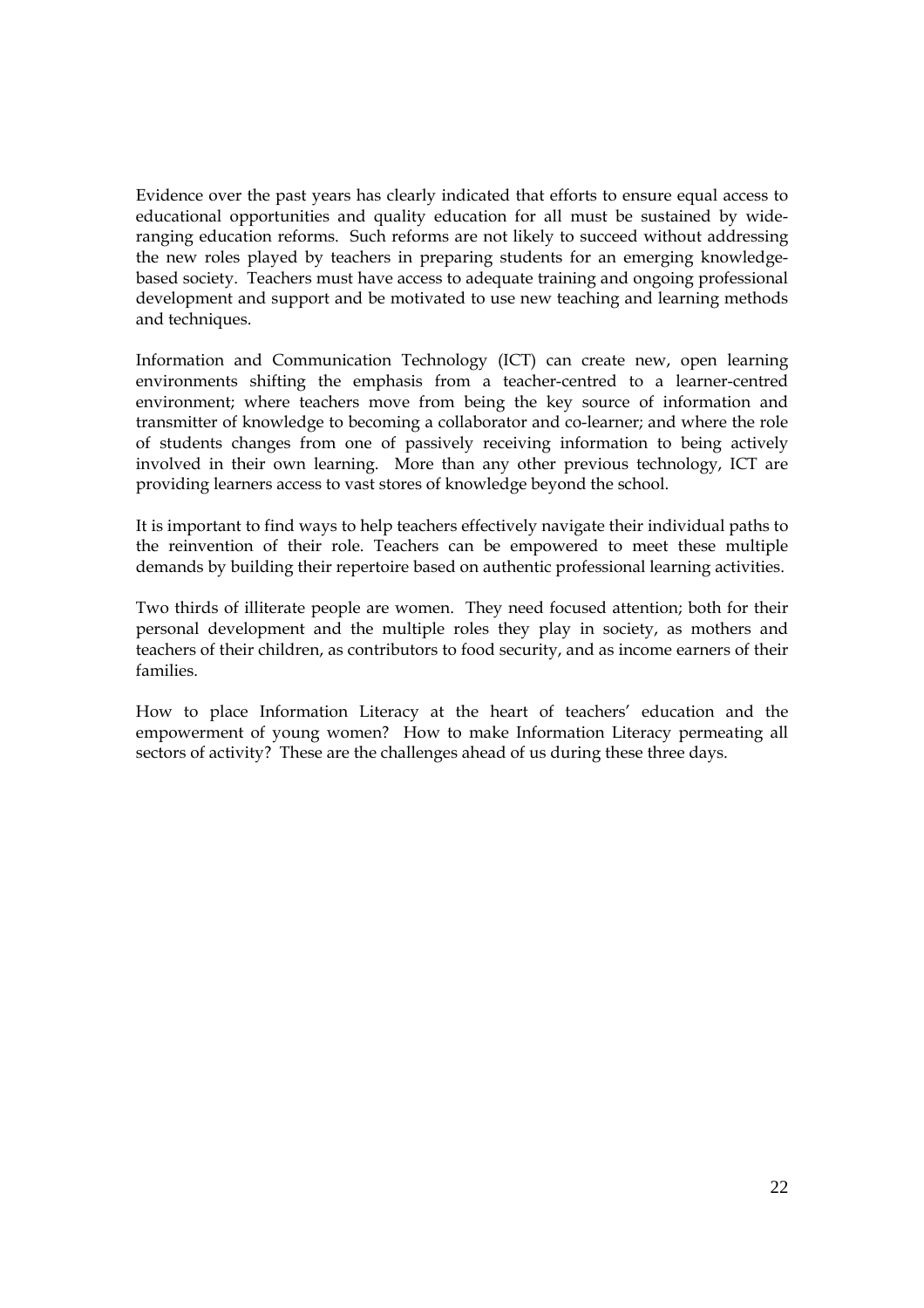### **APPENDIX 3**

*Remarks delivered by Mr. Tarek Sharif, on behalf of Mr. Omar Sharif, at the Closing Dinner for Meeting Participants and guests on Tuesday evening, November 8th, 2005, at the Syrian Club in Alexandria.* 

Please accept my father's regrets that he could not be personally with you this evening to help commemorate the very important work which you have been doing to help UNESCO and your other sponsors better serve the educational needs of all the world's children. My father told your organizers that he wanted very much to participate in your meeting these last few days, and had made arrangements to do so. However, work on a new movie has called him to Rome and he asked me to be his stand-in. I am very pleased to be able to be with you this evening on my father's behalf, and also to add my own greetings to those of my father.

These are the words my father wanted me to share with you, and I share in his statements completely.

"A child is perhaps the most fragile and precious entity that our creator has put on the planet. And a child's innocent, inquiring and developing mind is certainly one of the most incredible things we can behold. But one of mankind's greatest tragedies is that the minds of so many children are never enlightened to their full potential, but, instead, are left to stagnate and wither because of the lack of educational opportunities, the lack of meaningful and inspirational jobs, a lack of parental interest and support, and the list goes on. I'm told that the adult illiteracy rate in most countries around the world is greater than 50%.

Your focus—helping children learn to learn throughout their lifetimes —is certainly one of the keys. Motivating a child to learn, creating conditions so that learning becomes a joy instead of a chore, and constantly nurturing and reinforcing both the childhood basic learning process, and then facing the many adulthood challenges of finding a job, raising a family, and dealing with personal and family problems, are all a part of it.

When you come to your final deliberations, bear in mind the need to link your recommendations concerning the learning process closely with considerations of culture, because how people learn, what they learn, where they learn, and when they learn, are all, at their core, matters of ethnic traditions, religious practices, racial beliefs, family values, and social mores. In short, be flexible, and encourage every country and every community to tailor your basic findings to their special and unique circumstances.

I look forward very much to reading your final report, and promise that I shall continue to support your valuable work in the future.

My personal best wishes,

Omar Sharif"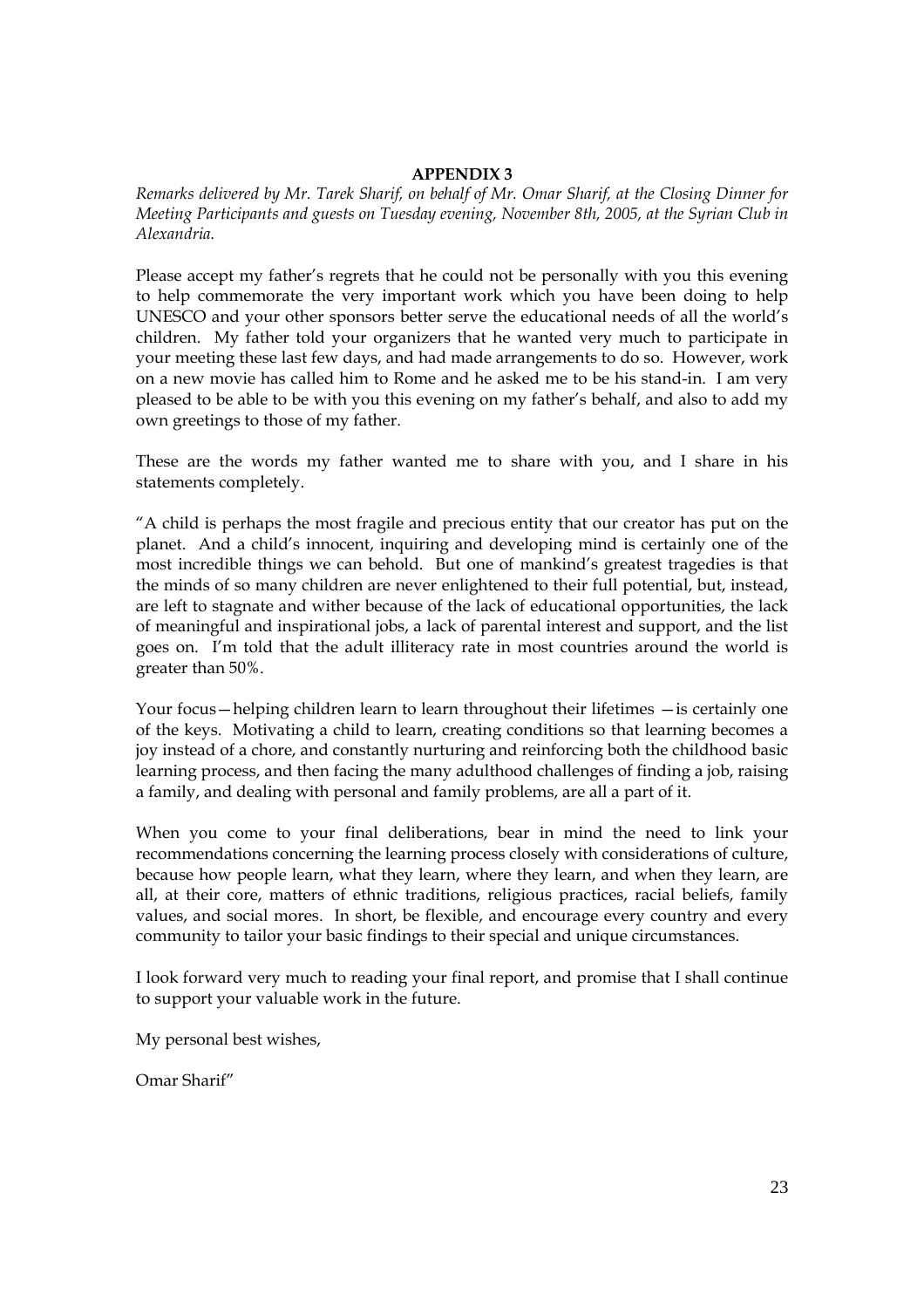# **APPENDIX 4**

*List of Participants at High-Level Colloquium Information Literacy and Lifelong Learning* 

\*Dr. Angela Abell, Director of Business Development, TFPL UK Angela.abell@tfpl.com

Ms. Helena Asamoah-Hassan, University Librarian, Kwame Nkrumah University of Science and Technology Kumasi, Ghana Maadwoa2000@yahoo.com

Mr. Abdelaziz Abid, Senior Programme Specialist, C&I Sector, UNESCO Hq., Paris, France a.abid@unesco.org

Mr. Abdul Malike bin Maiden, Asst. Mgr., Infocomm Development Authority Singapore Malike\_abdul@ida.gov.sg or ustad@singnet.com.sg

Dr. Patricia Senn Breivik, Chair Emeritus, National Forum on Information Literacy Columbia, South Carolina, USA breivikp@bellsouth.net

Professor Albert Boekhorst, University of Amsterdam Amsterdam, The Netherlands A.K.Boekhorst@uva.nl

Dr. Alex Byrne, Pro Vice Chancellor (Teaching & Learning), Vice President (Alumni & Development), University of Technology Sydney, Australia Alex.byrne@uts.edu.au

Dr. Barbara Cambridge, National Council of Teachers of English Washington, D.C., USA bcambridge@ncte.org

Dr. Phil Candy, National Health Service London, UK philcandy@hotmail.com

\*Mme. Michelle D'Auray, Chief Information Officer of Canada, Deputy Minister of the Economic Development Agency for the Regions of Quebec Ottawa, Canada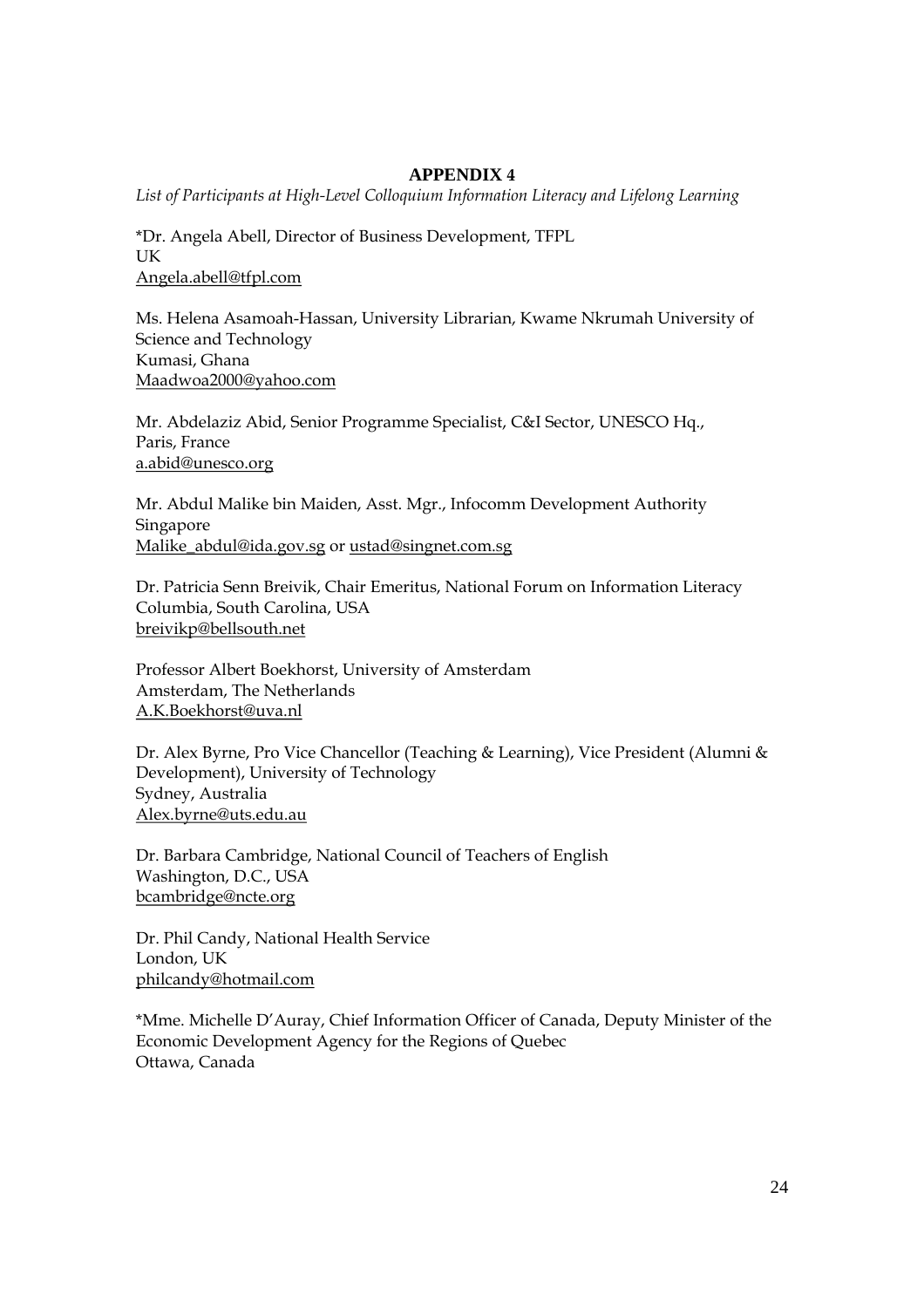Professor Bojil Dobrev, Director and Professor, International University Sofia, Bulgaria Bojil.dobrev@iu-edu.com

Dr. Elisabeth Dudziak, Professor of Political Science, University of Sao Paolo Sao Paolo, Brazil elisabeth.dudziak@poli.usp.br

Sra. Soledad Ferreiro, Parliamentary Librarian, Santiago, Chile sferreiro@bcn.cl

\*Dr. Veronica Fraser, Head of Knowledge Management, Department of Health London, UK Veronica.fraser@dh.gsi.gov.uk

Ms. Martha Gould, Washoe County Librarian Reno, Nevada, USA mgould@unr.edu

Professor Galal Abdel Hamid, Cairo University Cairo, Egypt galabdellah@frcu.eun.eg

Ms. Anissa Hassouna, Assistant General Manager, Misr Iran Development Bank Cairo, Egypt Anissa\_hassouna@yahoo.com

Dr. Forest Woody Horton, Jr., Washington, D.C., USA f.w.hortonjr@att.net

Professor Iman El-Kaffass, American University Cairo Cairo, Egypt kaffass@aucegypt.edu

Counselor Hisham Khalil, Counselor of the Minister of Interior for Arab Maghreb Affairs, Egypt Ministry of Foreign Affairs Cairo, Egypt

Dr. Marian Koren, Head of Research and International Officer, Netherlands Public Library Association Den Haag, The Netherlands Koren@debibliotheken.nl

\*Dr. Lena Kua, Asst. Director, National Library Board Singapore Lena\_kua@nlb.gov.sg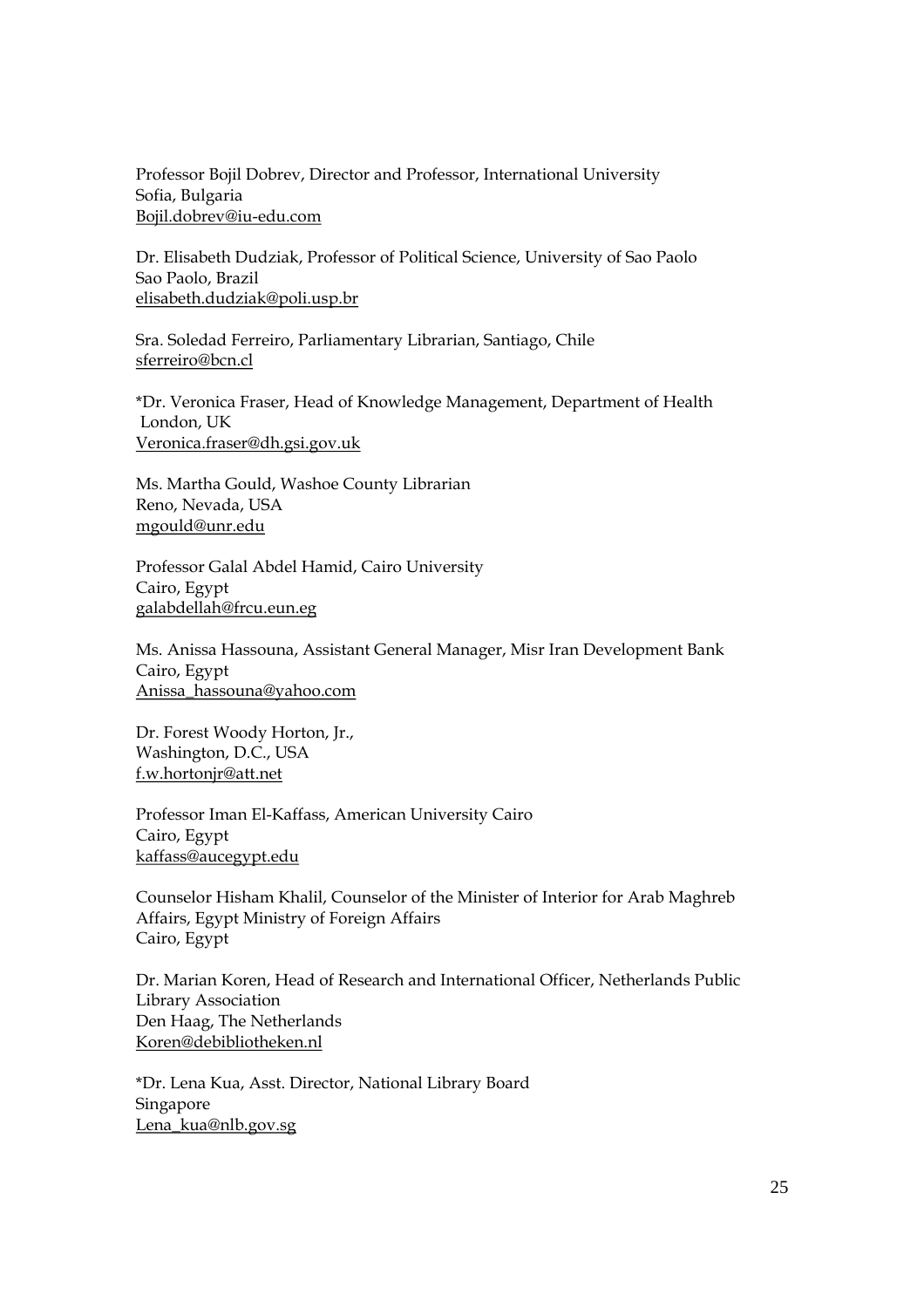Dr. Jesus Lau, University Librarian, University of Veracruz Mexico jlau@uv.mx

\*Professor Kingo Mchombu, University of Namibia Namibia kmchombu@unam.na

\*Dr. Diane Millen, Head of Informatics, National Health Service London, UK di.millen@cfh.nhs.uk

Dr. Penny Moore, Educational Research Consultant Wellington, New Zealand Penny.moore@paradise.net.nz

\*Professor Miguel A. Pereyra, University of Granada Granada, Spain mpereyra@aulae.es or mpereyra@ugr.es

Professor Gloria Ponjuan, University of Havana Havana, Cuba gponjuan@infomed.sld.cu

Ms. Kay Raseroka, Director of Library Services, University of Botswana Gabarone, Botswana Raseroka@mopipi.ub.bw or Raseroka1@yahoo.com

Dr. Hoda Rezkanna, Member of Parliament Cairo, Egypt Rezkanna@gmail.com

\*Dr. Rima Rudd, Harvard School of Public Health, Harvard University Boston, USA rrudd@hsph.harvard.edu

Ms. Julie Sabaratnam, Manager, Credit Suisse Singapore Julies98@yahoo.com

Dr. Shawky Salem, Chairman, ACML Alexandria, Egypt Shawky.salem@acml-egypt.com

\*Nohairi bte Salem, University Technology Mara (UITM) Singapore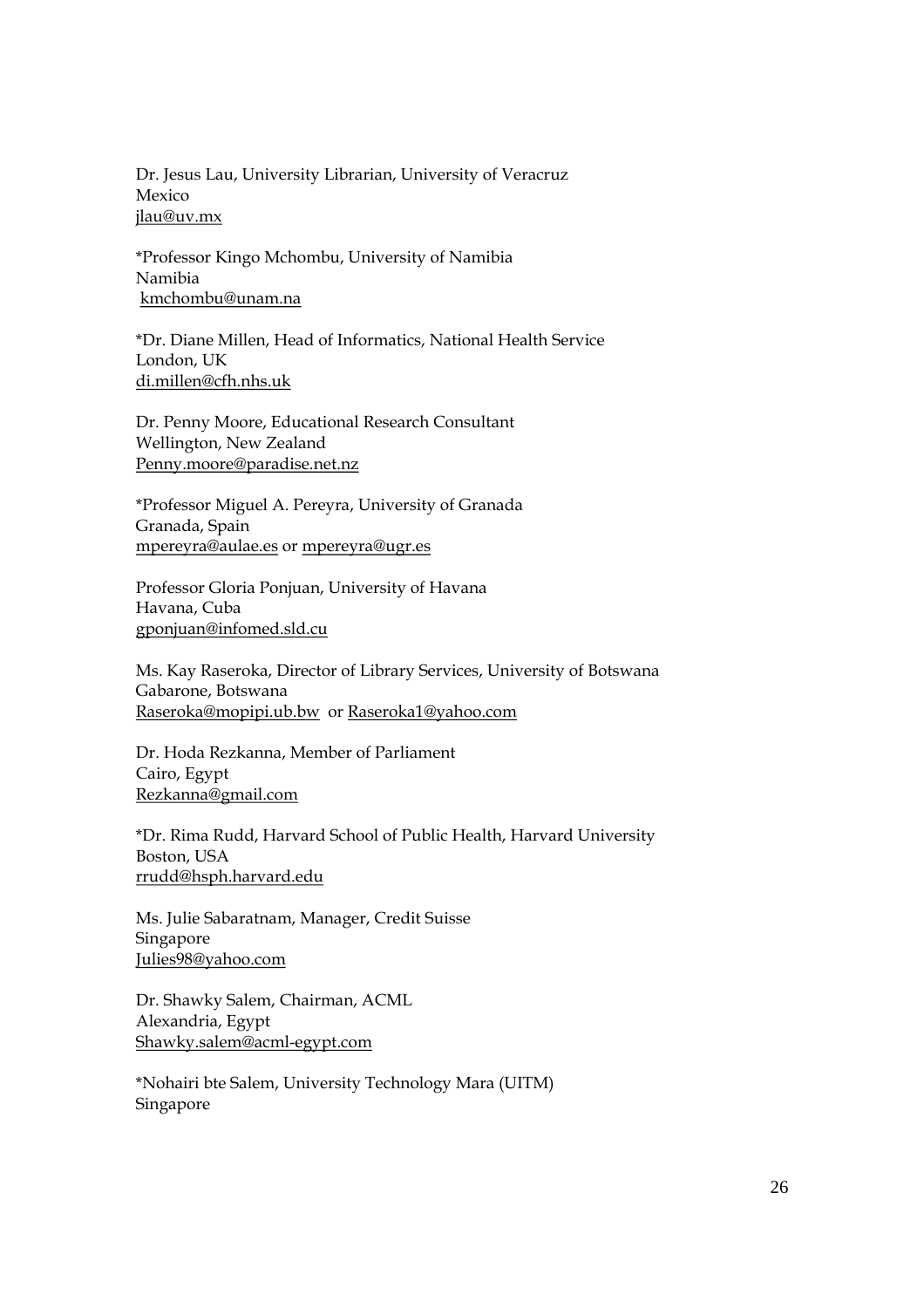\*Dr. Tan Teck Sim, Head, Organisational Planning, Singapore Health Services Singapore Tan.teck.sim@singhealth.com.sg

Ms. Christina Tovote, University Library, Stockholm University Stockholm, Sweden Christina.tovote@sub.su.se

\*Professor Peter Underwood, University of Cape Town Republic of South Africa pgunderwood@ched.uct.ac.za

Dr. Sohair Wastawy, Chief Librarian, Bibliotheca Alexandrina Alexandria, Egypt Sohair.wastawy@bibalex.org

Dr. Robert Wedgeworth, President & CEO, ProLiteracy Worldwide Syracuse, New York, USA rwedge@proliteracy.org

\*Ms. Barbro Wigell-Ryynanen, Counselor for Library Affairs, Ministry of Ed. & Culture Helsinki, Finland Barbro.wigell-ryynanen@minedu.fi

**\****Denotes members of a regional team who were unable to attend the Colloquium, or who were/ are an alternate regional team member not invited because of budgetary limitations.* 

### **Resource Persons**

Ms. Jill Cody, Organisational Development Facilitator & Consultant San Jose, California, USA codyassoc@mac.com

Ms. Sarah Devotion Garner, Law Library Director, American University in Cairo Cairo, Egypt sgarner@aucegypt.edu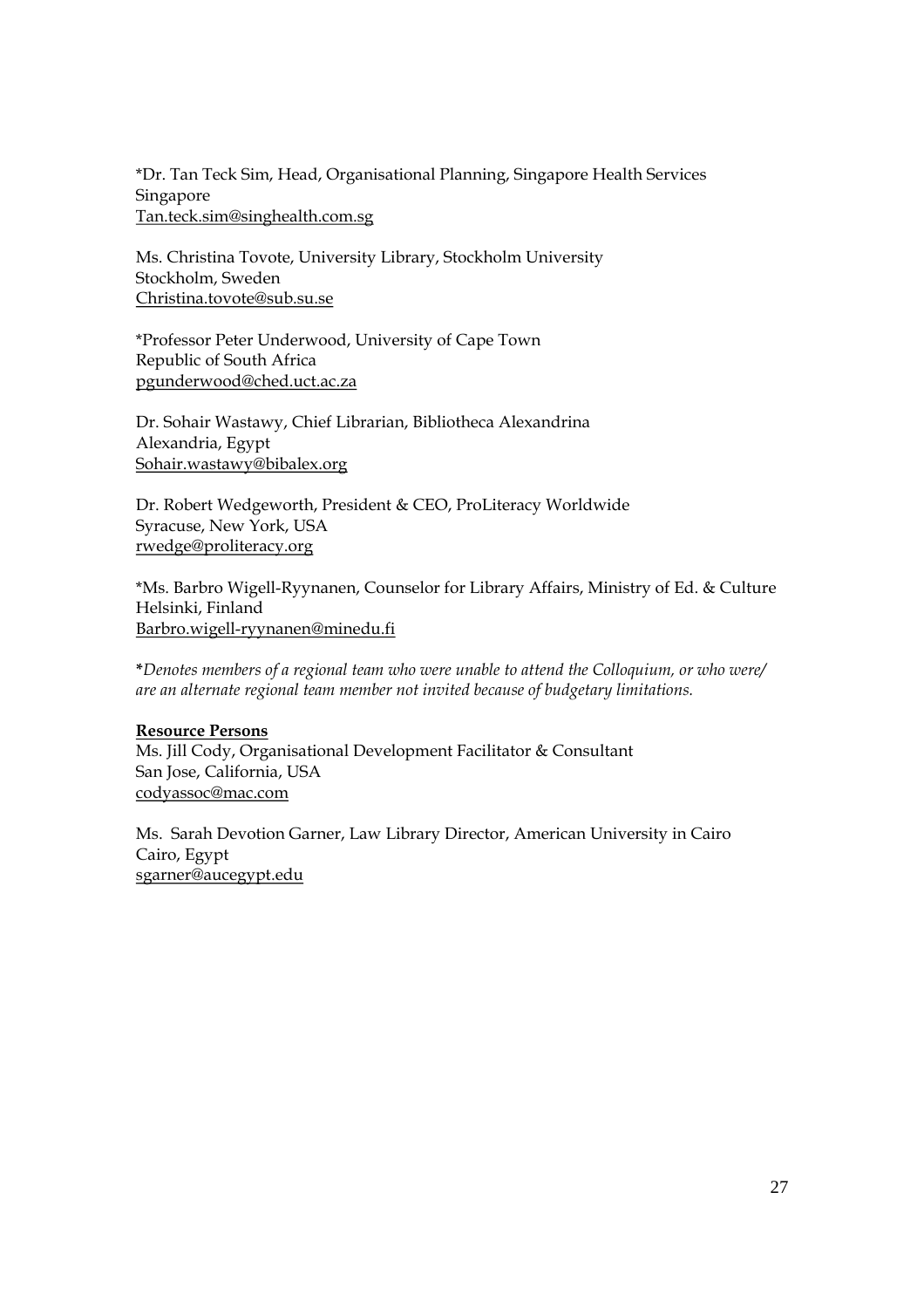# **APPENDIX 5**

|  | High-Level Colloquium on Information Literacy and Lifelong Learning, Bibliotheca Alexandrina, |  |  |  |
|--|-----------------------------------------------------------------------------------------------|--|--|--|
|  | Nov. 6-9 '05 Programme-at-a-glance                                                            |  |  |  |

| <b>Sunday</b><br>November 6                                                                                                  | <b>Monday</b><br>November 7                                                                                                                     | <b>Tuesday</b><br>November 8                                                                                     | Wednesday<br>November 9                                                                                                                                                  |  |
|------------------------------------------------------------------------------------------------------------------------------|-------------------------------------------------------------------------------------------------------------------------------------------------|------------------------------------------------------------------------------------------------------------------|--------------------------------------------------------------------------------------------------------------------------------------------------------------------------|--|
|                                                                                                                              | 7:00 Breakfast at Hotel                                                                                                                         | 7:00 Breakfast at Hotel                                                                                          | 7:00 Breakfast at Hotel                                                                                                                                                  |  |
|                                                                                                                              | 8:00 – 8:30 Welcomes, Introduction and<br>Review of Pre-conference Materials and<br>Conference Agenda.                                          | $8:00 - 8:30$ Summary and Review of<br>Previous Days' Accomplishments                                            | 8:00 - 8:30 Summary and Review<br>of Previous Days'<br>Accomplishments                                                                                                   |  |
|                                                                                                                              | $8:30 - 9:30$ Overview of <i>Economic</i><br>Development and Information<br>Literacy (Lead Sector Expert)                                       | $8:30 - 9:30$ Overview of Learning &<br><b>Education and Information Literacy</b><br>(Lead Sector Expert)        | $8:30 - 10:00$ Overview of<br>Regionally Identified Information<br>Literacy Needs and Presentation of<br>Draft Recommendations for<br>Discussion by All Participants     |  |
|                                                                                                                              |                                                                                                                                                 | 9:30-10:00 Break                                                                                                 | $10:00 - 10:30$ Break                                                                                                                                                    |  |
|                                                                                                                              | 9:30-10:00 Break                                                                                                                                | $10:00 - 11:30$ Panel Discussion of<br>Regional Perspectives on Learning &<br>Education and Information Literacy | $10:30 - 12:30$ Overview of Sector<br><b>Identified Information Literacy</b><br>Needs and Presentation of Draft<br>Recommendations for Discussion<br>by All Participants |  |
| Participants Arrive & Register<br>at their hotels                                                                            | 10:00-11:30 Panel Discussion of<br>Regional Perspectives on <i>Economic</i><br>Development and Information Literacy                             | (Regional Team Leaders and Selected<br>Guests)                                                                   |                                                                                                                                                                          |  |
|                                                                                                                              | (Regional Team Leaders and Selected<br>Guests)                                                                                                  | $11:30 - 12:30$ Open Discussion of<br>Learning & Education and<br>Information Literacy (All                      |                                                                                                                                                                          |  |
|                                                                                                                              | $11:30 - 12:30$ Open Discussion of<br>Economic Development and                                                                                  | Participants)                                                                                                    |                                                                                                                                                                          |  |
| $1:00 - 5:00$ Hospitality Lounge<br>Open in Shakespeare Room, lst<br>Floor, Windsor Palace Hotel; all                        | <b>Information Literacy</b> (All Participants)                                                                                                  | $12:30 - 2:00$ Lunch at BA                                                                                       |                                                                                                                                                                          |  |
| participants should attend                                                                                                   | $12:30 - 2:00$ Lunch at BA                                                                                                                      | $2:00 - 3:00$ Overview of Governance<br>& Citizenship and Information                                            | $12:30 - 2:00$ Lunch at BA                                                                                                                                               |  |
|                                                                                                                              |                                                                                                                                                 | Literacy (Lead Sector Expert)                                                                                    | $2:00 - 4:00$ Open Discussion of<br>Recommendations from Sectors                                                                                                         |  |
| 3:00-5:00 Afternoon Preliminary<br>Meetings of Sector Experts and<br>Regional Team Leaders at<br><b>Windsor Palace Hotel</b> | $2:00 - 3:00$ Overview of Health &<br>Human Services and Information<br>Literacy (Lead Sector Expert)                                           | $3:00 - 3:30$ Break                                                                                              | and Regions, and Adoption of<br>Some for Forwarding to Organizers<br>and Sponsoring Agencies.                                                                            |  |
|                                                                                                                              | $3:00 - 3:30$ Break                                                                                                                             | $3:30 - 5:00$ Panel Discussion of<br>Governance & Citizenship and<br>Information Literacy (Regional Team         |                                                                                                                                                                          |  |
|                                                                                                                              |                                                                                                                                                 | Leaders and Selected Guests)                                                                                     | $4:00 - 5:00$ Finalization of<br>Alexandria Proclamation                                                                                                                 |  |
|                                                                                                                              | $3:30 - 5:00$ Panel Discussion of<br>Regional Perspectives on Health &<br>Human Services and Information<br>Literacy (Regional Team Leaders and | $5:00 - 6:00$ Open Discussion of<br>Governance & Citizenship and<br><b>Information Literacy</b> (All             |                                                                                                                                                                          |  |
|                                                                                                                              | Selected Guests)                                                                                                                                | Participants)                                                                                                    | $5:00 - 5:30$ Conference Wrap-<br>up/Certificate & Award Ceremony                                                                                                        |  |
|                                                                                                                              | 5:00 - 6:00 Open Discussion of Health<br>& Human Services and Information                                                                       | $6:00 - 6:15$ Summary of Day's<br>Meeting and Next Steps                                                         | 5:30 Colloquium Adjourns                                                                                                                                                 |  |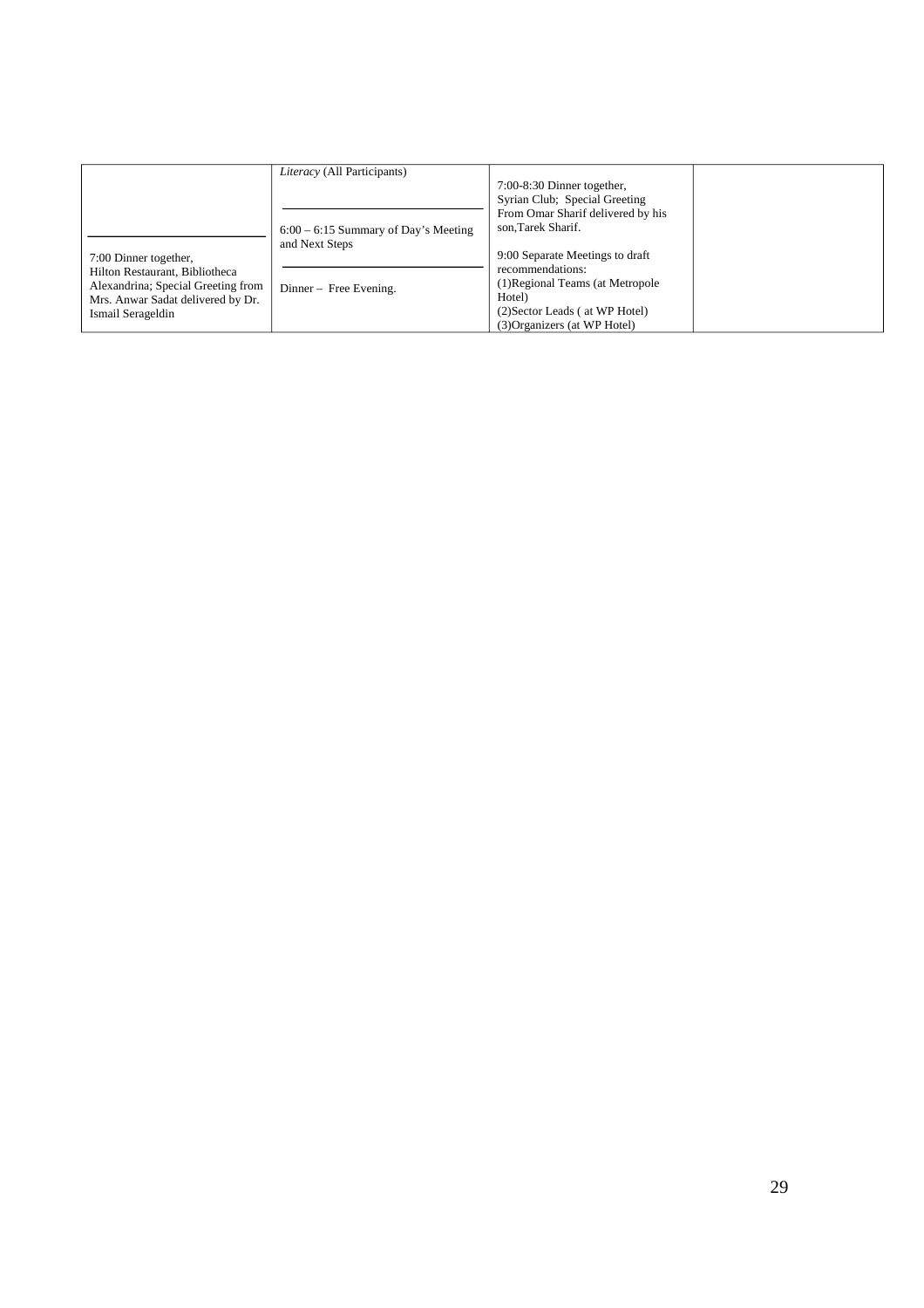# **APPENDIX 6**

*Edited transcript of Proceedings of High-Level Colloquium on Information Literacy and Lifelong Learning, Bibliotheca Alexandrina, Nov. 6-9 '05* 

### **1. Introduction**

Thirty participants from 17 different countries, representing all the major geographic regions of the world, met at the Bibliotheca Alexandrina, Alexandria, Egypt, from November 6-9, 2005, to build upon the recommendations made at the Information Literacy Meeting of Experts held in Prague, The Czech Republic, in September 2003.

Under the sponsorship of the United Nations Education, Scientific, and Cultural Organisation (UNESCO), the National Forum on Information Literacy (NFIL) and the International Federation of Library Associations (IFLA), participants built upon the foundations laid by The Prague Report.

# **1.1 Information Literacy Givens**

During the Preliminary Meeting of Sector Experts and Regional Team Leaders on Sunday November 5, 2005, the following "givens" were developed in order to maximize the time and effort available during the Colloquium. All participants understood that the "givens" existed and, therefore, did not need to be issues requiring debate during the course of the Colloquium.

- Information Literacy is too important to be left to any one institution, agency or profession; collaboration is essential.
- ●Information Literacy needs to be approached within the context of people's cultural values, societal groupings and personal information needs.
- ●Information Literacy is more than use of technology.
- ●Information Literacy is concerned with empowering people regardless of modes of information access and delivery.
- ●Achievement of Information Literacy goals requires flexible strategies to meet the needs of diverse communities and individuals.
- ●Information Literacy is a prerequisite for participating effectively in the Information Society and is part of the basic human right of lifelong learning.

### **1.2 Welcome Remarks**

The colloquium convened with opening remarks by Dr. Breivik on behalf of the National Forum on Information Literacy, and Mr. Abdelaziz Abid, UNESCO senior programme specialist of the Information Society Division. Following these opening remarks, the first sector theme presentation was convened.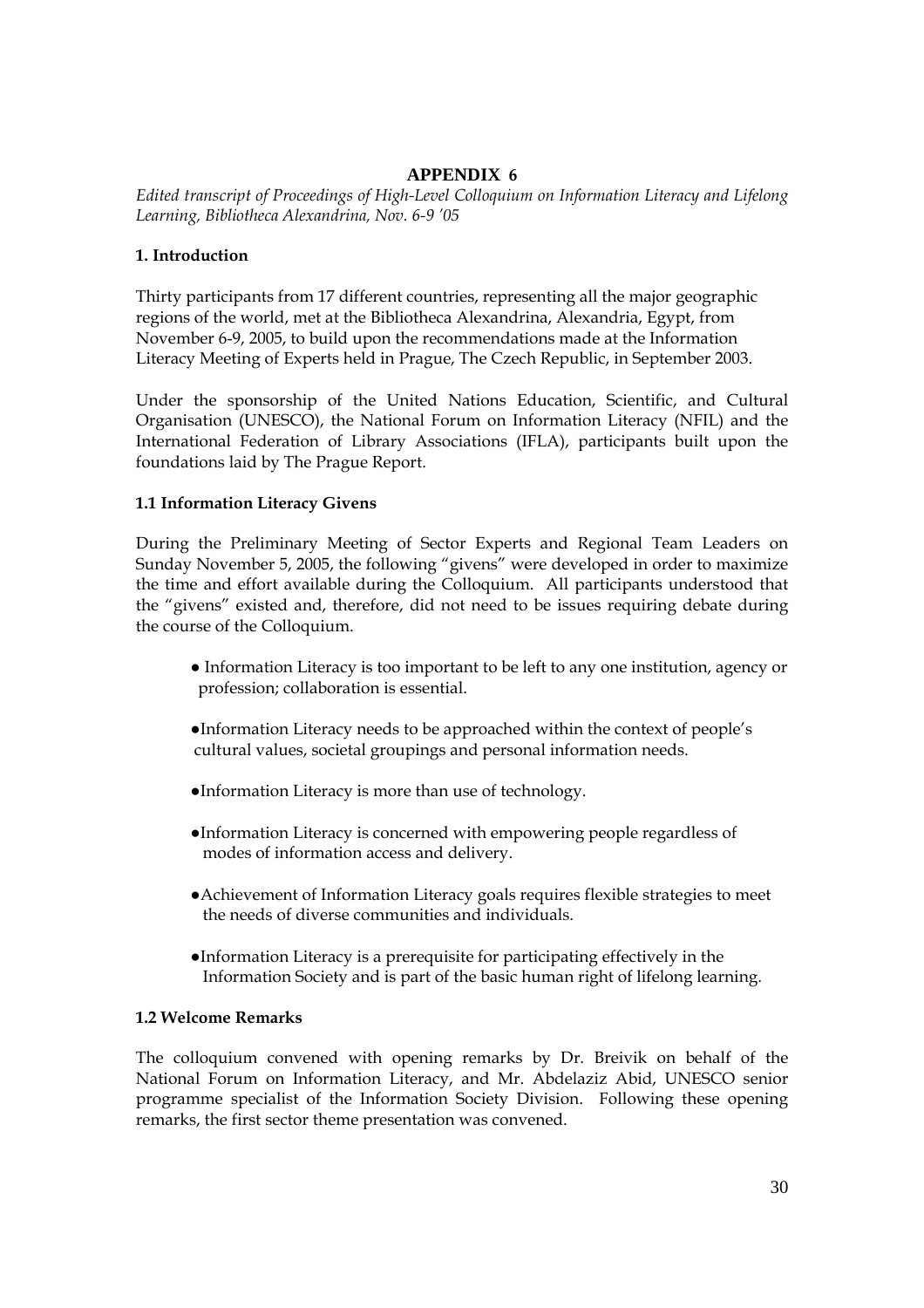# **2. Learning & Education and Information Literacy 2.1 Lead Sector Experts Presentation by Dr. Barbara Cambridge & Dr. Penny Moore**

Dr. Barbara Cambridge began by reiterating the IFLA statement that lifelong learning "starts with the important foundation of basic literacy/oralcy and begins a continuum of literacies which are so instrumental for lifelong learning, social inclusion, and personal and community development in modern societies." She said the current key priorities in support lifelong learning are advocacy and awareness raising and fostering of cooperation, collaborations and partnerships. She noted the importance of developing Information Literacy as part of lifelong literacy, stating that developing habits of inquiry in everyday life and in informal education supports Information Literacy. Formal education must embed Information Literacy instruction and practice into all subject areas at all educational levels, as it is learned.

Then Cambridge and Dr. Penny Moore offered six key and supporting propositions regarding Learning & Education and Information Literacy, which reflect conditions that underpin the relationship between Information Literacy and student learning outcomes that should flow on to lifelong learning and community participation. The propositions support the centrality of lifelong literacy, acknowledging habits of inquiry developed in informal education, the workplace, and elsewhere but highlighting Information Literacy practiced in formal education.

# **Proposition 1**:

*Teacher and faculty/staff preparation, continuing professional development and scholarship are key to improving learning outcomes through Information Literacy.* 

Cambridge stated Proposition 1 has three components, which are key to improving learning outcomes through Information Literacy: preparation, continuing professional development, and scholarship. In the context of teacher preparation, she talked about the outcomes of the October 2005 workshop held in Sri Lanka, which created the "Empowering 8" elements that are part of the process of getting information literate.

Cambridge discussed the elements of the "Empowering 8", stressing that the Colloquium's point is about individual persons. She said the assessment of success in terms of the social component in Information Literacy and the constructivist approach are important in terms of personal needs and process.

The Empowering 8:

- 1. Identify a personal need for information to solve a problem;
- 2. Explore the problem, and develop a search strategy by posing important questions that need attention;
- 3. Select the sources from which information can be obtained: print, electronic, or human;
- 4. Organize, sort, analyze, and evaluate the information to apply it to the specific problem;
- 5. Create by synthesis one's own answer based on the facts available, and be prepared to justify the decision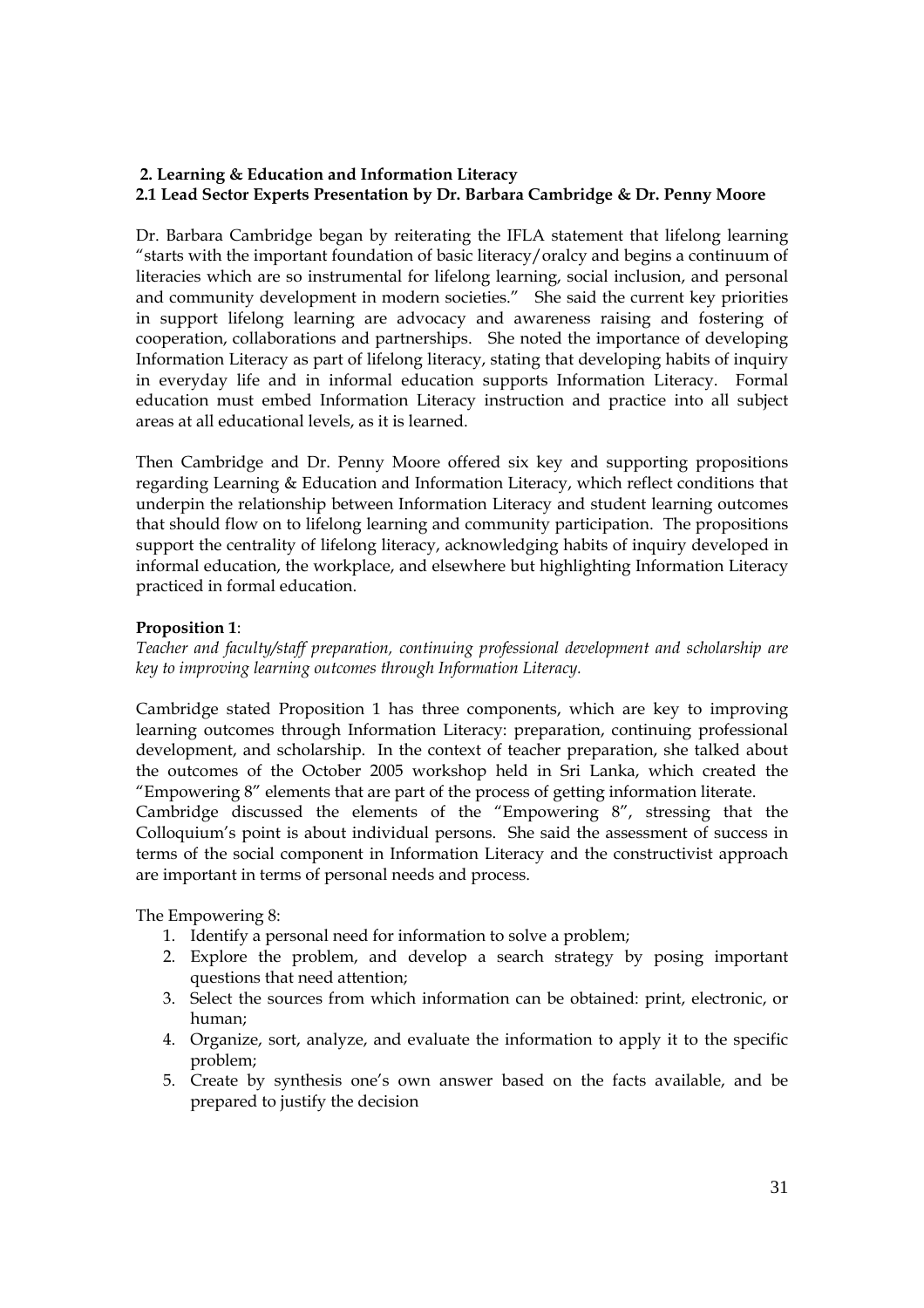- 6. Present the new knowledge, understanding, or resolution using a medium that is practical for the audience
- 7. Assess the success of the activity in terms of content investigated, the skills learned, and the product's applicability through personal, teacher, and peer feedback and evaluations.
- 8. Apply the changes in knowledge, skills, attitudes, and behaviour to new problems on a regular basis.

She reiterated that "Empowering 8" is not the only model, but it is an inquiry model that people can use for discussion.

Cambridge addressed the second part of Proposition 1 - the need for continuous professional development. Fostering the habit of inquiry, as well as the existence of new information systems, new technology, and new conditions in everyone's cultures argue for continuous professional development. Teachers must acknowledge new students in different contexts, to help them become information literate. For example, in South Africa, after apartheid, many students were entering tertiary education without the preparation that prior students had. Therefore, faculty and staff had to take advantage of professional development to help them understand the new students. An American example is the trend of students taking advantage of distance learning, which should raise questions about the differences in Information Literacy programmes. If students never see their instructor, how do they learn to find, use, judge information? All of these factors demonstrate that change is continuously going on, and argues for continuous professional development for all educators.

As an example of the third part of proposition one, scholarship, Cambridge shared that a meeting of the International Society for Teaching and Learning, comprised of 650 educators, from 24 countries, consisting of faculty members, and others who are studying how students learn, met in Canada, October 2005. She gave an example of historians asking the question "how do students coming into a history class learn to think and behave like a historian?" Doing so involves asking the questions that historians ask, going to the resources that historians typically use, judging those resources in the way that historians' do, and sharing that information in the ways and genres, that historians typically use. Cambridge believes there is a ripe opportunity for those who care about Information Literacy to begin defining it within disciplines in conjunction with scholars who are doing the scholarship, so that it is embedded and spread across disciplines.

### **Proposition 2:**

*Decisions concerning educational policies, pedagogies and practices should be based upon research evidence examining the relationship between Information Literacy, educational achievement and specific learning outcomes.* 

Beginning her discussion of proposition 2, Moore credited Dr. Phil Candy's Prague paper, where he pointed out that the responsibility for development of Information Literacy capability must be shared by a range of agencies and organisations. The education sector itself is diverse: early childhood and primary schools, secondary and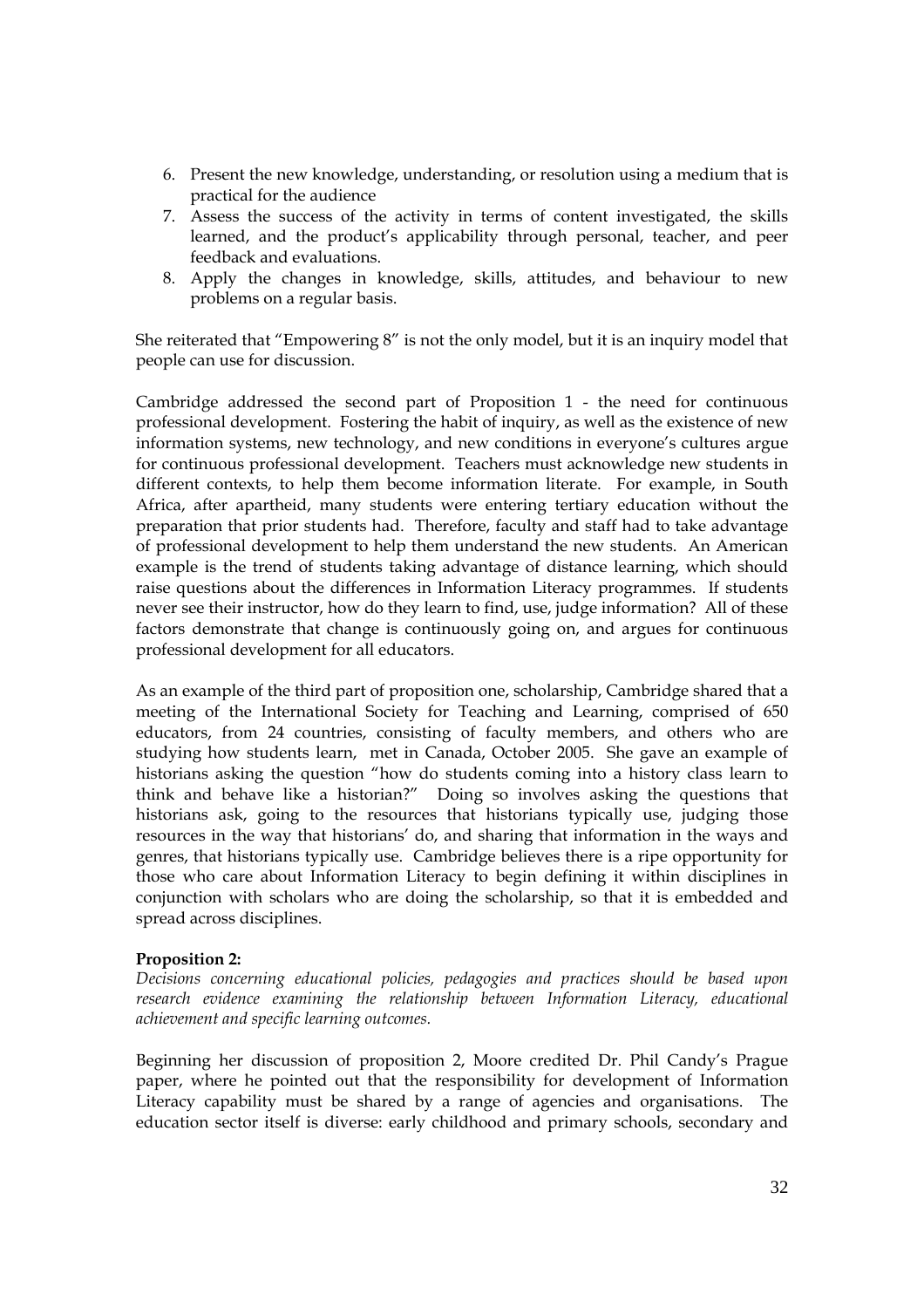tertiary colleges, technical and vocational, and of course community institutions, not to mention the government departments and private funding agencies that support them.

Although the contexts of learning and resources vary markedly, these organisations and agencies are supposedly unified in a focus on student achievement. Moore quoted Ken Haycock that "Student achievement is the bottom line." It is this concern that logically should inform educational decision making regarding classroom practices, guiding pedagogy, supporting policy development and the levels of resources to meet the needs of students with diverse needs. However, another critical question was posed by Candy at the Prague meeting: What do we know about Information Literacy that influences how we should teach? This exposes a weakness in Information Literacy development. While curriculum teams may focus on what we should teach, there is a general perception that there is a dearth of 'good research' to inform about Information Literacy inform decision making in education. Moore insisted that we have to ask why.

She discussed a longitudinal study covering the period 1996-2003, by Ann Clyde, for the K-12 education sector, where questions were raised that need to be addressed if the professions of school librarianship is to be able to rely on research evidence as a basis for decision-making. Moore noted, too, that those who were more active in looking at Information Literacy and learning outcomes are now studying policy and leadership issues. That the greater proportion of research evidence comes from single studies that have no follow up means that we get snapshots of the current situation, not change in learning outcomes as a result of sustained attention to Information Literacy. This is insufficient to convince education decision makers of the significance of the concept.

Moore next presented some of the evidence concerning Information Literacy achievement and learning outcomes. She said an instructional design approach to Information Literacy development is needed to ensure that explicit teaching occurs; that educators should adopt or develop Information Literacy standards to inform monitoring and assessment of learning outcomes, and coherent programmes of research are required to reveal long term effects of Information Literacy-based teaching on student learning, effective teaching and curriculum development.

She suggested that what we know about Information Literacy should influence how we teach. The limited literature is biased towards studies from around the world that identify deficits in information skills related to learning tasks using libraries, specific print resources and information Communication Technology (ICT), as well as the Internet.

Moore stated that the conclusion drawn from such studies is that Information Literacy cannot be left to chance--it needs explicit development. The message from studies involving the use of models of inquiry that are central to Information Literacy is that explicitly drawing students' attention to their thinking process, while handling information, is an excellent vehicle for promoting meta-cognition and Information Literacy simultaneously. There are models such as "Big Six Skills", the Canadian "Focus on Inquiry" model, and many more, which make the cyclical and iterative nature of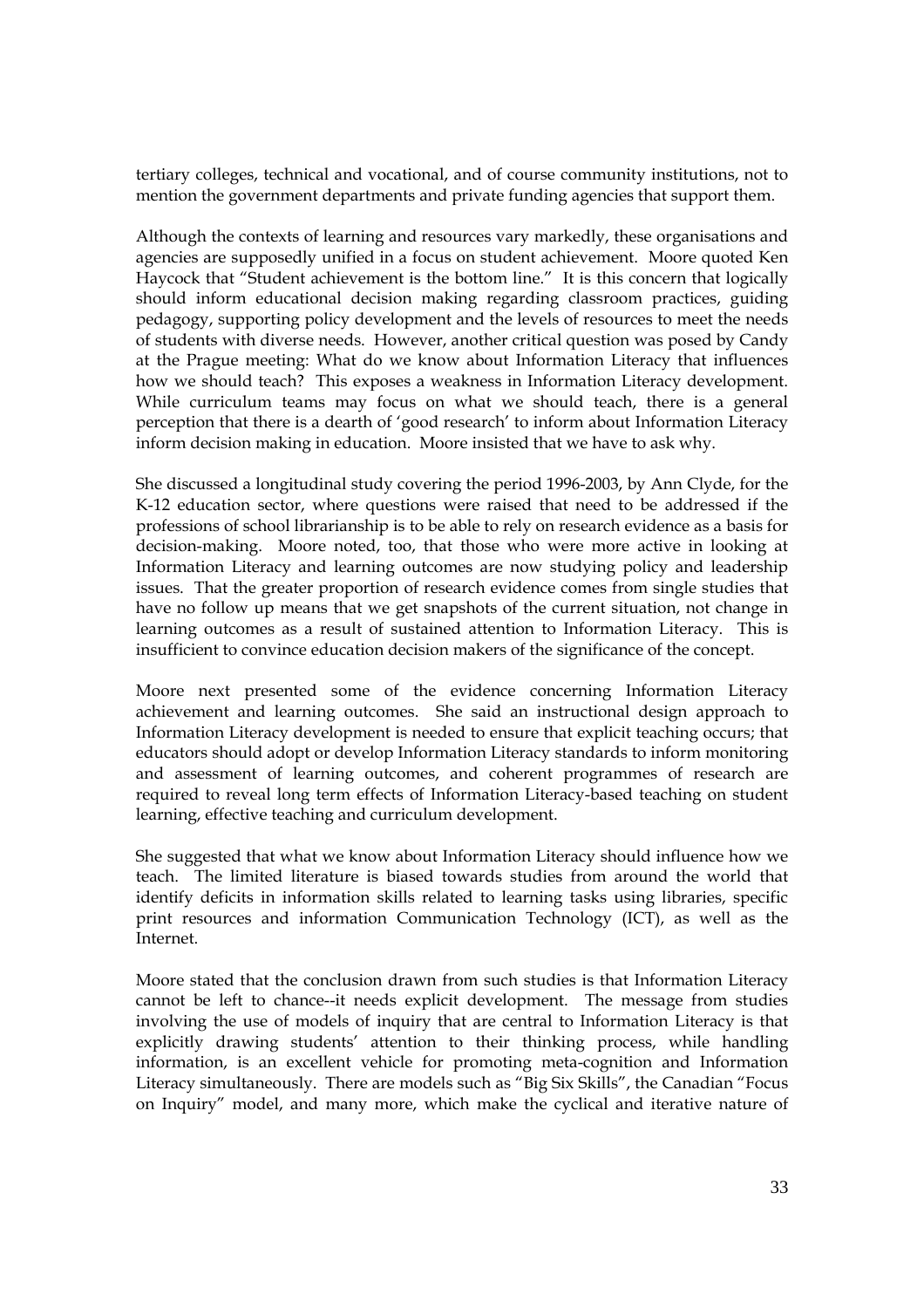inquiry easier to handle initially. In their turn, studies of meta-cognitive development demonstrate long lasting positive effects on students learning outcomes.

She reminded the audience, that at the Prague meeting, Ms. Caroline Stern flagged a need to take an instructional design approach to Information Literacy development. Moore followed with some examples: Australian studies found that where teachers and teacher-librarians have explicitly planned and taught for Information Literacy, factors such as self-esteem, self-perception, control of learning, mastery of content, task focus, and reduction of confusion and frustration are influenced positively.1

She shared information about another study by Moore and Page, where five year olds gained a sense of purpose for learning to read when their teacher modelled inquiry procedures in the context of shared reading. Teachers estimated that the class was outperforming the class two years ahead of them on these skills.

In that same study, which involved thirteen teachers across elementary and secondary school, taking an instructional design approach to Information Literacy was seen to have profound effects on teachers themselves. Moore provided the example of one cynic completed an evaluation form saying, "I came for the coffee, but you've changed the way I teach. This junior teacher then influenced the whole science department in her school to adopt an Information Literacy approach to instructional design because she saw the impact on student achievement in her own class.

Moore addressed the relationships between evidence, policy and practice by noting that practice, dissociated from research on the practice, offers anecdotal rather than systematic evidence. Information literacy outcomes-linked evidence should be presented in ways that meet the information and problem solving needs of policy makers and practitioners. Two issues are underlying the relationship between evidence, policy and practice. One concerns engaging educators as researchers, the other focuses on the information needs of policy makers at all levels of education. In both cases Information Literacy development is both the problem and a potential solution. The implication is that calls for more robust evidence of Information Literacy's impact on learning and teaching and practitioner research should be accompanied by Information Literacy development in service of the educators' own learning needs and that comes back to teacher preparation*.*

Moore noted other issues at the policy level. For example, where Information Literacy is still invisible, decision makers won't seek outcomes linked evidence. The new Clearinghouse on Information Literacy and lifelong learning being established in Slovenia should assist in making pertinent literature more easily identifiable and accessible, but what can be done to ensure it is sought?

Moore flagged The UNESCO/IFLA meeting in Bangkok, as one of many that have called for campaigns to raise awareness of Information Literacy across the education sector but reminded the audience, as Mirja Ryynanen implied in Prague, that messages

<sup>1</sup> Todd, 1995.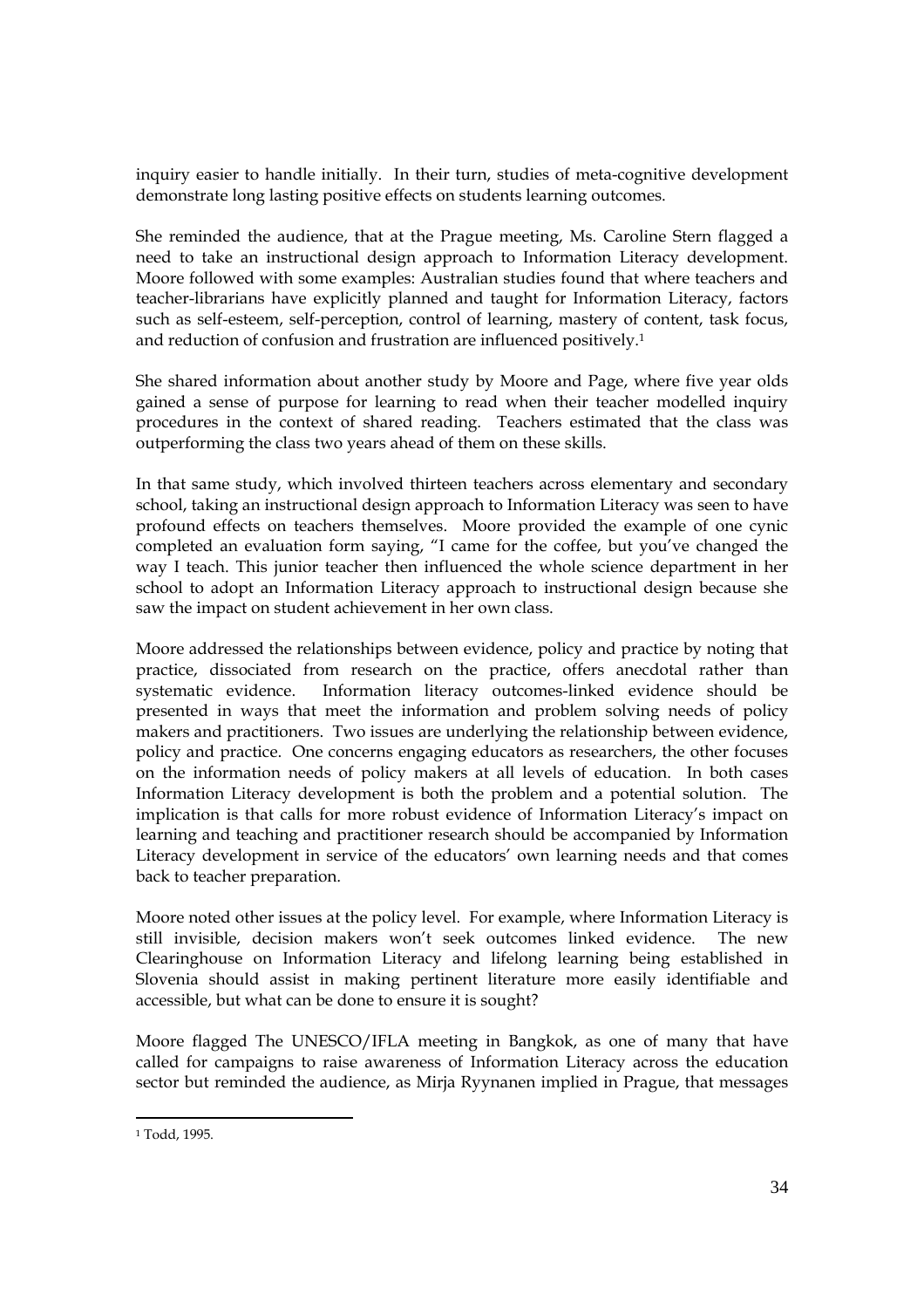about benefits of Information Literacy must be framed in the language of the people who need to be influenced. Sometimes, as Bangkok participants noted, that means identifying local people who need to become advocates to work with practitioners and develop leaders - speaking their language and addressing their needs. Sometimes it means talking to educators, economists and librarians so awareness-raising needs something more than marketing.

Moore recommended that the advocacy workbook approach used by Pat Cavill and Ken Haycock, *Information Power* could be applied, and messages concerning the diffusion of innovation could assist in strategic planning. At the Bangkok meeting, James Henri put forward a proposal for a workshop on Policy Writing and Implementation using Information Literacy as the working content, to be held as a pre-conference workshop at the IFLA Conference in Seoul, Korea in August 2006. A series of such workshops would give practical support to complement awareness-raising. An Information Literacy outcomes-linked Best Evidence literature synthesis may assist. With highly transparent criteria for inclusion/exclusion, such a document would provide research leadership and standards as well as providing governments with a tool for decision making. Moore admits to bias, as she has just begun a project in which the relationship between policy, practice and use of best evidence are being explored and she sees this as having some potential in uncovering more effective ways of communicating evidence to decision makers.

### **Proposition 3:**

*Particular pedagogical practices both support, and are well supported by, the practice of Information Literacy.* 

As concerns proposition 3 the Sector Lead Experts shifted back to pedagogy, and Cambridge highlighted three pedagogical practices: oral story telling and debate, service learning and self-assessment. Cambridge was influenced by Ms. Kay Raseroka's comments at Prague about the importance of oralcy as part of Information Literacy, and by Ms. Helena Assamoah-Hassan, Sub-Saharan Africa team member, who recently taught her about the importance of town criers in Ghana for spreading information in villages across the country.

Cambridge sees oral story telling as a way of creating a habit of inquiry that serves as a basis for Information Literacy. It is a very effective pedagogy for beginning those habits. Becoming aware of origin, choice, use and generation of ideas is just as able to be developed with oral work as with print work or other kinds.

She then discussed service learning, which requires attention to information sources includes application of information, generates new knowledge and uses assessment strategies. Service learning allows students to benefit someone other than themselves. It provides a sense of empowerment and teaches use of information towards an end. It is important to have the Information Literacy skills of retrieval and evaluation, but it is also important to consider the part of Information Literacy that concerns the use of information. For example, some of Cambridge's students redid a statement, given by a homeless shelter to new arrivals, about protocols and rules in the shelter. Cambridge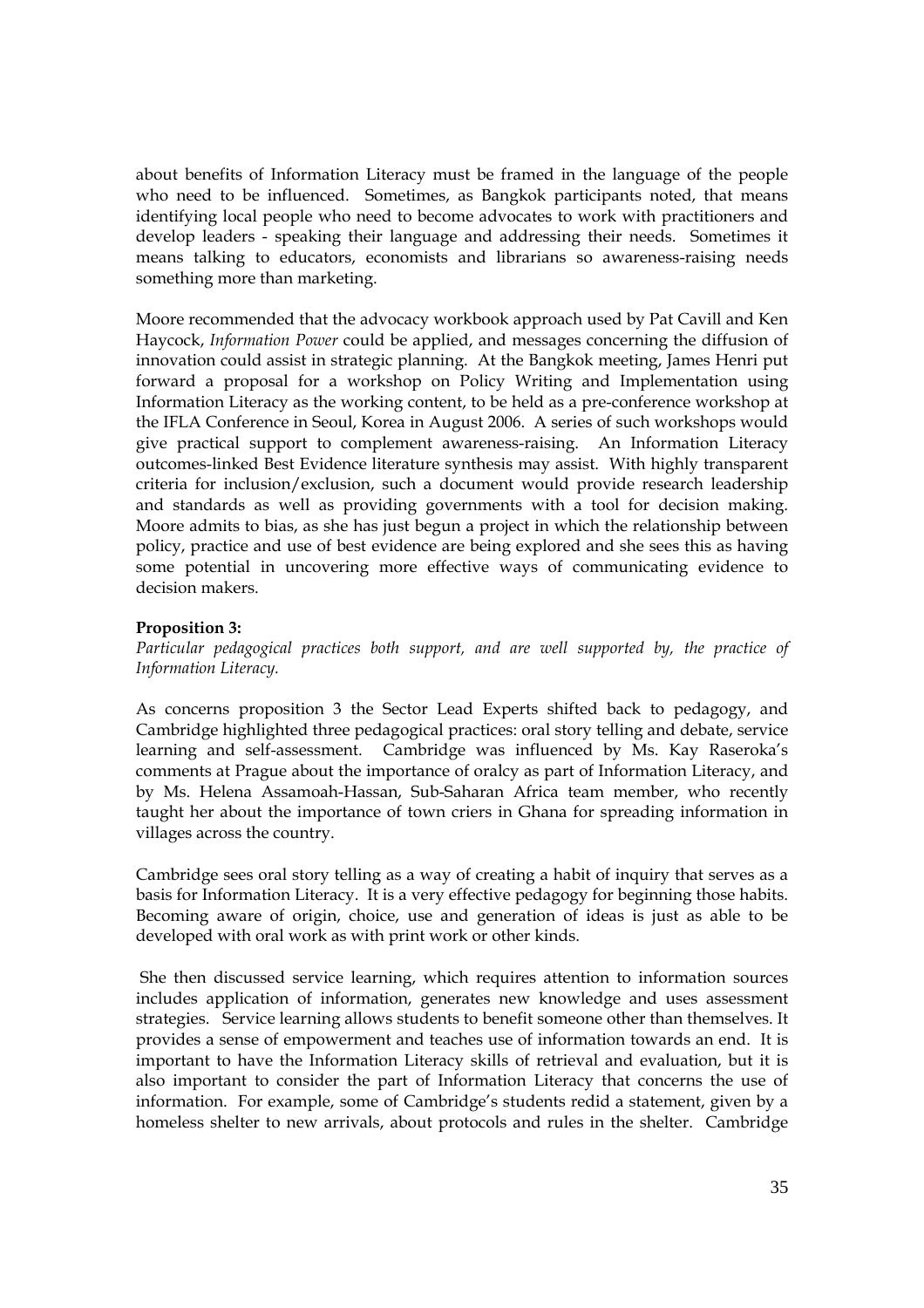noted that the people affected are the ones who need to decide whether it is successful or not. In this case, it was the homeless who try to use the instructions. Therefore, a new assessment of the impact of information provided can happen in services, which also serves the dual purpose of serving the community.

Self-assessment is another area to be tied to Information Literacy. When lifelong learning is discussed, Cambridge noted that it is not always unpacked fully. For example, one part is the ability to know when you need to know something else; determining when to go back and get more information, or develop better criteria for judging what criteria will be needed in a particular area.

She offered two ways to of self-assessment, stressing that they are not the only ways. The first example is narratives, about how information contributed or did not contribute to success. She said the question must always be asked whether it is successful or not. The second example is of the growing use of portfolios. Cambridge said that many governments are reviewing the use of portfolios, for example, there is a project at Nottingham University, which is working, with the community, to develop personal development electronic portfolios that will start with early grades, through university, and continue into the community/work force.

# **Proposition 4:**

*Information literacy flourishes in educational environments where it is supported by: appropriate infrastructure, (ICT and organisational), knowledgeable leaderships, and a pedagogical culture centred on constructing knowledge using available technologies and information sources.* 

Moore introduced Proposition 4 by saying that the proposition and its fellows bring attention to the educational contexts in which Information Literacy must be developed. She offered the example that in OECD countries the literacy rate is close to 100% but elsewhere it is much lower (e.g. 55% in Southern Asia). In these countries education is not a given right and information is not freely available, hence the need for UNESCO's Programmes "Education" and "Information for All". To develop Information Literacy against this backdrop requires recognition that what works in one education system may not work in another and that Information Literacy may be promoted in a variety of ways. Further, the concept of Information Literacy needs to be presented in a manner that does not exclude the aspirations of any group of people so that its significance is evident to all people.

She reviewed some of the other infra-structure issues noting that ICT (Information and Communication Technology) networks complement but do not replace the need for quality education systems that promote Information Literacy. Where schools and/or ICT networks do not exist or are poorly resourced, existing community networks should be used to promote the development of Information Literacy. Administrative and organisational factors in education institutions influence "ways of working" that in turn effect integration of Information Literacy in teaching and learning.

She told the participants that His Excellency Mr. Adama Samassékou, the President on the WSIS preparatory committee and a former education minister in Africa, commented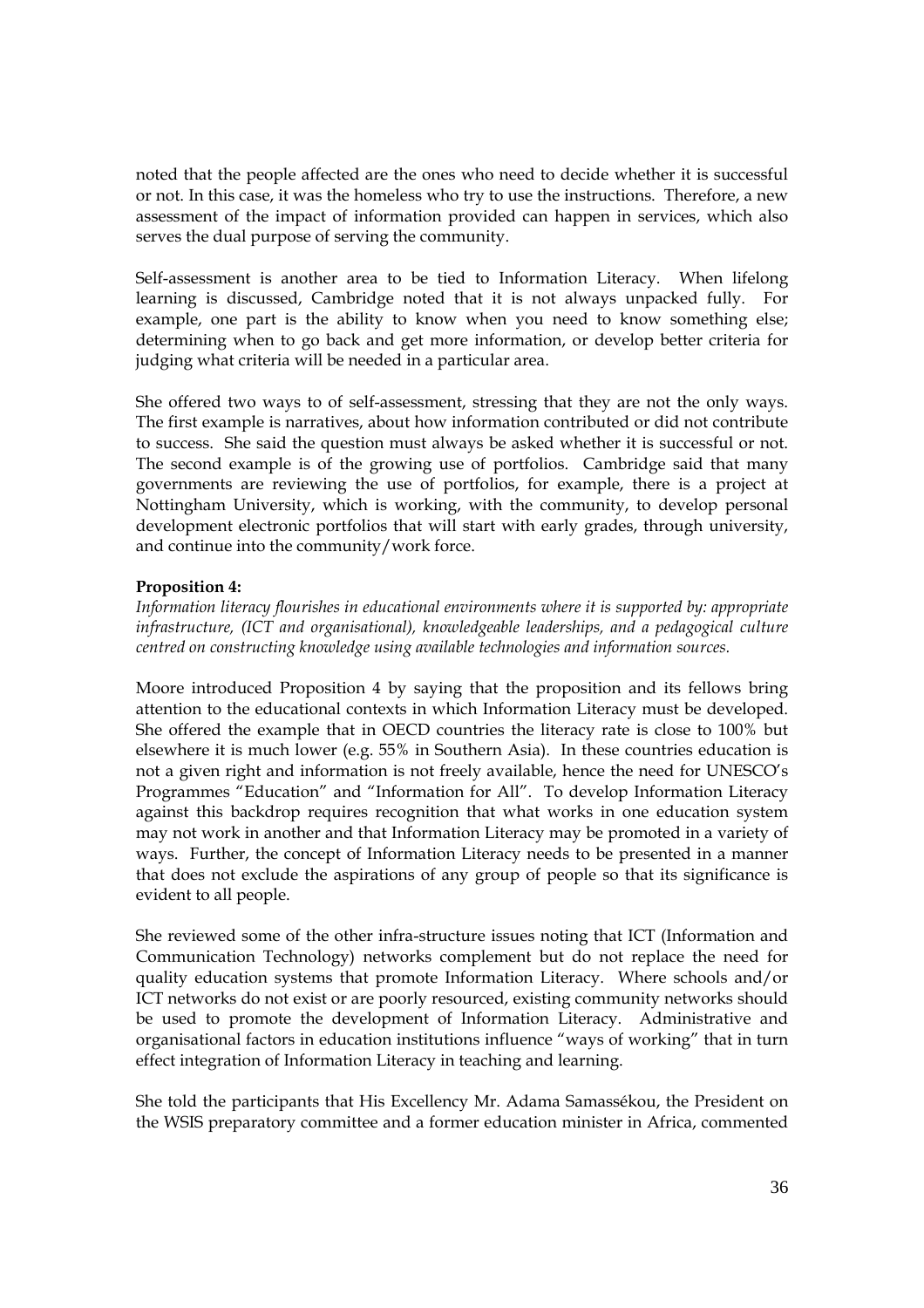that "The installation of computer or telecommunications equipment can be carried out speedily at affordable unit costs, whereas putting in place a quality education system at the secondary and higher levels calls for many years of highly consistent effort, particularly where the poorest countries are concerned."2

In Malaysia, Korea and Vietnam amongst others there has been a huge emphasis on ICT networks in recent years and much progress has been made. However, participants in the UNESCO Asia Pacific Education Innovation Development workshop are now becoming aware that Information Literacy means more than using computers. Moore said that neither ICT nor libraries are the answer.

She mentioned a personal communication from Dr. Diljit Singh of Malaysia, who participated in the Patiala, India UNESCO workshop on Information Literacy, in which he commented, "that technology is not necessarily a part of the INFORMATION LITERACY equation. The folks in rural Punjab get most of the information they want, but the only technology they use is the cell phone; otherwise it is all through oral interpersonal communication. Internet and electronic information resources are not part of the game."

As Cambridge had noted, all teachers should be teachers of Information Literacy. Some of the research, however, suggests that those in primary or elementary schools are more aware and perhaps more able to integrate Information Literacy across the curriculum. These teachers often work in teams and teach one class the whole curriculum. Whereas in high schools and the tertiary sector curriculum subjects are in effect in silos; and, for example, French and Chemistry teachers do not work together.

Moore commented on the similar effect in universities, too. University librarians have been at the forefront of developing or adopting Information Literacy standards but they may have little input to instructional design, other than for programmes they offer students for little or no academic credit and similarly may have no input to professional development of lecturers. The ways of working constitute a powerful influence on what can be achieved.

The next topic was knowledgeable leadership and pedagogical culture. Moore stated that potential advocates of Information Literacy need to be identified and trained in leadership and collaborative skills that underpin establishment of Information Literacy initiatives. Additionally, Information literacy leaders should have both support and senior status within educational organisations, and Information Literacy practice should be embedded in school information policies.

Moore mentioned that Barbie Keiser during the Prague meeting talked about the need for an information culture as the basis for an information literate society. She said that Ross Todd, writing in 1996, suggested that the way we view information, and the way we view people in an information-intense environment, shape the way we think about

 $2$  IFLA Journal 30(1) 2004)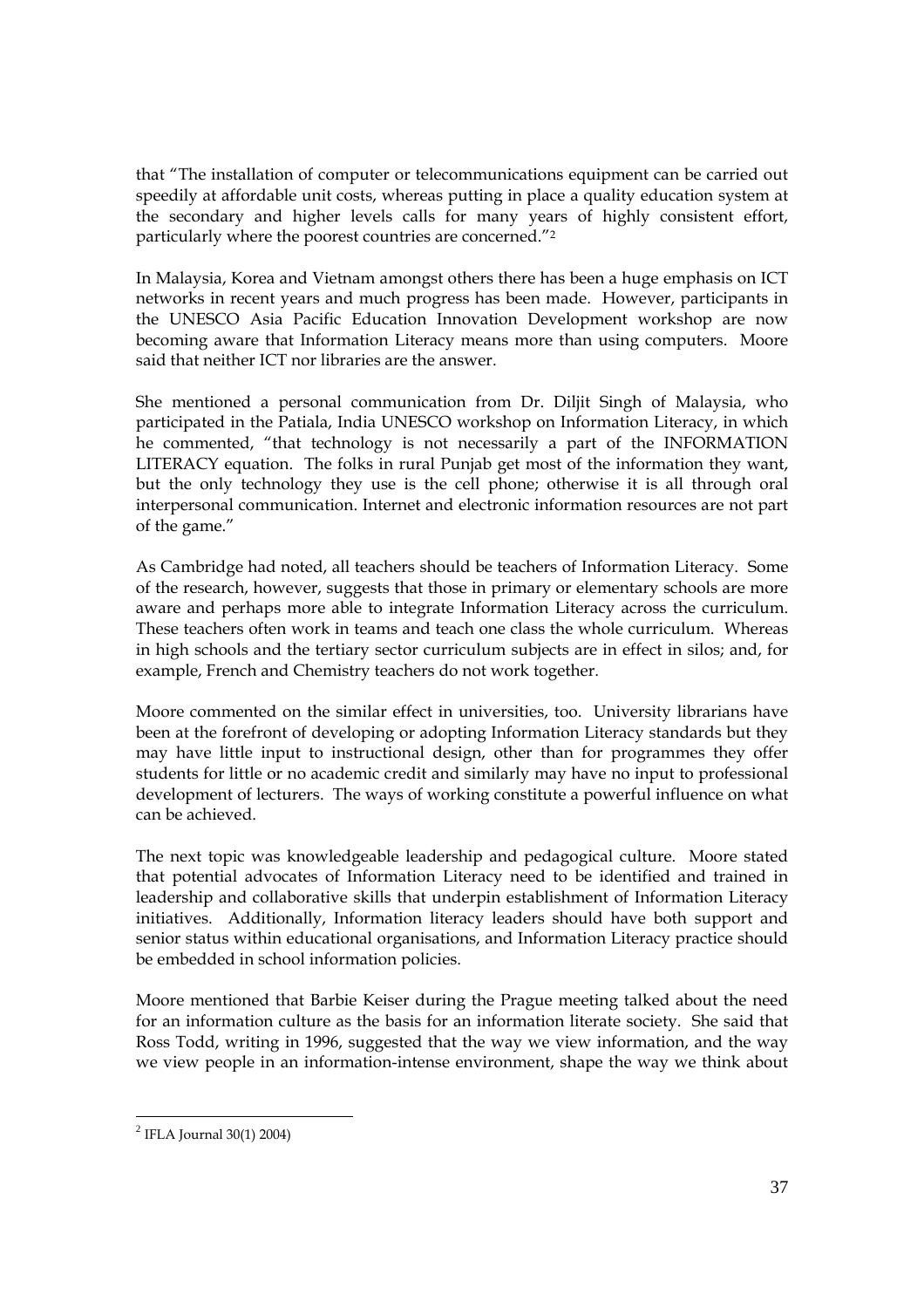teaching and learning. She pointed out that James Henri and Sandra Lee extend this by saying that:

Schools that perceive information as an object are likely to focus on information infrastructure such as libraries and computer labs. Such a view often articulates the ratio of information to students – one computer per student, one book per student – and will likely assess learning through quantitative measures such as tests and examinations while schools that focus on information as a process are likely to focus on evidence that students are becoming informed and equate an information literate teacher as one who has mastered the processes of becoming informed<sup>3</sup>

Finally, she said that Caroline Stern, again in Prague, had talked about "Information Literacy champions"; people who know the strengths and weaknesses of students and colleagues and who use an instructional design approach in which Information Literacy is developed in a context that matters to the lives of students.

These perspectives bring leadership and pedagogical culture together, contributing to the notion of information leaders as agents of educational change, a topic which was the focus of the conference of the International Association of School Librarianship this year. The conference proceedings are a rich source of discussion material for us.4

### **Proposition 5:**

*The rapidity of technological chance requires continuous updating of the definition of Information Literacy and our assumptions about information technology.* 

Cambridge introduced Proposition 5 by stating that the IFLA document makes a distinction, one that the Colloquium takes as a given, that Information Literacy is not the same thing at ICT. Information Literacy is the "ability to use knowledge and information interactively." ICT is the ability to use technology interactively. But the two are often interrelated and will be increasingly so in the future. Cambridge recommended the book Radical Evolution, by Joel Garreau. He writes about the lessening distinction between humans and machines, and relates a number of developments in pilot stages. She also mentioned that the MIT robot lab has hired a theologian for the robots it's developing. As Garreau wrote, the object is to "produce machines that truly know what they are doing." If they know what they are doing, they can generate, judge and use information; they can be information literate.

Cambridge noted that the ubiquity of personal computers, handheld devices, and cell phones, opens new opportunities for practice in Information Literacy. She said that we need to learn from students about how they learn in naturally occurring Information Literacy practices, such as gaming. This can be carried over into other domains, i.e. patients in health care. She said that there is a lot of literature about digital natives and

 $3$  James Henri and Sandra Lee (2005) Information Policy and Hong Kong Schools: A review of the literature and preliminary benchmarking of practice 34th Annual Conference of the International Association of School Librarianship (IASL)

<sup>4</sup> IASL Conference proceedings are available at <http://www.iasl-slo.org/conferences.html>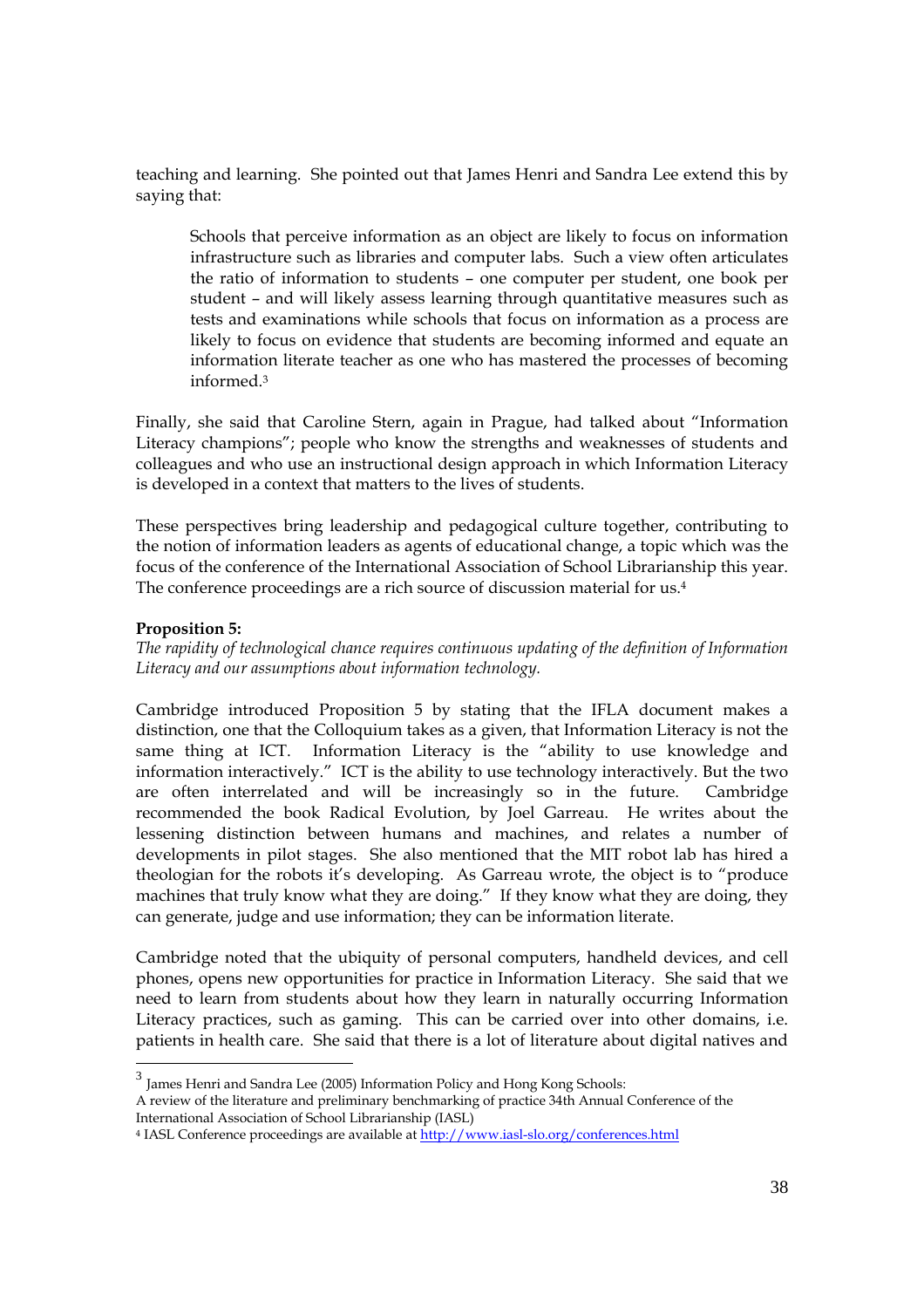digital immigrants, which needs to be studied. She asked that Sra. Soledad Ferreiro, Regional Team Leader for Latin America and the Caribbean, discuss blogging. She further stated there are a range of challenges. The digital divide must be eliminated, and at the same time there are the extraordinary changes in both human capacity and in machine capacity coming. She concluded by wondering how Information Literacy will be defined in five, ten or fifty years.

#### **Proposition 6:**

*Implementation of national strategies in education, health, and government is dependent upon the ability of all people to gain intellectual access to information. Accreditation criteria for education programmes at all levels should therefore include attention to development of Information Literacy.* 

Due to time constraints, discussion of Proposition 6 was abbreviated. Moore said that Information Literacy is more likely to become embedded at all education levels if it is associated with other requirements and movements. If we take the advocacy position, we have to demonstrate how Information Literacy development impacts not only on learning outcomes, but also on what it enables people to do beyond the education sector and correlating those achievements with the goals of government and commerce could create powerful supportive alliances.

She raised one of the principles of the World Summit on the Information Society, which is to ensure that "everyone can create, access, utilise and share information and knowledge, enabling individuals, communities and people to achieve their full potential in promoting their sustainable development and improve their quality of life."

This principle is in accord with the oft repeated goal of Information Literacy education and at this meeting we have a cross sector group that could begin to make the connections between Information Literacy education and "potential in promoting sustainable development and improving the quality of life."

However, Moore said, Information Literacy is currently very patchily addressed in education. For example, Information Literacy standards are being adopted or developed, particularly in higher education, but adoption does not necessarily mean that the adopters can influence teaching or programme development.

Moore concluded by stating that it seems that there will continue to be difficulty in attracting the funding and resources required to address the WSIS principle until Information Literacy moves into the assessment and evaluation field. Similarly, until accreditation and qualifications authorities begin to seek evidence that information policies and practises underpin administration and curriculum practices in education programmes, progress towards the Information Society will remain uneven.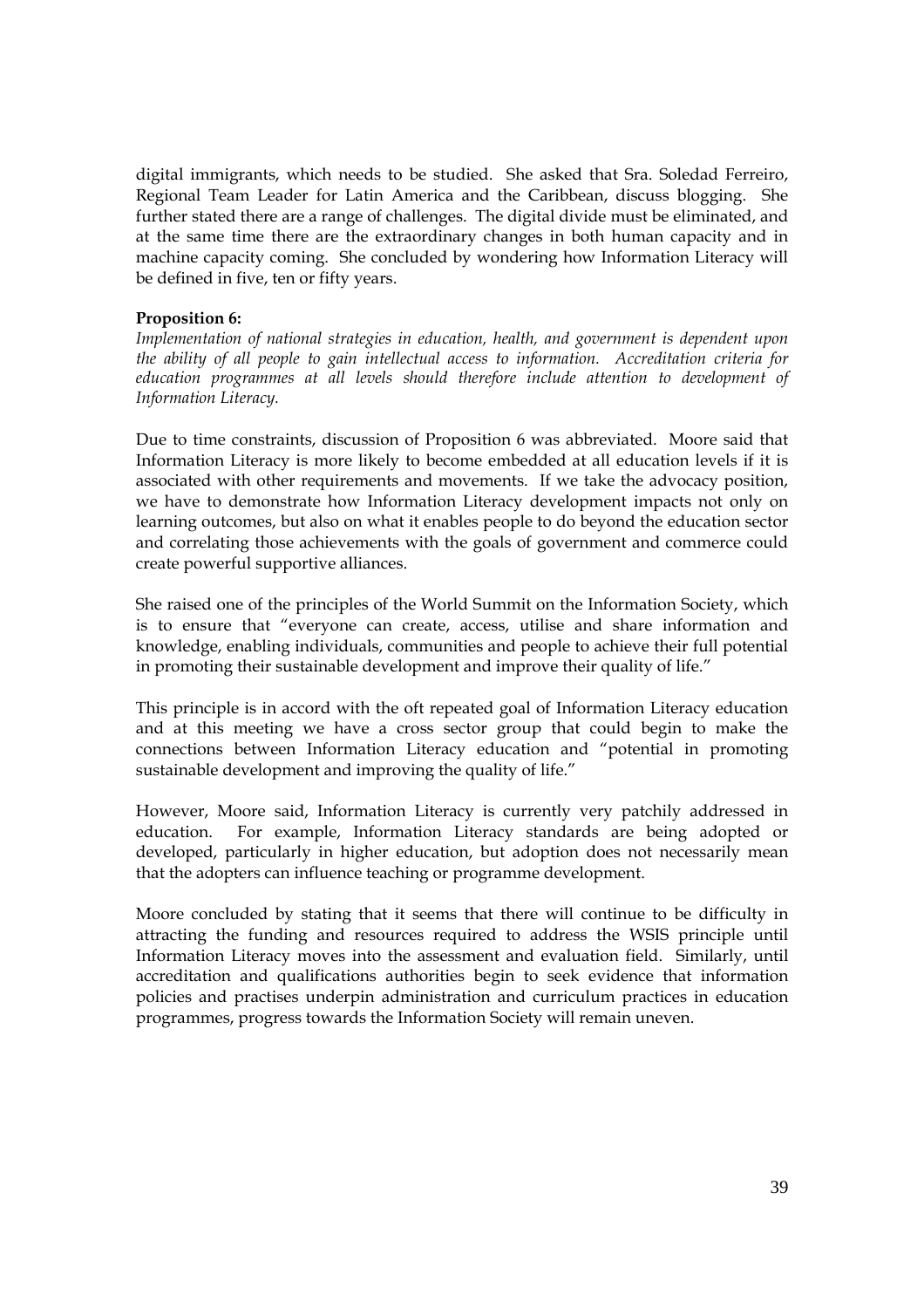## **2.2 Regional Perspectives**

Breivik asked the Regional Team Leaders to talk about what is occurring in their own regions, to see where there are commonalities among the regions, to be followed by open discussions to begin problem-solving.

Ms. Christina Tovote, the Regional Team Leader for Europe, began by mentioning the Bologna Process which will establish a European area of higher education by 2010 and has a goal of making the European higher education systems "converge towards a more transparent system," and provide a "common framework for the different national systems, based on three cycles - Degree/Bachelor, Master and Doctorate."5 The Bologna documents also stress lifelong learning, mobility, employability, etc. One goal is to strengthen the social dimension and reduce the social inequity that exists in higher education. Additional goals are to stimulate student's personal development and prepare them for the job market and to be active citizens in a democratic society. Tovote sees the Bologna Process as a great opportunity to raise awareness of Information Literacy, as it discusses transferable skills and generic skills, which includes Information Literacy.

Dr. Forest Woody Horton, Jr., Colloquium Coordinator, asked if there was anything the participants could do in context of this meeting to help the coordination problem of the Bologna Process, and asked that all keep it in mind when making end of colloquium recommendations, as the recommendations are not just concentrating on content or pedagogical aspects, but also on the processes involved. Tovote agreed, and asked Professor Albert Boekhorst, from the European team, to comment. Boekhorst stated his belief that it is important to get Information Literacy in the accreditation of the different levels of the schools, and that it should be a firm recommendation that Information Literacy be integrated into the curriculum during accreditation of schools.

Professor Bojil Dobrev, member of the European team, summarized the situation of Europe, noting that there are different levels of achievement. He said much effort has been expended to establish the prerequisites of Information Literacy, particularly computer and internet literacy. According to the aims set by the European Commission by the end of 2005, almost all schools in the old EU member states will have computer equipment and internet connections, with a ratio of 1 computer per 10 students. The new member states, for example Bulgaria, are putting a lot of effort into following the Bologna Process. At the moment, in Bulgaria, 50% of the schools are now equipped with computers. In the next two years, Bulgaria hopes to achieve the target set by the European Commission. He sees these prerequisites to achieve Information Literacy as more or less achieved in Europe. He supports the recommendation by Boekhorst, to put Information Literacy as a subject in schools, but also in universities, in particular in business schools-– as that is the place where the future managers and businessmen learn what information they need.

<sup>5</sup> [http://www.eu.int/comm/education/policies/educ/bologna/bologna\\_en.html](http://www.eu.int/comm/education/policies/educ/bologna/bologna_en.html)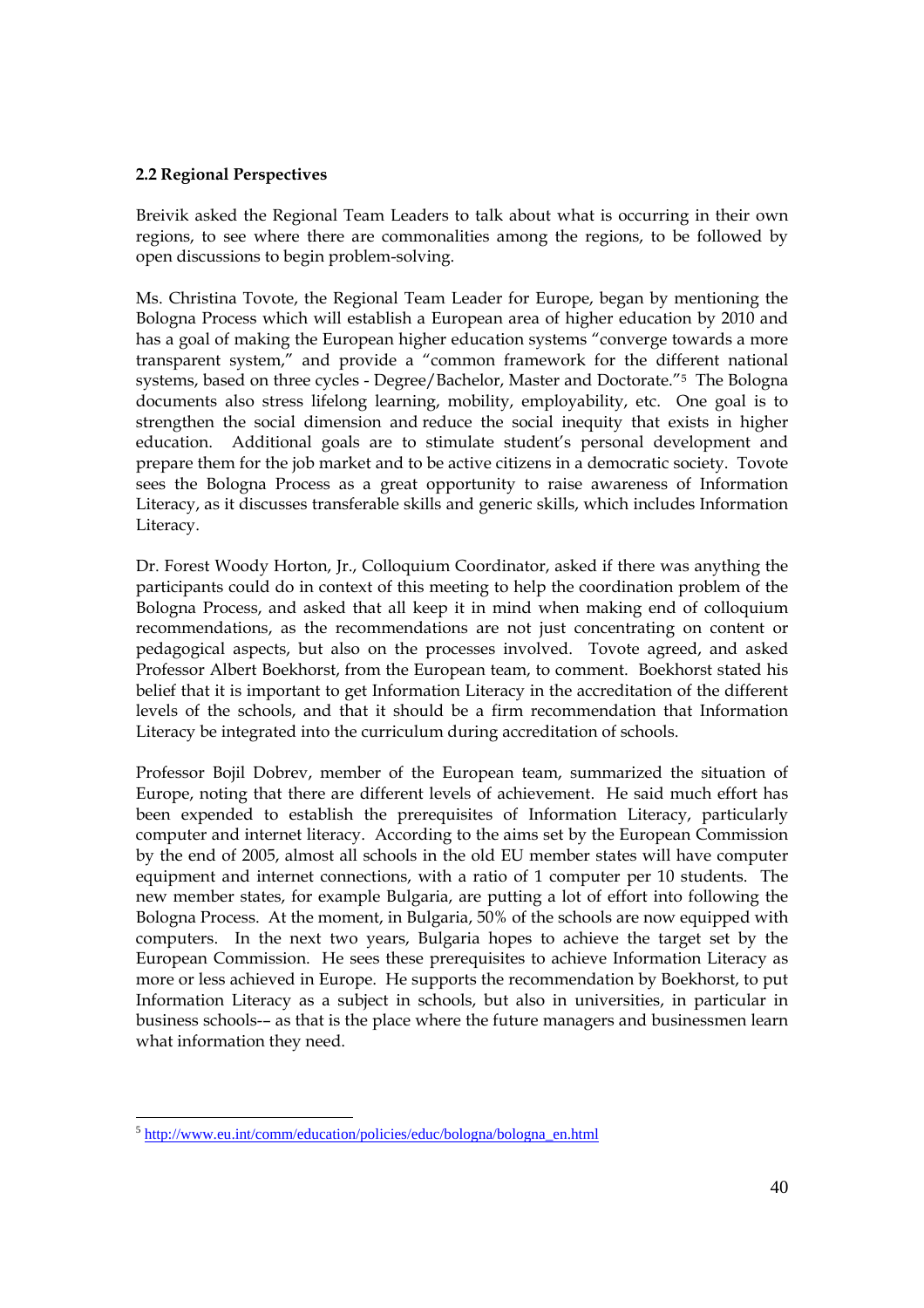Ms. Martha Gould, Governance and Citizenship Lead Sector Expert, requested that when the meeting participants talk about putting Information Literacy into the curriculum, they must also address it in the universities in terms of teacher training. She stated that they must also go one step farther. For example, if the Europeans want standardization throughout the European region, they need to think in terms of bringing their governing entities together to set it into law, as public policy.

According to Ms. Julie Sabaratnam, the Regional Team Leader for Asia and Oceania, her team did a SWOT analysis for the region. They tried to generalize the key areas of concern, given the disparity of the region. She stated that in Asia the fact that education is important is universally recognised. Governments play a critical role in providing the basic education. In recent years, to varying degrees, each country's Ministries of Education have placed emphasis on Information Literacy programmes, including ICT literacy, in terms of using computers and tools, as well as being aware of information and the value of information. The most interesting development was with SARS and the tsunami of December 2004, which led to many volunteers coming into the region, and regional libraries, who are mainly led by non-governmental organizations (NGOs), civic and religious groups. Sabaratnam emphasized that volunteers are something the Asian region can tap into, and she was confident the NGOs will help in terms of funding. She further stated that Information Literacy exists, but the means need to be addressed. A lot of groups want to help, for example, in raising oral literacy or teaching English in some countries, others emphasize reading or IT skills. Sabaratnam summarized that Asia needs help in terms of content, the space, and the infrastructure and funding assistance.

The North American Regional Team Leader, Dr. Bob Wedgeworth, began by saying that the North American Regional Team is still being composed, and noted several needs likely to be at top of its agenda. First is the effect on immigration throughout the North American region, especially in terms of the kinds of skills that immigrants are bringing to their new homes. Second, he said the United States has come to understand that ICT is not the complete answer and that something needs to be done to reform education, which is a controversial topic. He also noted that Canada has a much more holistic approach to an articulate education system than the US, and asked Dr. Jesus Lau to comment on the situation in Mexico.

Wedgeworth said there are immense pockets of poverty in the region that must be addressed. The generally high literacy rates in OCED countries mask what is apparent in the entire developing world, i.e., there are large pockets of people with very low literacy skills, such as the indigenous populations in North America, Latin America and the Caribbean. He sees immigrants to Western Europe as another example, and asked how to bring them into full participation in the societies in which they live.

Dr. Jesus Lau, member of both Latin America and the Caribbean and North America teams, generally agreed with Wedgeworth's comments. He added that there are two challenges for the educational sector which are based on economic and social development, pointing out the dichotomy between those going to school from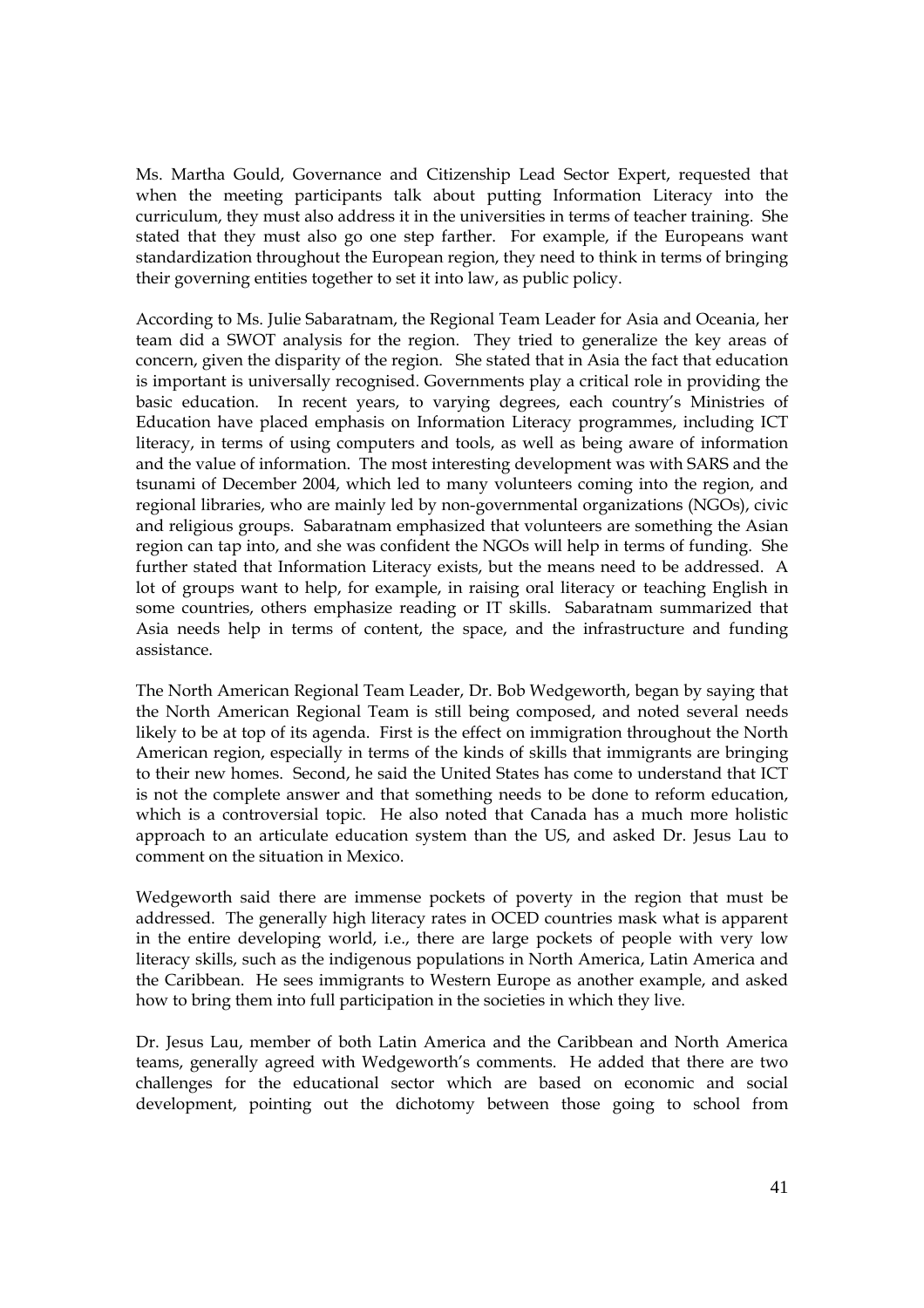kindergarten through university levels and those who are not, as well as the dichotomy between those who have the means to access information, and those who do not. Ms. Kay Raseroka, Regional Team Leader for Sub-Saharan Africa, said her team recognises the need to involve people who come from a subject sector base, rather than just librarians and educators, to learn their perceptions about Information Literacy. The team further agreed that the most important issue to be addressed is that of oralcy, as the majority of the 800,000,000 global illiterates are located in the Sub-Saharan Africa region. She also noted that the definition of Information Literacy immediately poses a problem because of the political links that come with literacy.

Raseroka pointed out how in the Sub-Saharan region people have been able to learn how to learn without having formal school-linked literacy. Therefore, she insisted, the definition of Information Literacy must include the issue of competency of life skills, adding that it is imperative to be inclusive, rather than exclusive, of illiterates because people who don't read print still contribute as informed people. Raseroka expressed her appreciation of the Lead Sector Experts, who put the issue of oralcy in the middle of the debate during their presentation, saying that such support gives her team leverage and a place to start.

Her team's initial findings are that the Sub-Saharan ministers are involved in providing education for all, and are grappling with the increasing numbers of school going children to meet the Millennium Development goals. She reiterated what Abid said, about opening school doors and increased attendance, but added that the reality is that the quality of the education is not impressive and there are lots of dropouts as parents realize that school is a waste of time for their children. There is negative feedback, which will affect what the team is trying to do, unless parents and oralcy are integrated.

The Sub-Saharan Africa team is specifically looking for research studies and research methods to address how people become informed and competent when they are not educated in the Western system. Additionally, HIV-AIDS is very important in terms of educating both male and female children. Raseroka said that the Sub-Saharan Africa team noted that when girl child and woman education is discussed, as UNESCO and other organisations recommend, they get a negative reaction from men, who either feel excluded or simply decide to drop out of the social responsibility component. The Sub-Saharan Africa team would like to see a parent or elder approach, which would be inclusive of males.

Ms. Helena Assamoah-Hassan, member of the Sub-Saharan Africa team, added that the team wants to see reform in the process of teacher education because things included at that level are passed on to the students. For example, if Information Literacy is integrated in the curricula of teachers' education programmes, by extension, it should improve student outcomes.

Professor Iman El-Kaffass, the Regional Team Leader for the Middle East and North Africa (MENA), introduced Dr. Hassan Yousef, from the Bibliotheca Alexandrina and Dr. Ashraf Said, from Ain Shams University, Egypt. She said she would be presenting the work of many people, who work on Information Literacy in the MENA region. She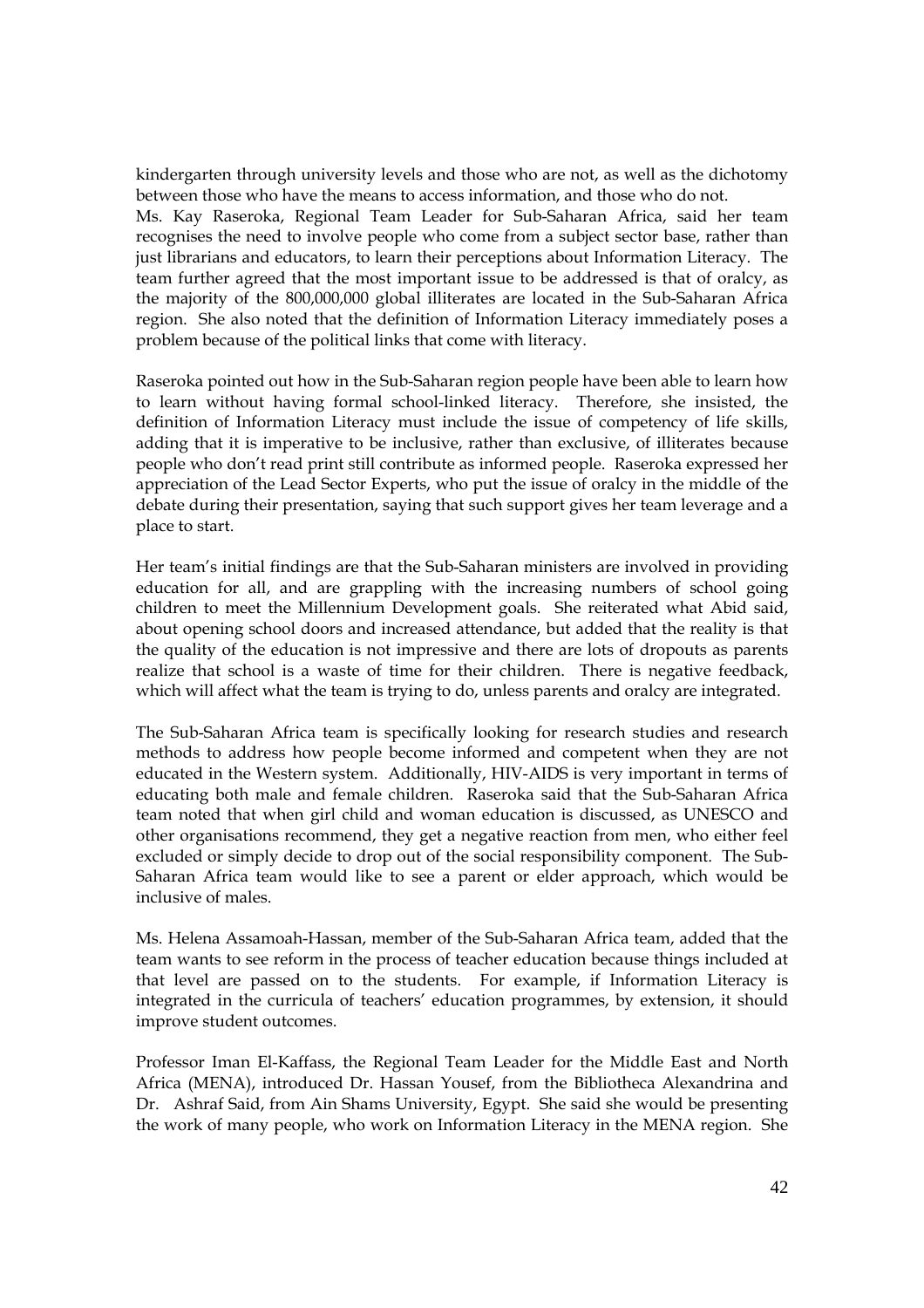agreed with Ms. Raseroka about the importance of eradicating illiteracy. El-Kaffass noted the high percentages in the area, especially among women.

 She said the second issue is access of education (i.e., access for all) and the availability of information, schools, infrastructure, technology, financial means, etc. First, El-Kaffass said, MENA needs to increase access. Second, it needs to reduce of number of dropouts. The third issue questions the quality of formal education. The fourth issue concerns moving and integrating into the knowledge society. The Arab and North African countries have announced their efforts to move into a knowledge-based society, but it is unclear how far they are into the process.

A fifth issue is the availability of Information Literacy in the different MENA societies, which El-Kaffass would like to establish as a priority in the region. Because of the different economic and political situations, Information Literacy is not the top priority of the governments or of the people themselves. Related issues are providing the infrastructure, and linking Information Literacy to employability. She mentioned Egypt specifically as an example of a good attempt, because the Ministry of Information and Communication was promoted to Prime Minister. She hoped this was an example of the country's focus on Information Literacy, which is also pushed forward by having a Prime Minister with a background in Information and Communication.

Breivik asked all the Regional Team Leaders to give one example of a best practice.

Sra. Soledad Ferreiro, the Regional Team Leader for Latin America and the Caribbean, introduced her team members that were present, Professor Gloria Ponjuan, from Cuba, and Professor Elisabeth Dudziak, from Brazil, and noted a report from Peru. She stated that there is blindness in Latin America in terms of discussing Information Literacy. Ferreiro agreed with El-Kaffass's point that Information Literacy is not a governmental priority, but noted that South American universities are making it a priority. For example, Chilean universities have Information Literacy as a programme. She agreed with the Lead Sector Experts about the challenges to deal with young people. In terms of needs, she suggested big workshops for trainers.

Ferreiro noted that in Latin America, everyone agrees on using the term Digital Literacy; and the concept is covered by many institutions, for example, grassroots institutions working with very poor people. Ferreiro wondered how to move from Digital Literacy to Information Literacy, especially as many terms existed for Information Literacy, such as "competencies" or "skills." Because of the lack of uniformity, her team can't put through strongly what it wants to do.

Wedgeworth noted the need to recognise the time scale for what is being discussed, as well as the problem of developing policy. For example, in the US, the policy approaches are to require great accountability for funds invested in reforming education, but also wanting accountability to show outcomes almost immediately. He wants to recognise that we're not talking about a 3-5 year time frame to see changes in outcomes, but rather decades.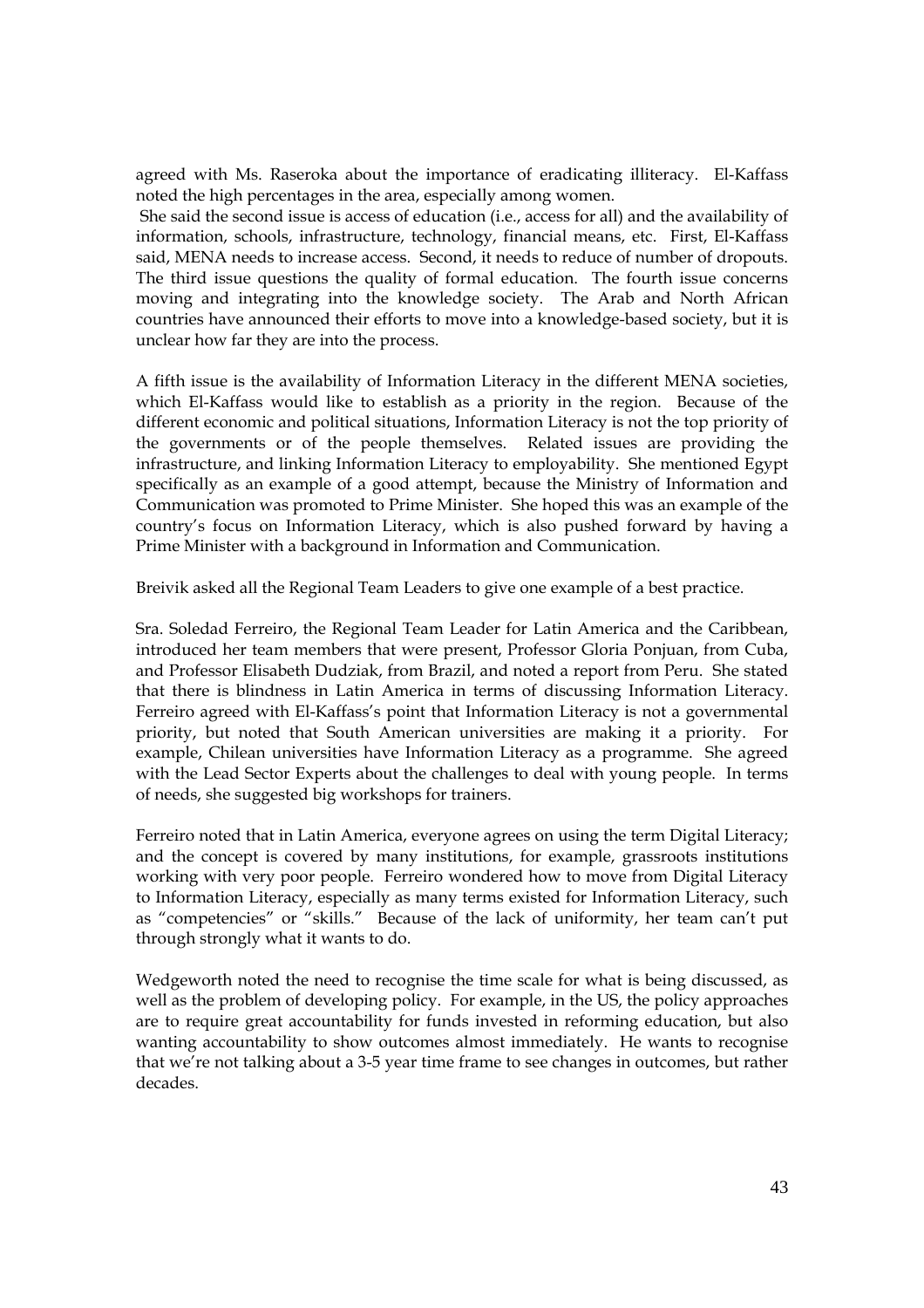Breivik added a model for North America, which is fairly unique in that all institutions must be accredited by other educators if they want federal funds. In recent years, agencies have required that Information Literacy be a basic core skill that all undergraduates learn. This requirement pressures academic institutions to pay attention to Information Literacy. This could be a model for other countries, where there are accountability models in place.

Raseroka reiterated the differences in contexts. She gave an example of a working model in Sub-Saharan Africa. While this is not necessarily a best practices model, it is one that exists right now due to need. There are SOS villages where HIV-AIDS orphans live. Elders come in to teach the children about their culture. There are ways of teaching the elders, teachers and the children to become information literate about the HIV-AIDS issue. It is a difficult model, because everyone recognises the urgency, and yet the dynamics have not been worked out thoroughly--except in the case of improving the children's understanding of who they are and fostering the feeling of belonging to someone whose own parents have died.

El-Kaffass said that Egypt has a vivid model in the American University in Cairo's (AUC) Leaders in Education and Development (LEAD) programme, which offers full scholarships to one male and one female from each of the 27 governorates in Egypt to study at AUC. Parallel to their regular course of studies, they enrol in a leadership development programme, of which Information Literacy is a basic component. The LEAD programme uses different mechanisms which the Lead Sector Experts mentioned, such as constructivist thinking and service learning. The LEAD Programme encourages the rest of the society in Egypt, and the rest of the Egyptian educational institutions to embark on similar models, because it has proven to be successful.

El-Kaffass also offered two other Egyptian models. One is a programme called Child Library in Egypt, where a library is placed in every park, with low cost materials, and accessible to everyone. Another project's goal is a computer for every school child. Different organisations run the project, and private sector and NGOs help get the computers. El-Kaffass also pointed out that the cultural centres, like the Bibliotheca Alexandrina, have also made a shift in the culture of Alexandria.

Ferreiro presented a model of the Library of Congress of Chile, which combines the SCONUL (Society of College, National and University Libraries) model with an integrated marketing model.6 She said the librarians have a variety of techniques of observing, talking, and making ethnographies of what they hear, listen to, and observe. Ferreiro mentioned that Chile has 1700 access points, where in an informal setting, fourhour workshops, using the SCONUL model, are offered. She is currently exploring a model of word-of-mouth marketing that makes use of people's talking about their experiences.

She gave the floor to Dudziak, who said the process of transformation of reality is possible through social inclusion, for Digital Literacy is only a part of Information

<sup>&</sup>lt;sup>6</sup> See [http://www.sconul.ac.uk/activities/inf\\_lit/sp/model.html](http://www.sconul.ac.uk/activities/inf_lit/sp/model.html) for more information.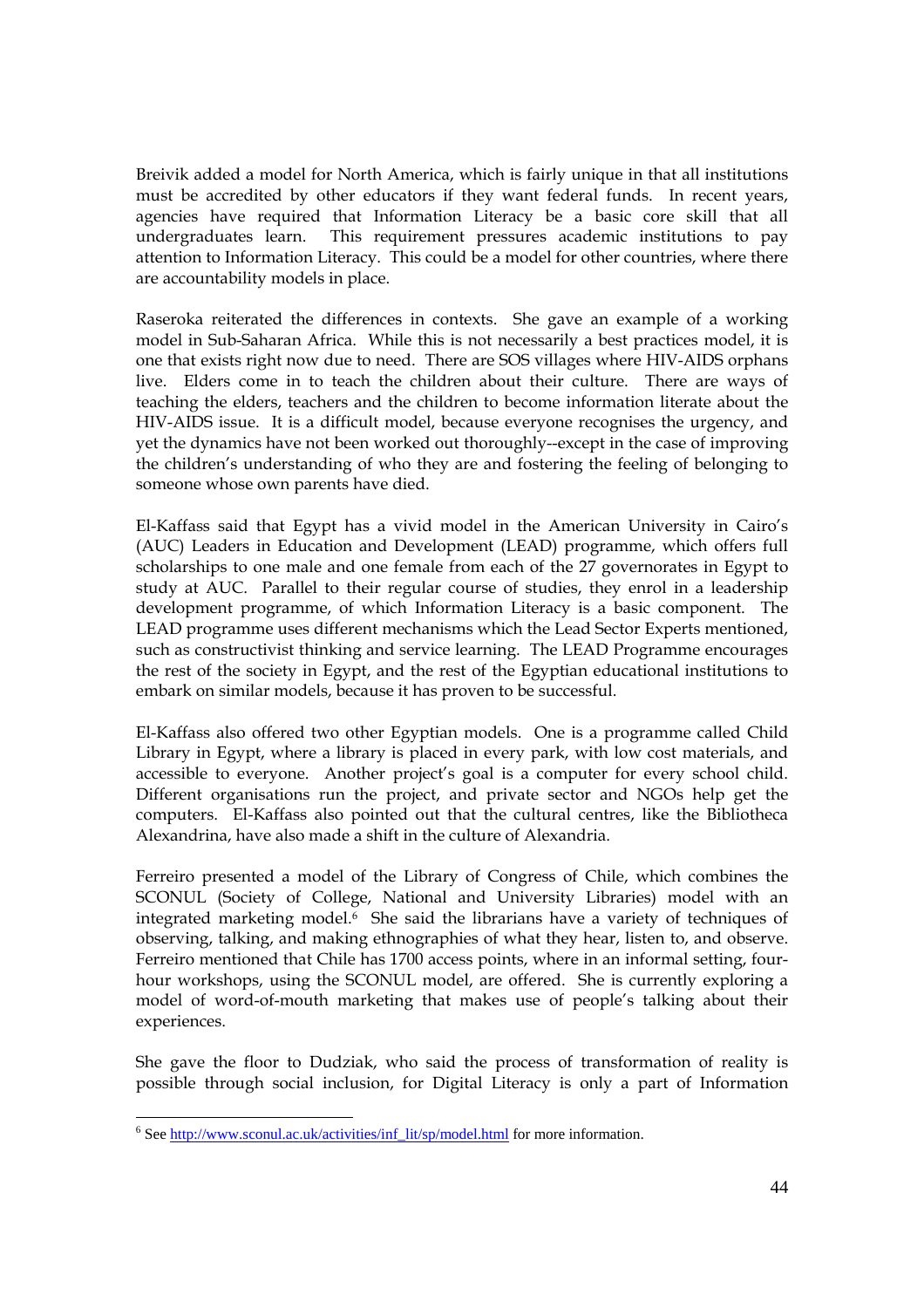Literacy. Globalization has a perverse effect upon communities and citizens and local identities need to be preserved, as the only way to guarantee social inclusion. At this point, she said, it is necessary to admit that technology, information, and knowledge are not enough. Values and attitudes toward responsibility, commitment, ethics, transparency, popular participation in order to surpass the differences and influence the access of information, are also needed. Information Literacy is more than a sum of attributes, it is a process that facilitates social inclusion, through pedagogical mobilization of interrelated content including knowledge, skills, attitudes and values of citizens.

She continued that Information Literacy must be based on Paulo Freire's methodology and mediated pedagogical process. Information Literacy must be developed in conjunction with research activities integrated into the curricula and developed through engagement in resource-based learning. She concluded by saying that a movement must be started around Information Literacy and Information Literacy competencies as instruments of social inclusion.

Tovote stated that in Europe, Finland can stand as a model for the rest of the countries, for it has really succeeded in reaching the political level. Finland has Information Literacy programmes for all ages--from small children until university. Additionally, Finnish children are among the best readers in the world, which might be a related factor.

Sabaratnam wished to share an example from Singapore, which is more developed than the rest of Asia. She said they started looking at the programmes from the 1990's. Typical of how the government works, Singapore usually has national blueprints, which include an *ICT in Education* initiative. She clarified that ICT does not simply mean technology, but includes information, communication and technology, looked at holistically. In the blueprint, pilot tests are implemented before full deployment across the nation. In the case of *ICT in Education*, it was championed by an IT agency, a government agency called the National Computer Board (NCB), which is now called the Infocom Development Authority, after merging with the telecom authority. Although the champion is an IT agency, interested in the use of technology, it works with the Ministry of Education, which is considered a "user champion." Together, the champion and user champion developed a plan to raise the Information Literacy of the community, from students in kindergarten up to university. One of the first projects was a teacher-student workbench. It evolved to where programmes, in parallel, had to raise students' Information Literacy as well as develop teaching new methods of inquiry. Teachers received training for the new mode of training. Specific targets were set to insure access to content, tools, and computers, and accreditation was required. Libraries were included to insure available content. There was also a digital library project, which catalogued the different libraries' collections, as well as databases, whose licenses were purchased by the government. The Libraries worked with the NCB to teach people how to exploit it. This led to schools introducing new curricula or learning methods, moving towards project based learning. The project has been successful, and the younger generation has become ICT savvy.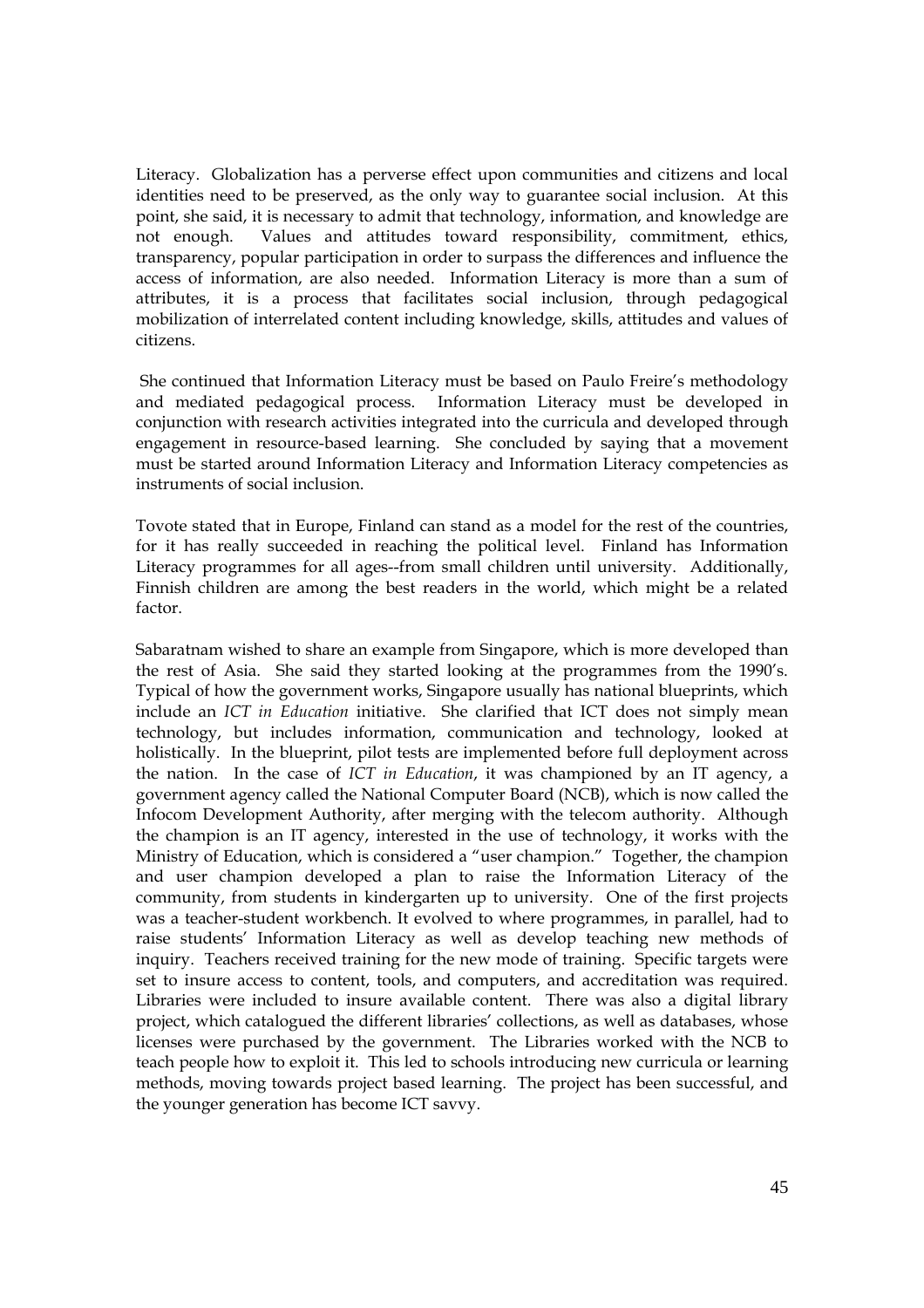### **2.3 Open Discussion**

Abid wished to return to Wedgeworth's comments about the need for educational reform. The success or failure for meeting the realistic international target in education for all, by the year 2015, to cut by 50% the number of illiterates worldwide, and by 50% the number of children who don't go to school. Reaching this target will depend very much on the actions of governments to improve both the quantity and quality of the teaching force. The shortage of teachers is reaching unprecedented levels. This can be explained by an increasingly challenging and poorly paid profession. We are putting a lot of stress on the teaching force. Teachers are required to have a number of competencies and enthusiasm, which should not be expected from underpaid, unrecognised people. Mr. Abid highlighted, for the meeting, that Information Literacy must be seen as one of the foundation stones of quality education, and that without qualified, competent, motivated and performing teachers, quality education for all will not be achieved.

Dr. Hoda Rezkanna, member of the MENA team, fully agreed with Abid and stated that the process of learning is very much dependent on the proper teachers and administrators of the schools. She also mentioned the need for continuous professional development for teachers. She said we must work to attract young generations to the library and to implement a comprehensive, integrated process which includes all the stakeholders. She stressed the quality of the children's treatment, as more than 55% of Egyptian society is young, with the MENA region having a similar percentage. She reminded everyone that the MENA society's way of spreading information is oral. Speaking as a parliamentarian herself, she commented that it is extremely important to develop proper policies and legislation.

Dr. Annissa Hassouna, member of the MENA team, shifted to the problem of conception. She thinks there is a problem in communicating the concept to ordinary people. It seems vague, and when translated in Arabic, it seems related to an elite domain, to the privileged people. It's not linked to the daily life of ordinary people, so they don't see the importance to themselves. She raised the problem of the resources, saying that privileged schools can offer such services, and their graduates have better chances of employment, but government schools and other schools can't because they don't have the resources or funding, which prevents social inclusion. So she worries about the social side effect, which is happening in Egypt, and she would like to hear about what happens in other regions.

Breivik said that the Information Literacy movement from the beginning has focused on the have-nots. Unless today's society can move some of the have-nots to become have's, the world gets worse for everyone.

Dr. Marian Koren, European team member and IFLA representative, said that the real issues for children are not being addressed. She pointed out that people need teaching/training concerning the meaning of Information Literacy. She thinks a variety of persons can help raise understanding that there are many sources of information. She thinks critical thinking and life skills should be interlinked.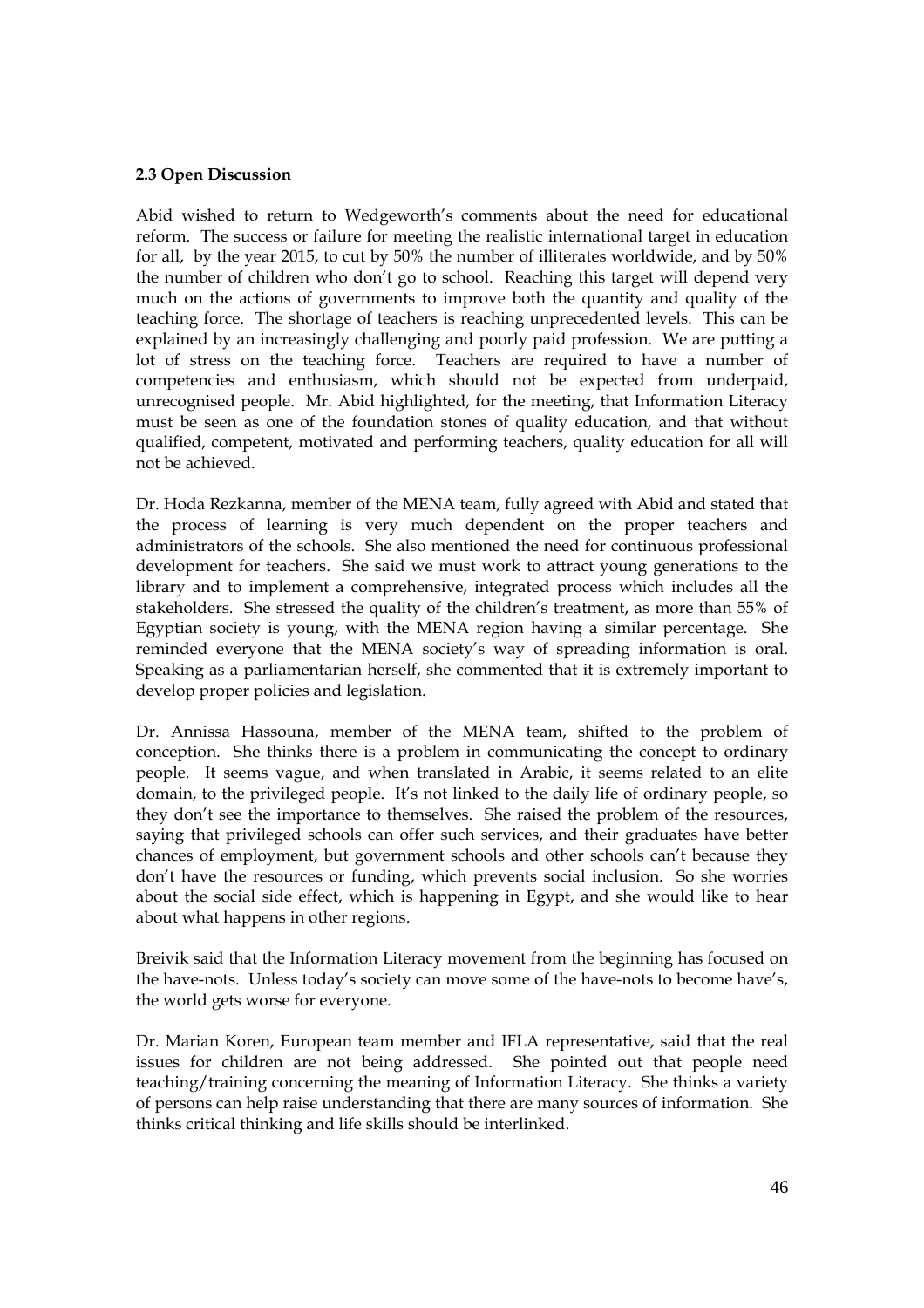Dudziak spoke about Professor Regina Belluzzo from Sao Paulo, who has been working with a broad spectrum of people (e.g., workers, entrepreneurs, librarians, and professors) to address Information Literacy practice. To accomplish this, Belluzzo has explored practical tools as mental maps, semantic trees, brainstorming and group dynamics. Professor Marcia Rosetto, President of Brazilian Federation of Library Associations (FEBAB), in collaboration with Belluzzo, has done pioneering work in the Sao Paulo State Secretary of Culture. Dudziak described the project "*Sao Paulo: A state of Readers*," which has the objective to raise the awareness of hundreds municipal representatives concerning key abilities to be developed. The project offers both theoretical and practical orientations though integrated work between library and school.

Horton underscored a transcending point that has not has come out as clearly as he'd like. In the National Academy of Sciences Report, that came out three years ago concerning 21st century learning, is the line: "Whereas learning, and communication are both processes implicitly involve the transfer or sharing of data information, knowledge and sometimes wisdom, from a source to a receiver, increasingly because of the technologies in the 21st century, young people are coming to regard how they assimilate information as an experiential thing, and not something that depends on the traditional modalities of reading books, of artifacts." He worries about the amount of gaming his grandchildren do and whether learning is taking place, but has realized that the thrill of experiencing is what is driving them and that learning is taking place. There is a tension between experiential and traditional modalities of reading books and maintaining artifacts as a way of learning, from one generation to another; and Information Literacy needs to take into account learning and communicating in the experiential modality rather than just the traditional modalities.

El-Kaffass reflected on Breivik's comment on teachers, and said that in any model developed for Information Literacy must consider the context of developing countries. She mentioned some essentials that developing countries would want to consider, such as Information Literacy and employability, adult learning and Information Literacy for women, and the specific culture of different societies. For example, in the Middle East, the culture is that knowledge is power. Therefore, sharing of information is an issue, because people do not want to share information for fear of losing power. She wonders how to talk about an information literate society when people are worried about releasing information. She raised the issues of poverty, illiteracy and overpopulation, saying that sometimes recommendations are easier to apply in countries that are not overpopulated, and very different decisions about funding are made. For example, doing teacher training in the Emirates (with 20-25,000 teachers) is very different than doing it in Egypt (with 1,000,000 school teachers).

Mr. Abdul Malike bin Maiden, member of the Asia and Oceania team, was interested in Gould's discussion of programmes for retired people with life skills. He asked for specifics, such as how do the programmes or the teaching methodologies get updated as they change. He said that as he comes from Singapore, which is outcome and output driven, he wants a core competency of Information Literacy, and to know how to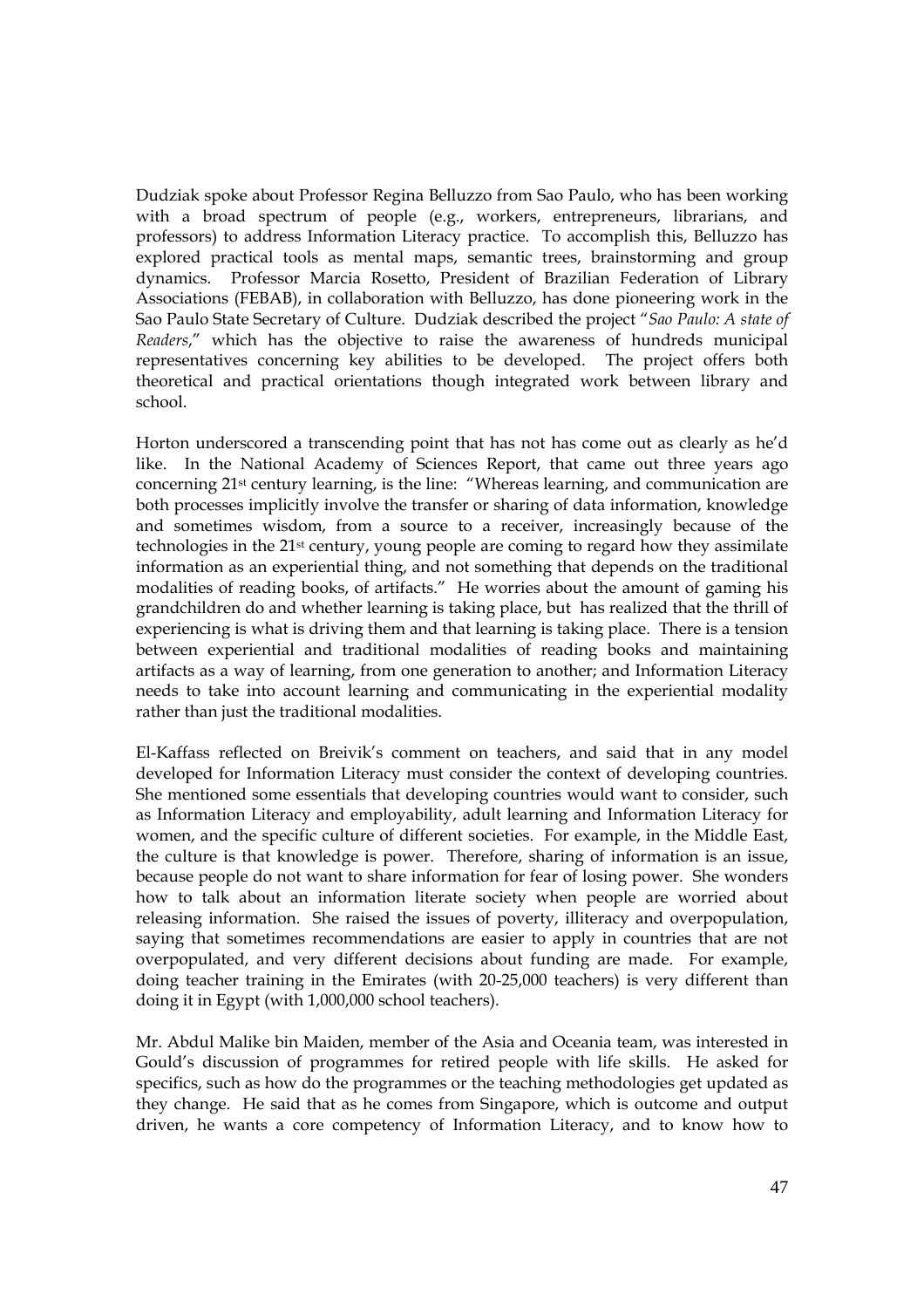measure the quality of the teacher or librarian. He understands the different cultures will attend it differently.

Wedgeworth returned to Abid's points, and touched on Horton's point, noting that one of five people over the age of 16 in the world is illiterate, and many children are not in school. As he listened to the earlier discussion regarding the quality and quantity of education, he noted that no suggestions are adequate to the scale. To succeed, we must think differently. He talked about local schools, in different local communities, that are required to recruit and train teachers to address that classroom. He said that universities are the same; he spent the last ten years at one university, 30 miles from another university and there was no simple way for an expert in his university to teach students at the other university in their area of expertise, and vice versa. He suggests approaching the matter of scale by looking differently at inserting the concept of Information Literacy, other than training millions more teachers. He believes an equal level of ability among the teachers in the local community will never exist. The concept of master teachers is needed; who can be very influential in a much larger area, using the technology, similar to bloggers who seek expertise wherever it is.

He was pleased by the comments regarding adult education because the current mode of adult education is based on concepts which, as Dudziak points out, were developed by Paulo Friere in the context of social change. In that model, adults don't have the patience, especially illiterate adults, to learn for the sake of learning. They have to see that there is some action they can take as a result of the learning that will be meaningful to them. There has to be a need, usually not an individual need, but rather a family or a community one. He questioned the concept of the individual in formal schooling, because in adult education, that is not usually the case. The need for education must be in the context of some cultural expression, which is related in part of what was being said earlier by Raseroka and others. The cultural expression does not have to be in a textual form, but can be in musical form, or dance. It has meaning for the people who are trying to learn. They contextualize the problem, using critical thinking that relates what they know to solve the problem at hand, so it leads to some action. Finally, Wedgeworth commented that the education goes beyond teachers. There are many competent people, who are not formal teachers, who can participate in the teaching process. There are thousands of them in the programmes he manages around the world, as tutors, mentors for others who are trying to learn. They must be incorporated into the educational process, if not into the formal institutions.

Dr. Phil Candy, Health & Human Services Lead Sector Expert, pointed out five dialectal tensions, which on the surface seem irreconcilable, and five resolutions as a way of thinking constructively:

- There's a built-in tension between wanting input or validation from somewhere else, but on the other hand, wanting to invent or appropriate or co-opt or adopt something that fits into local circumstance.
- Information Literacy is often critical of existing orthodoxy so a tension exists between respect for wisdom of the elders and acknowledgement that it's the elders that got us into this muddle in the first case.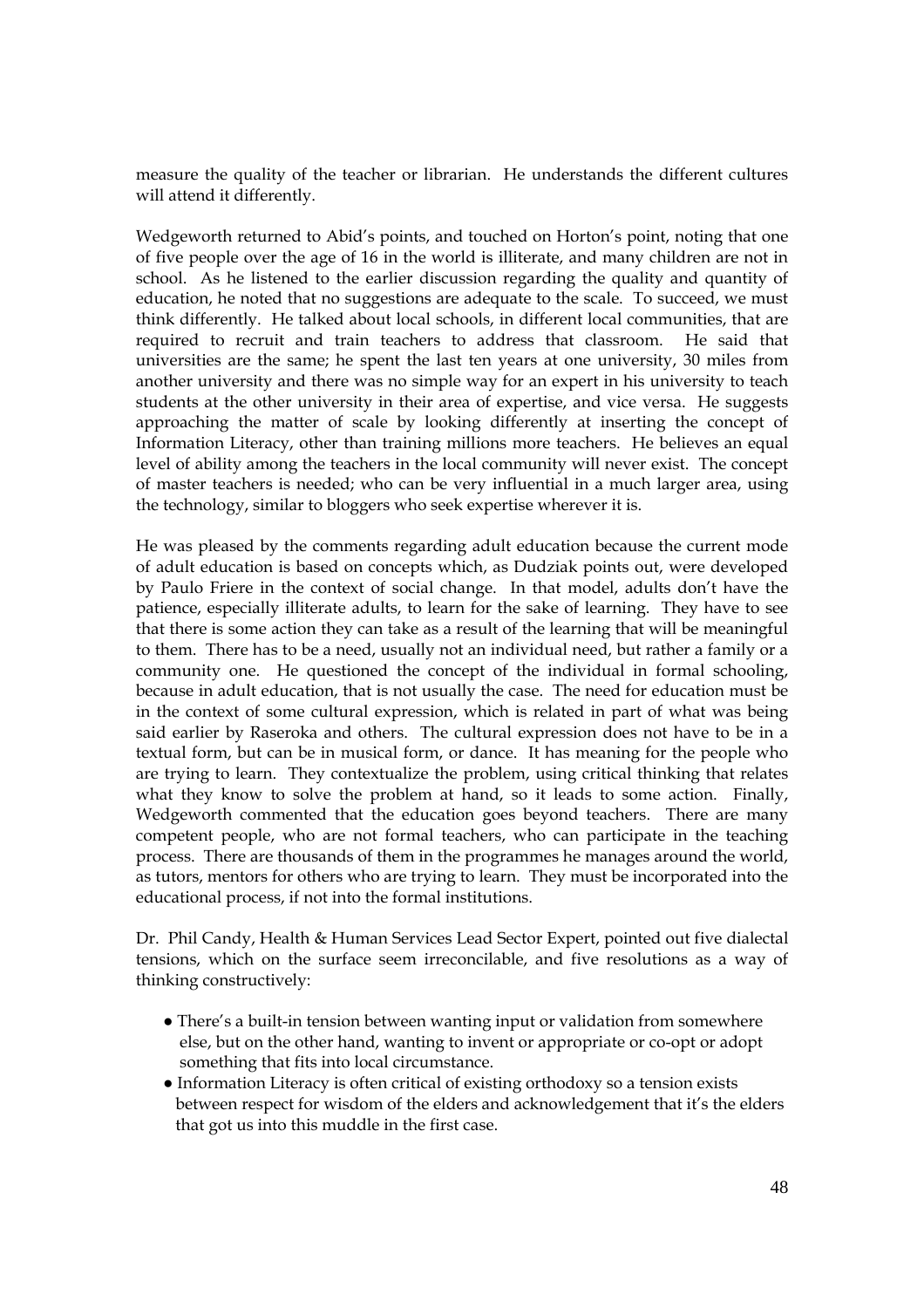- ●There is tension between formal education and recognizing that most people are not in formal education.
- ●Tension between focusing efforts on young people or those already in power. Dr. Candy stressed this was not an "either/or "situation, but rather an "and."
- ●Tension is between oral and experiential values and things that already written down. He reiterated that this is also an "and" situation.

He wondered how these things are reconciled from thesis to antithesis to synthesis. The five tentative solutions are:

- Recognizing and honouring good practice wherever it is. If in people, then the repository is a person. Make it available wherever it exists.
- Using existing networks, structures and strategies. "Built in, not bolted on."
- Framing visions of the future, imperatives and incentives that are compelling to decision makers.
- Selecting key categories of people to concentrate on one. He thought young mothers and teachers were excellent suggestions.
- A simultaneous approach to young and old people is needed. They already are together in existing structures, such as churches and faith communities, or community groups, cultural circles (Friere's term). He offered the example of the Literacy Miracle in Guatemala, which has a tag line of "Each one, teach one."

Candy is excited about what the participants are doing here. He asked whether they were being subversive enough, to use another Frierean concept. He said that the goal is to change the world, and there are deeply embedded oppositional structures that make this difficult. In a sense, Information Literacy is another attempt to change the balance of power. Regarding the last point, we should learn from mass education movements, whether about environment, health, smoking or appropriate sexual practices. We need to examine what has been highly successful world-wide and determine the essence of those successful interventions that we can use to promote Information Literacy as well.

Boekhorst asked for attention to be paid to the educational concept because teaching and learning are being used alternately as if they are the same. He emphasized that they are not. There is a clearly a shift from "teaching to" to "learning from."

Hassouna said that as a banker, she needs to return to resources and funding. Sometimes in a developing country, for example in Egypt where she has first hand experience, there are funding priorities. One cannot depend on the good judgment of the people making the decisions. Many of the developing countries refuse the loans from international donors attached to education because it is not profit-yielding, preferring other industrial projects. She suggested that international donors make loans conditional upon a percentage going to education. Second, as an example of best practices, as in other areas, she recommended having a Map of Hope that spotlights those who have achieved success in places, to encourage people and give credit to those who have succeeded. She suggested in a follow up progress report to make a 'blacklist' of the countries that don't abide by the resolutions, as was done in 2000 by the United Nations Security Council Resolution 1325 (on Women Empowerment, Peace and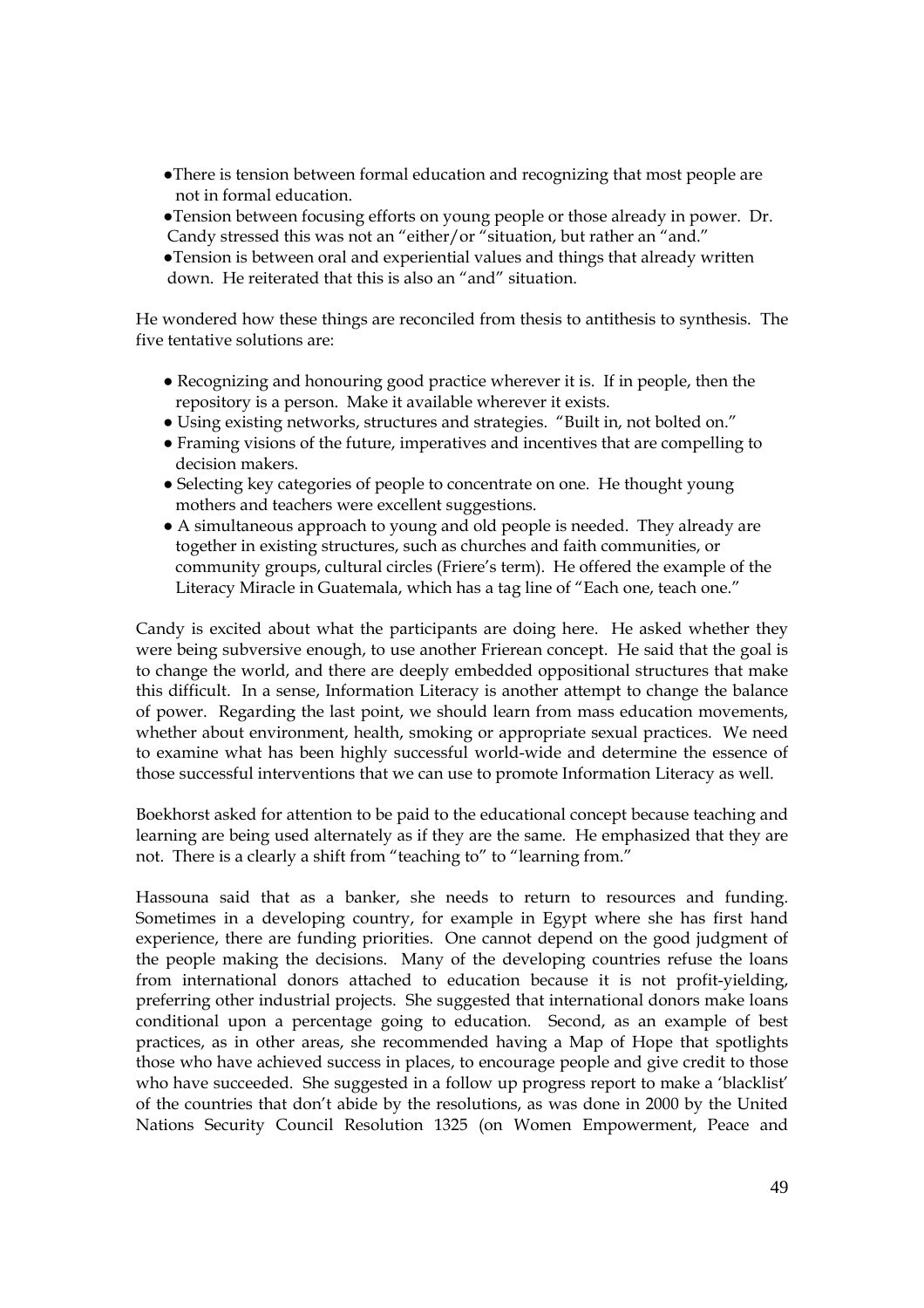Security).7 She stressed that domestic and international pressure must be applied to governments that don't think about future generations.

Abid addressed Hasssouna's idea about exerting pressure on various countries, saying they exist in some form, such as the United Nations Development Programme Development Report.<sup>8</sup> He wondered whether a way could be found to have Information Literacy as one of the indicators.

Mr. Youssef Mohsen, from the MENA team, suggested looking at what the students in all levels of education are retaining from the information taught to them, noting a World Bank study that found the number of years for teaching basic skills was insufficient for students to retain those skills. He also shared two models from the Bibliotheca Alexandrina, one is *Hole in the Wall*, originally an Indian experiment, and the other called *My Book Mobile* where kids choose books in the computer, print them, and make them into a book and then read them. The activity is followed by a questionnaire to determine what they learned from this book.

Dr. Shawky Salem, MENA team member, tackled three points. He agreed with Hassouna about the difficulties with translating the term Information Literacy in Arabic. He explained that in Arabic the term "industry" is added to clarify the concept, which would otherwise too vague. He then raised the issue of quality of education, specifically addressing Egypt. He said that the various aspects of quality are addressed piecemeal, but never all at the same time. He hopes Information Literacy will improve the intellectual property issues in education as well, pointing out that many professors and teachers steal the intellectual works of others.

Sabaratnam built on what Abid said about teachers being the lowest paid, saying that a review of Singaporean libraries in 1992 to 1994 discovered that librarians were the lowest paid. The result, that both librarians and teachers are now better paid, made her realize that who leads the study makes a difference. Singaporean librarians and teachers were fortunate to have influential champions who were plugged into the policymaking network, and able to effect change. She also noted that when outside consultants assist in strategic planning the government is usually convinced, so she is unsure whether formal structure and system will be the best mode of achieving change. Alternatives include partnerships with NGOs. Additionally, the lack of succession planning must be addressed, so that the next generation of leaders has the contacts and know-how of the retiring leaders.

Breivik noted that teacher education and teacher continuing education seems to be one of the key issues, and should be focused to give more guidance when developing recommendations.

<sup>7</sup> Accessible at: <http://daccessdds.un.org/doc/UNDOC/GEN/N00/720/18/PDF/N0072018.pdf?OpenElement>

<sup>8</sup> Accessible at: <http://hdr.undp.org/>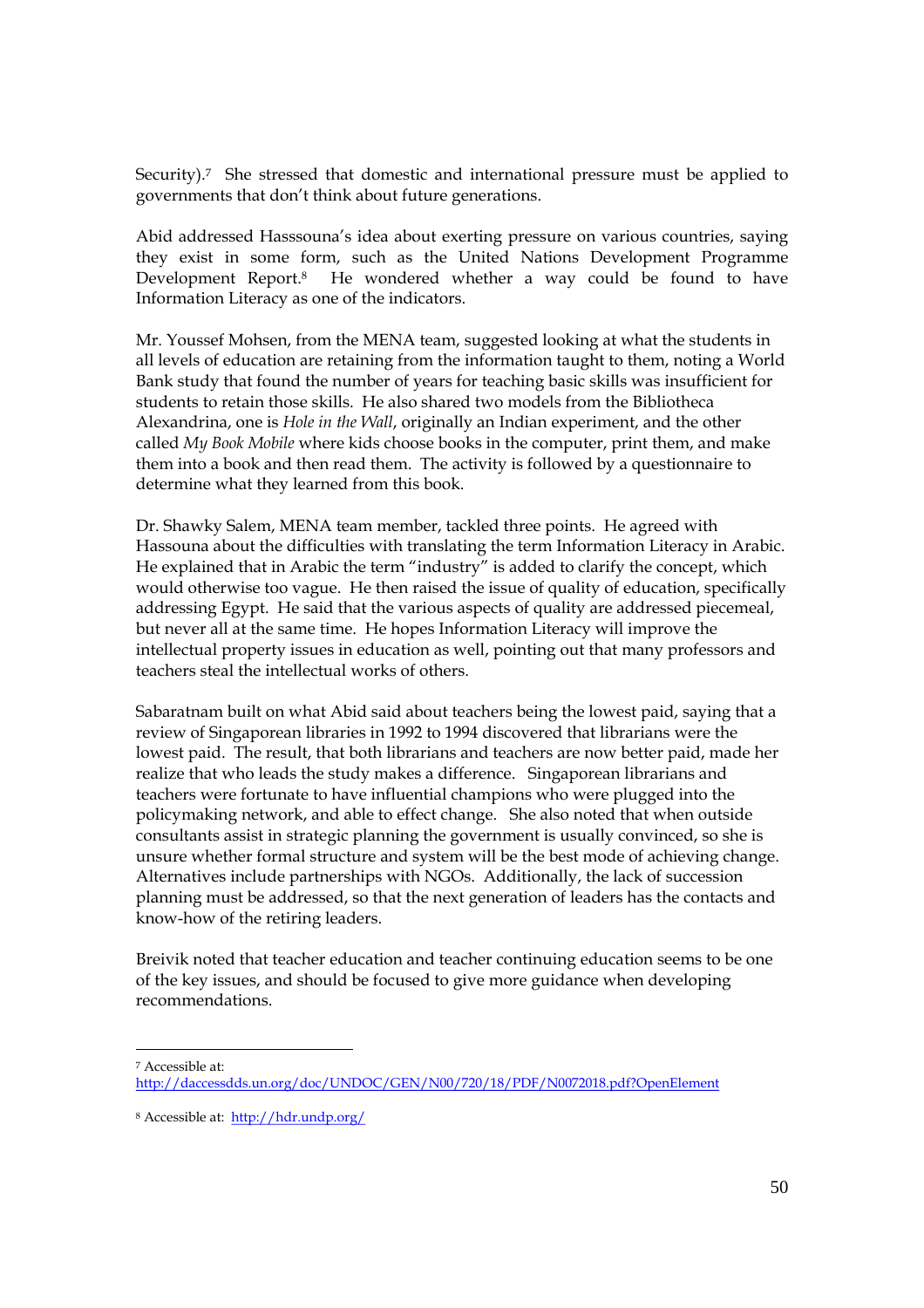Professor Gloria Ponjuan, Latin American and Caribbean team member, pointed out a problem of diversity of cultures on development levels and comprehension of the central team, stating that we are moving from "Information-for-All" to "Information Literacy-for-All." Ideas that take into account the reality of the world, of the regions, of the countries need to be created, because some models are applicable only for particular situation, and usually not at the local level. She thinks every country should develop its own models according to its own conditions. Some countries are following a new educational paradigm, which is learning, not teaching. She said a study was made in all Latin American library schools, which discovered that three of four schools in all of Latin America are now including in curricula some Information Literacy. She ended by emphasizing that librarians and teachers must work together in order to create concrete projects.

Gould thanked Sabaratnam for talking about strategic planning and succession because they are paramount issues. She raised the topic of people who can bring life skills and information into the education process, which only Raseroka has addressed when she talked about the oral tradition. Gould terms it verbal literacy, and offered Harvard Business School as a good example. Harvard has brought in people from different professions in various areas of industry who may lack academic degrees but have practical experience. She also stressed the importance in creating strategic plans so the work can continue regardless of which elected official or librarian/educator is in charge.

Mr. Hisham Khalil, MENA team member, returned to the point of the quality of teachers. He wants to know how to raise the quality of education and upgrade the teachers, because those who do not possess the knowledge cannot give the knowledge. He commented that the developing world needs the assistance of the developed world- especially in regards to the transfer of knowledge. The recommendations have to tackle this, concentrating on the ways and means or strategies that can be adopted.

Lau thinks the top priority should be for decision makers. He wishes to develop international policies, standards and norms that could be followed by our decision makers, because some decision makers pay more attention to international organisations than to the grass root people. If the High-Level Colloquium makes recommendations, then local university presidents or high schools may pay more attention to this competence that students need to develop. Lau also is glad that UNESCO is stepping into this subject, because UNESCO is a moral authority around the world. Lau does not think lack of economic resources is a problem, but rather the main problem is the way we think. Even limited resources can be spent so they get a better benefit. He suggests establishing international standards that could be adjusted to the local political, economical and religious situations. He asked if there is a profile for the ideal teacher-- a job description or list of competencies. He also asked what are the ideal Information Literacy skills that every citizen should have. He provided the example of Mexico City, which has about 200,000 taxi drivers--all of whom lack Information Literacy skills. Lau frequently asks tax-drivers if they have a map of the city; and, nine out of ten times, the answer is no. He elaborated that it is not the taxi drivers' problem but rather it is the passengers' and decision-makers' problems. The city mayor could require taxi drivers to have a city guide; indeed, and an excellent city guide of Mexico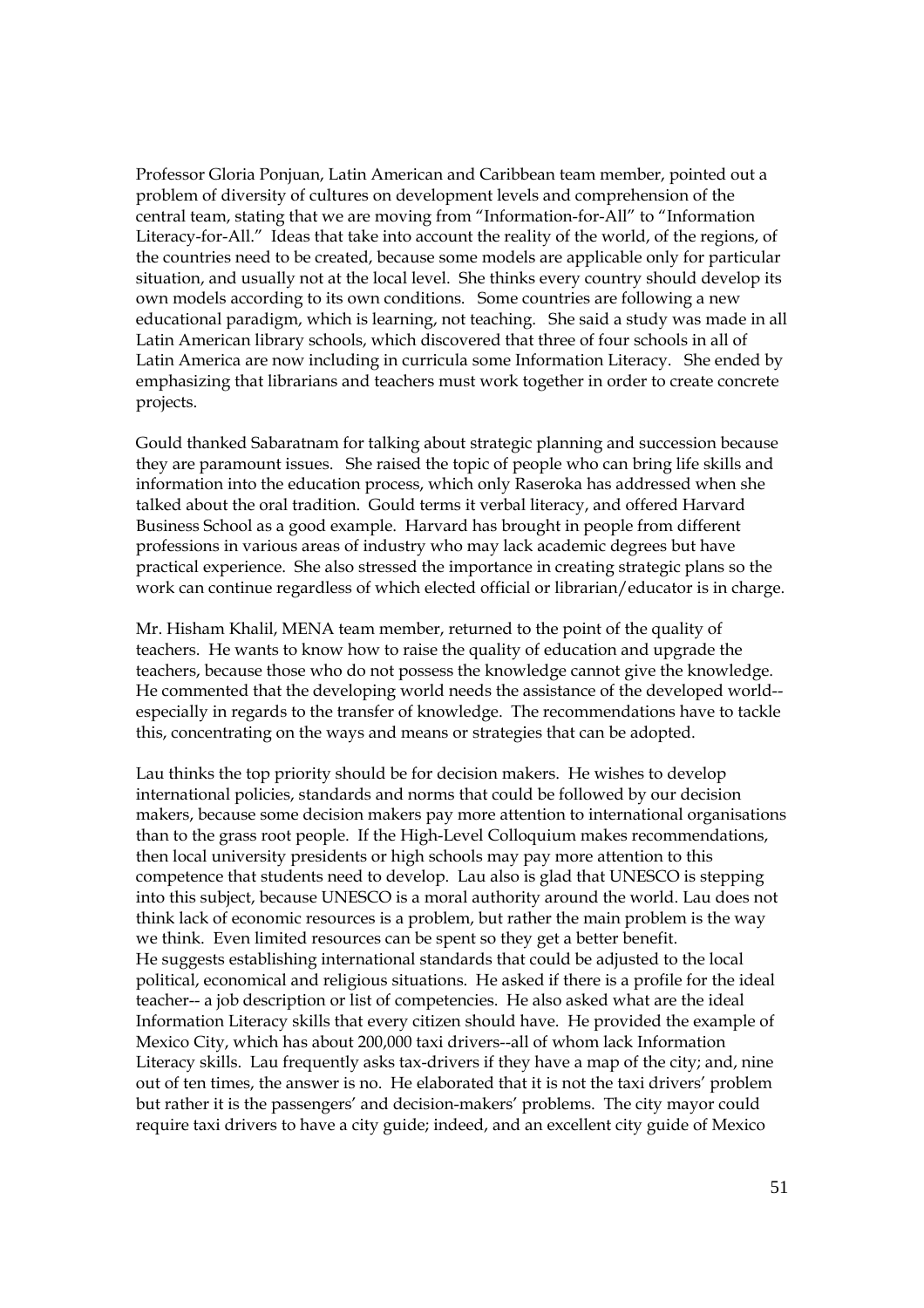City exists. But the decision makers must have standards to guide their efforts. He concluded with a request to address international standards so they can be available to those who want to adapt them to their local environments.

Ms. Leila Abdel-Hamdy, advisor at the Bibliotheca Alexandrina, emphasized that in all developing countries and in many developed countries as well, there are different levels of society. She pointed out that all children need to be educated, but it can't be avoided that some children have to work, so education should be vocational as well. They need to be able to learn and learn how to work at the same time. Adult education, in general should be stressed, not just education of teachers and librarians. She also wishes to emphasize women because women are at home most of the time with their children so their awareness and their community involvement will help enhance this. Another point she mentioned was that the new generation has a kind of a built-in IT thinking. She gave the example of her six-year old grandson who can't read English yet, but can use the computer. She reiterated that adults need training to be able to keep up with the younger generations. She talked about the Bibliotheca Alexandrina, with which she has been involved since 1993. She feels this is the place where many of the problems regarding Information Literacy can be handled. The Bibliotheca Alexandrina can't reach everyone, so they use the Under-Secretary of Education for assistance in bringing schools to the Bibliotheca Alexandrina, where students are shown how to use all the resources of the library, print or electronic including the ones that Mohsen mentioned. She mentioned another Bibliotheca Alexandrina programme, similar to the American University in Cairo Leaders for Education and Development (LEAD) programme. She pointed out that the problem of lack of coordination, so she sees the bottom line as coordination and networking.

Moore picked up on several points, starting with Abdel-Hamdy's about the need to teach adults as well. She said research shows that the family and community actually have a bigger impact on student learning outcomes than the teacher. Moore appreciated Ponjuan's comments about moving from Literacy-For-All to Information Literacy-For-All and she mentioned we need literacy in terms of being able to make sense of that information. Regarding Hassouna's statement that Information Literacy is not yet linked to the daily life of people because it seems appropriate only to an elite, there is a concern within UNESCO to protect indigenous knowledge, which already makes sense to the people in their daily life. Indigenous knowledge can come from the people that Gould talked about, the elders. Moore continued by saying that involving these elders who have got so much knowledge in an inclusive community will reduce some of the funding problems. She believes we need to do as Lau said, to think differently about the resources at our disposal and their allocation.

Dobrev raised some considerations regarding the demands for training the trainers. He thinks close links to the main information producers should be established. The already existing outreach done by those producers should be extended to the potential trainers for the different target groups. He recommends to look not only within the learning and education sector but also to exploit the potentials of the information industry of the libraries and related vendors, where the information already exists.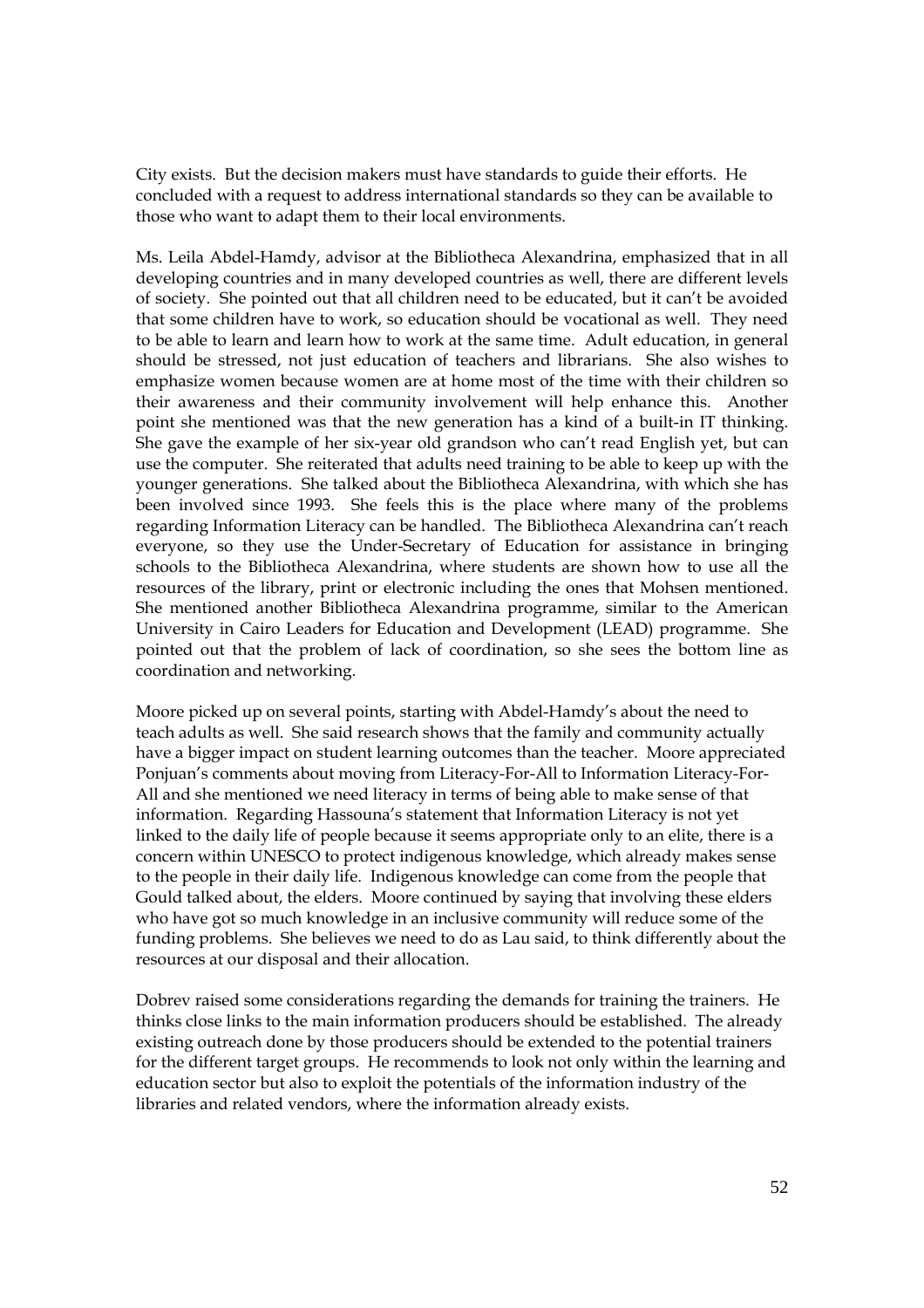Koren said in thinking about the process of education, there is a need to recognise that it covers the range of formal and informal. Regarding informal education, from a child's perspective, everyone is a teacher. It really depends on the knowledge and teaching ability of all the people in the child's life as to how much is learned. She also pointed out teachers very often are overloaded with work; so, if there are to be good quality teachers, they need time to continue their own learning. She recommends school staffing levels should be such that professional development can be scheduled as part of the normal school day.

Abid commented on the UNDP and about Dudziak's comment about Information Literacy as an agent of social inclusion. He asked if there are studies that demonstrate it is an effective agent for social inclusion. If so, many countries would be more motivated to include it in policies. Information literacy should be an international movement to reach the unreached and include the excluded. But this needs to be demonstrated, proof is needed. Good stories are needed, like the magnificent Cuban Literacy Campaign which is now being carried out in other countries, to convince policy makers, so people to understand that Information Literacy is serious and important and that money spent on Information Literacy will save money in the long run.

Breivik summarized that much of what was discussed is clustered around themes that are worth thinking about when making recommendations. One cluster was the need for collaboration, and working together, and partnering, not just with traditional and formal education, but with NGOs and others. The issue of standards has been talked about as well, including the suggestion of international standards that can be adapted as needed in a country. Cultural and social backgrounds create unique needs, so any model or standard needs to be flexible.

Another cluster is the need for strategic planning, for having an enticing vision to share with others to convince them to come on board, with carrots and with sticks. Champions need to be identified who can take the message forward. Is there a way to make policy makers concerned if they don't do it and to give rewards if they do? There is an idea of not squandering efforts by doing things piecemeal. Creativity is necessary in building on and aligning with existing efforts and clarifying the contribution of Information Literacy within these efforts.

Assessment is another area has been discussed in a number of ways. What kinds of stories, what kinds of research do we have about the impact of Information Literacy on employability, the quality of education, on skill retention? Can we coordinate and collaborate on assessment? The whole resource question is of concern to everybody. How do we align Information Literacy to existing priorities? In regards to resources, how can we think outside the box? At the international level—particularly with UNESCO, we need to ask if incentives can be provided to develop Information Literacy strategies.

She ended with two thoughts: One is that we're really moving beyond the Prague report: moving beyond Information for All to Information Literacy for All. Second, as Dr. Candy said, in the meantime, we are about the business of changing the world.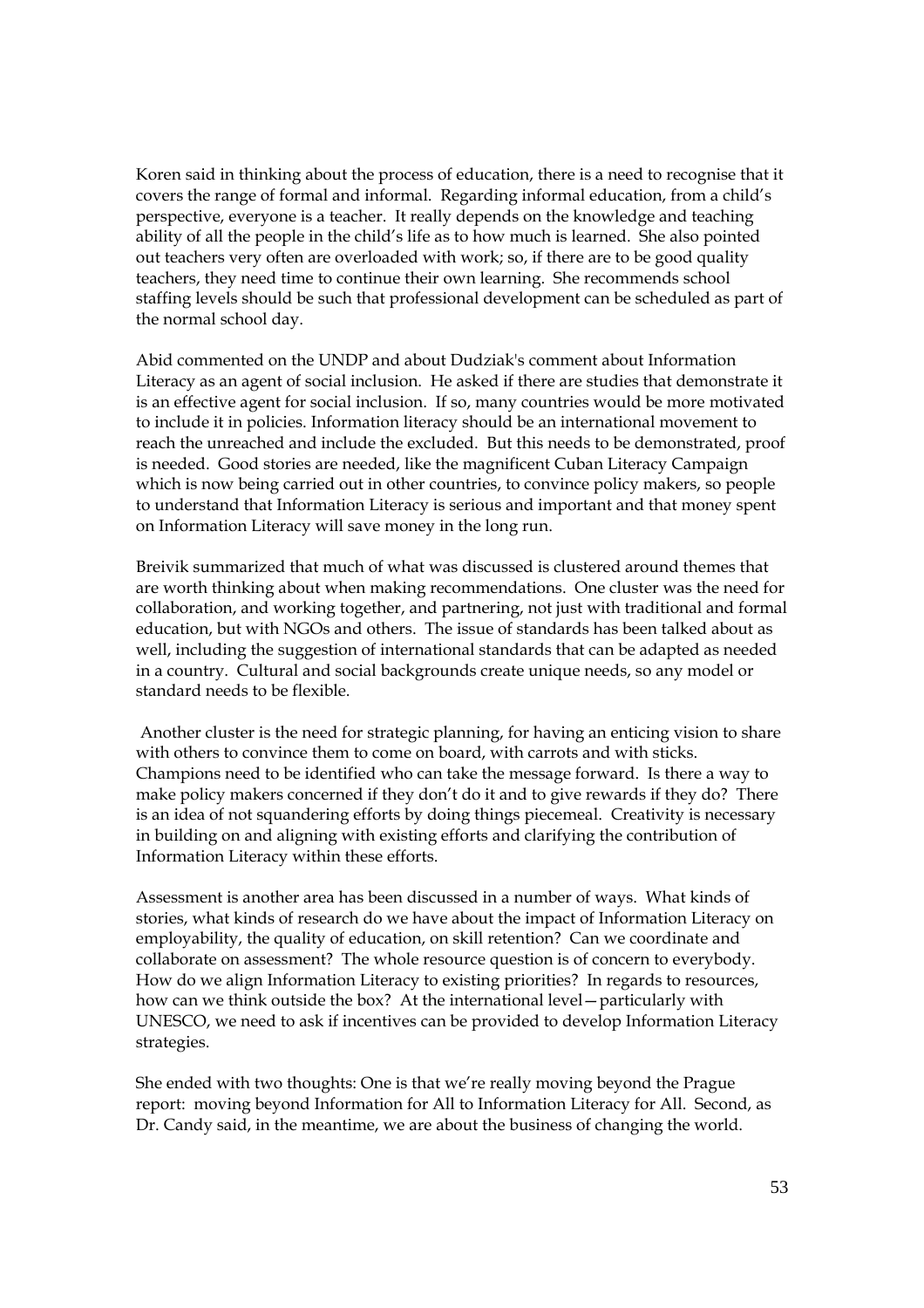# **3 Health & Human Services and Information Literacy 3.1 Lead Sector Expert Presentation by Dr. Phil Candy**

Dr. Phil Candy presented a number of questions for consideration: why is Information Literacy important in health and human services and what are the issues and considerations for healthcare practitioners, health care managers, policy makers and also for patients and the wider public? Finally, he wanted to discuss what might be done to advance Information Literacy--conceptually and in practice.

He noted that there are many changes that demand lifelong learning. These are:

- the emergence of new occupations and careers-- a continuous change towards an information society,
- the explosion of knowledge,
- increasing globalization,
- changes in the nature of work, families and communities through changing lifestyles,
- an increasing concern with environmental sustainability,
- a rise of fundamentalism and intolerance, and
- changes in information and communication technologies (ICT).

Candy said that all these changes require a flexible and responsive approach to learning for all, and asked: "How well are we prepared for lifelong learning?" We have educational systems that stress the primacy of the individual learner even though in practice knowledge is often distributed among people, "suspended in a web between them." Our educational system emphasizes teaching not learning--with providers separated from their communities in ivory towers. Finally, the educational systems are place and time bound, whereas the people are mobile and flexible.

He stated that there are four big shifts in perspective that are happening. The first is the shift from the individual learner to the learner in social context. The organisation needs to support whatever changes the learner wants to implement, and they are set in a community that in turns forms part of a society--all of which need to support changes. From individual to society, all need to be in alignment. The second shift is from teaching to learning. It is not enough to have a foundation acquired in school, but one needs to continue learning. Therefore, one needs to learn how to learn. The third shift is the recognition that learning in school and other formal institutions is only a small part of a people's learning throughout their lives. Learning starts in families (social values), preschools, vocational education and training (VET) providers, universities, business and industry, the media, libraries and information specialists, community groups, professional practitioners, churches and faith groups, and finally government at various levels. The fourth perspective is the digital revolution.

A new approach for education and learning then brings us to a new lifelong learning paradigm. This includes self-directed learning, community partnerships for learning and technologically assisted learning. Information literacy is both a derivative of all four of these and is also a condition of all four.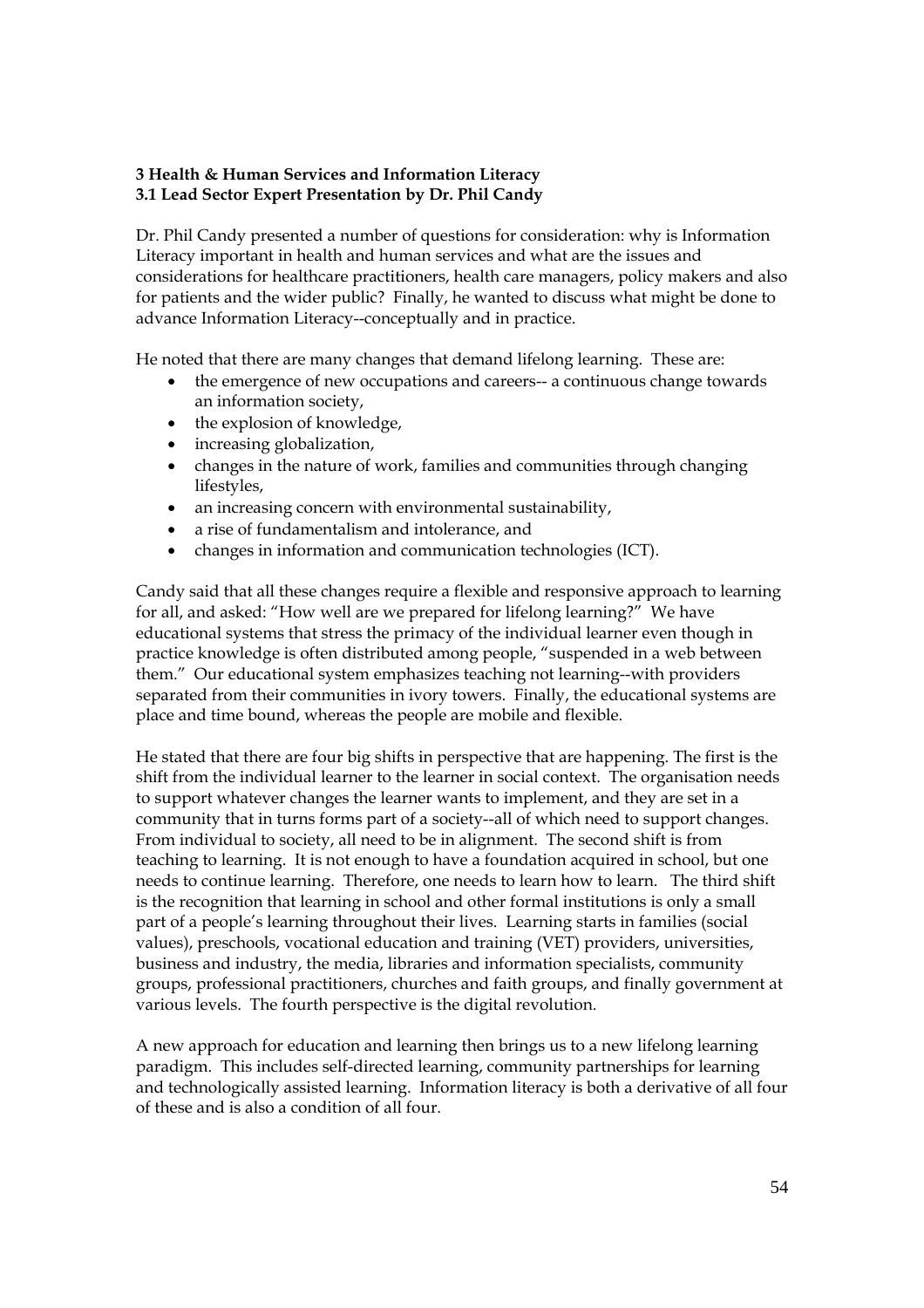Information literacy is important in health and human services for various reasons:

- It is vital that all actors understand any documents, charts, records, dosages, treatments, etc., to ensure proper care and accurate diagnosis, treatment and instructions.
- Everyone needs to understand the information needed about their own health
- Governments have a large responsibility for both ideological and financial reasons.
- Health is increasingly international in scope with migration and refugees and air travel diseases spread as fast or faster than the information about the diseases.
- Health and human services are a large and growing part of the economy with more and more potential for inter-sectoral collaboration such as between education, care providers, insurance companies, libraries, publishers and pharmaceutical companies.
- Within health there is a long tradition of people helping each other. These traditions of self-help on the one hand and mutual support have become even more pronounced since the advent of the internet.
- Information and Communication Technologies (ICT) have a particular impact on the provision of health and human services ranging from e-health and telemedicine and integrated patient care records to patient networks.
- Health information comes in a variety of forms and formats (photos, text, graphs, CDs, websites, etc.) and, thus, illustrates the multi-faceted nature of Information Literacy. IT is, therefore, a good test site for Information Literacy.
- Health is so fundamental to the human condition.

Candy asked what were the implications for providers, managers and policy makers and the patients, their caretakers and the "worried well."

For the health care professionals the implication is that there is an increasing volume and complexity of information. This means an emphasis on self-directed learning. Since much of this is on the internet, they need both ICT Literacy and Information Literacy skills. The nature of their practice changes as well with patients from all over the world, with different backgrounds and expectations, seeing them in an increasingly litigious climate and with changing power relationships with patients and clients. Increasingly, being on inter-professional teams mean they must master each others' literatures. With the shift from illness to wellness, providers are expected to educate their patients and also possibly to enhance their Information Literacy, but they lack the time to do any meaningful educational work. He noted that all this has implications for pre-service and in-service professional development.

For the managers and policy makers the implication is that there is an increasing emphasis on evidence-based decision making, but administrators are required to pay attention to increasingly diverse expectations from various actors. Also, the scientific paradigm does not also carry over in more complex areas and sometimes there is not enough evidence. Finally, decision makers need skill building in evaluating and weighing the evidence.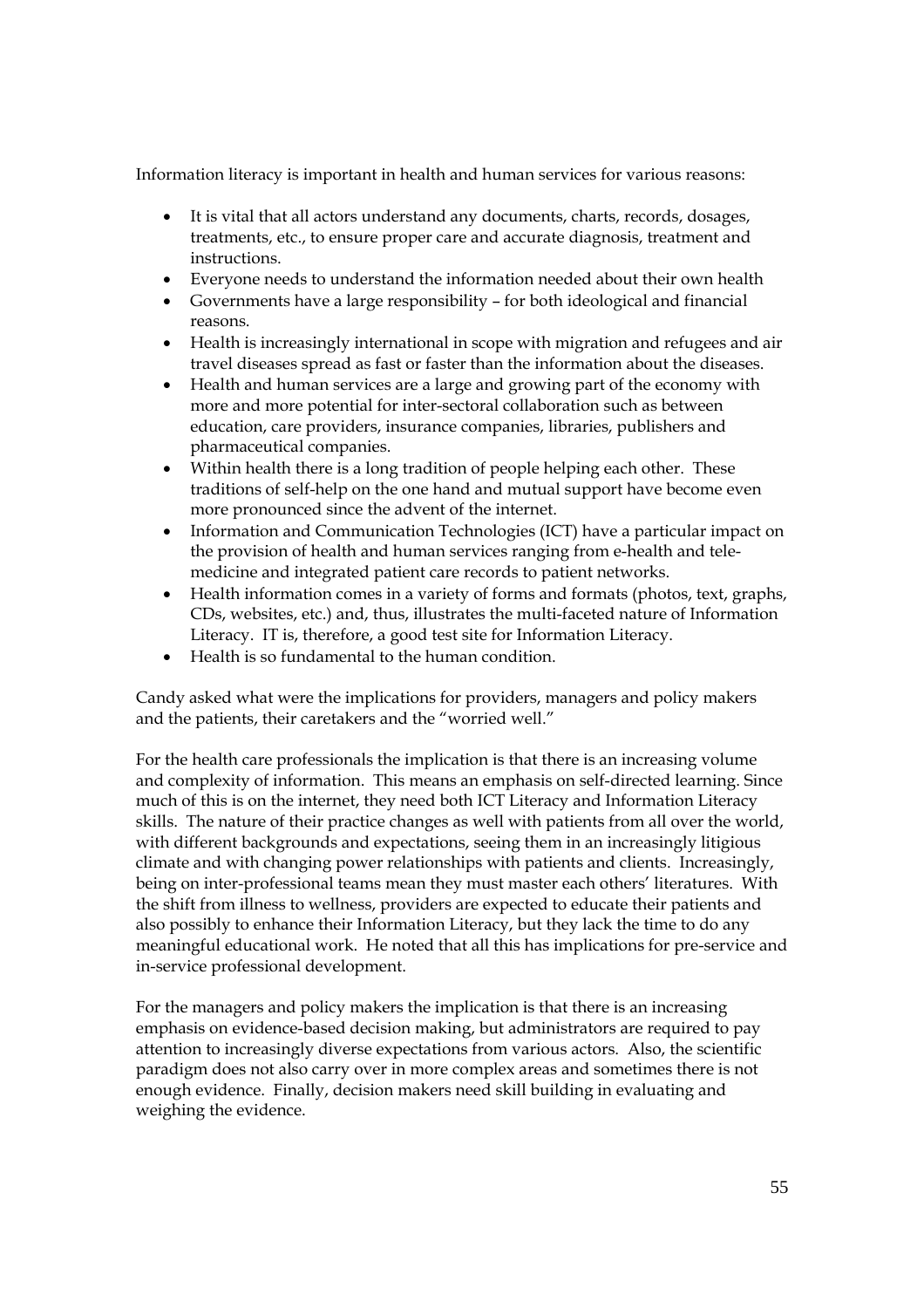Health administrators must be skilled information users and must be able to gain and interpret information fro multiple sources in many forms. Therefore Information Literacy must be a vital component of courses in health administration.

For the patients and their caretakers as well as the "worried well," the implication first and foremost is that everyone is concerned with health. It applies to people of all ages and hence is linked to lifelong learning. Health needs of populations are changing due to changing life style patterns and increasing longevity and patients are increasingly engaged in their own monitoring and treatment. At the political level improved health care is an important social issue with significant public and private cost. Vulnerable groups include prisoners and young mothers and their children.

Health information for patients and caretakers comes in many forms so networks and experts are important. Mutual support networks can be developed around Information Literacy, such as a diabetes support groups, etc. In traditional cultures young people will have to learn to strike a balance between traditional knowledge and emerging knowledge systems. As ICT becomes more common, there is an overwhelming amount of information available, but also increased opportunity to contact others to help interpret it. The ways the information comes at patients is not only though radio and television, but also though recognised public figures. This means that media literacy becomes an important health Information Literacy issue, and media literacy--like Information Literacy--is linked to general literacy. Also, providers need to understand that the patients do not understand the technical jargon and that they can learn from their patients.

Candy asked if Information Literacy is the same as ICT literacy, and if technology has altered the fundamentals of Information Literacy? He discussed the two definitions.

ICT literacy is "using digital technology, communication tools and/or networks to access, integrate, evaluate and create information in order to function in a knowledge society."<sup>9</sup> Candy noted that ICT literacy is not context free but subject specific, and that there are huge intergenerational differences in confidence and competence, with many users being self taught. ICT literacy represents a range of skills and issues ranging from awareness to been "fluent" with ICT.

Information Literacy is being "able to recognise when information is needed and have the ability to locate, evaluate and use effectively the needed information."10 Although there is wide spread support for this, the interpretation of it varies between people in education, government, employers, librarians, etc. For example, the Australian Library and Information Association (ALIA) statement on Information Literacy states it as a prerequisite for participatory citizenship, social inclusion, creation of new knowledge and personal, vocational, corporate and organisational empowerment and learning for life. It mentions that a thriving national and global culture, economy and democracy

<sup>&</sup>lt;sup>9</sup> ICT literacy panel, 2002

<sup>10</sup>ALA Presidential Commission 1989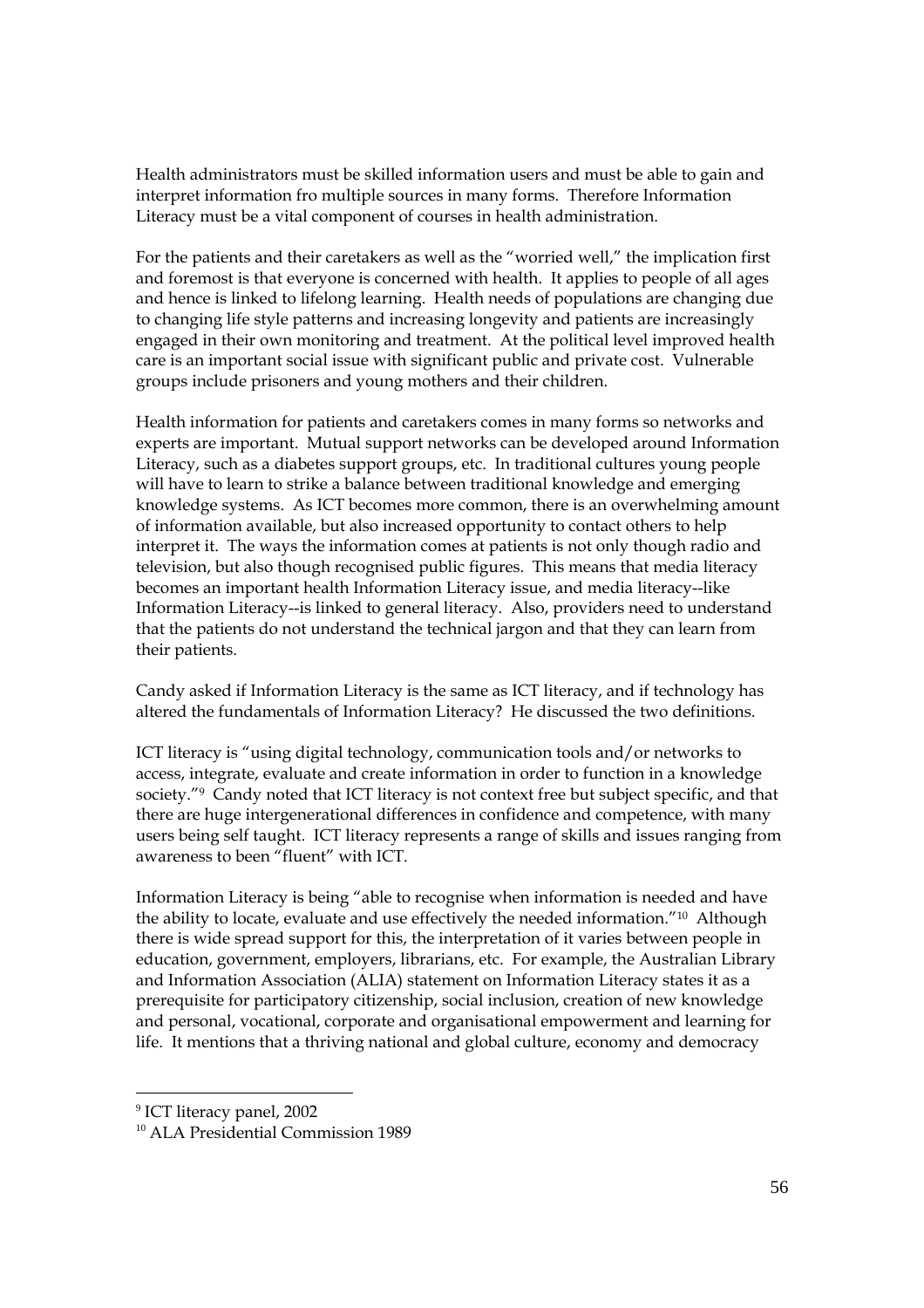will be best advanced by people able to recognise their need for information and identify, locate, access, evaluate and apply the needed information.

There are different kinds of literacy:

- ICT literacy, which has generic and domain specific elements and requires a partnership between IT and subject specialists, which is cumulative and hierarchical, and which evolves over time.
- Information literacy also has generic and domain specific domains, but these require partnerships between Information and subject specialists. Information literacy is also cumulative and hierarchical and evolves over time.

There are two different packages of skills with a common "digital literacy."

Digital literacy is "to be deeply literate in the digital world and means being skilled at deciphering complex images and sounds as well as syntactical subtleties of words. Above all, it means being at home on a shifting mixture of words, images and sounds."11 It is the ability to navigate in cyberspace and has ICT and Information Literacy elements, but it is separate from both. It includes the creation and publishing of information as well as appropriating existing knowledge.

Candy discussed what can be done to advance Information Literacy in health. First, greater clarity and precision about the term must be ensured. He said that the views and values of users need to be listened to and taken into account. The contextual nature of Information Literacy, and the fact that some of it pertains to domains that are only for meaningful for some of us, must be recognised. Coordinated national regional and local approaches to developing lifelong Health Information Literacy must be developed, and best practices shared and built wherever they are found. International standards, respectful of different cultures, languages and development priorities, must be developed and supported. The negative effects of one-way transfers of information and ensure information is shared must be recognised, and Information Literacy developed in conformity with the needs of individuals and groups. Wherever possible, stakeholder groups need to be engaged to increase the reach and credibility of advocacy and outreach groups. The mass media need to be harnessed and used. The notion of the resourceful patient needs to be accepted and endorsed, and more mutual respect between providers and clients developed. Special emphasis needs to be placed on training health care professionals to help patients and communities achieve and maintain Information Literacy with respect to their health.

Gray, in *The Resourceful Patient,* comments that patients are seen as highly dependent but are, in fact, very independent and resilient. They are now also able to access research evidence to help them cope and interact with their providers. Research evidence is not the whole answer. It is equally important that people can access, retrieve, understand,

 $11$  Lanham 1995, p 161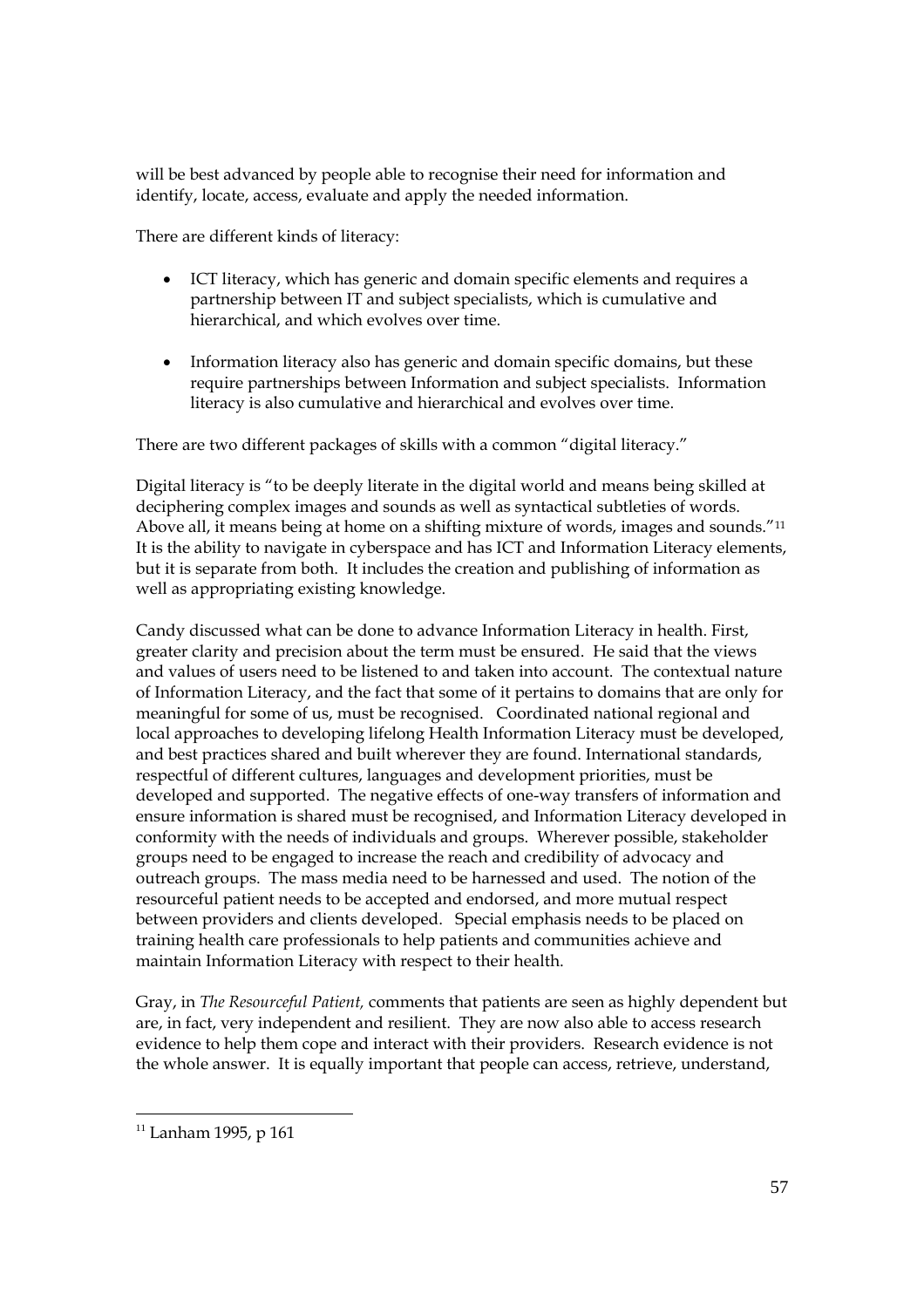use and – where appropriate- contribute to information resources and research evidence. This then is the fundamental challenge for Information Literacy in health.

Candy presented the questions remaining for discussion by the regional team leaders' panel:

- What are the key issues confronting Health Information Literacy in each region?
- Are there any domains where each region would appreciate particular help?
- What programmes or interventions does each region have which might be shared and adapted elsewhere?

### **3.2 Regional Perspectives**

Breivik asked that the panellists to begin by discussing any areas related to Information Literacy and health and human services in which the region wished it had more help.

Sra. Ferreiro, Regional Team Leader for Latin America and the Caribbean, described how difficult it was to talk about how Information Literacy impacts on health and human services, because traditionally information specialists do not see issues in these sectors in terms of variables they can control—unless in charge of the Ministry of Health or in policy places. She said that everyone is concerned about the bird flu. Chile is concerned about getting medicinal patents, but she didn't know how librarians deal directly with issues of health. The only thing she's seen is how universities deal with the issue through their schools of medicine, which are supported by specific programmes for students including pathfinders for them to locate information.

Ponjuan says it's hard not to talk about health when speaking about Cuba. Cuba's experience is that the doctor is related to the community; on each block there is a family doctor who works with the local population. Cuba also has a big media campaign telling people to take the correct prescription and to not self-medicate or listen to others who don't know. She said that health and Information Literacy go together. Additionally, she stated that the indigenous knowledge of what should be used must be retained.

Lau says that Information Literacy challenges in the Health and Human Services sector are similar to the education sector, as both are paternalistic; they don't empower citizens to find or use information. However, at the same time, there are some good stories. Regular dates and times for health vaccinations have been established, as well as birth records and similar records for the elderly. He stated that we are paying the price of being part of the global economy, but we are not given enough information as citizens to make the right decisions or be sure of how to promote good values. An example is the lack of information about good eating habits.

Dr. Rezkanna, MENA team member, thanked Candy for his presentation, and noted the MENA region's concerned about Health Information Literacy. Proper dissemination of correct information can prevent a lot of disasters regarding human health and even epidemic situations. As a doctor herself, Rezkanna uses her laptop and internet connection for access to information, which laypeople lack and are thus more vulnerable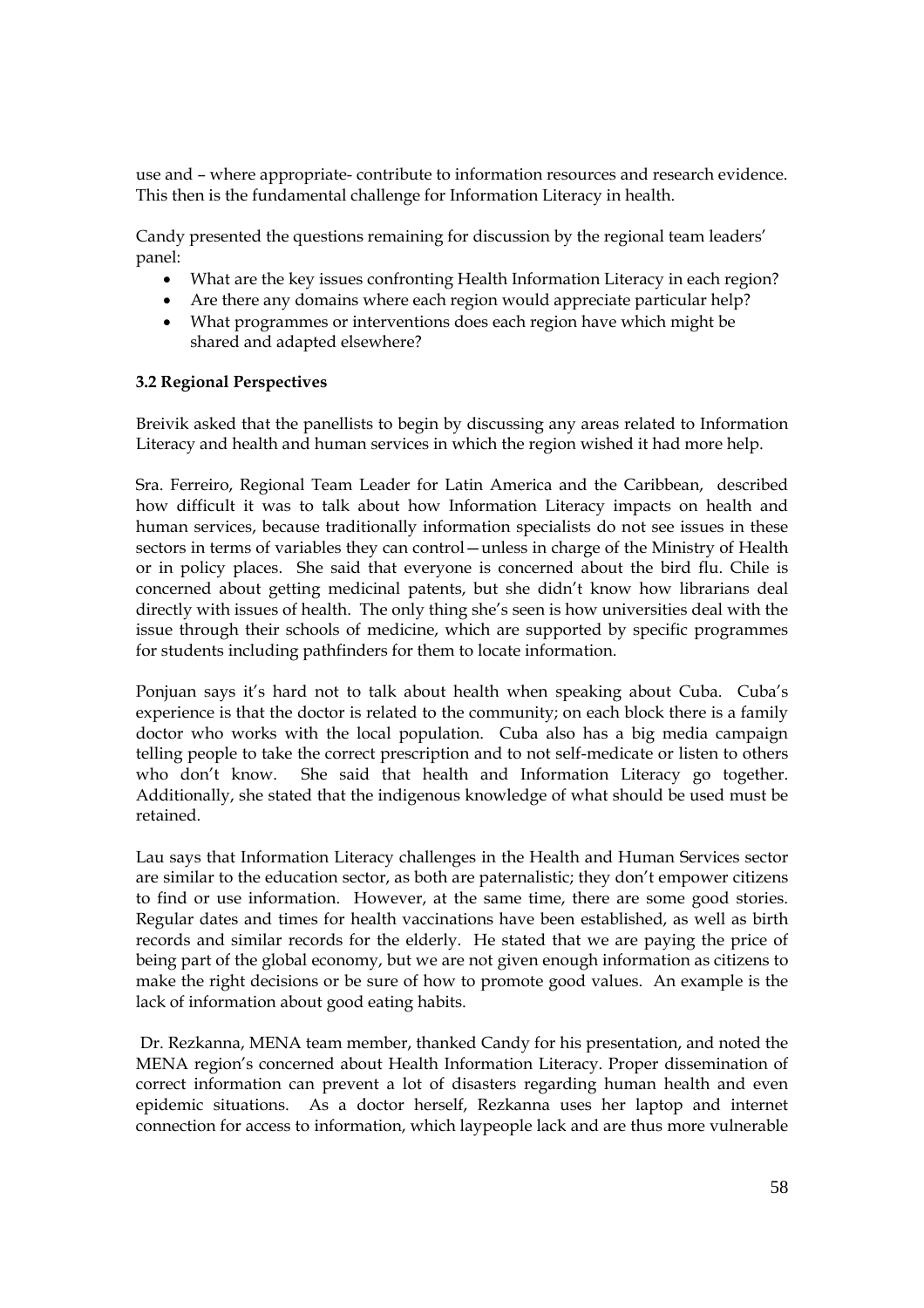to misinformation. Websites and electronic files for patients are not possible for people in remote areas.

She noted some successful things in Egypt, such as successful media campaigns about poliomyelitis. In every village, there is a neonatal care service. There are also women's care clubs, women wellness centres, including prenatal, and post delivery, and report any birth control defects, etc. She finished by saying that TV and radio are very strong tools in the MENA region. Technological support must be increased, which is a funding issue.

Ms. Raseroka, Regional Team Leader for Sub-Saharan Africa, said that issue in Sub-Saharan Africa about health and human services is that it is paternalistic. If health records exist, they are not for the patients' benefit, but for the doctors. Second, there are two, or three, systems of health care—western healthcare, traditional health care and the new one, faith care. All have their complexities. It can be said the Western method is failing to reach everybody, because hospitals and clinics are scarce and distances are great. So citizens end up with what is available in their locality. In the context in which they live, traditional methods have always been there.

Traditional methods have strengths and weaknesses. The biggest problem has been that they are sometimes no longer believed to be as trustworthy, compared to the Western method, particularly because some diseases, such as tuberculosis, are better treated by the Western method. Where conflict occurs between Western healthcare and traditional ways, faith healing usually takes over.

One of the successes has been in mother and child wellness, which has occurred through oral Health Information Literacy. It is addressed through radio programming and health workers. HIV-AIDS is making everyone concerned about Information Literacy within health and human services; people to think more about the values of people, rather than the information. In fact, she warned, there is a saturation of information. But the changes-- in behaviour, in appreciation of the issues, and in the culture are far more complex than simply giving health information. She agrees with Lau regarding the issues that affect us deeply, the social context, the people's values, culture and attitudes become far more important than whether there is Information Literacy.

Assamoah-Hassan asserted there is a need for information for informed decision making. The infrastructure and facilities for access to current trends in health care are limited. This affects most societies in sub-Saharan Africa. We need to document the indigenous knowledge that is available in the medical sector. Traditional herbalists would rather be the sole source than spread their knowledge to other people, and they die with their knowledge. It can be tied in with good practice; mothers and family are able to pass down good information to children. The media is also important these days. For example, Ghana has a campaign against public urination. The TV shows a clip of a madman, who sees a sane man urinating in public and hits him, saying "you are crazy to do this here." The phrase has caught on with children, and they say it to adults who urinate in public. It's changing people's attitudes.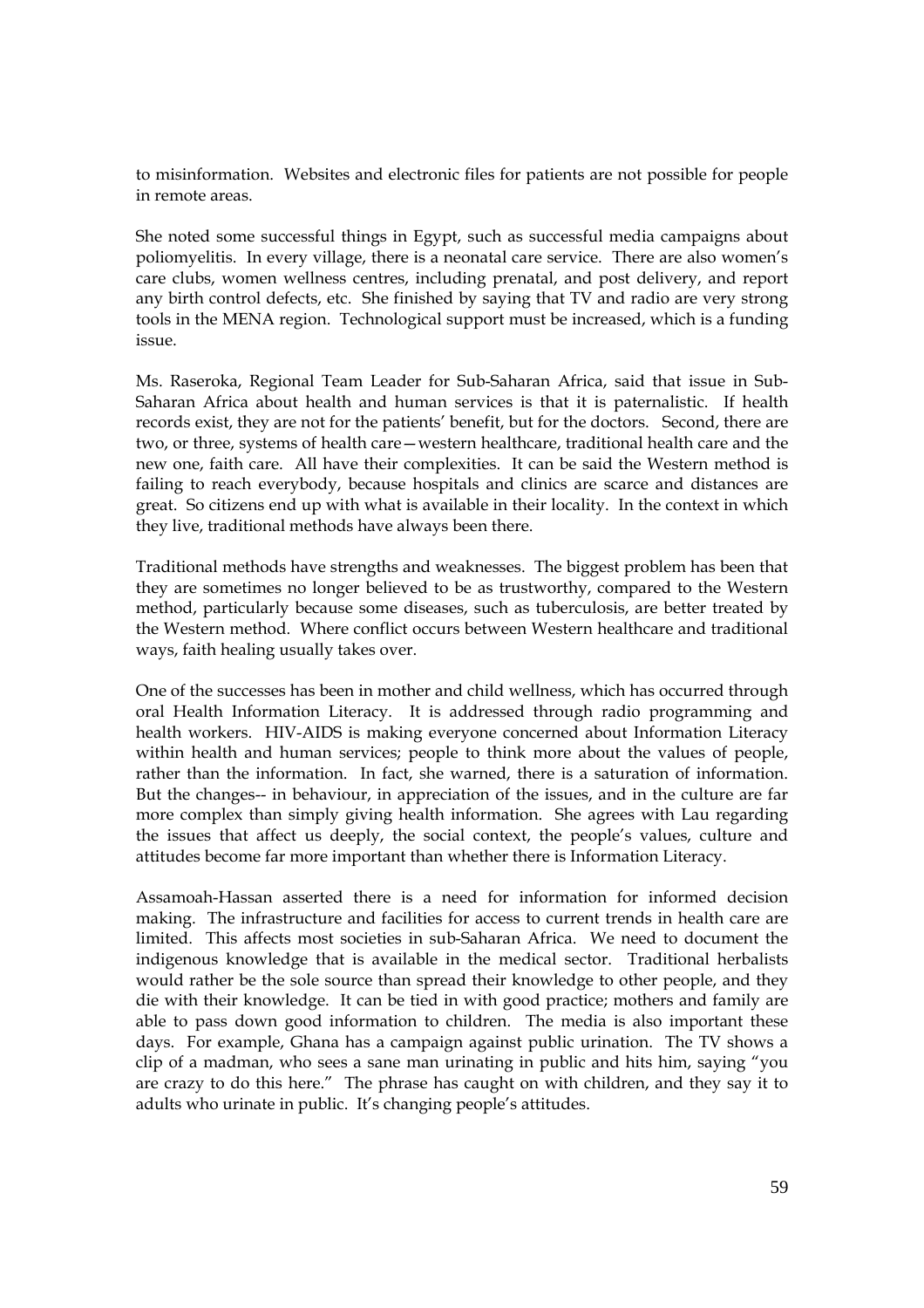Ms. Sabaratnam, Regional Team Leader for Asia and Oceania, spoke within the Asian context but continuing where Raseroka left off, for Asia faces the same challenge regarding Western medicine versus traditional medicine. Some governments recognise the need for both and encourage their coexistence. In Singapore and Malaysia, some hospitals provide both types of care.

The biggest challenge has been SARS, which tested the government in Singapore, which took a multi-pronged approach involving many agencies mobilized at the highest levels. The whole exercise created a model that is being well used to address Avian flu concerns. However, some countries don't want to admit the problems because of economic concerns.

She noted communication as an area where help could be needed. She asked if there are materials available to proactively communicate to the different communities. She also mentioned the cost of healthcare. Western health care is generally expensive, so some Asian citizens turn to traditional medicine or self-medication.

Bin Maiden further commented on the SARS campaign, saying in Singapore, all citizens were given a thermometer and taught how to use them. Companies recorded employee temperatures twice a day. Another national level campaign was for the Kidney Foundation. There were issues for the Muslim community regarding whether they could donate or not. The President of Singapore appeared on a TV programme to motivate people to donate via Short Message Service (SMS), a service for sending short text messages through mobile phones, and the programme got the highest recorded amount of donations, making it a success.

Ms. Tovote, Regional Team Leader for Europe, said that Europe is a highly developed and educated continent, but lots of people are suffering and leaving their jobs because of burnout. Europe shares, however, the pockets of immigrants that Wedgeworth mentioned, and there is a need for Health Information Literacy. As Ferreiro said, we can look upon how the universities deal with professionals; they educate professionals other than just those in health to work to in those pockets. She thinks health programmes and ways of intervention could be shared, there, too.

Dr. Wedgeworth, Regional Team Leader for North America, thinks the health sector provides opportunities to make advances that are more distinct than in other areas. He distinguished Lau's statement, emphasizing the difference between education and Health Information Literacy. Health has always been driven by research, it has to a certain extent, guided and informed policy, while education has never had that strong basis in research that guided what occurred in practice.

In terms of Candy's lists of key issues, the ones affecting North America are awareness, cost, relationship of health literature and poverty, traditional medicine versus modern pharmaceuticals. He commended Candy for leading the participants through the definitional issues. He said that although we've been more successful in this area than other areas, one of the leading administrators and policy makers, the Director of National Library of Medicine, recently told Wedgeworth he does not understand what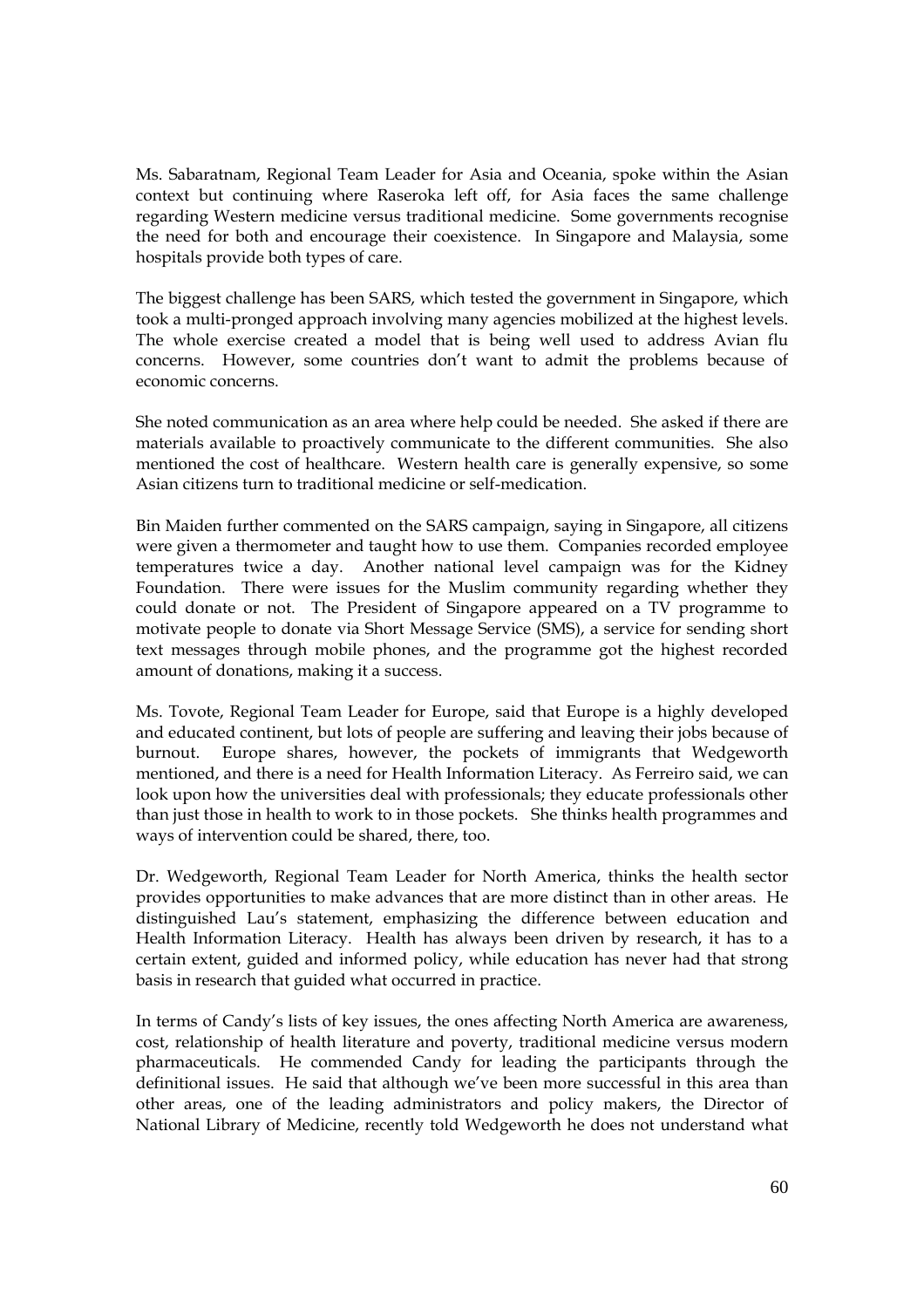Information Literacy is. The focus on definition is useful to create awareness. Considering cost, there are estimates that in North America more than 75 billion dollars is wasted because people don't understand their physician's instructions and end up going to the emergency room. This has driven the American Medical Association to be actively involved in Health Information Literacy and the training of health care professionals. There is a strong relation between lack of Health Information Literacy and poverty. The portions of North American population that are the poorest are the most at risk in terms of Health Information Literacy. This is in an era where health information is available and free, thanks to the National Library of Medicine, - available to those who are digitally literate. Those who are not or don't have access to the internet are barred.

There has been success in improving the training of health care professionals in terms of Health Information Literacy. Younger doctors are now willing to sit down with their patients, and discuss the illness and make recommendations, etc.

Finally, there is conflict between traditional medicine and the pharmaceutical industry. The pharmaceutical industry spends millions to discredit traditional medicine. There is also conflict between public health and privacy. Privacy is a strong concern in North America, and one of the major policy issues is the sharing of medical records of patients having similar diseases to order to improve clinical treatments. Advances in sharing of the records are not made, because it conflicts with privacy laws.

The most successful model is the success in reducing the number of smokers in North America, where the research, behaviour and public policy has come together.

Breivik was struck by the commonality of the discussion with the morning's talk. The importance of culture, the environment the individual is involved with, the need for continual learning and professional development are all mentioned. She also noted some real differences; clearly the aspect of Health Information Literacy has a much more aggressive outreach aspect than general Information Literacy. She commented that people from the National Library of Medicine have spoken at National Forum on Information Literacy meetings with a clear understanding of the issues and yet Wedgeworth's example demonstrated the word is not always reaching policy makers, although there have been improvements. She enquired if there are good examples of leaders in health sector, while noting there are few in general education.

### **3.3 Open Discussion**

Gould, while giving an example of rural health care, asked how things were done successfully before sophisticated communication techniques existed. She also points out that there can be too much information, that people don't always have the knowledge to understand what they're reading whether on Medline Plus or WebM.D.

Salem wished to share his rich experience in the field of medical information, serving for ten years as the Director of the Arab Center for Medical Publications & Information, in the Arab Ministry of Public Health, which is part of the Arab League. He established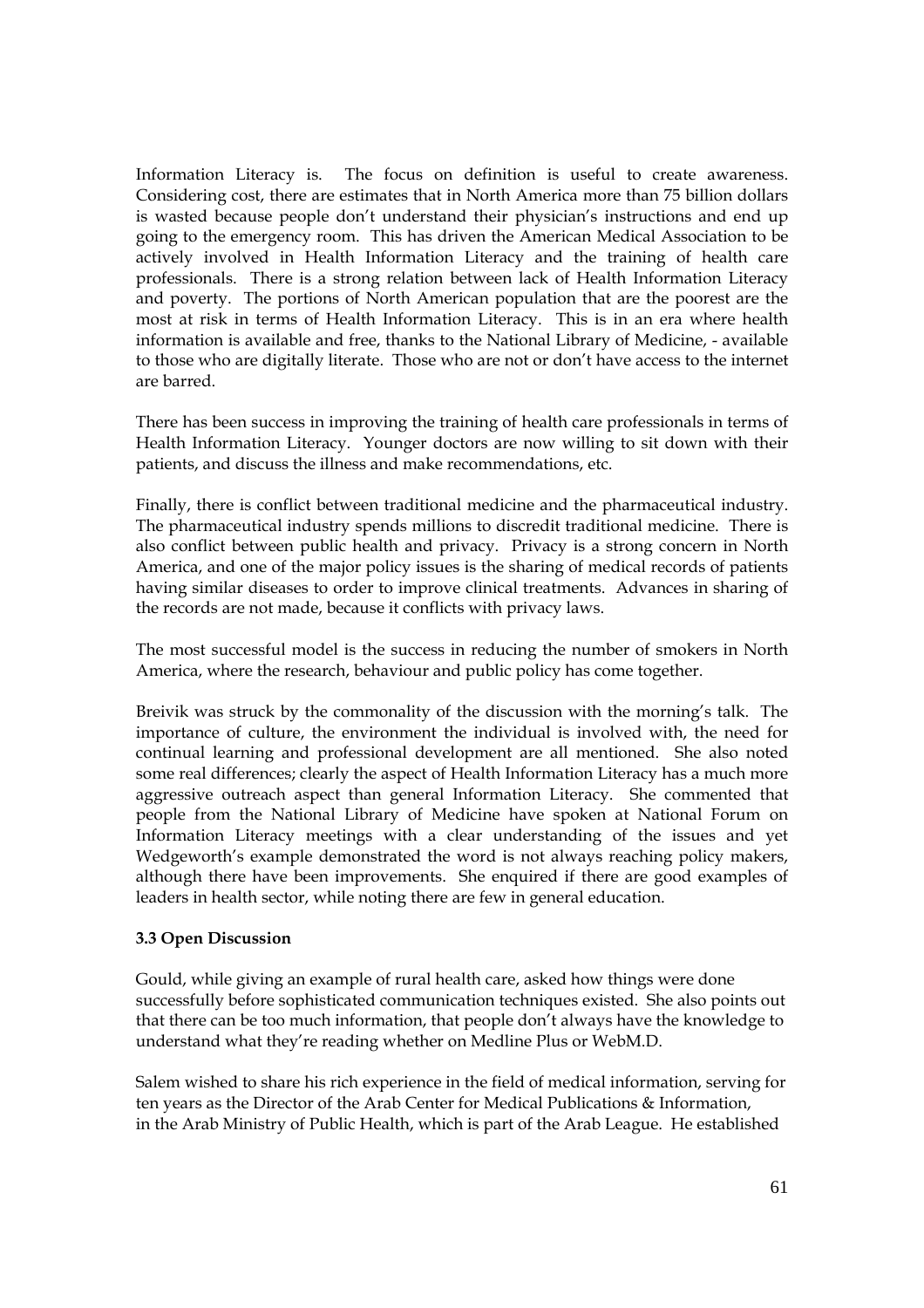it to build infrastructure, to build awareness, to collect information about traditional medicine and paraprofessional peoples. The centre developed some databases, which are unique in the Arab countries. One contains the addresses of all the hospitals in all 22 Arab countries, a second was a Who's Who of the medical scientists in Arab countries, and a third contained educational institutes and schools in Arab countries.

Rezkanna commented that the Egyptian Minister of Health started a Data Management Centre, based on a geographical map, which relates each governorate with its health problems. The Minister also encouraged the formation of a database of herbal medicine.

Abid wished to comment on Gould's comment about rural health care. UNESCO has been promoting a number of Multipurpose Community Telecenters (MCTs) , equipped with radio or TV broadcast station, which include community multimedia centres. They provide access to information which is mainly available through the internet, through mediators. In MCTs, there is no guarantee provided by the mediator. In the community multimedia centre, there are a few cases regarding medical information where the reply must be validated by a doctor. After the mediator researches, the comment is reviewed by a doctor before being sent to the community member.

Hassouna sees two problems. First is getting information about normal health care and second getting information about dangerous epidemics and health hazards. In the Arab world, information about normal health care is confusing because there are so many experts. In addition, going to the doctor or a pharmacy is expensive, so instead people ask friends about their experiences, and then self-medicate. Creating reliable information about dangerous epidemics and health hazards is difficult because people mistrust both the government and the information it provides.

Dudziak considers quality of life to be an important topic. Another topic is the science popularization movement. In Brazil, there is a programme called social technology programme which links teachers to people of the community in search of simple solutions for population, simple technologies, such as sanitary solutions.

Abdel-Hamdy feels that Information Literacy should be handled one way for all sectors and that there should be an overall structure for Information Literacy. The Bibliotheca has partnered with the University of Pittsburgh getting Supercourse, which has over 2000 PowerPoint presentations and lectures for use by any teachers doing public health or epidemiology courses. They are available copyright free through www.bibalex.org. Another initiative at the Bibliotheca, since 2002, has been a biannual conference with Biovision Lyon.

Boekhorst agrees with Abdel-Hamdy that we must consider Information Literacy as a basic competence, irrelevant of the fields, but it must also be extended into the specific fields.

Ferreiro is grateful to Dr. Alex Byrne, Lead Sector Expert for Economic Development, for clarifying the issue between Health Information Literacy and Information Literacy during a break. In terms of Information Literacy, she sees a potential role for it as an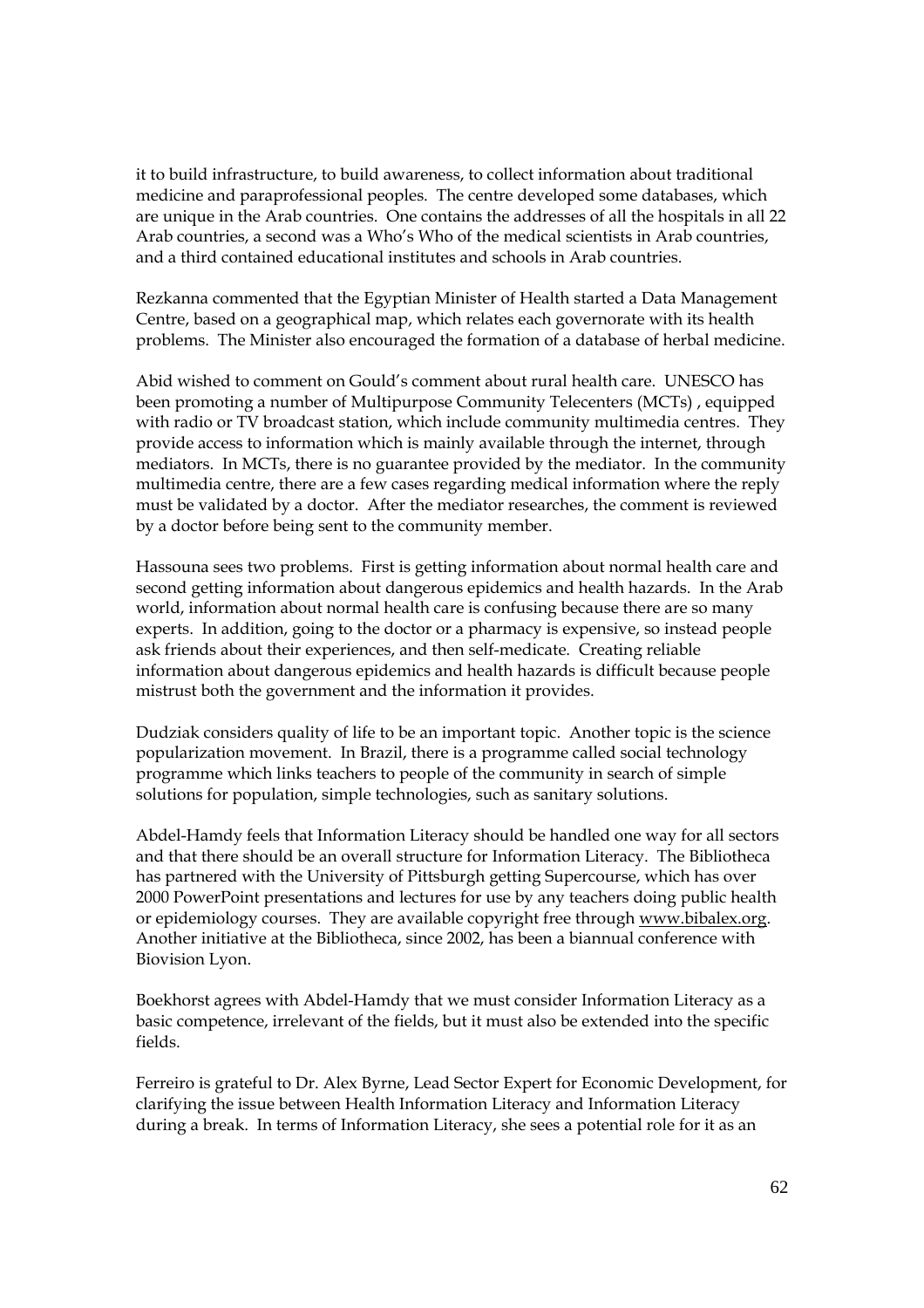early warning system for things like new biotech applications. She asked how we can bring important critical information, whether new or something from the past that can be also useful today, to the attention of people in relationship to health or citizenship. Another important issue is to work with those who are in a position to work with students in the areas of Health and Human Services so they can become better professionals with solid values. She also said there needs to be keepers of the memory of countries, who can capture indigenous information (even if they cannot assess it) and insure that it is made available. She is interested in having "authoritative blogs" that can bring such information to the people's attention.

Breivik returned to Boekhorst's earlier comment. When the National Library of Medicine people came to speak at the National Forum on Information Literacy, they said it is unlikely people will ever become health literate if they don't learn how to be information literate in the education process. The issues overlap. There are several levels within the higher education setting, where Information Literacy programmes focus on health information. This occurs when the whole curriculum is structured around problem-based learning. For example, at Wayne State University, the Head of the Medical Library was part of the small core team that redrafted the entire curriculum with the aim of teaching doctors to find the information they needed rather than listening to lectures. Whenever there is any health related programme at a community college or university nursing programme, it needs to have a well thought-out Information Literacy curriculum build in. Innovative programmes may also be used, such as one at the Medical Library at the Wayne State University which brought in 10 students from an inner city technical high school, largely minority, at-risk students, who had little possibility of going to college. The students spent half their time helping the library. In the other half, they were offered learning opportunities on how to access medical information online and from other sources. The end products were pathfinders on a particular disease or health problem that were made available for use by the public. For the students, it was an incredible introduction to higher education, to libraries and to Health Information Literacy. It was something they could relate to and take great pride in doing.

Wedgeworth perceived a conflict between approaches to Information Literacy, specifically Health Information Literacy, and lifelong learning. In order to really adopt the concept of lifelong learning, he stressed, we must recognise that much of education in the future will take place outside of schooling. Learning and schooling are two different things. An example in the Health Information Literacy area is the very rapid growth of men's and women's social groups that discuss things related to health, which they didn't do previously, because of the wide availability of information that are distinct to the genders. This has raised the level of Health Information Literacy in those community groups.

He returned to the example of adult education, stating the concept of Information Literacy will be difficult to get across to a general public; but it is easier regarding the subcomponents, such as Health Information Literacy. People are motivated to know more about their health and the health of their families, and how to support their children to be successful in the education system. This will drive them towards the sub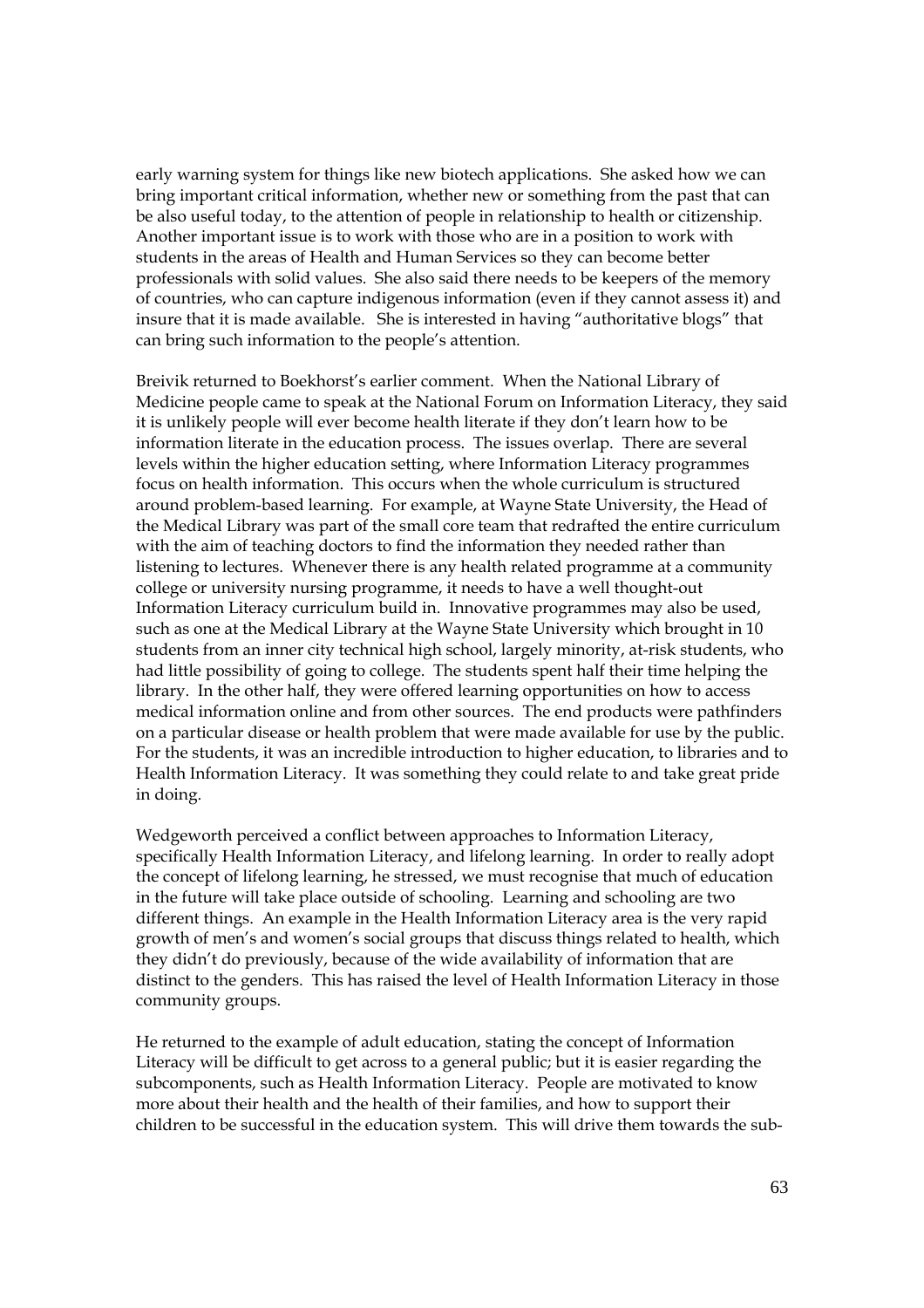sectors of Information Literacy faster than to the general concept of Information Literacy.

Ponjuan has been pondering the conflict and is concerned about the emphasis on health rather than on services. She thinks there are important dimensions to be considered, related to national policies and to the culture of the profession which have not been mentioned yet. For example, doctors in some countries, hear and prescribe but do not explain anything to the citizen. In other places, doctors are like teachers. They explain, they give facts, they teach the citizens; and those doctors are making a big contribution to Health Information Literacy. That's part of the culture, and some recommendations should come in this sense.

Breivik asked for Ponjuan to expand about services. Ponjuan replied that only health is emphasized, and not services, out of the subject of health and human services. If she divided the problem, industry and agriculture can be fit into economic development, and all sectors which contribute to the economic development of the world. Education and learning is a particular field, as well as governance and citizenship. For her, there is a conflict when she sees only health, in health and human services because there are many services of which we have not spoken.

Cambridge returned to the question of Health Information Literacy and Information Literacy. In a small community in Northern California, Vietnamese families did not use the doctor when their children were sick. One of the universities chose to have a service learning project, for students who were learning about Information Literacy, to interview the families about why they were not taking advantage of medical facilities. It turned out there were myths regarding what would occur if they went to a Western doctor. At the same time the students were learning about the Information Literacy process, they were also participating in Health Information Literacy in the community. She wonders whether there are other instances where the two can be brought together.

Horton shared a conceptualization that helps distinguish between Information Literacy and Health Information Literacy. He started with the idea of resources. To solve any problem or make a decision requires human, financial, natural and information resources. Rarely does a major problem or decision get solved using only one resource, rather combination is usually required. Resources can be substituted up to a point. Sometimes as a strategy, we may decide to take a human-intensive approach, or another-intensive approach, but there are tradeoffs doing it that way. If information is thought of as a resource, it helps think of that resource as not the beginning or end of solving the problem.

Gould coordinates a diabetes prevention program through storytelling geared to preschool to 4th grade, working with teachers, parents and the students. She is also involved in a teen program, STDs, HIV and pregnancy prevention. It is a peer-based program, which looks at working with families, children, etc.

Lau has learned this afternoon that we need to put Information Literacy within a context. The health stories we have been discussing could help promote Information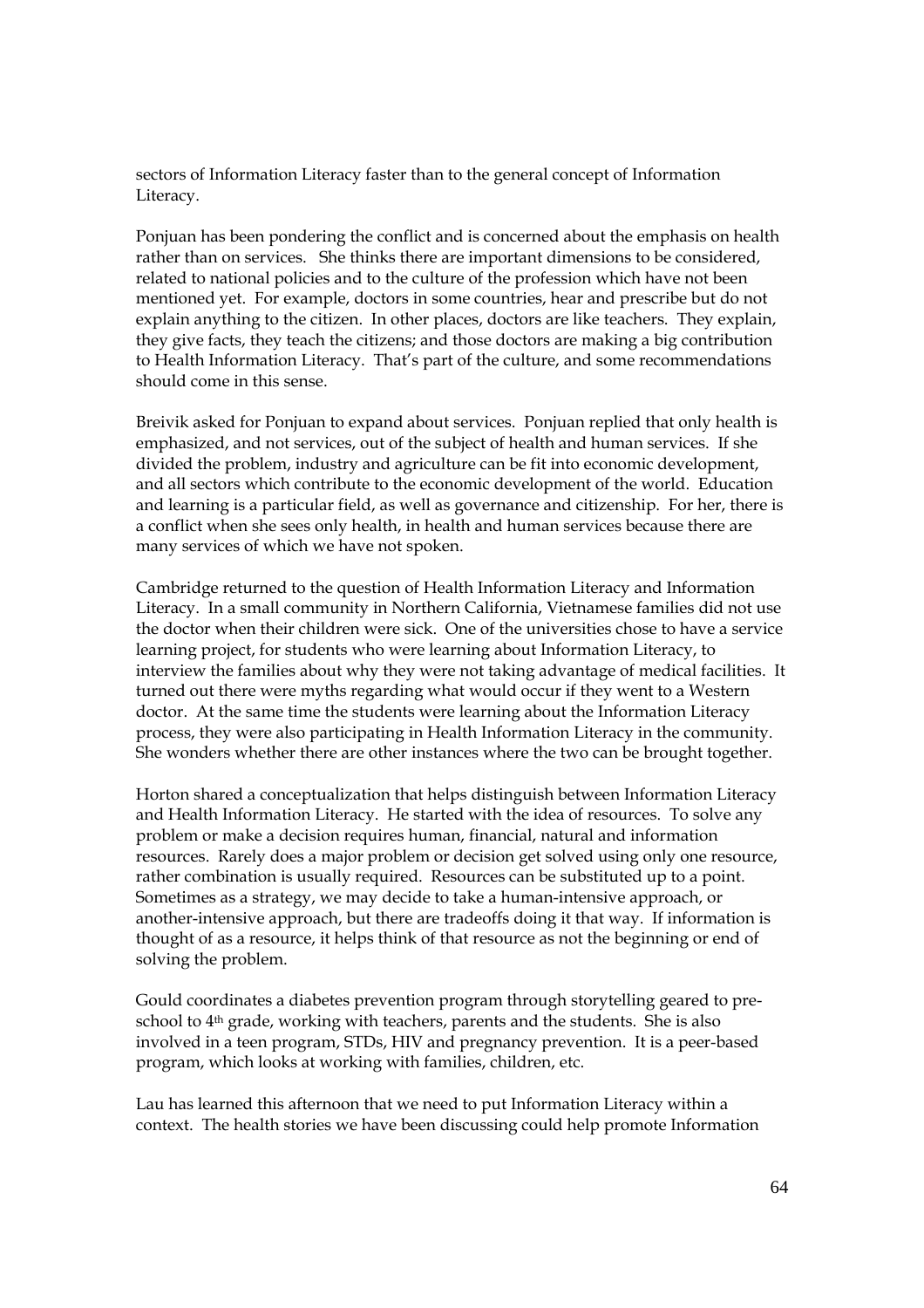Literacy. What governments do in health services (e.g., promoting vaccinations) could be employed in the same ways for promoting Information Literacy.

Byrne expressed his concern that the discussion does not center around Information Literacy, but about getting out health messages and a whole range of other things which are related to information dissemination. The latter are valid and worthy things to do, but not specifically about Information Literacy. Information Literacy is about practices, recognising information needs, etc., which are applicable to the domain of health. As Lau said, we have to contextualize; but, not to the extent that we end up talking about dissemination of information. We're talking about the higher level skills that are applied and contextualized in that field. Some of the dimensions that have not come out or just tangentially touched upon are issues of misleading information, incorrect information and dangerous information—all of which makes Information Literacy more important in the field of health. The higher level message we should be striving for is if you seek out information, and don't have the skills to evaluate it, you place your loved ones in jeopardy. That is the sort of goal identifiable in global statements. This provides a way to emphasize the importance of Information Literacy, and how having an Information Literate community leads to having a healthier community.

Wedgeworth said that Byrne's comments took him back to Prague, where they struggled with how they see the various components of Information Literacy. Participants left Prague with the understanding that Information Literacy reflected a spectrum of literacies, and Information Literacy was an umbrella term. They specifically rejected seeing Information Literacy only in the context of higher level skills. Information literacy is an inclusive term. If it is seen in terms of higher skills only, it becomes exclusive, eliminating a number of people that should be included.

Moore started reviewing her notes regarding a model looking at the relationship between an educator and a learner. She replaced educator with health worker, and the learner is still there, as client, or patient). The health worker has got resources, learning objectives (in terms of what sort of message to send), and an instructional design for getting that message across. To come to the other side, the learner, is where she takes issue with Wedgeworth's comments. She says that meta-cognitive research on thinking about thinking shows that the higher level skills are an extremely important, fundamental part of all learning. The learner knows something about himself as a learner; he has some knowledge about materials or resources, knowledge of his learning objective. The thing that connects health worker and client is the Information Literacy on both sides. If the health worker is highly skilled in Information Literacy, he or she will set up a different message for the learner. The two come together well when you think about Information Literacy as thinking with information.

Wedgeworth agreed, saying what came out at Prague was the relationship between Information Literacy and information communication technology (ICT) literacy.

Byrne thinks Wedgeworth misunderstood him. He clarified that when he spoke of higher order, he was speaking in the philosophical sense; he was not making an elitist judgment, precisely what Moore was just discussing. He pointed out that it needs to be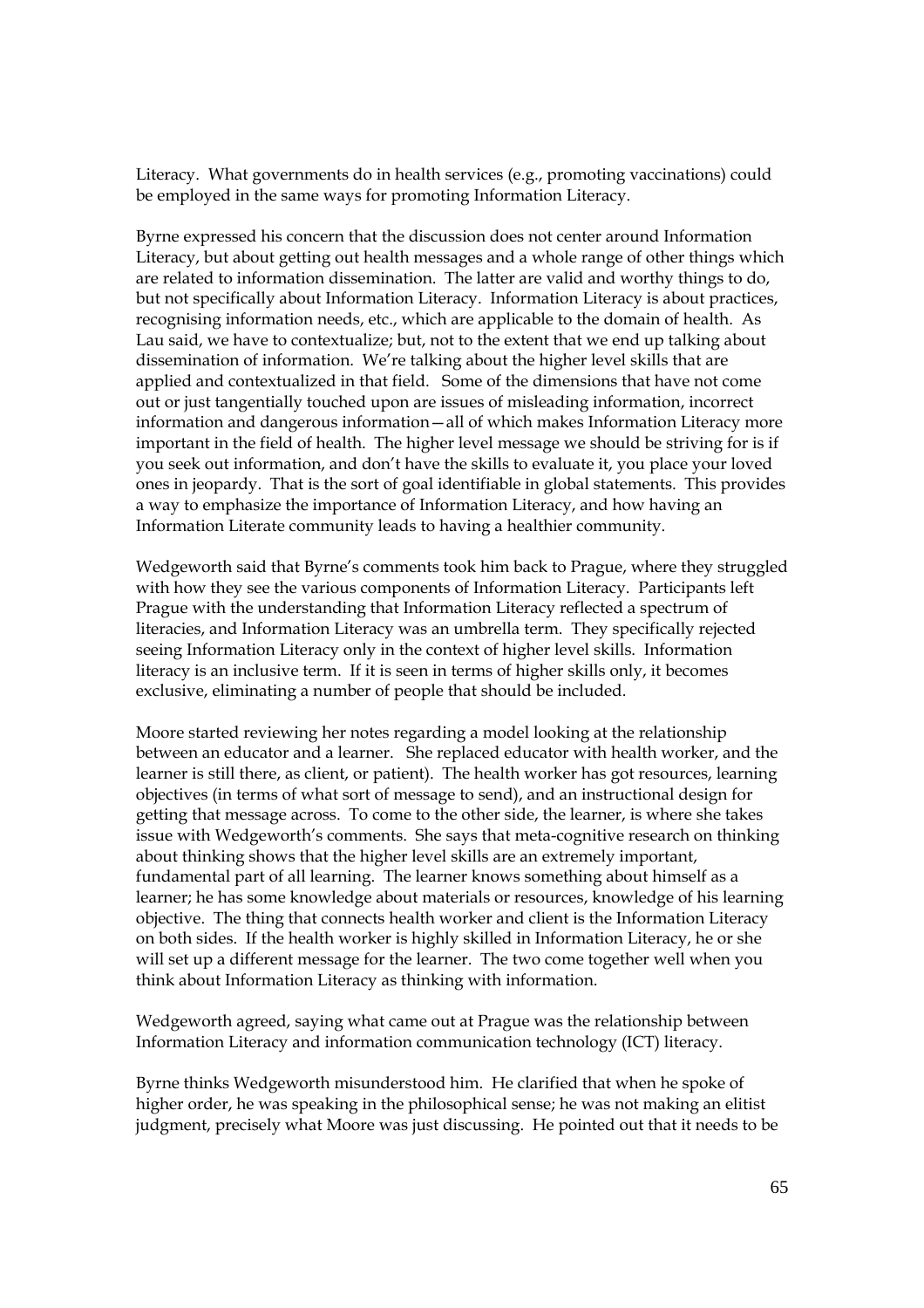contextualized. Very few people, except probably the people in the room, are interested in Information Literacy per se; they are interested in Information Literacy in context. He shared his concern that we've lost sight of that, and focused on the actual dissemination process, the actual information itself, not the meta-skills that are needed so people can become active agents in gathering information, evaluating it etc. We need to return to that level.

Breivik noted several things. First, that participants were caught up and excited about preventative care programmes because they are so important to so many people, but they need to step back, as the focus is on empowering the individual. It's not about people having access to media or computers. She gave the example of infant diarrhoea where there are long established methods to deal with it. However, not all websites present the agreed upon steps for treatment; even the website of a major university with a medical school missed one of the steps.

She said that the discussions had clarified that Health Information Literacy is Information Literacy in a particular arena of information. She also noted the Colloquium is limited to a selected list of concerns. Because of shortness of time, every topic and how Information Literacy relates to it could not be addressed. The ones discussed here grew out of what was addressed, and refined at the Prague Conference. However, there are a lot of commonalties across sector lines, for example, addressing real people's information needs, in specific contexts and cultures. We need to be strategic and target efforts. The emphasis is not just about improving Information Literacy in formal education, but in informal settings for lifelong learning.

### **4 Economic Development and Information Literacy 4.1 Lead Sector Expert Presentation by Dr. Alex Byrne**

Taking a broad approach and focusing on those areas where results may be expected, Byrne discussed Information Literacy as a foundation for economic development. He stated that economic development is vital to creating a more equal world; it builds on strengths of each nation and seeks new areas of strength. Globalisation demands that nations find competitive advantages and it depends on information and the ability to identify and apply it. Further, globalisation operates across the economy such as for rural and village workers, artists and artisans, mining, manufacturing, service sectors (health, finance, legal, IT, architecture, etc, government (local, provincial, national, pan national), etc. Additionally, it is driven by international agendas of WTO, International Monetary Fund (IMF), and World Intellectual Property Organization (WIPO). This favours those with advantages such as textiles from China, pharmaceuticals from USA and Europe, etc. Yet distortions through subsidies and protectionism are frequent.

However, economic development is not solely about economics. There are other factors such as mentioned in the UN Human Development Index and Report that are important in providing good lives for citizens. As an example, women are often controlled and excluded as are oppressed minorities and indigenous peoples.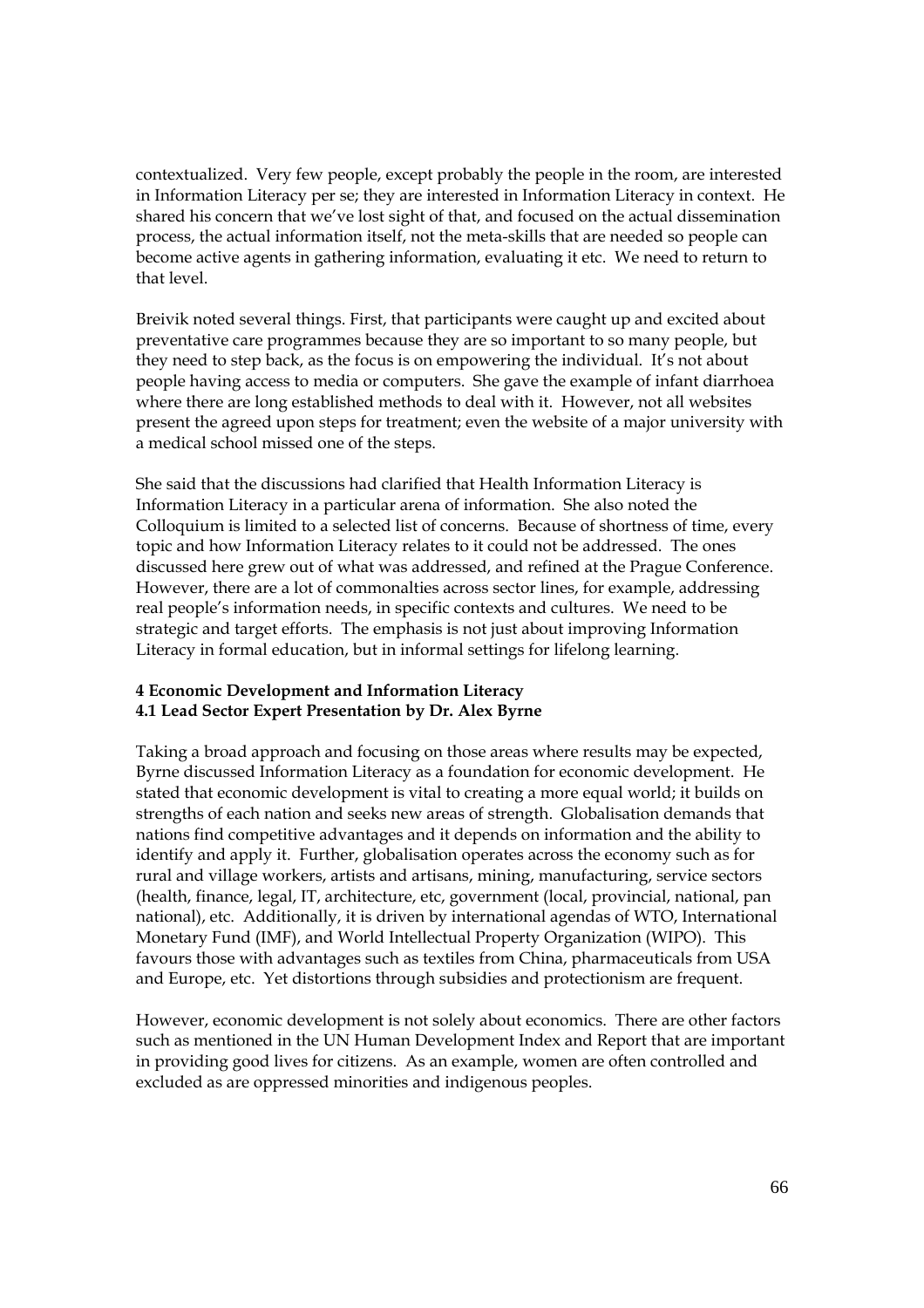Byrne said that the three pillars of International Federation of Library Associations (IFLA) are society, members and the profession. Libraries and information services serve society by preserving memory, feeding development, enabling education and research, and supporting international understanding and community well being. He noted that IFLA works on the matters which affect library and information services globally, including: intellectual property, privacy and other legal issues, censorship and other barriers to accessing information freedom of expression and ethical concerns, protection of heritage and library services in times of conflict as well as the major international issues relating to the information society.

IFLA's engagement with the World Summit on the Information Society (WSIS) helped emphasise the needs of society. The Declaration of Principles and Plan of Action recognised the importance of libraries and information services and the key issues of concern to the sector.

IFLA has also used its influence in the Presidential Committee for the International Agenda on Lifelong Literacy to identify priorities and propose strategic actions in the international agenda on literacy, Information Literacy and ICT literacy; as well as the role of IFLA in fostering the overarching concept of lifelong literacy as one of the main contributions of libraries in society.

Byrne commented on the many disasters that occurred in the last year such as the tsunami, the earthquake in Pakistan and a slew of hurricanes—all of which stress economies. Disasters underline the fundamental global importance of ready access to good information *and* the capacity to use it effectively. Information Literacy not only save lives but minimises economic damage. He offered the example of a ten year old girl, Tilly Smith, from Oxshott, England, who saved over 100 people on a Thai beach on 24 December, 2004, because she was information literate.

Local knowledge systems are important and can offer economic advantages to the people who have the knowledge. Problems arise when knowledge systems conflict.

Literacy is a social practice and as such is not black and white. We need to understand literacy not as a bipolar entity (literate – illiterate) but as a spectrum of competencies (multiliteracies)12. Literacy is a set of skills applied in a social setting and affecting economic development. Literacy as a practice focuses on what people do with literacy in cultural and social contexts and reflects contextualised goals.13

Information literacy likewise includes a set of skills such as effective information seeking, informed choice of information sources, information evaluation and selection, ease in using a range of media to best advantage, awareness of issues of reliability and bias, and effectiveness in transmitting information to others.14

<sup>12</sup> M Kalantzis & B Cope (eds), *Multiliteracies: literacy learning and the design of social futures*, Routledge, London, 2000

<sup>13</sup> I Kral & RG Schwab, *The realities of Indigenous adult literacy acquisition and practice: implications for capacity development in remote communities*, Centre for Aboriginal Economic Policy Research, Canberra, 2003 14P Candy, *Information literacy and lifelong learning*, Information Literacy Meeting of Experts, Prague, 2003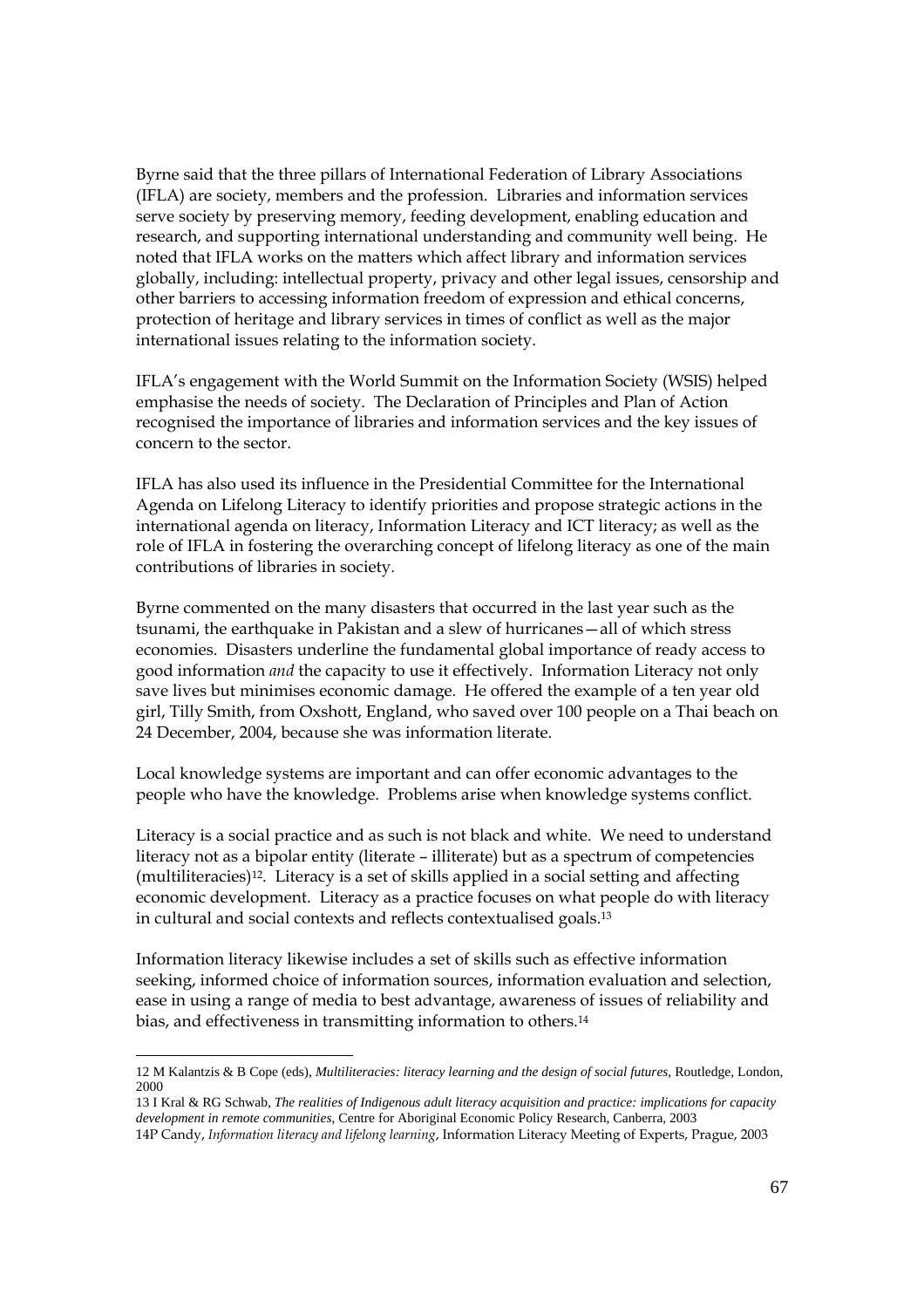Information literacy has many dimensions. Ross described people as "... active consumers of information rather than as passive, robotic vessels into which information is poured. Information Literacy plays a role in enabling people to connect with information, and interact with it, in meaningful ways and to put the information to purposeful use." 15 Dervin summarized it by saying, "Information is only useful to people if relevant and if they can make sense of it." 16 The important lesson here is that Information Literacy, like all local knowledge systems and like literacy, needs to be seen in a social and economic context to make sense.

Information literacy is not the top of the layered cake consisting of (respectively):

 Basic literacy Functional literacy Information Communication Technology (ICT) literacy Information literacy

Information Literacy is the core literacy which makes the others possible. Information Literacy operates not only in literate societies but everywhere including oral societies.

SCONUL's Seven Pillars of Information model then comes in question. Bringing Information Literacy to the core rather than to the top, changes the model by making it more multi-dimensional.

Byrne emphasized Information Literacy is fundamental to economic development, because economies work on information and transmission of information. The creation of an information society is a key to social, cultural, and economic development of nations and communities, institutions and individuals in the 21st century and beyond. It empowers people and enables them to take control of their lives and avoid control from external forces. Therefore, Information Literacy should be an integral part of Education for All and can contribute critically to the achievement the United Nations Millennium Development Goals.17

Information literacy also works in the area of business. For example, the University of Colorado Technical Research Centre (CTRC) and the Technical Information Service (TIS) at Purdue University, have both established successful businesses by providing companies with data and documents required to make strategic business decisions. Similarly, Fairfax Limited Library in Australia provides strategic knowledge vital for their parent corporation. Also, the National Library Board (NLB), Singapore has a strategic role "to expand the learning capacity of the nation" and enhance "national competitiveness." Finally, the Libraries and Knowledge Centres (LKCs) in remote areas

<sup>15</sup>Todd, Ross (2000).

<sup>16</sup>Dervin, B, et al. (1986).

<sup>17</sup> Information Literacy Meeting of Experts, Prague, 2003, available at: <http://www.ched.uct.ac.za/cil/Prague2003/Report.htm>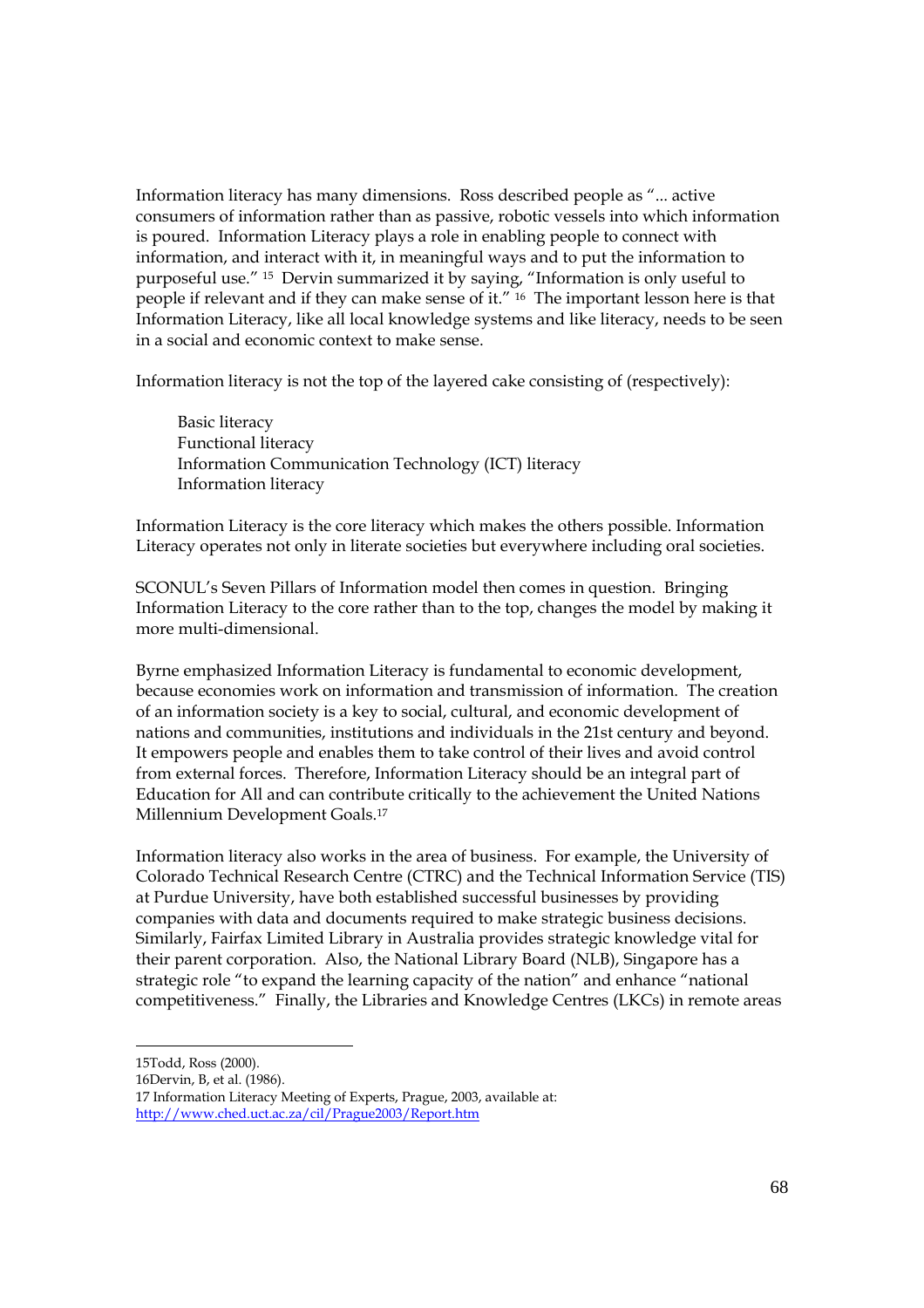of the Northern Territory, Australia, help preserve traditional and local knowledge and help develop Information Literacy to access external knowledge.

Such efforts do not always work. For example, the database on Advanced Manufacturing Technology developed for the Australian Department of Industry, Technology and Commerce in 1987 aimed to provide tailored information for a range of client groups but ignored social context and Information Literacy. It failed because it was not used.

Byrne reminded the audience of the important key domains: employability, participation--especially of women, skills retention, new occupations/careers that currently do not even exist, new enterprises, small and medium enterprises (SMEs), start ups, rural and remote, least developed nations, land-locked and island nations.

The capacity to access, assess and use information effectively in our daily lives is only one of a number of literacies but it has been called "the overarching literacy essential for twenty-first century living."18 In a wider sense, it is a set of capacities, skills, behaviours and attitudes which transcends the medium of information exchange--not a property of information technologies, publications, written culture, or specific disciplines*.* 

Gen Y are those born in the 1980s and 1990s (including Tilly Smith). They have grown up with PCs, Internet, file sharing networks, SMS, cheap & fast global communications and are adopting new technologies such as wikis, blogs, pod casts.19 However, they are at best 10% of the global population of young people! Therefore, a broader global view is needed.

Byrne discussed the illusion that "one day we will eventually get to universal Information Literacy and then we can all go home." He stressed that will never happen because, by its very nature, Information Literacy is about learning and will never be done. Lifelong learning means just that.

Byrne reminded the participants of the UN Millennium Declaration goals, which are:

- eradication of extreme poverty and hunger
- achievement of universal primary education
- promotion of gender equality and empowerment of women
- reduction of child mortality
- improvement of maternal health
- to combat HIV/AIDS, malaria and other diseases
- ensuring environmental sustainability
- development of global partnerships for development for the attainment of a more peaceful, just and prosperous world

<sup>18</sup> Bruce, Christine (2002)

<sup>19</sup>P Sheahan, *Generation Y: Thriving (and Surviving) with Generation Y at Work*,(2005)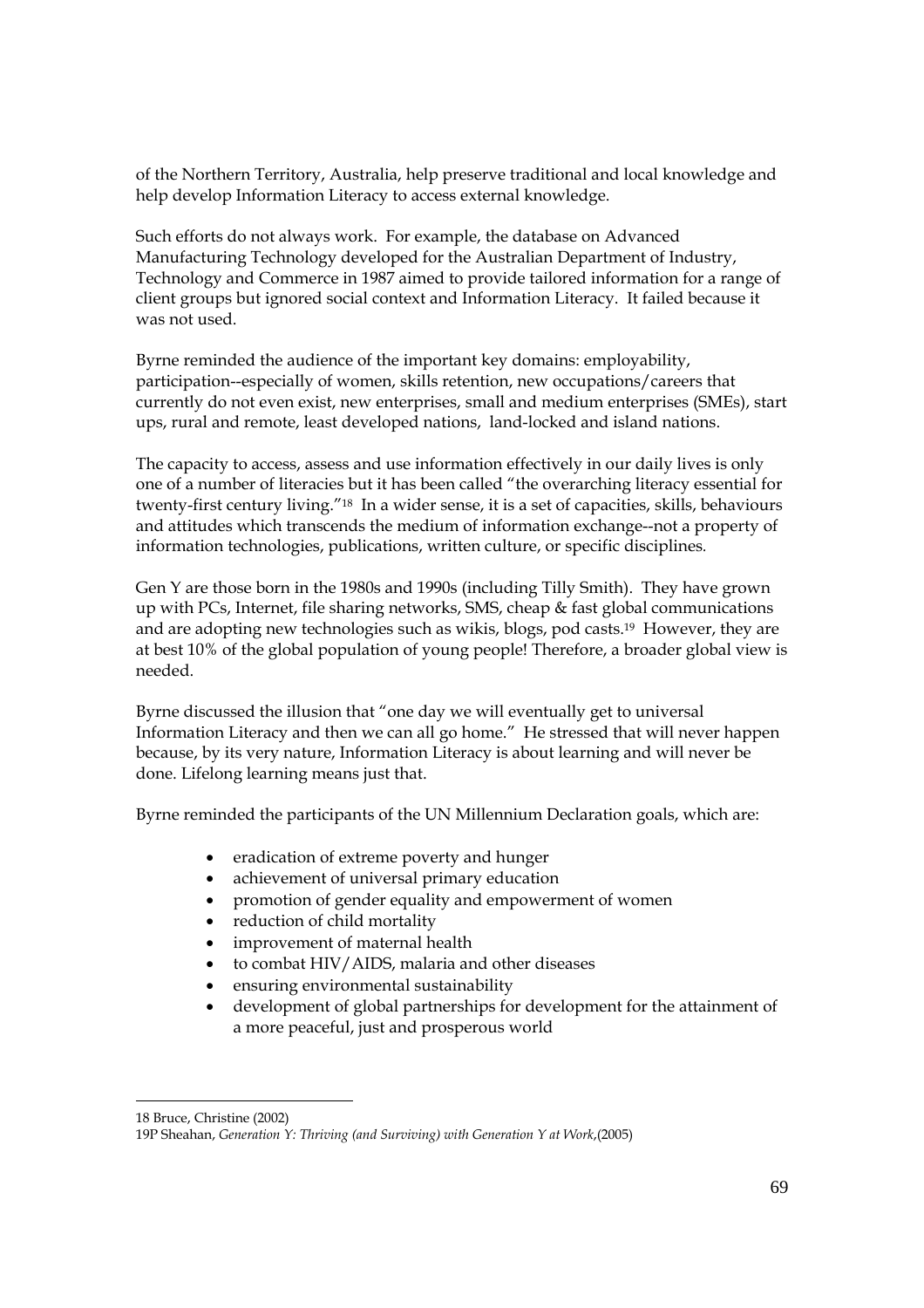He drew attention to the World Summit on the Information Society (WSIS) Declaration, which states:

Each person should have the opportunity to acquire the necessary skills and knowledge in order to understand, participate actively in, and benefit fully from, the Information Society and the knowledge economy. Literacy and universal primary education are key factors for building a fully inclusive information society, paying particular attention to the special needs of girls and women. Given the wide range of ICT and information specialists required at all levels, building institutional capacity deserves special attention.

He also provided IFLA's official comment:

Lifelong literacy is the theme of the current IFLA President, Kay Raseroka. It emphasises the role and responsibility of libraries to assist children and young people to develop the range of competencies necessary to engage fully with the Information Society. Libraries and information services provide secure, professionally supported, environments in which the literacies can be developed. Library associations in a number of countries have developed and adopted Information Literacy standards which guide the development of sound skills.

He wondered whether that goes far enough since it does not describe the effects libraries have. The development agenda which is now being promoted in WSIS and WIPO is a major step in discussing global intellectual property issues. It contends that all international processes will be inadequate if not linked to an agenda which reduces global inequity.

He pointed out the continuing challenges to be:

- *Urgency* we need to continue refining our understanding of the issues while using what we have.
- *Evaluation* we need evidence to identify effective strategies while we implement them.
- *Unpack "lifelong learning"* this is not preparation for lifelong learning but "creating the habit of learning" (borrowing from Barbara Cambridge).
- *Long-term impact* what is it that contributes to economic development?
- *Link to key issues for people* or *relevance.* The Information Literacy agenda needs to be linked to real issues and to be applied in real life.

He explained the points of influence as being business and industry associations, local development agencies/chambers of commerce, government extension services (agriculture, business development, e-commerce), educational institutions (especially business courses, MBAs), media (especially radio), NGOs, and knowledge networks.

He believes that the key targets are those left behind but important in economic development. For example, women as mothers *and* workers, the unemployed and underemployed, traders seeking business advantage, NGOs and other knowledge networks. He said support for this can be found in government (extension & other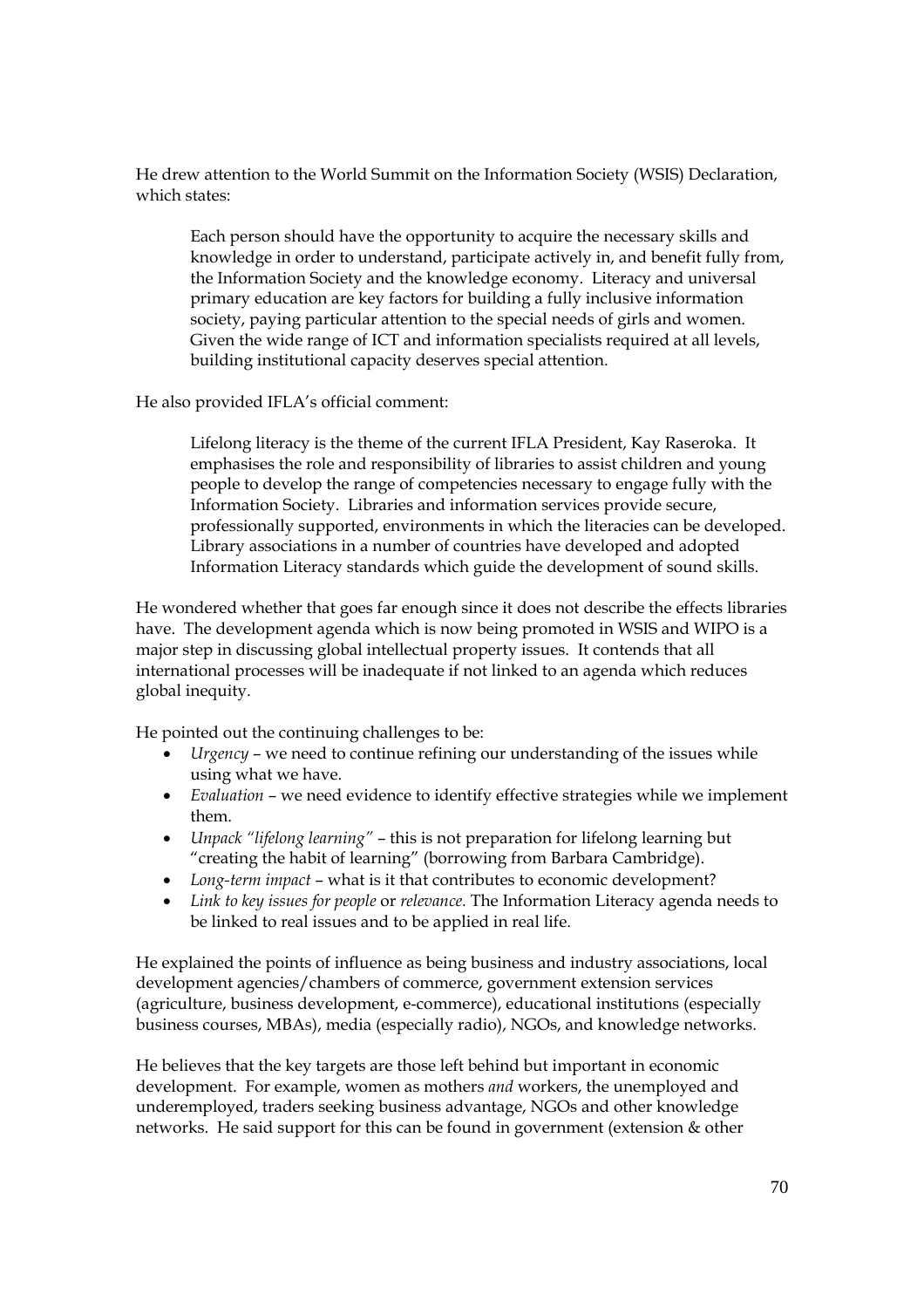agencies, funding), libraries, information centres, tele-centres, media (especially radio), industry associations, information suppliers, intergovernmental agencies (UNESCO, UNDP, UNICEF, Food and Agriculture Orgnization of the UN (FAO), International Telecommunication Union (ITU), WHO.

He offered suggested strategies to employ, such as working with existing networks and organisations, to build knowledge networks and share and create knowledge and develop Information Literacy, to try to identify emerging fields of knowledge and professional practice, and to create learning communities which transcend boundaries.

Byrne commented that there have been very useful suggestions in the regional meetings, including partnering public and private sector enterprises (e.g., internet cafes with libraries), encouraging governments to provide tax and business incentives to private enterprise for Information Literacy products and services, and promoting series of Information Literacy and Lifelong Learning flagship projects to help school drop-outs, the unemployed and the underemployed.

He explained the traditional approach to be a "push" approach ("You must do this, because it will be good for you.") which has limited success. He prefers a "pull" approach which by, demonstrating the desired outcome, will pull in the resources. In other words, he suggested focusing on outcomes/outputs rather than inputs. The next step would be to look at results, using key measures, such as the UN Human Development Report indicators as well as Organisation of Economic Co-operation and Development (OECD) & IMF standards. As a final statement, Byrne reiterated the need to work with those who have influence such as the industry leaders, champions, influencers.

## **4.2 Regional Perspectives**

Dr. Hassouna, of the MENA team, emphasized that Information Literacy is not a goal in itself, but a mechanism towards something more important: empowering people. She raised four major topics: the prevailing climate, the issues or challenge in the area, target key players, and best practices. First, the "climate" is one of pressure of globalization, market economy, privatization, mergers and all these things can lead to higher rates of unemployment. As a result, one of the important issues is that both people and government feel threatened by changes in lifestyle. For people economic development means more job opportunities and increased income; for governments, it means ranking competitiveness and attracting foreign investment. Additional issues are the need to reform the education system and the short-sightedness of the business culture as it is driven towards quick profit and lacks transparency and disclosure. There are unbalanced relationships between employers and employees. There is not enough budget allocated for research and training. There are problems regarding vocational training responding to market need in developing countries. It can be depressing, when international donors offer training programmes, but the message is not really delivered. It is just being done for the statistics. The substance is ignored in favour of checking off a list of items. Finally, the issue of financial resources creates major problems. We can't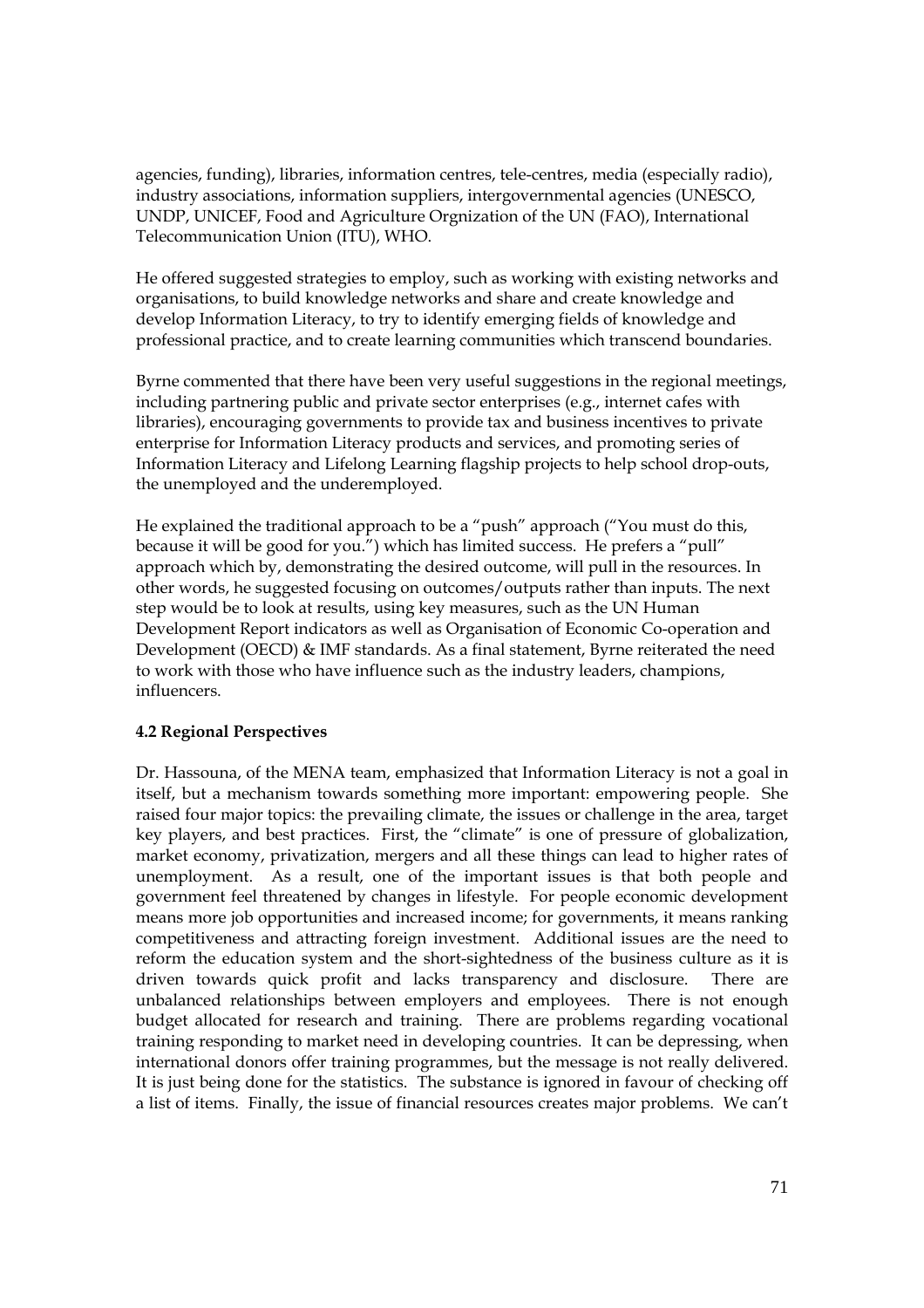wait for a reformed education system; the business culture must be changed now. We are in the stage of ICT, but do not yet have Information Literacy.

The key players to be targeted are government, communities, unions, business sectors, banking community, NGOs. One of the best practices in Egypt is a social fund for women, which offers microfinance and training programmes for women. Additionally, the Ministry of Finance is simplifying the Investment Laws. The National Competitiveness Council overviews Egypt's ranking and explores what is necessary to globally compete. Less than one year ago, an association was established for the unemployed. It discusses the problems and strategize with the government.

Ms. Raseroka, Regional Team Leader for Sub-Saharan Africa, said the bottom line in Sub-Saharan Africa regarding what motivates demand for increasing Information Literacy is the economic sector. Her colleagues are strong on linking the motivation to the laws of need. They return to the Human Development Index and they look at how to link Information Literacy and economic development. They also do a lot of research about what drives the average illiterate market woman, who is a fantastic businesswoman. It has been said that Ghana would have no market economy if you stopped the market women, as they are the economic engine. They have Information Literacy skills, and we must discover how they work. Additionally, the difficulty is that governments are still driven by external demands, like the IMF, and they are not focusing internally. This requires looking at advocacy again.

NGOs are very busy in the region, but there is no communication. Additionally, governments do not recognise the importance of NGOs, which is probably linked to government's fear that NGOs will become too powerful.

Sub-Saharan Africa has a big challenge in terms of how it works with Information Literacy as a pattern that is rooted in an oral culture. There is a defensive approach to knowledge; information is power and there is no benefit in sharing knowledge. They need help in research and development at the grassroots level. They don't deal with the businesses, for the same reasons that Hassouna mentioned.

Ms. Assamoah-Hassan, Sub-Saharan Africa team member, added that one of the major challenges is the need for awareness of Information Literacy as a vehicle for success in business and production. There is also a need for Information Literacy programmes and models that can be imparted through workshops and seminars, to empower people in the business sector. She offered three examples of best practices: (1) elders pass down information orally about family businesses, and the market women benefit from it; (2) market women trade with international partners which they do through reliable interpreters; (3) development of consumer associations that are making the customers information literate about goods and services.

Wedgeworth said that the perspective of North America must begin with an awareness of the economies and noting there is a great difference between America and Canada. To oversimplify, Canada has a more general respect for education than the US has. The recent U.S. administration has invested in skills development, and any federal funds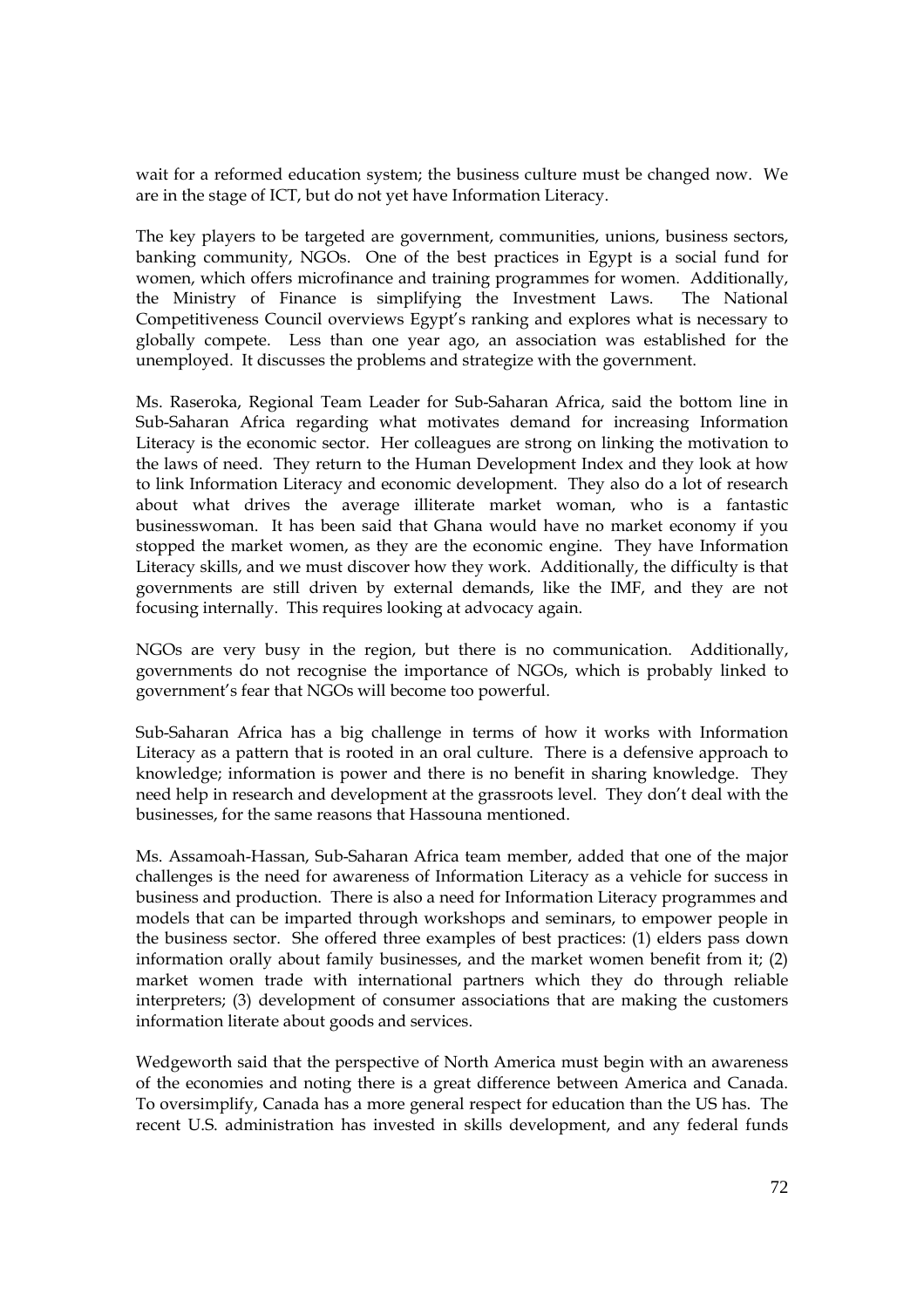invested must be directly related to jobs workers can fill. It can't be for general education for workers or worker's role in civil society. There is turmoil generated by global competition. Industry has tended to make decisions that force workers to bear the brunt of competitive changes. In terms of targets that Byrne laid out, immigrants are especially important. Between 1980 and 1990, immigration increased 190%, and in the following decade the educational attainment of immigrants was lower than any previous decade. Large numbers of people are coming for the economic advantages, but are bringing less in terms of their educational attainment; and there are no requirements for acculturation, unlike in the Netherlands, to give immigrants education to make them better suited in the American markets for work. Information Literacy is not widely considered outside libraries and institutes of higher education. We lack a rationale or policy that could incorporate Information Literacy in a way that could benefit economic development.

Part of the problem is funding for when it is made available in a narrow construct, the opportunity to promote economic development is severely limited. There are many exceptions because the US and Canada are such large countries. For example in tertiary education, universities have a strong orientation towards research, which creates new industries, new technologies and new processes for economic advantage. On the other hand, community colleges and two-year colleges have done a much better job of looking more broadly at the kinds of education that workers need to fill new jobs. Another example is that of that Indiana which as a state has done a very good job of looking at the employment of Information Literacy in preparation of workers. It is an unusual situation because Indiana is the home of the Lilly Foundation, which is one of the top five endowments in the country. With the influence of the Indiana Chamber of Commerce, it has focused on preparing Indiana workers for current and future occupations.

He said that Toyota announced over the summer that they were building a new plant in Canada. Although Toyota denies it, a Canadian spokesman said Toyota was going to avoid some of Nissan and Honda's problems when they put plants in Southern U.S. and had to invest in some significant worker training programmes to enable workers to use the plant equipment. In Canada, the workforce was more broadly suited to this type of work. There are competitive pressures in North America, which need to be met. In terms of advancing Information Literacy, we need broader range of organisations that are committed to advancing those concepts.

Wedgeworth also placed great emphasis on the role of NGOs in advancing Information Literacy for economic development. They've had an enormous influence in the US, but now they're not as important in the mix as the government looks at how to keep its work force competitive in the future.

Breivik noted that economic development cycles used to be four years, but now take longer. People used to return to basically the same jobs, but now the new jobs are changing so drastically, it takes people longer to figure out they cannot return to the same jobs and get training for the new jobs. Information literacy has two major roles to play in this environment. It can help workers figure out sooner and easier in which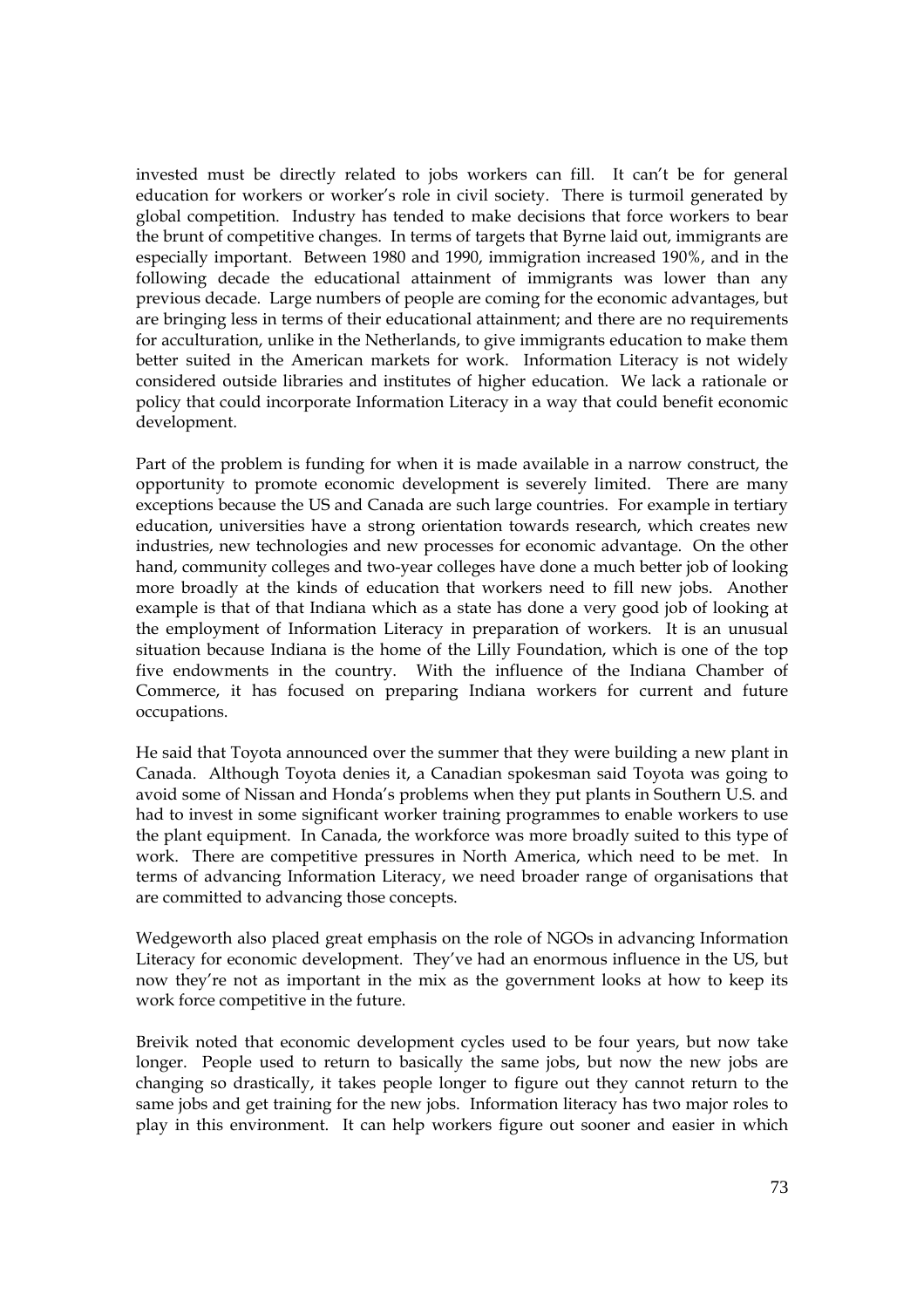directions they should go for retraining; and it can be part of the training, so the employees will be more effective in their new jobs.

Dobrev shared some considerations regarding the demand for economic development and Information Literacy in Europe, and particular in Eastern and Southern Europe. He considers Information Literacy development a process without end, in accordance with the concept of lifelong learning. Second, Information Literacy for all depends on three main factors: general literacy level, ICT literacy level, and e-readiness of the particular country/region. He noted that Information Literacy is information-content dependent. You may have well developed Information Literacy skills among academia, but if they jump to business, they lack any skills.

The approach in South-eastern Europe is clustered, as much as possible, by various factors. Economic development is a driver for Information Literacy, and Information Literacy is a driver for economic development. Countries with high levels of economic development and e-readiness have fewer problems with Information Literacy, and vice versa. The situation of new member states of the European Union (EU) is that their economic development can be characterized by the difficulties in their efforts to adapt to the requirements of the EU market. The second group of countries, candidate countries like Bulgaria, Romania, and Croatia, are still structuring reforms to complete their prioritization process and attract foreign investors. The third group of countries, like Albania, Serbia, Montenegro, the former Republic of Macedonia, Bosnia-Herzegovina, are on the way to recover their economy after the war, and to open to international corporations.

His conclusions, about the prerequisite for Information Literacy development in southwestern Europe, where rapid economic development is expected to continue, is that there is a strong and well established infrastructure and good capacity of ICT professionals. Where these exist, the EU regulations will transform the small/medium businesses, and will data mine more demand for Information Literacy. The Information Society is on the agenda of most countries, and most will participate in the WSIS next week in Tunis. The bad news is that there is low internet penetration, low ICT literacy, a large digital divide between big and small cities, and few e-business applications. The target groups are similar to those previous mentioned: schools, public administrators, universities, small and medium enterprises, the elderly, minorities, unemployed people and small communities. The key players in the Information Literacy development are the libraries, NGOs, governments, universities, the ICT industry, and the media.

Some examples of good practice are in Slovenia and Bulgaria. Slovenia has established a National Information Literacy Point. Bulgaria has a two-year programme to equip schools with personal computers to meet the EU average. Another programme is establishing the I-centres, or public access points, in countries with low internet penetration. These are in public libraries or shopping centres. Another interesting project is the mobile internet users points, equipped with internet and a specialist, driving around the mountains and villages, where it is not easy to establish ICT structures. There is a huge training programme in the administration to develop egovernment, and deal with ICT.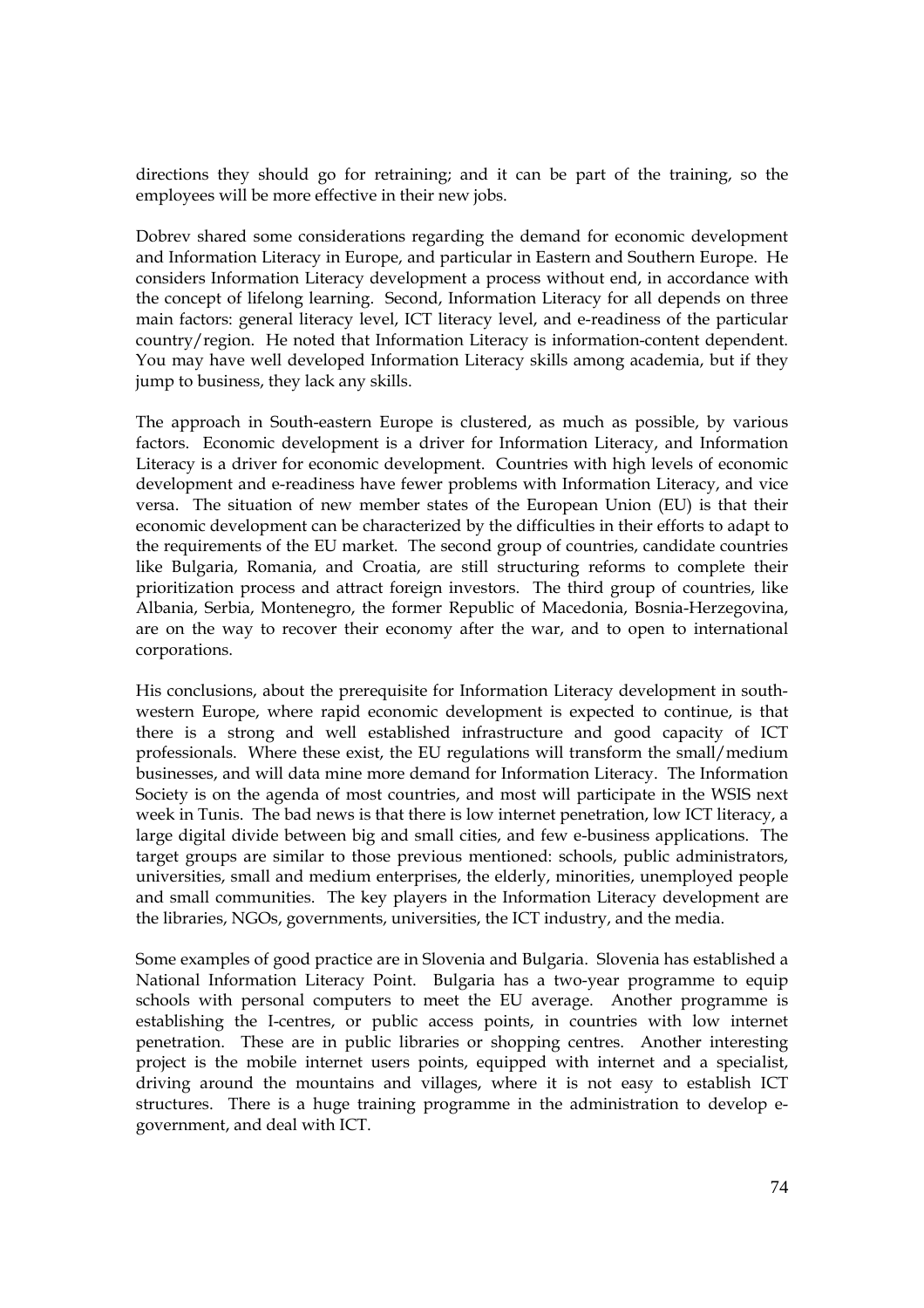Regarding recommendations for Southeast Europe, the first challenge is to get more computers and to establish public internet access points. Information Literacy components need to be added to computer training programmes. All the countries need Information Literacy strategies. Dobrev is authorized by the Bulgarian State Agency for Information Communication Technologies to suggest their willingness to organize an Information Literacy Regional Centre, to coordinate the efforts of the key players to promote and develop Information Literacy in Bulgaria, Serbia, Macedonia, Romania, Montenegro, and Albania.

Boekhorst added that in the Netherlands, which is slowly recovering from the economic crisis, the overall percentage of unemployment is not high, but it is unevenly spread. The second and third generation immigrant families have a higher rate of unemployment. There are a lot of school drop-outs, which has a direct relation to schooling and Information Literacy. Those who finish school have difficulty finding work and have feelings of discrimination.

Sabaratnam said it is critical to determine what we're going to do in the area of economic development and to achieve some of the targets Abid shared yesterday regarding the Millennium Goals. Similar to Raseroka, she reflected on the issue of Information Literacy and information dissemination. We are not communicating effectively. For example, Gould's diabetes programme, -- if taken a step further, in terms of what we as librarians, or different communities can do, we are actually making the person more literate about the subject, and preventive measures that can be taken. This reminded her about the multi-pronged approach to SARS--brochures in mailboxes describing prevention and identification, combined with schools educating their students to help monitor the elderly at home. Young people took their grandparents' temperatures, and informed their parents.

She described Library 2000, the national plan for transforming the libraries in Singapore. She looks at libraries as one way of promoting Information Literacy, but notes that they can't work alone but must work with governments and NGOs. She sees the role of libraries in learning as one of space. In Asia, in promoting social inclusion, the problem is how to grant everyone access to information. One of the solutions is to promote the library as a place for them to interact and learn--not just from the books, but from the space and programmes and people there. It is also a place for professional development. The Singapore Library's role is to expand the learning capacity of the nation, as well as national competitiveness. This vision allowed Libraries to get large funding from the government.

The library also has a role for economic development as it gives knowledge and skills to people that will make them more competitive. For example, the New York Public Library has a business information service, as does the Saba Public Library, which teaches business people about the sources of information available, how to locate it, and how to use it to seek business opportunities. The library bears the cost of these services to the community.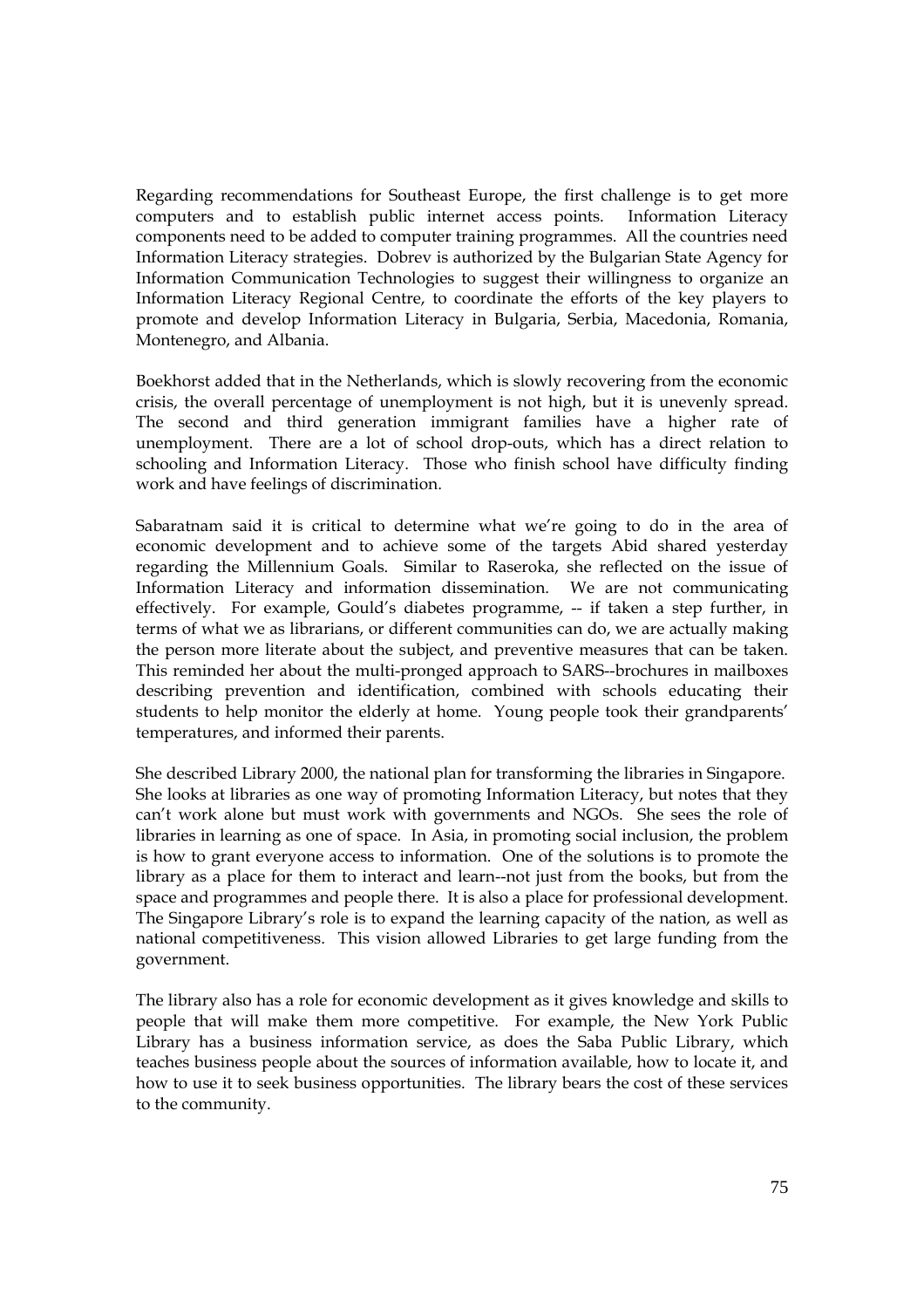There is also a need to have decision makers understand the role libraries play, or the set of skills librarians have in looking for information. Particularly in Asia, it's a question of how we market and communicate ourselves. She has seen libraries, doing good work, close down because people think they can find all the information themselves. The information industry in Asia is still young; most foreign players don't have representatives. There is a critical role the library can play; it can open possibilities and show people there are specialized information services. We're drowning in information, but starved for knowledge which is applicable to the economic community. It can't be only the librarian who knows how to find information; we have to teach the community members skills to help themselves stay relevant. It is important to understand what the government's priorities are; it helps to know how proactively to approach agencies to help them and to get what you want.

Another problem is structural unemployment. As countries move to higher valueadded service, production work moves to other countries. When that happens, the people without the right skills lose their jobs. There are agencies in Singapore that help workers learn new skills. Some countries work with unions to train their members in new skills. There is also an annual month long Learning Festival in Singapore, which other countries emulate.

Informal human networks are very important in Asia, as much of the information is not online. She was impressed with the Kuala Lumpur Stock Exchange's Library which took information to the 11 districts, in order to promote the stock exchange. It was successful.

Ferreiro said Latin America is comprised of eighteen countries plus the Anglo-Saxon Caribbean, and their economies are quite different. She groups them into three categories, each of which have very different approaches: (1) free-market economies, (2) protected economies, (3) ethnic group economies. For instance, Chile has been a freemarket economy for 18 years. When it became democratic, the whole culture became an export economy. Everyone was immersed in the Information Literacy and economic environment. The export culture requires understanding the culture of the countries where you would like to export as well as ISO standards for each product. Ferriero gave the example of cherries. In Chile, they're eaten casually, but in Japan they're very expensive and sold in a small boxes. It was difficult to get the women who prepare the cherries to prepare them with sufficient care for the Japanese market. So the company trained the women on the culture of Japan, and explained what is valued in Japan. Libraries, chambers of commerce, etc., are all intertwined in working on these issues. Growing a good economy takes time. She reiterated the value of information is so valuable when countries are trying to increase their per capita income and provide people with a better quality of life.

There are difficulties with indigenous populations in various countries, which have their own languages and own economies. Many of them are connected with groups throughout the world that promote indigenous cultures.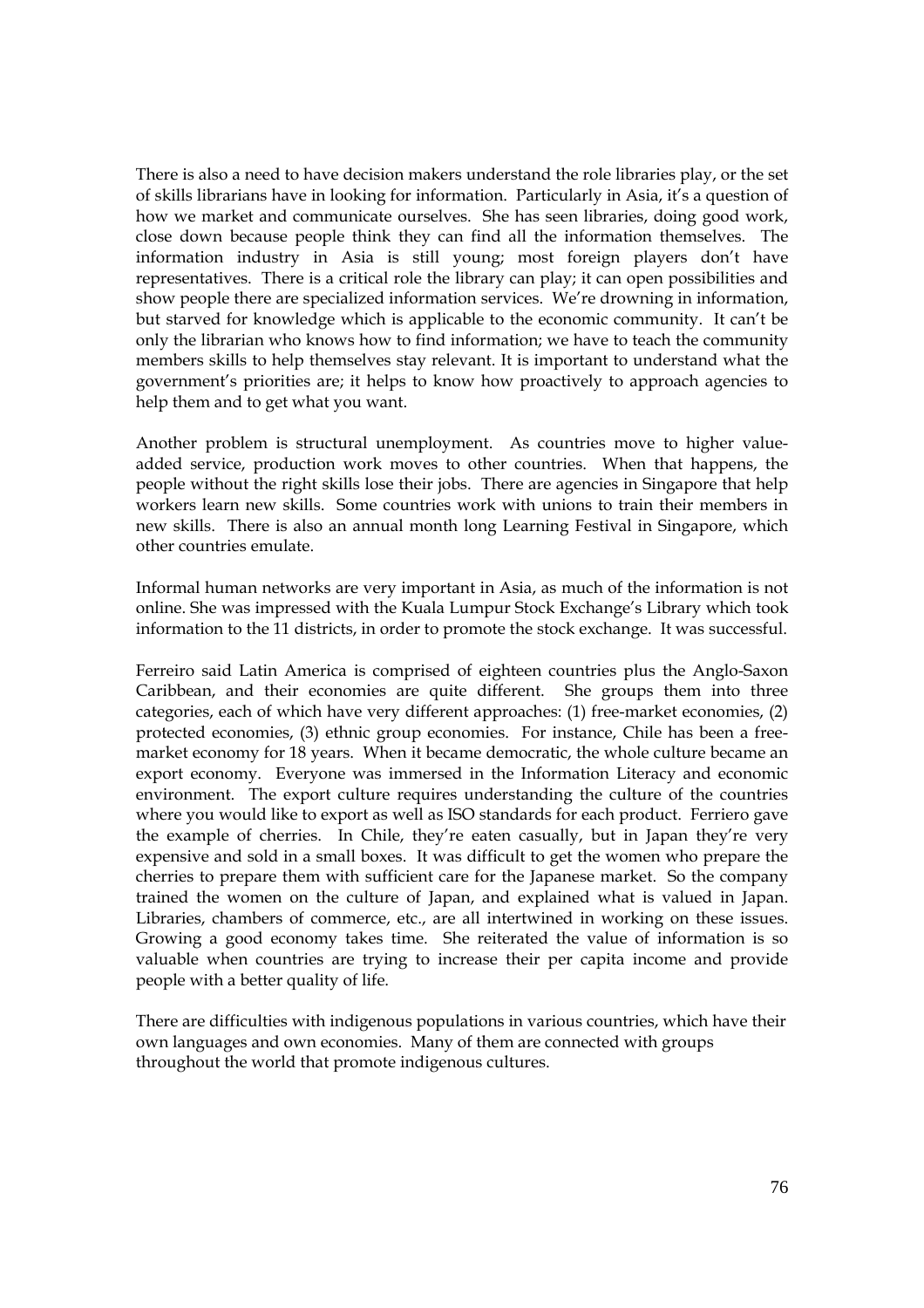There are challenges regarding copyright and piracy, which is a big issue in economic development. She wonders how countries can be turned into service economies. Finally, Latin American is concerned about proficiency in English and Chinese.

# **4.3 Open Discussion**

Dr. Breivik asked that we limit the open discussion to focusing on empowering people to be able to locate, evaluate and use information effectively.

Dudziak asked the group to consider links between science, technology innovation and economic development, explaining that all of the systems need to work together for economic development.

Ponjuan said that we need not only Information Literacy but also an information culture; and that must be our next goal. Within that culture women must play a great role. Children and elders could also play a great role in the transmission of information.

Libraries have a great role in economic development. We need a repositioning of librarians. Library schools must try to prepare more competitive and motivated professionals. Last, a very important approach is based in alliances and collaborations. This contributes significantly for improvement of quality of life and economic development.

Horton endorsed Ponjuan's use of an information culture. Based on his personal experiences in many countries, he has noticed a distinctive information culture in each one. He hopes that the concept will enjoy priority attention in the final deliberations tomorrow.

He was also struck by the emphasis on consumption of information--not on the production of information. You must give equal time and attention to both sides of the equation. Trying to use Information Literacy to help someone become a better information producer is socially and economically important. For example, in Africa and Asia, there are complaints about indigenous information not made available. There are huge gaps in statistics and databases because of that--not simply impacting on the production of information goods and services but on all kinds of goods and services.

Boekhorst raised the issue of child labour. If children can't go to school, they can't learn and prepare themselves, which puts them in a bad situation. Also, as Ferreiro referred to, there are many reports of the importance of scientific information for economic developments. However, access to that information is very expensive. So the open access movement might be very important for economic development as well.

Moore thought about the education angle that goes with the Information Literacy for the business sector. There is a need to provide timely information and timely support for Information Literacy development. Business people often don't have time to go away for their training, they need it on site. An online programme running in New Zealand,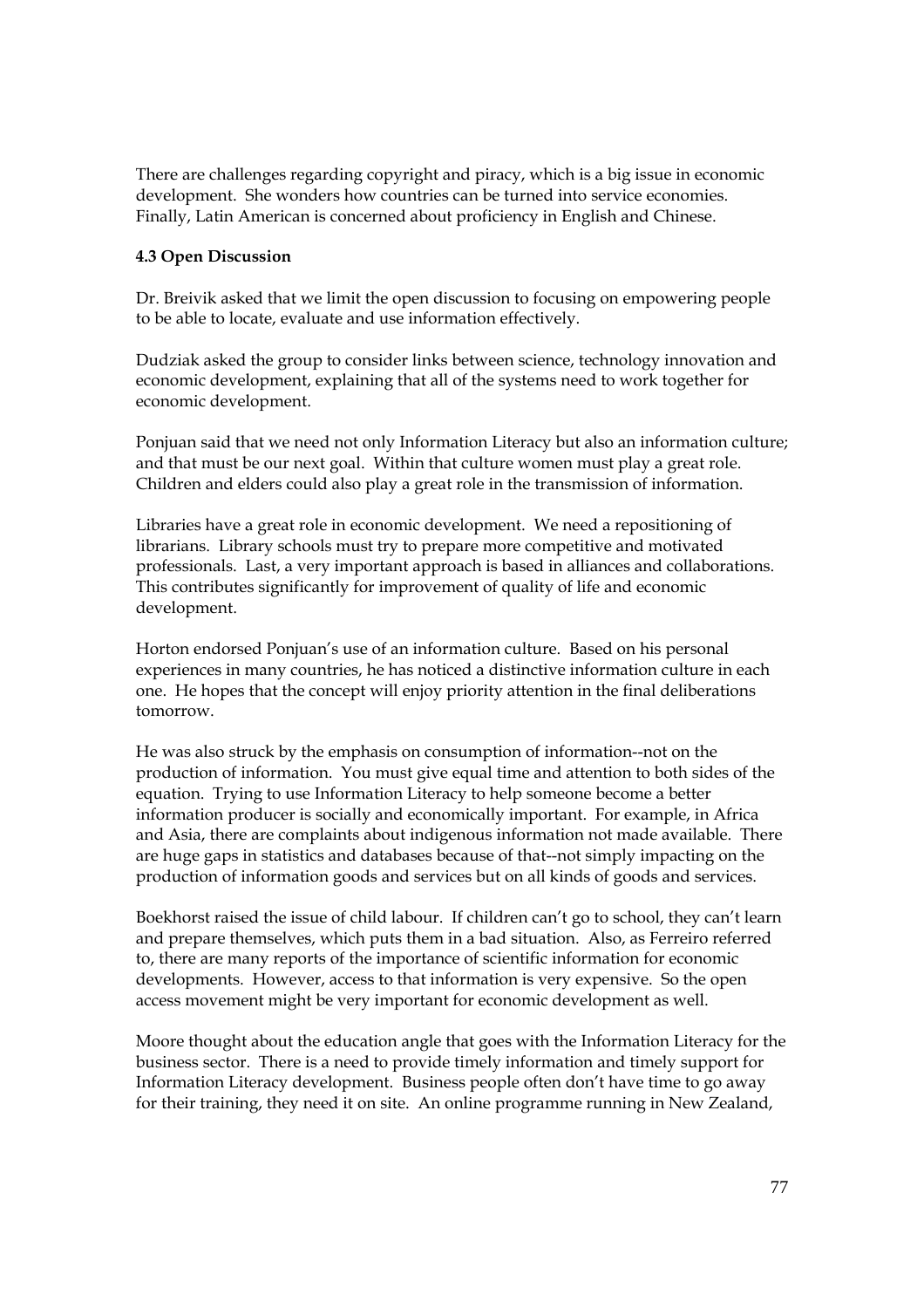by four libraries, called "any questions" supports children doing their homework. She thinks the model could be applied to business people.

Tovote commented on Dobrev's presentation of economies in transition. It is interesting to observe how Information Literacy-driven they are. She also feel institutes of higher education need to know what explicit Information Literacy demands employers make of employees in order to provide the appropriate training.

Lau began by saying that the American continent is unique in terms of development. It has the wealthiest country on earth and one of the top five (Canada). It has middle class countries like Brazil, Chile and Mexico; and, at the other extreme, it has both low income countries like Bolivia and Peru and countries that have almost nothing like Haiti. The other regions are more or less even in terms of development. What makes this difference are the types of education. The U.S. and Canada have educational systems that are constructivist. Mexico has a rote education system, which leaves little room for Information Literacy. There is a big task to fix this, which libraries cannot do by themselves. The system cannot be changed, because unions dominate the educational sector--especially in Mexico where teachers have more rights than duties. In Mexico, most kids can go to school but the quality is poor because it is based on teaching, not learning. The information cycle mentioned by Horton is really affected.

Lau shared a paper that he wrote, trying to relate Information Literacy to the socioeconomic development of a country. Development is not just economic; it's social and political as well. Of the three factors, the most important is social. Mexico may be good at manufacturing, but it is not good at generating intellectual capital. If Mexico were to improve education, we could generate more information and use it. In Mexico the internet is available but nobody benefits from it, because nobody knows how to use it. They have the same electronic databases as the developed world, but the students and faculty don't know how to use them because they lack information competencies.

Hassouna said there is a successful programme in Egypt sponsored by CARE International, which is similar to the programmes mentioned by Ferreiro, and which teaches women. On the political side, the women also have elected small councils- sponsored by the Programme--that run everything in the village (e.g., deciding about waste water). Also, she proposed to talk about educational programmes and how to integrate Information Literacy. The curricula, for example in Egypt, are already overloaded, and they are grade-driven. However, the privileged schools offer extracurricular activities, such as economic models, Model United Nations, Arab League, etc. A way to integrate Information Literacy could be making it a criterion of the Human Development Index, or making it subsidiary index, for Information Literacy with the criteria depending on the extracurricular activities schools have created. She worried that his might be too ambitious, but we must start somewhere in what we believe.

Breivik returned to Byrne's point that people ask their friends for information. Businesspeople do this all the time, according to the research. Unless you are wellpositioned, that approach probably won't get good information for your company. The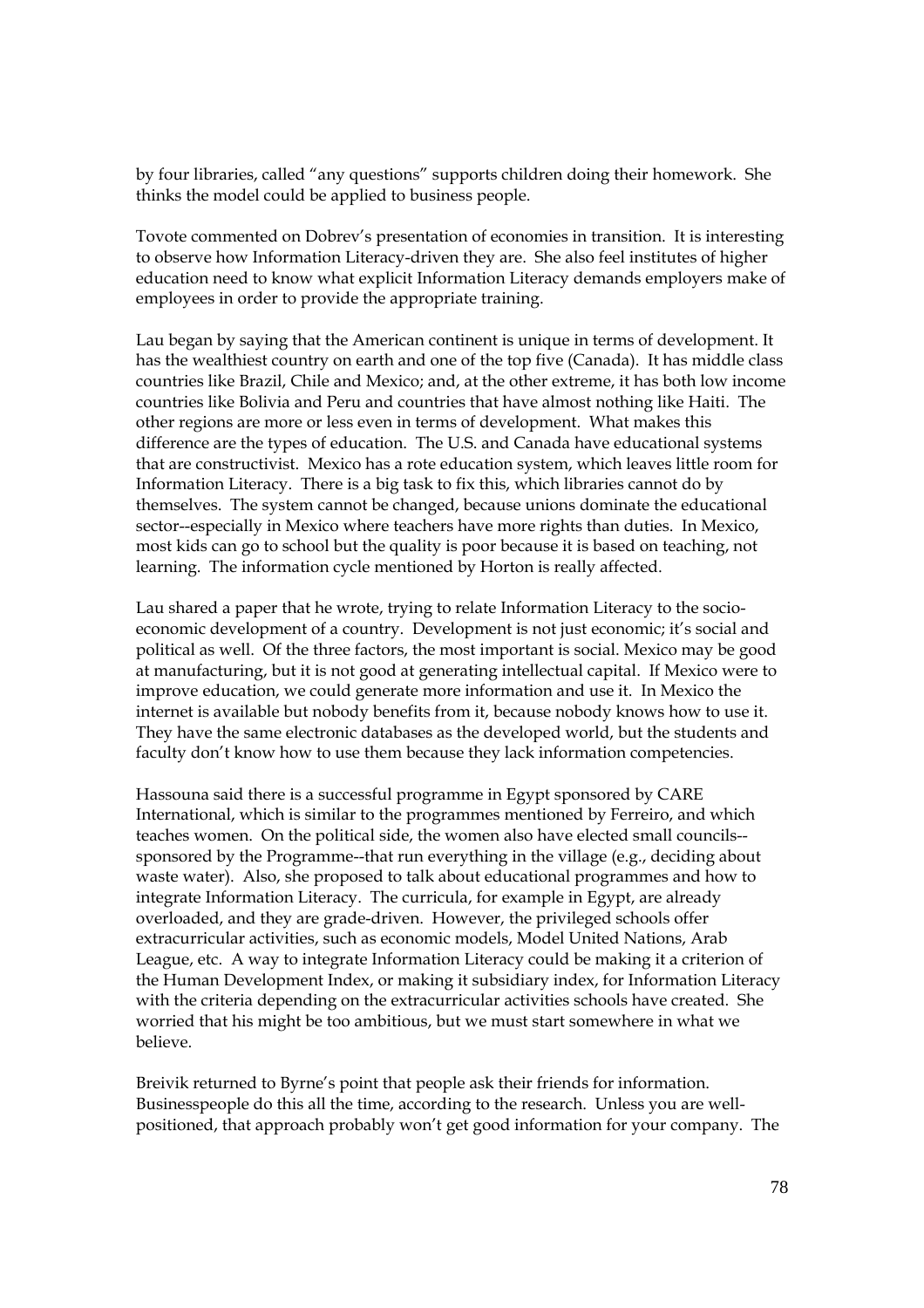need for Information Literacy should be spread through word of mouth in the business community. One of the target audiences we should pursue are those groups charged with assisting them. Businesses tend to hire consultants to help them and the business people are often not sure how good the information they get is. She wondered if there is an agency that might give consultants a "good housekeeping" seal of approval.

Ferreiro offered the topic of broadband as a topic of discussion. Countries that lack it will have fewer opportunities for education and commerce, because they won't be able to download videos for e-learning. Information literacy should go hand in hand with broadband, but there is not enough broadband available in Latin America.

Also, education by itself is not enough. High levels of corruption also prevent Information Literacy from making progress. Access to risk or venture capital is also important. Many women in Chile work in their homes; and, in one-out-of-three homes, there is handicapped person for them to care for. They need help exporting their goods through the internet using e-commerce.

Cambridge notes that everyone keeps mentioning the role of NGOs. In the US, there is disappointment in the high schools (grades 9-12) education. There are three main groups which need to be involved in improving that situation: local governments which control schools, community groups and the federal groups. She hopes for recommendations to be given to NGOs, and specific kinds of NGOs, that we think could be really central in helping with the issues of Information Literacy.

El-Kaffass mentioned there is an Egyptian National Centre for Information and Decision Support. She said that information is important for any enlightened decision making. She reiterated that Information Literacy is a tool for bridging the gaps between different cultures. For example, while surveys are formal in the US, that is not possible in the MENA region. MENA citizens would share information, but when asked for permission to record answers or a signature, they won't give any information. She also commented about the difference in consumer preferences for instructions on boxes and what might be more useful to those countries which are not fond of written detailed instructions such as pictures.

Rezkanna discussed the protection of consumers and described a programme in the Egyptian Ministry of Industry to train people on the idea of clean products.

Tovote addressed el-Kaffass's comment about cultural information, which reminded her of big Swedish companies moving part or all of their companies because of high salaries. For example, they place their call centres in other countries. She described how an old, famous Swedish toy company moved to India.

Gould said that universities and graduate schools do have small business development centres and work very closely with the business community. In the United States, it's called Town and Gown. Also, there is an organisation that works through the State Department, which takes retired, successful business people and sends them to developing countries. An organisation of retired CEO's in the States, on a volunteer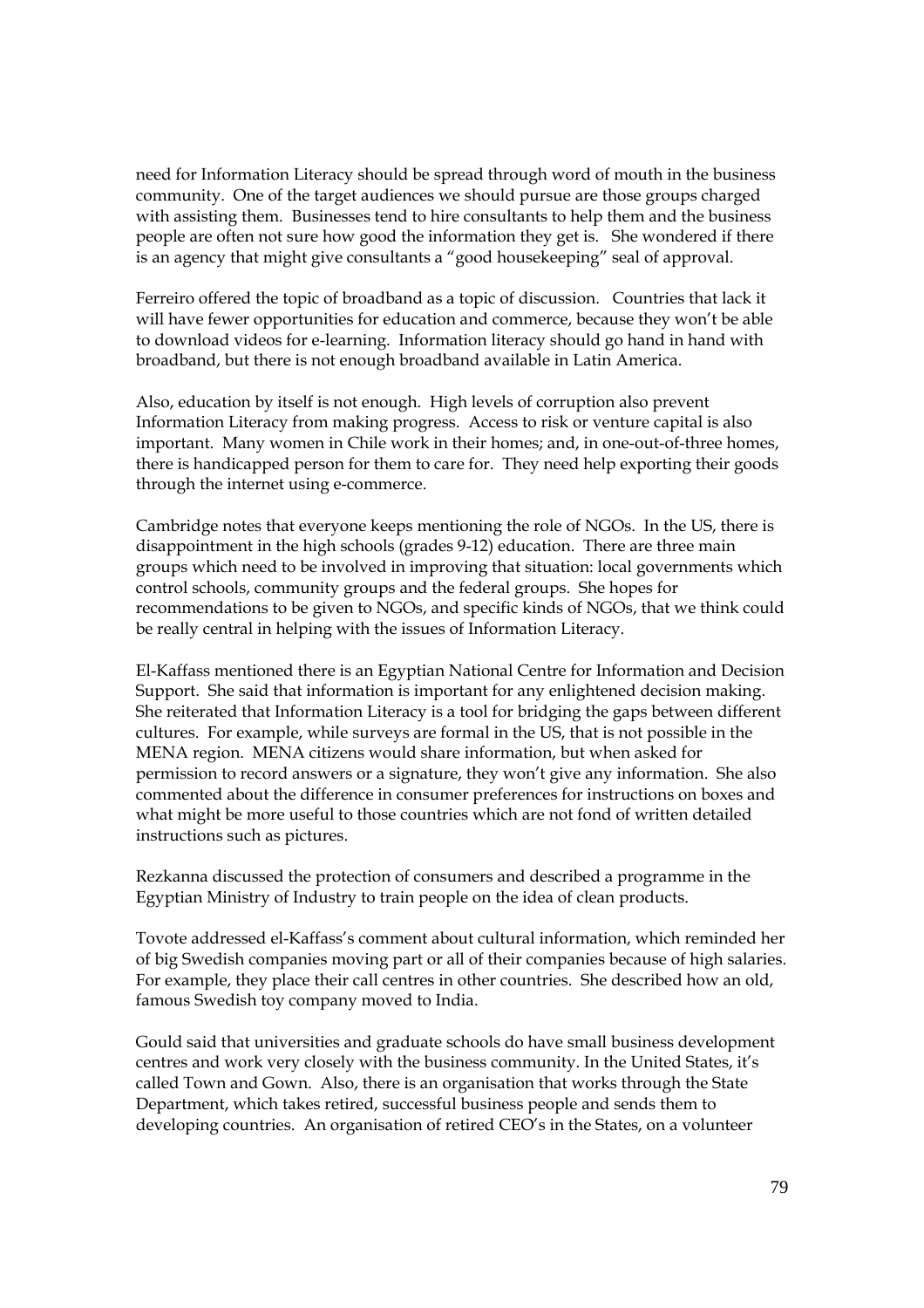basis, does something similar. They are giving back to the community in intergenerational work.

Ferreiro mentioned legal information related to investment. The Library of Congress of Chile translates the laws and puts them on the website. She also commented on Horton's point on libraries turning into producers of information. After two years, the Library has 20 people assembled to produce information. There is a research area for the members of Parliament to receive such help. In addition, after 15 days that information becomes public on the website. People also produce information on the intranet like issues of the future (e.g., what is the impact of nanotechnology). The Library of Congress of Chile is always dealing with the past, present and the future.

She also mentioned a Brazilian group, the Centre for Democracy of Informatics, which goes to the farmer markets and teaches farmers how to use information through the internet, to see prices, etc. They don't teach informatics. Their strength is that they go to individuals at the seller-to-customer level of economics and create seeds of community empowerment there.

Horton wanted to reinforce what Ferreiro said, saying he took a survey of the role of libraries in the US government departments. Out of 340 cabinet departments and agencies, there were only ten federal libraries that proactively helped all of the programme people within that agency produce and create information for the public.

Wedgeworth returned to a point of Byrne's when he said his construct applied primarily to people who were well off. Having spent most of his career dealing with students and scientific researchers, who understand the structure in which they can seek information, Wedgeworth said it is easier to apply Information Literacy concepts to them. Now he deals with groups for which these constructs don't exist. It is hard to introduce the constructs without taking into account the contexts in which the groups operate. His company works in 56 countries and identifies several areas which have dominant influence on these people's lives. They are human rights, prolonged civil conflict, fragile ecosystems, HIV-AIDS and disaster circumstances. These special circumstances have to be dealt with before trying to apply the concepts under discussion.

Dobrev wanted to respond to Horton's suggestion to involve information producers. For business information, the main producers are not the libraries. He explicitly recommends establishing links with producers like Dunn & Bradstreet, Lexis, and other producers of information.

Breivik added a note of caution for the group going into the discussion of recommendations. She listed the common threads she saw running through the discussion: she reiterated empowering the small businesses, and their owners. One thing that only Raseroka mentioned was research. Several people talked about the importance of assessment, as Dudziak did in her presentation. Raseroka talked about home-based workers, as did Ferreiro. As we think about moving ahead in this area and making recommendations, we need to keep these in mind. How can we introduce Information Literacy to improve the quality of life for those people? There is also the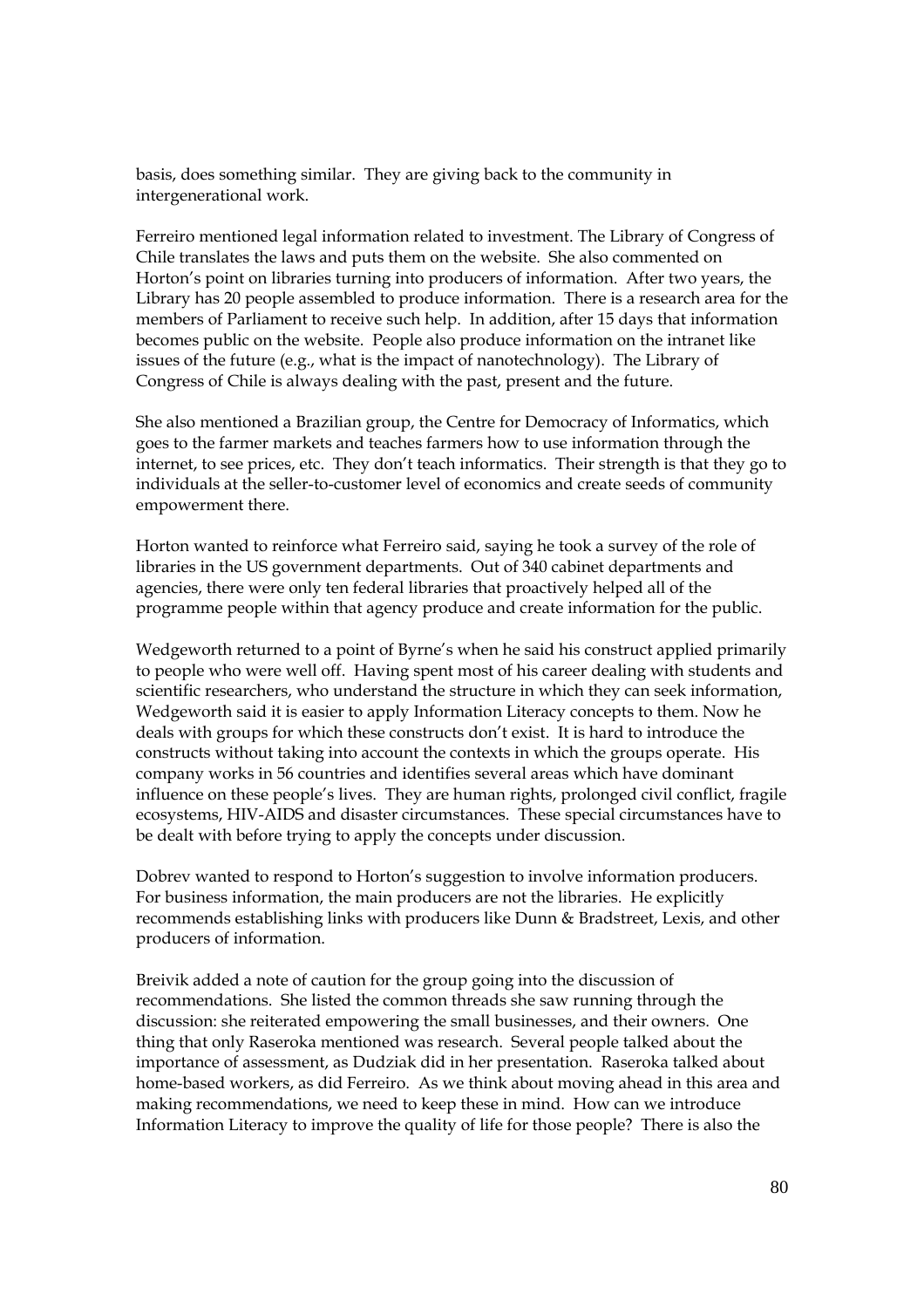issue of collaboration – who can we partner with? Another theme is the need for strategic planning in the context of the priorities of funding agencies and of governments. The last issue was that of culture, as Wedgeworth listed.

# **5. Governance & Citizenship and Information Literacy 5.1 Lead Sector Expert Presentation by Mrs. Martha Gould**

Gould noted that there was a lot of emphasis on technology and the internet in the discussions, but it needs noting that not everyone wants or can afford access to this technology. She reiterated that when drafting recommendations, the group needs to think of Information Literacy outside of technology because Information Literacy is not dependent on technology, as seen in the discussion on the oral tradition. She reiterated and gave examples of the possibility of intergenerational learning.

Gould also noted that there is a real risk of information overload in modern society, which she illustrated with a quote from T.S. Eliot: "Where is the wisdom we have lost to knowledge, and where is the knowledge that we have lost to information." She requested that everyone think about that when they begin to draft their recommendations.

Gould discussed change management in a technology-driven world; and the impact of Information Literacy, or lack of, in an existing public policy. She emphasized sustainability, stressing that the need for long-time learning changes in how people live and work. Public policy needs to be created in such a way that the changes are sustainable. In order to create good public policy, Gould said that people must become political entities and learn the culture of their institutions, so as to influence the powerbrokers. If we are to succeed in getting our message regarding the importance Information Literacy across to them, we must understand the politics, which takes time and effort and outreach. She reiterated that each of the participants needs to reach out to other entities in our institutions, and communities (village, county, and nation).

She stressed the need to do strategic planning. When talking about broad goals outlined in the Prague Report, she reviewed the IFLA objectives. She thinks they're wonderful but lack a clear description of the way to achieve them. Her recommendation is to reach out into your communities for input. There will always be powerbrokers and stakeholders--some of which will support you and others will fight you. Gould made additional recommendations to identify all of the stakeholders and powerbrokers, to get citizen supporters by joining groups. As a word of caution, she said we shouldn't use the term, Information Literacy when dealing with government officials, but rather use language which carries meaning for them. If you can explain how, if they follow your recommendations, positive results will be forthcoming that can be used when they want to be re-elected, you've created an advocate for your goals.

She continued with a list of recommendations, saying that it is important to know where your funding comes from (i.e., to understand the politics of the budget). She stressed the value of listening to your communities, as listening skills are very important when negotiating about budgets. She underscored that none of the tasks are easy, and much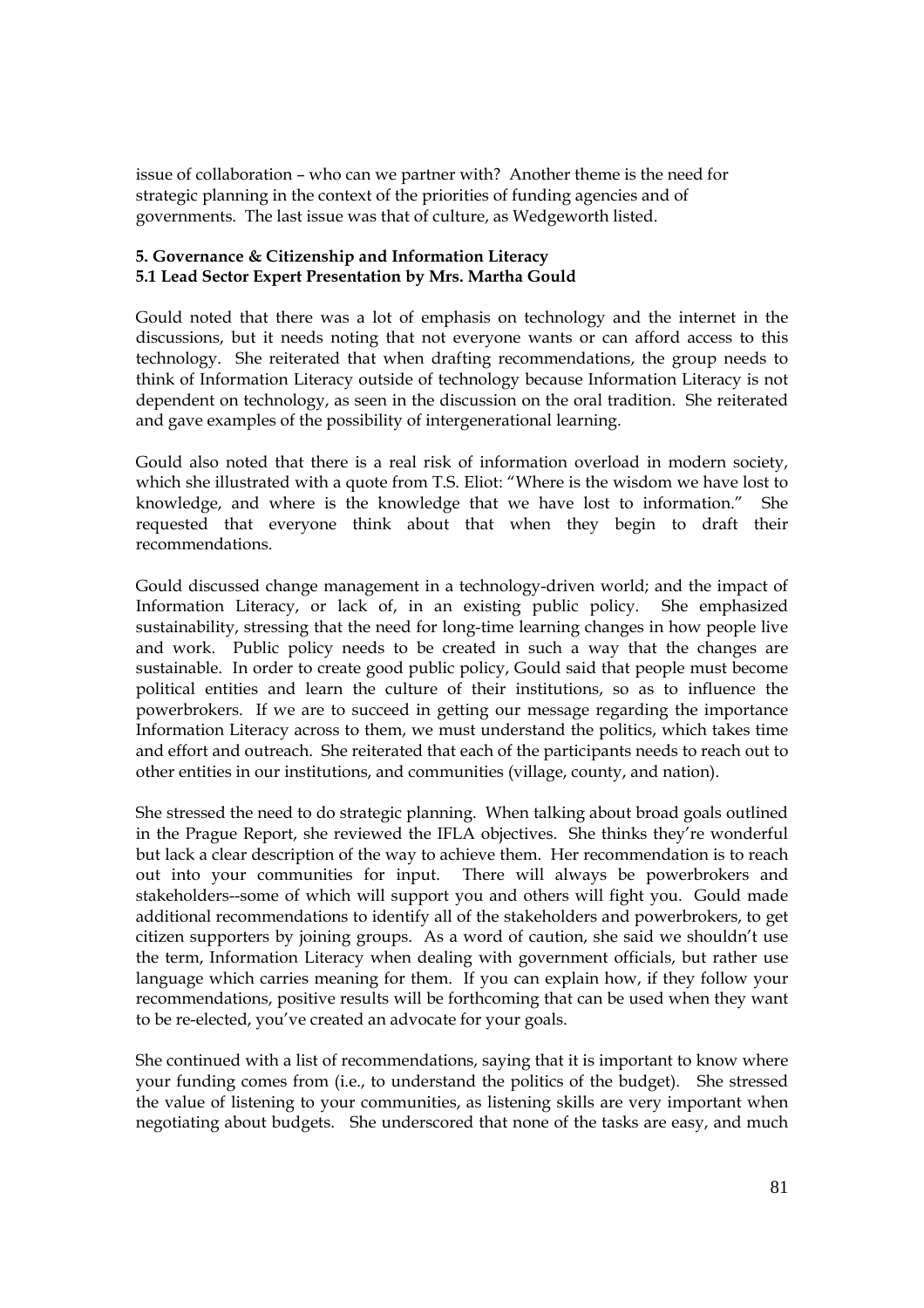is learned by experience. She emphasized developing negotiating and lobbying skills, as anyone can be an effective lobbyist if they have a passion for what they do.

She continued with her list of recommendations stating that, if you are working on an idea and discover someone else is doing it, ask them to join forces with you. She said it is as important to know who will be the ultimate beneficiaries of your efforts as it is to know what funding and resources are required. The idea is based on understanding tax issues and bonding and municipal finances. When working with legislators or agency heads, it is necessary to figure out alternative methods to accomplish the goals. The benefit is not something received, but rather something provided to their constituents.

Gould handed out an outline on strategic planning, and a handout called "The seven points of negotiation", and noted that everything that we do depends on how well we negotiate. The seven points of negotiation are:

- Best Alternative to a negotiated agreement (a fall back position)
- Interests
- Options
- Commitment
- Communication
- Legitimacy
- Relationship

Items two - seven must be addressed as elements of a good negotiation. On the handout, various positions in a negotiation are listed, an effective negotiation outcome is defined, and it explains how to give good feedback.

# **5.2 Regional Perspectives**

Comments by members of the Governance & Citizenship team followed in order to provide regional perspectives.

Dudziak spoke about governance and citizenship noting that we need to consider the political and ethical dimensions of the individual as well as the social dimension of the individual living in society. People are social actors who act as social transformers. As such Information Literacy is more than access learning, and it is more than a cognitive activity. It is about skills, knowledge and values built upon continuous personal transformation. People's feelings and perceptions, values and relationships must be transformed. This process has to be built among people sharing experiences and meanings. For citizenship, it is important to have critical thinking, independent learning, and systematic thinking. Citizenship is more than knowing what information is necessary and how to find and select information; it includes knowing why the information is important. The mediated learning process, in Dudziak's opinion, is applicable to the Information Literacy process; librarians can be mediators between information, Information Literacy and the community. Fostering the concept in different publics is important.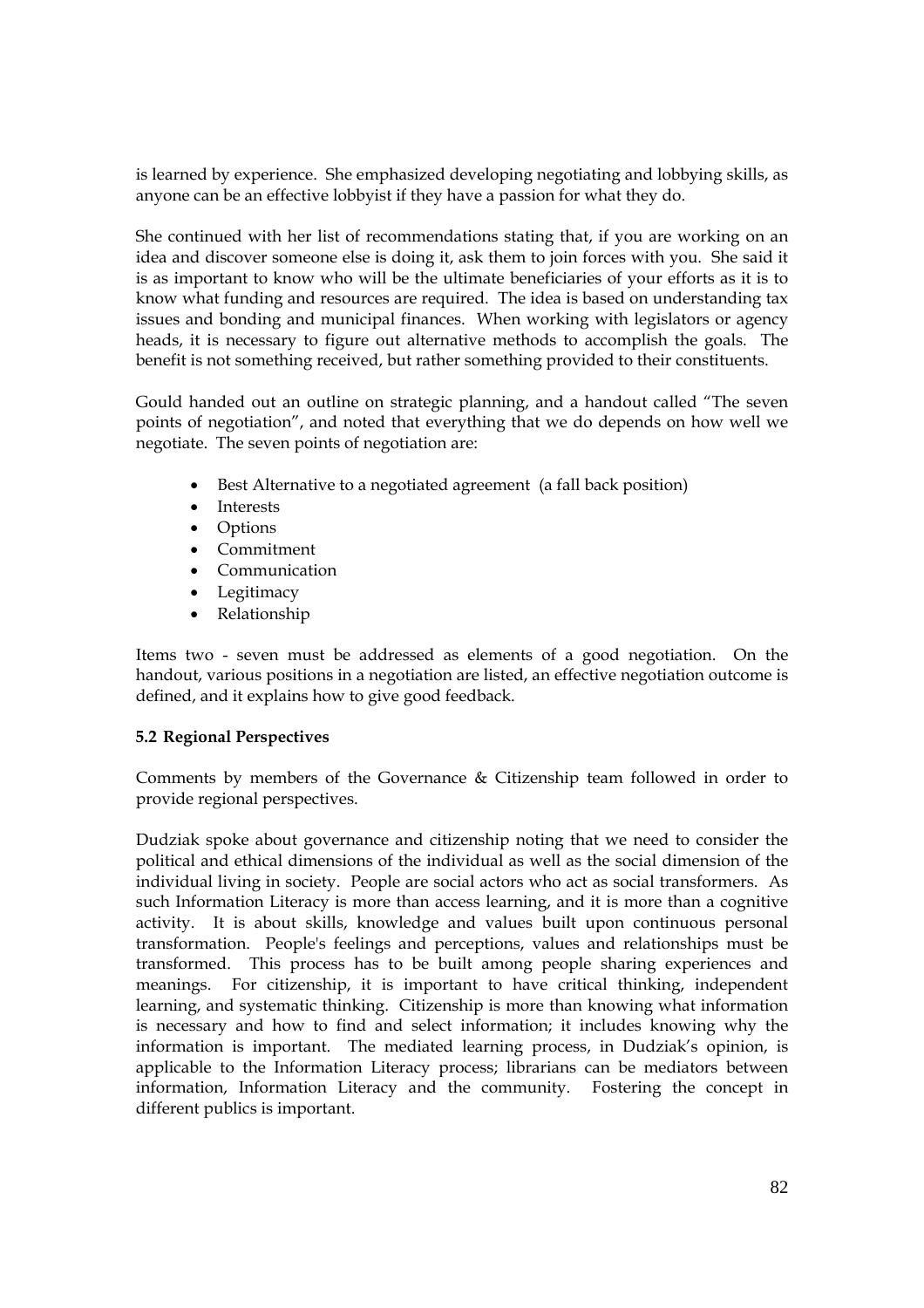Hassouna stated she is concerned about Information Literacy with regards to people's rights. She noted that the developing world has a significant problem. Rights are not denied, but often citizens are unaware of their rights, because of illiteracy, complicated texts or selective and misleading mass media. For instance, sometimes people think Islamic women have no rights, which is not true. However, the media, the government, or the ruler--advised by other men throughout history--can mix tradition and tribal mentality with religious doctrine, which influences people.

El-Kaffass reminded the group of what she said earlier that in the MENA region there is a culture of equating information with power so that holding onto information means holding onto power. This also implies that people value information, and everyone feels the importance of information. Therefore, those who get access to information, that is being held in an informal way, use it; and often people holding or accessing information use it in attacking another person--turning the information against them. This culture perpetuates itself; so there are those who have the information and hold it, and there are those who are waiting for any piece of this information to use it against the holder of the information. So it goes in a circle, and nobody knows when to intervene into the circle to cut it. This creates the issue of knowing how to encourage people to give out information without being worried about their personal and professional security.

Breivik said she was asked to clarify what should be covered in a discussion about governance and citizenship. She noted that there are two aspects. The first is how we position ourselves in dealing with politicians. She said that Gould concentrated on the state, national and local level, and that we can broaden from that to the international level. The second aspect is empowering individuals though Information Literacy to be an effective citizen.

Bin Maiden said in Singapore, they concentrated on ICT in the 80's, and the effort is for people to access information from cradle to grave. The first effort was the IT infrastructure. The IT literacy in Singapore is 74 %, which is being emulated by the neighbouring countries. Another effort is to get the broadband up and train the citizens at the NGOs, the libraries, the nonprofits and the SMEs and the religious centres. Another effort is replicating the content for citizens so they can access it via the web. He said Malaysia is planning a large-scale road show, in many languages. Oracle and Microsoft are sponsoring the software for it, and higher end systems are being provided for lower cost.

Ferreiro talked about the public good, for which she used Abid's definition as anything that should be free. She agreed Information Literacy should be a public good. However, it is not provided for free, and most people can't participate. She said that public value must be understood as a meaningful experience that someone has with a centre or a school. She also said that outcomes have to be seen as public value. It is useless for governments or organisations to spend a lot of money on service, if people don't use the system or fail to get value. She gave an example of public value coming from the Chilean internal revenue service. In 2004, Over 95 % of Chileans, filed their tax returns over the Internet.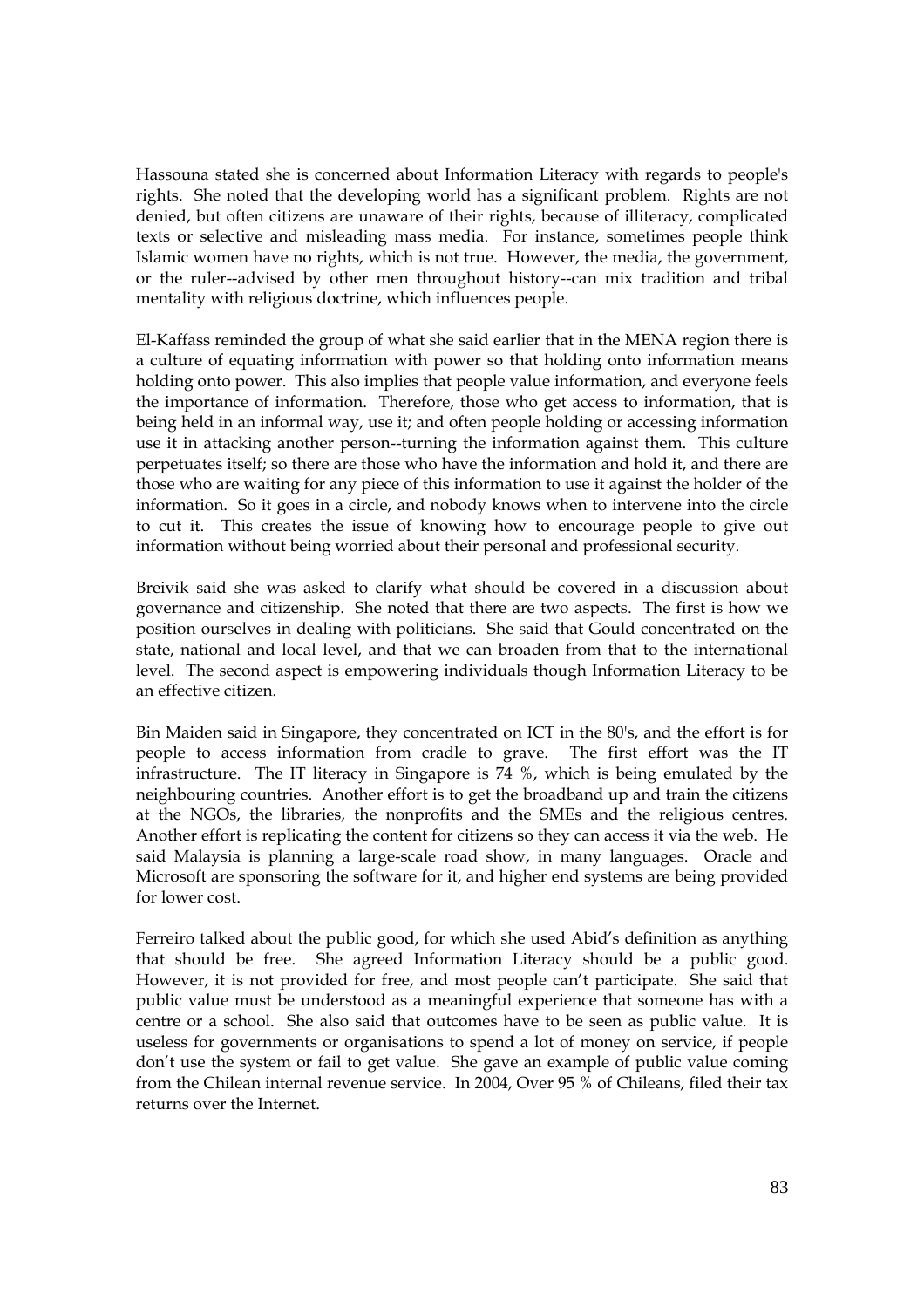She asked what Information Literacy programme is possible if there is no access to government information. She reiterated that the point of changing the culture of secrecy to a culture of public value is for the citizenry. She highlighted the benefits of blogging as a good way to empower citizens. Blogs are the creations of individuals--voices of citizens. Blogs are cheap even in countries that have very low advances in IT. People can easily be trained to use blogs, which will help them create new initiatives and work together collaboratively.

She feels that as an "information person", she has a responsibility to help citizens, stating that there are two umbrellas that are very important in Information Literacy: transparency and accountability. She stressed that we must work within certain ethical constraints, which includes not interfering in another's political life.

The discussion returned to Gould who said that international is the next level. She gave the example of where she was involved in the White House Conference on Libraries. She said that Congress was oblivious to the conference, but things were implemented on the state and local levels, because the recommendations came from the White House Conference. She recommended thinking about a world conference on Information Literacy, which should be built upon the information and issues brought out in the colloquium discussions which should have the same kind of trickle down effect to nationals as the White House conference had on the state and local settings. She ended by saying that the Western countries have a moral obligation to the developing countries.

# **5.3 Open Discussion**

Sabaratnam mentioned how to deal with politicians. She said it is necessary to find the right champions to get the support, when making a strategic plan. Strategic plans are measured in clear outcomes and deliverables, so champions must be included in the discussions. To empower citizens, she recommends identifying the target communities that need help most. For example, indicators from the World Economic Forum can be used, and the top half could help the bottom half by initiating a training programme to raise the fluency of information technology. She stressed the importance of raising the fluency of the English language in Asia so Asian citizens can then take part in the global economy. In empowering the citizens, the core skills to be addressed must be identified, including understanding information sources and how to use them, and things like searching on the Internet. She noted the idea of low cost plans similar to the adoption programmes, which allow funding for volunteers to go out and raise literacy levels. She concluded that philanthropic efforts and NGOs should be included.

Tovote said that she agreed with Gould that the international arena makes things happen in her country. In this context of this meeting, we can really help each other. She also thinks that a World Conference on Information Literacy would have a major impact on governments. The Finns should be used as a model. She noted that in Prague one participant was a former Finnish parliamentarian, who said you have to tell stories about Information Literacy and document how much the Information Literacy efforts you are recommending will cost and what it will cost if you do not do it. She also said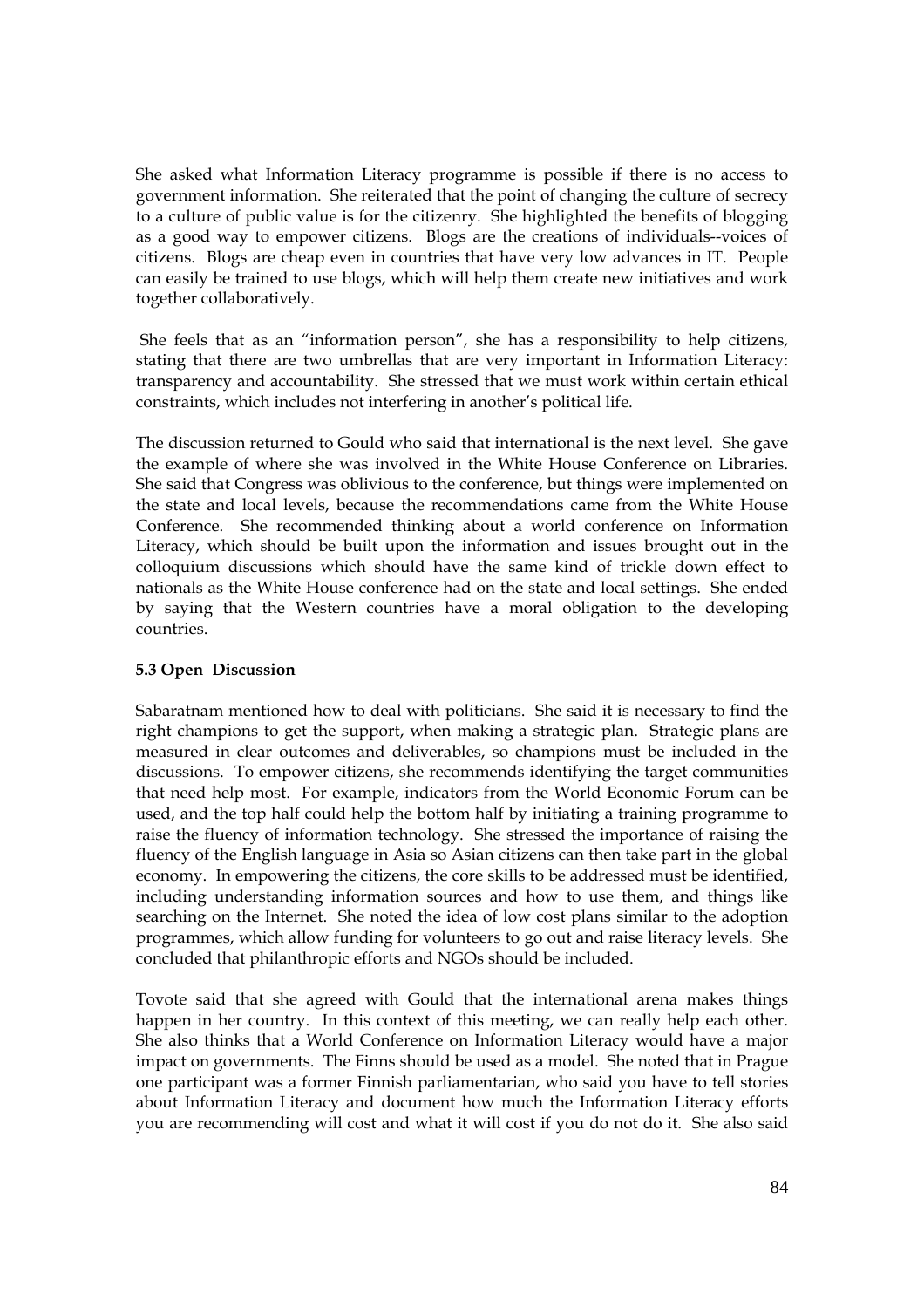that there is a need to think about the marginalized groups in Europe who have different needs than the rest of the citizens.

Ferreiro returned to the concept of the public good, saying that she provides legal information free for everyone. She also noted the difficulty for lay people in understanding legal language, which prevents them from having a good experience. This must be changed and it is important to think about how to do that.

El-Kaffass reiterated the specificities of the MENA region, where it is difficult to introduce Information Literacy in the area of governance. A paradigm shift is needed to introduce Information Literacy into the area of governance in the countries unused to democracy. The concepts of accountability, responsibility, open communication, decentralization, delegation of authority and participation are new ideas that could create turmoil between a government and its people. She said we should consider how to make this transition without chaos, which is an area where her team, and her region, needs help.

Assamoah-Hassan said that there are some basic issues in the sub-Saharan African region. The first is that public access to government information brings about an informed citizenry well equipped to participate effectively in governance. Government information is necessary to enable individuals to know their specific rights and responsibilities. It is also important to know the activities of the government in order to be able to hold it accountable. A truly democratic government must be the one that ensures the free flow of information to all its citizens to enrich their lives. Unfortunately there is a great amount of restriction of information in Africa. This is linked to the adage that information is power, so our governments tell us what they think it is important for us to know and not what is required or demanded by the people. The concept of freedom of access to information demands openness for a cultural and value change. Governments are, therefore, duty bound to make information available. The current trend is for governments to see electronic access as the ideal in e-governance, so sub-Saharan governments are aspiring to that. She noted that most governments in the sub-Saharan region are putting more emphasis on ICT infrastructure and regulatory measures, because the donor community is pushing ICT as the most important issue in the Knowledge Society. Access without skills is not useful; so the acquisition of Information Literacy skills becomes a basic need in a person's life. What really is required is Information Literacy abilities in the mother tongue, so that the people are empowered to use oral skills. Use of the mother tongue in Information Literacy is very effective in sub-Saharan Africa. She said that, regrettably, the avenues for the acquisition of Information Literacy skills to enable access and good use of government information have not been given adequate attention by most of the governments in Africa.

Assamoah-Hassan said that it is necessary to look at the problem of sociability and preservation, which means finding modes for preservation and conversation. Because governments do not have the funds to send e-information to rural areas, they resort to oralcy to ensure that the dwellers of rural and remote areas are empowered.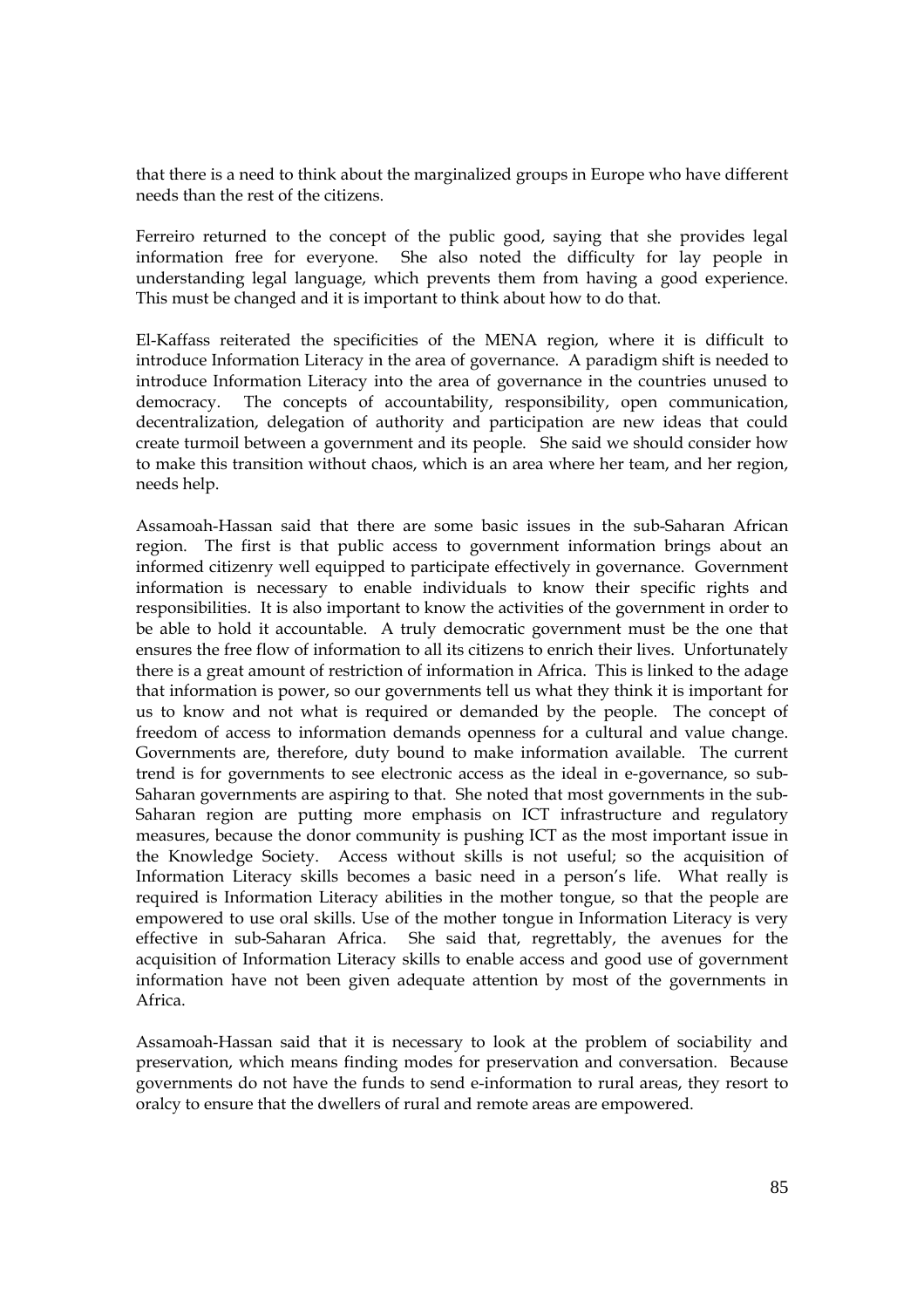Assamoah-Hassan commented on several needs: (1) the lack of Information Literacy programmes in formal education curricula and community development initiatives, (2) the lack of seminars and workshops to educate policy makers to the need for policies, standards and programmes for the promotion of Information Literacy and (3) the failure to implement any of the latter. Instead, there are established systems of private or personal informal networks in government.

Another problem is that most librarians cannot provide information services; instead they stick to traditional information management. The real need is for information services, but telecentres and libraries fail to work together to provide them. She believes that librarians are the champions of Information Literacy and need to be assisted to develop an effective use of advocacy skills and to be more proactive in order to disseminate and push the demand for Information Literacy.

She mentioned a few best practices. Telecentres are used very often to provide basic information in civic responsibilities, elections and voting processes. In Ghana, there are medical press sessions at telecentres, sometimes on TV and sometimes interactive. Another best practice is the use of pictorial images, lyrics and icons, which are successful in making citizens literate in governance, especially is if a person is not bilingual. There are "phone-in" radio programmes, where citizens call in on mobile phones and express views on a topic. This includes asking government officials about issues that are important to citizens' lives. In Parliament once a year, a breakfast meeting is held, which is open to the public and where people are told about the working of Parliament. In addition to attending this, once a year the president also does a question and answer session with the public. Good practices also come from civil society organisations, which spread Information Literacy skills to support the development of the individual, good governance and poverty reduction. These are very effective at the local and even at the village level.

Wedgeworth said most of legislative and constitutionals documents are written in terms of the ideal citizen and the rights for the ideal citizen, but most of the influence on governance doesn't come from individuals but rather from organized efforts, traditionally political organisations. This is problematic because political organisations normally represent so many different interests.

He acknowledged what Gould presented, as a rich sense of what an individual can ideally do, but pointed out that because her state has such a small population, it was possible for her to have a personal relationship with a powerful individual within the U.S. government. He said that very few individuals would have a similar opportunity. He also said that a person might have that personal relationship to a source of information, which happens in all governments. For most people, their influence on governments comes from institutions. Therefore, if Information Literacy is to be applied in the area of governance and citizenship, the question becomes how to reach these organisations and institutions. He described the variety of organisations and institutions that have influence over what happens in government, including special interest organisations such as "Mothers against Drunk Drivers", which started as a local effort that grew national, to combat people operating motor vehicles under the influence